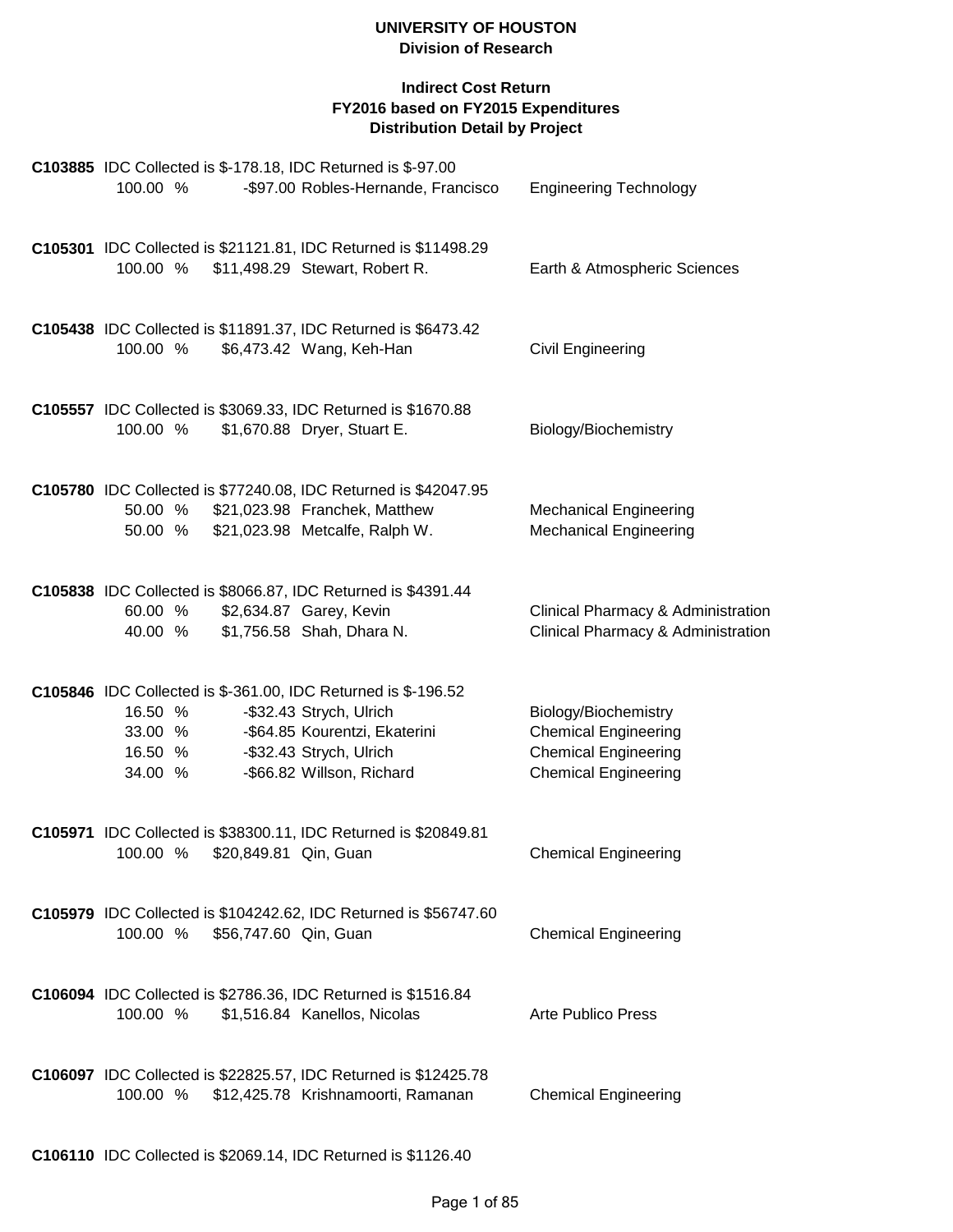| 50.00 %<br>50.00 % |         | \$563.20 Han, Zhu<br>\$563.20 Khodaei, Amin                                                                                         | <b>Electrical &amp; Computer Engineering</b><br><b>Electrical &amp; Computer Engineering</b> |
|--------------------|---------|-------------------------------------------------------------------------------------------------------------------------------------|----------------------------------------------------------------------------------------------|
| 50.00 %<br>50.00 % |         | C106149 IDC Collected is \$17610.89, IDC Returned is \$9587.02<br>\$4,793.51 Vilalta, Ricardo<br>\$4,793.51 Vilalta, Ricardo        | <b>Computer Science</b><br><b>TIMES</b>                                                      |
| 100.00 %           |         | C106170 IDC Collected is \$7284.45, IDC Returned is \$3965.51<br>\$3,965.51 Snow, Jonathan E.                                       | Earth & Atmospheric Sciences                                                                 |
| 100.00 %           |         | C106334 IDC Collected is \$14187.05, IDC Returned is \$7723.15<br>\$7,723.15 Zhou, Hua-Wei                                          | Earth & Atmospheric Sciences                                                                 |
| 100.00 %           |         | C106335 IDC Collected is \$23.89, IDC Returned is \$13.01<br>\$13.01 Zhou, Hua-Wei                                                  | Earth & Atmospheric Sciences                                                                 |
| 100.00 %           |         | C106352 IDC Collected is \$409.62, IDC Returned is \$222.99<br>\$222.99 Narendorf, Sarah                                            | Child & Family for Innovative Research                                                       |
| 50.00 %            | 50.00 % | C106366 IDC Collected is \$-1062.34, IDC Returned is \$-578.32<br>-\$289.16 Balakotaiah, Vemuri<br>-\$289.16 Krishnamoorti, Ramanan | <b>Chemical Engineering</b><br><b>Chemical Engineering</b>                                   |
| 100.00 %           |         | C106370 IDC Collected is \$129.25, IDC Returned is \$70.36<br>\$70.36 Chen, Yuhua                                                   | <b>Electrical &amp; Computer Engineering</b>                                                 |
| 100.00 %           |         | C106421 IDC Collected is \$6994.11, IDC Returned is \$3807.45<br>\$3,807.45 Khan, Shuhab D.                                         | Earth & Atmospheric Sciences                                                                 |
| 40.00 %<br>60.00 % |         | C106505 IDC Collected is \$7178.64, IDC Returned is \$3907.91<br>\$1,563.16 Garey, Kevin<br>\$2,344.74 Shah, Dhara N.               | Clinical Pharmacy & Administration<br>Clinical Pharmacy & Administration                     |
| 40.00 %<br>60.00 % |         | C106506 IDC Collected is \$45.78, IDC Returned is \$24.92<br>\$9.97 Garey, Kevin<br>\$14.95 Shah, Dhara N.                          | Clinical Pharmacy & Administration<br>Clinical Pharmacy & Administration                     |
| 100.00 %           |         | <b>C106511</b> IDC Collected is \$-26.58, IDC Returned is \$-14.47<br>-\$14.47 Garbey, Marc                                         | <b>Computer Science</b>                                                                      |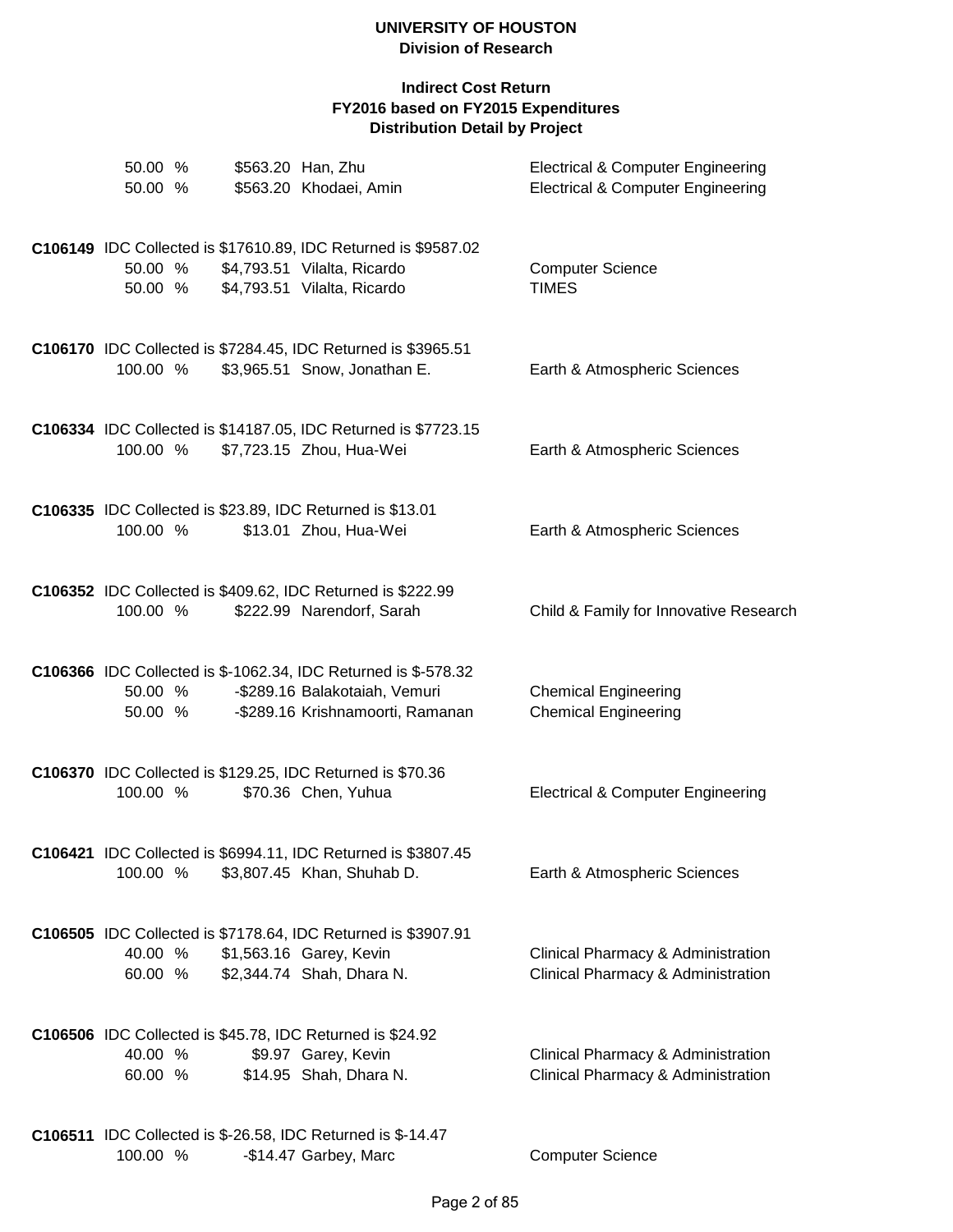# **Indirect Cost Return FY2016 based on FY2015 Expenditures Distribution Detail by Project**

| C106536 IDC Collected is \$7794.00, IDC Returned is \$4242.90<br>100.00 %                                          | \$4,242.90 Ziburkus, Jokubas                                                                                                                                                                                               | Biology/Biochemistry                                                                                                                                    |
|--------------------------------------------------------------------------------------------------------------------|----------------------------------------------------------------------------------------------------------------------------------------------------------------------------------------------------------------------------|---------------------------------------------------------------------------------------------------------------------------------------------------------|
| 16.00 %<br>34.00 %<br>17.00 %<br>17.00 %<br>16.00 %                                                                | C106569 IDC Collected is \$91924.04, IDC Returned is \$50041.61<br>\$8,006.66 Balakotaiah, Vemuri<br>\$17,014.15 Epling, William S.<br>\$8,507.07 Grabow, Lars C.<br>\$8,507.07 Harold, Michael P.<br>\$8,006.66 Luss, Dan | <b>Chemical Engineering</b><br><b>Chemical Engineering</b><br><b>Chemical Engineering</b><br><b>Chemical Engineering</b><br><b>Chemical Engineering</b> |
| C106589 IDC Collected is \$13023.75, IDC Returned is \$7089.87<br>100.00 %                                         | \$7,089.87 Lee, William J.                                                                                                                                                                                                 | <b>Chemical Engineering</b>                                                                                                                             |
| 100.00 %                                                                                                           | C106600 IDC Collected is \$32562.69, IDC Returned is \$17726.48<br>\$17,726.48 Myers, Michael                                                                                                                              | <b>Chemical Engineering</b>                                                                                                                             |
| C106608 IDC Collected is \$1717.80, IDC Returned is \$935.14<br>100.00 %                                           | \$935.14 Neal, Jack A.                                                                                                                                                                                                     | Hotel and Restaurant Management                                                                                                                         |
| C106646 IDC Collected is \$244.80, IDC Returned is \$133.26<br>50.00 %<br>50.00 %                                  | \$66.63 Beyda, Nicholas<br>\$66.63 Garey, Kevin                                                                                                                                                                            | Clinical Pharmacy & Administration<br>Clinical Pharmacy & Administration                                                                                |
| 100.00 %                                                                                                           | C106651 IDC Collected is \$38731.04, IDC Returned is \$21084.40<br>\$21,084.40 White, Kenneth W.                                                                                                                           | <b>Mechanical Engineering</b>                                                                                                                           |
| C106670 IDC Collected is \$253.80, IDC Returned is \$138.16<br>100.00 % \$138.16 Chellam, Shankar                  |                                                                                                                                                                                                                            | <b>Civil Engineering</b>                                                                                                                                |
| 50.00 %<br>50.00 %                                                                                                 | C106692 IDC Collected is \$19908.07, IDC Returned is \$10837.56<br>\$5,418.78 Bhattacharya, Janok P.<br>\$5,418.78 Khan, Shuhab D.                                                                                         | Earth & Atmospheric Sciences<br>Earth & Atmospheric Sciences                                                                                            |
| <b>C106693</b> IDC Collected is \$13054.87, IDC Returned is \$7106.81<br>80.00 %<br>\$5,685.45 Chen, Ji<br>20.00 % | \$1,421.36 Kayali, Mohammad A.                                                                                                                                                                                             | <b>Electrical &amp; Computer Engineering</b><br><b>Electrical &amp; Computer Engineering</b>                                                            |

**C106694** IDC Collected is \$124279.18, IDC Returned is \$67655.10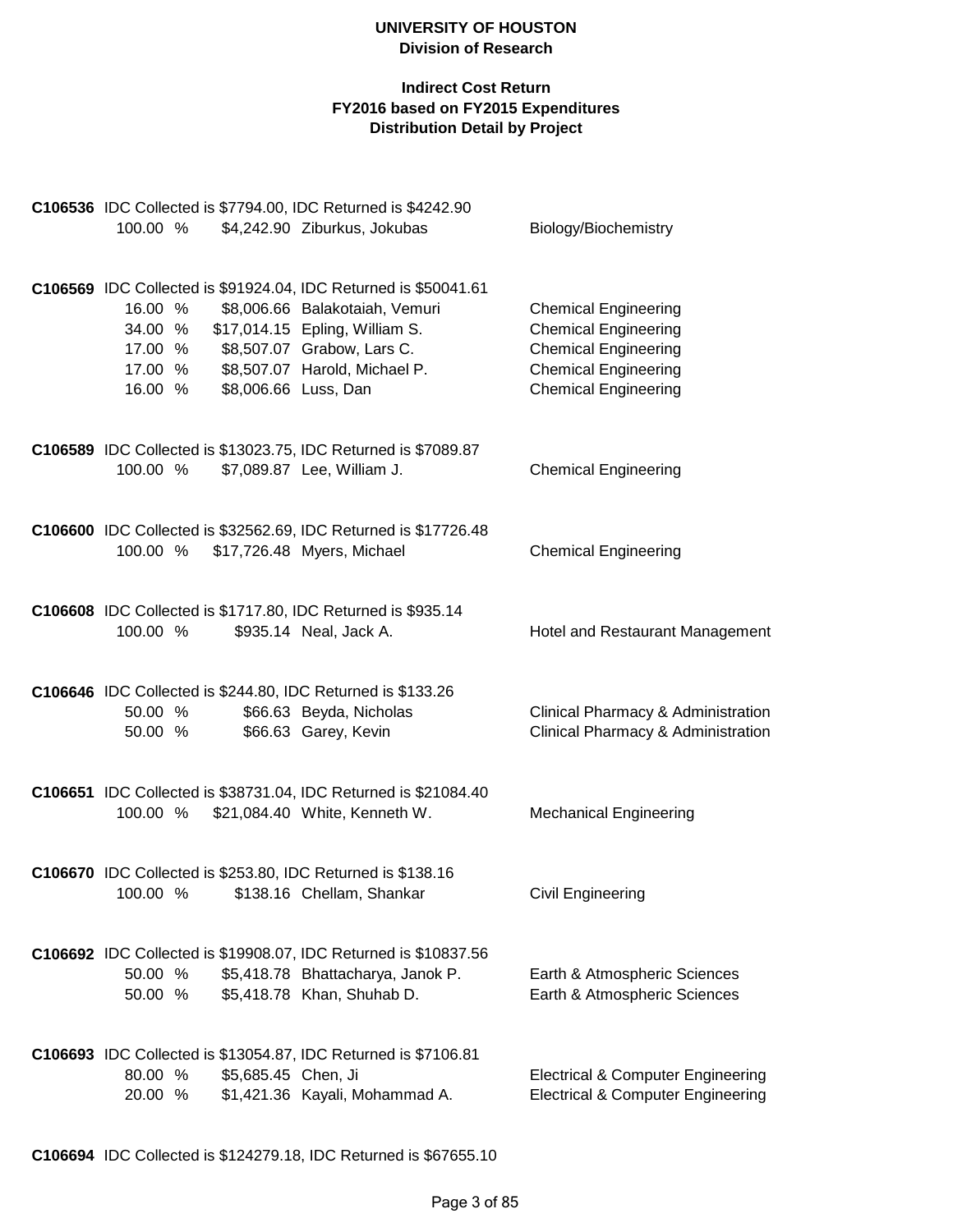| 100.00 %           |                        | \$67,655.10 Weglein, Arthur B.                                                                                                                                          | Physics                                                                                   |
|--------------------|------------------------|-------------------------------------------------------------------------------------------------------------------------------------------------------------------------|-------------------------------------------------------------------------------------------|
| 100.00 %           |                        | C106717 IDC Collected is \$182.03, IDC Returned is \$99.09<br>\$99.09 Keller-Margulis, Milena                                                                           | Psychological, Health, and Learning Sciences                                              |
| 20.00 %<br>80.00 % |                        | C106758 IDC Collected is \$4584.39, IDC Returned is \$2495.65<br>\$499.13 Garey, Kevin<br>\$1,996.52 Shah, Dhara N.                                                     | Clinical Pharmacy & Administration<br>Clinical Pharmacy & Administration                  |
| 100.00 %           | \$45,170.42 Mann, Paul | C106782 IDC Collected is \$82975.90, IDC Returned is \$45170.42                                                                                                         | Earth & Atmospheric Sciences                                                              |
| 100.00 %           |                        | C106849 IDC Collected is \$1119.36, IDC Returned is \$609.36<br>\$609.36 Snow, Jonathan E.                                                                              | Earth & Atmospheric Sciences                                                              |
| 40.00 %<br>30.00 % |                        | C106852 IDC Collected is \$22314.58, IDC Returned is \$12147.61<br>\$4,859.04 Epling, William S.<br>30.00 % \$3,644.28 Grabow, Lars C.<br>\$3,644.28 Harold, Michael P. | <b>Chemical Engineering</b><br><b>Chemical Engineering</b><br><b>Chemical Engineering</b> |
| 50.00 %<br>50.00 % |                        | C106866 IDC Collected is \$-1881.67, IDC Returned is \$-1024.34<br>-\$512.17 Franchek, Matthew<br>-\$512.17 Grigoriadis, Karolos M.                                     | <b>Mechanical Engineering</b><br><b>Mechanical Engineering</b>                            |
| 100.00 %           |                        | C106915 IDC Collected is \$16479.96, IDC Returned is \$8971.36<br>\$8,971.36 Myers, Michael                                                                             | <b>Chemical Engineering</b>                                                               |
| 100.00 %           |                        | <b>C106916</b> IDC Collected is \$31935.58, IDC Returned is \$17385.09<br>\$17,385.09 Myers, Michael                                                                    | <b>Chemical Engineering</b>                                                               |
| 100.00 %           |                        | C106965 IDC Collected is \$44159.35, IDC Returned is \$24039.47<br>\$24,039.47 Han, De-Hua                                                                              | Earth & Atmospheric Sciences                                                              |
| 100.00 %           |                        | C106966 IDC Collected is \$149.00, IDC Returned is \$81.11<br>\$81.11 Ignatiev, Alex                                                                                    | <b>Center for Advanced Materials</b>                                                      |
| 100.00 %           |                        | C106968 IDC Collected is \$9909.12, IDC Returned is \$5394.33<br>\$5,394.33 Jackson, David R.                                                                           | <b>Electrical &amp; Computer Engineering</b>                                              |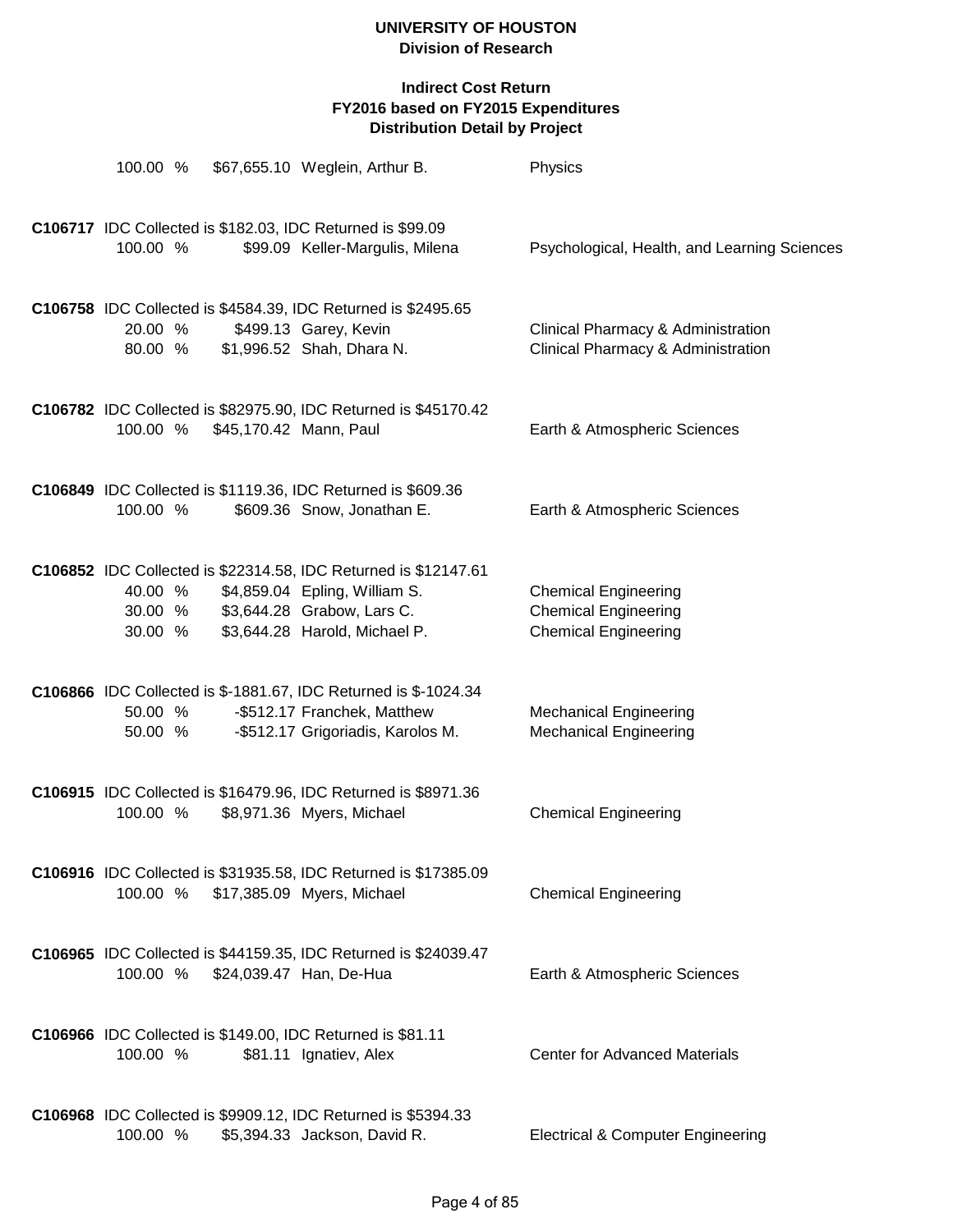|                    |         | C106969 IDC Collected is \$3798.15, IDC Returned is \$2067.64                             |                                                                              |
|--------------------|---------|-------------------------------------------------------------------------------------------|------------------------------------------------------------------------------|
| 100.00 %           |         | \$2,067.64 Glasser, Adrian                                                                | <b>Optometry Vision Sciences</b>                                             |
|                    |         | C107072 IDC Collected is \$139.05, IDC Returned is \$75.70                                |                                                                              |
| 100.00 %           |         | \$75.70 Young, Frederick M.                                                               | <b>Small Business Development Center</b>                                     |
|                    |         | C107097 IDC Collected is \$828.20, IDC Returned is \$450.86                               |                                                                              |
| 60.00 %<br>40.00 % |         | \$270.51 Lee, T. Randall<br>\$180.34 Lee, T. Randall                                      | Chemistry<br><b>TcSUH</b>                                                    |
|                    |         |                                                                                           |                                                                              |
| 100.00 %           |         | C107126 IDC Collected is \$545.45, IDC Returned is \$296.93<br>\$296.93 Kanellos, Nicolas | <b>Arte Publico Press</b>                                                    |
|                    |         |                                                                                           |                                                                              |
|                    |         | C107133 IDC Collected is \$1790.59, IDC Returned is \$974.76                              |                                                                              |
| 75.00 %            | 25.00 % | \$731.07 Ledoux, Tracey<br>\$243.69 O'Connor, Daniel                                      | <b>Texas Obesity Research Center</b><br><b>Texas Obesity Research Center</b> |
|                    |         |                                                                                           |                                                                              |
|                    |         | C107148 IDC Collected is \$-467.59, IDC Returned is \$-254.55                             |                                                                              |
| 20.00 %<br>80.00 % |         | -\$50.91 Mo, Yi-Lung<br>-\$203.64 Song, Gangbing                                          | Civil Engineering<br><b>Mechanical Engineering</b>                           |
|                    |         |                                                                                           |                                                                              |
|                    |         | C107149 IDC Collected is \$-1822.26, IDC Returned is \$-992.00                            |                                                                              |
| 100.00 %           |         | -\$992.00 Song, Gangbing                                                                  | <b>Mechanical Engineering</b>                                                |
|                    |         | C107218 IDC Collected is \$52.42, IDC Returned is \$28.54                                 |                                                                              |
| 50.00 %            |         | \$14.27 Talbot, Robert                                                                    | Earth & Atmospheric Sciences                                                 |
| 50.00 %            |         | \$14.27 Talbot, Robert                                                                    | Institute for Climate and Atmospheric Science                                |
|                    |         | C107266 IDC Collected is \$799.79, IDC Returned is \$435.39                               |                                                                              |
| 60.00 %            |         | \$261.23 Beyda, Nicholas                                                                  | Clinical Pharmacy & Administration                                           |
| 40.00 %            |         | \$174.16 Garey, Kevin                                                                     | Clinical Pharmacy & Administration                                           |
|                    |         | C107268 IDC Collected is \$11779.21, IDC Returned is \$6412.37                            |                                                                              |
| 100.00 %           |         | \$6,412.37 Mohan, Chandra                                                                 | <b>Biomedical Engineering</b>                                                |
|                    |         | C107278 IDC Collected is \$18018.72, IDC Returned is \$9809.03                            |                                                                              |
| 70.00 %            |         | \$6,866.32 Schwartz, Robert J.                                                            | Biology/Biochemistry                                                         |
| 30.00 %            |         | \$2,942.71 Dacso, Clifford                                                                | <b>Engineering Technology</b>                                                |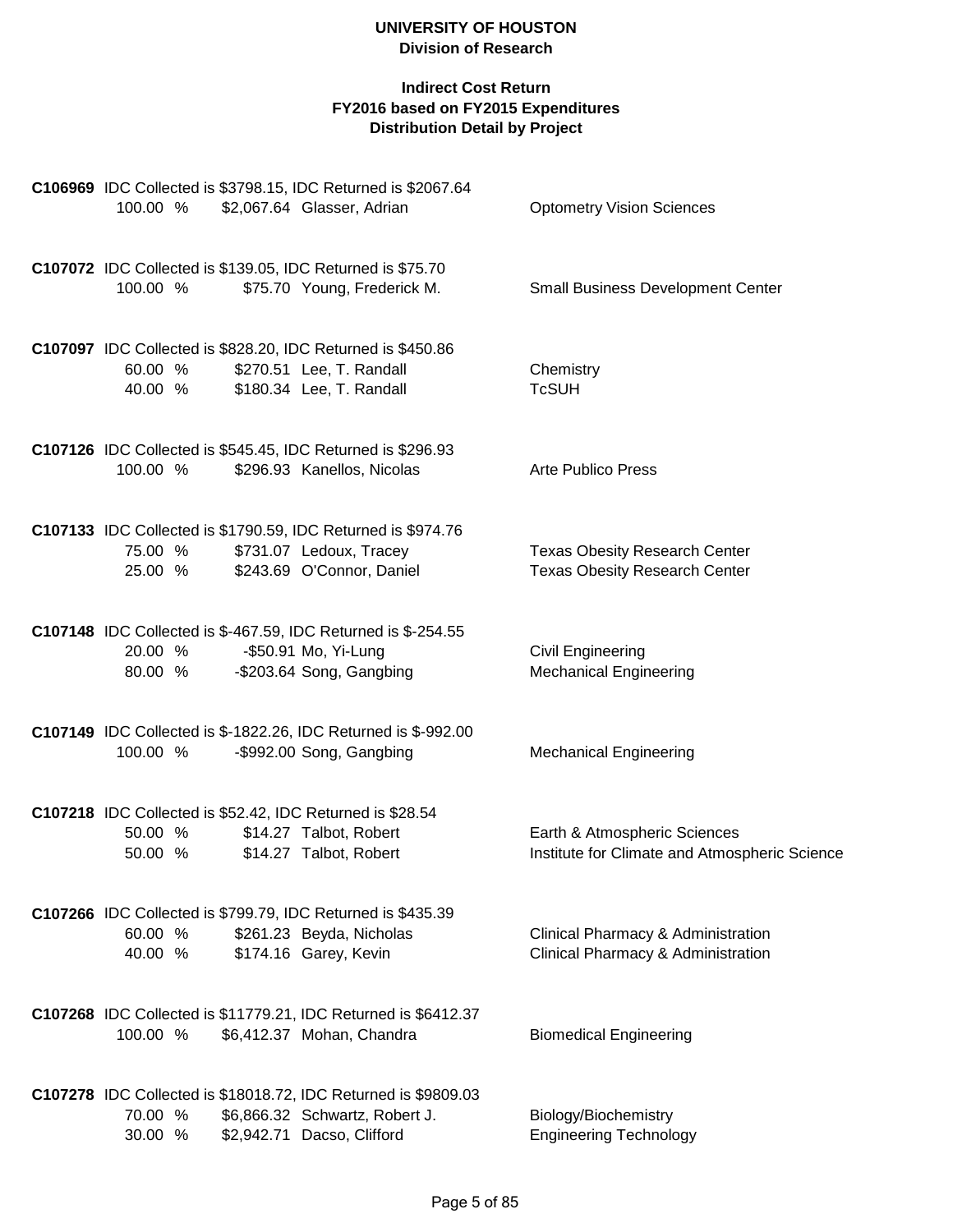|          |                                     | C107283 IDC Collected is \$5170.54, IDC Returned is \$2814.74        |                                                            |
|----------|-------------------------------------|----------------------------------------------------------------------|------------------------------------------------------------|
| 33.00 %  |                                     | \$928.86 Hall, Stuart A.                                             | Earth & Atmospheric Sciences                               |
| 34.00 %  |                                     | \$957.01 Murphy, Michael                                             | Earth & Atmospheric Sciences                               |
| 33.00 %  |                                     | \$928.86 Snow, Jonathan E.                                           | Earth & Atmospheric Sciences                               |
|          |                                     | C107285 IDC Collected is \$889.48, IDC Returned is \$484.22          |                                                            |
| 100.00 % |                                     | \$484.22 Tackett, Jennifer L.                                        | Psychology                                                 |
|          |                                     |                                                                      |                                                            |
|          |                                     | C107293 IDC Collected is \$14612.94, IDC Returned is \$7954.99       |                                                            |
| 50.00 %  |                                     | \$3,977.50 Donnelly, Vincent M.                                      | <b>Chemical Engineering</b>                                |
| 50.00 %  |                                     | \$3,977.50 Economou, Demetre J.                                      | <b>Chemical Engineering</b>                                |
|          |                                     | <b>C107312</b> IDC Collected is \$-30.20, IDC Returned is \$-16.44   |                                                            |
| 100.00 % |                                     | -\$16.44 Fleming, Marc                                               | Clinical Pharmacy & Administration                         |
|          |                                     |                                                                      |                                                            |
|          |                                     | C107388 IDC Collected is \$7234.21, IDC Returned is \$3938.16        |                                                            |
| 100.00 % |                                     | \$3,938.16 Bergmanson, Jan P. G.                                     | <b>Optometry Vision Sciences</b>                           |
|          |                                     |                                                                      |                                                            |
|          |                                     | C107389 IDC Collected is \$1701.43, IDC Returned is \$926.22         |                                                            |
| 100.00 % |                                     | \$926.22 Bergmanson, Jan P. G.                                       | <b>Optometry Vision Sciences</b>                           |
|          |                                     | C107395 IDC Collected is \$-1072.96, IDC Returned is \$-584.10       |                                                            |
| 50.00 %  |                                     | -\$292.05 Harold, Michael P.                                         | <b>Chemical Engineering</b>                                |
| 50.00 %  |                                     | -\$292.05 Rimer, Jeffrey D.                                          | <b>Chemical Engineering</b>                                |
|          |                                     |                                                                      |                                                            |
|          |                                     | C107434 IDC Collected is \$68340.41, IDC Returned is \$37203.15      |                                                            |
| 50.00 %  | 50.00 % \$18,601.58 Grabow, Lars C. | \$18,601.58 Epling, William S.                                       | <b>Chemical Engineering</b><br><b>Chemical Engineering</b> |
|          |                                     |                                                                      |                                                            |
|          |                                     | <b>C107460</b> IDC Collected is \$-877.80, IDC Returned is \$-477.86 |                                                            |
| 50.00 %  |                                     | -\$238.93 Wolfe, John C.                                             | <b>Electrical &amp; Computer Engineering</b>               |
|          | 25.00 %                             | -\$119.46 Wolfe, John C.                                             | Nanosystem Manufacturing Center                            |
| 25.00 %  |                                     | -\$119.46 Wolfe, John C.                                             | <b>TcSUH</b>                                               |
|          |                                     | C107473 IDC Collected is \$9199.90, IDC Returned is \$5008.24        |                                                            |
| 100.00 % |                                     | \$5,008.24 Powell, Daniel                                            | <b>Optometry Vision Sciences</b>                           |
|          |                                     |                                                                      |                                                            |
|          |                                     | C107484 IDC Collected is \$43679.58, IDC Returned is \$23778.29      |                                                            |
| 100.00 % |                                     | \$23,778.29 Donnelly, Vincent M.                                     | <b>Chemical Engineering</b>                                |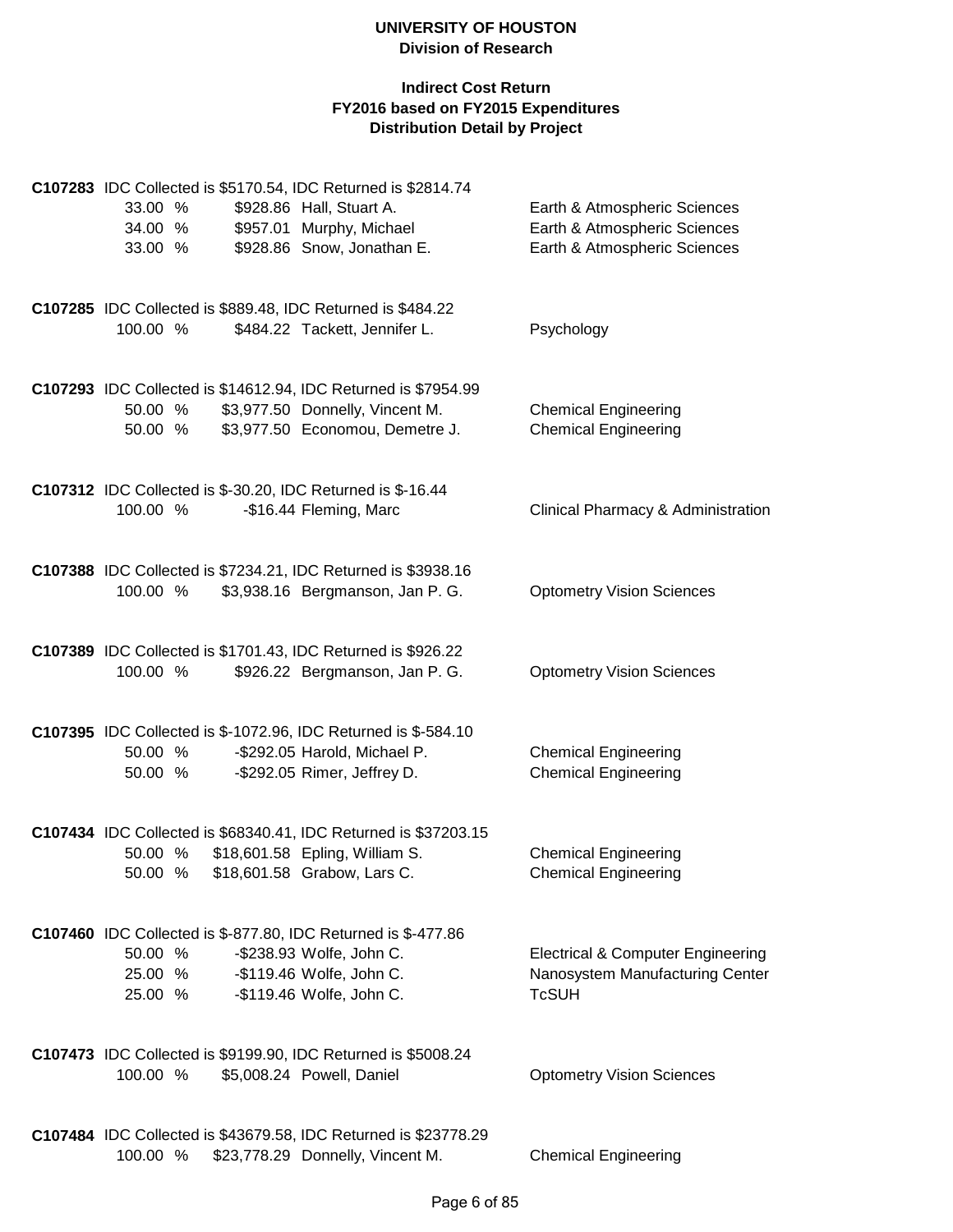# **Indirect Cost Return FY2016 based on FY2015 Expenditures Distribution Detail by Project**

| C107485 IDC Collected is \$2968.97, IDC Returned is \$1616.25<br>100.00 %                                            | \$1,616.25 Farber, Karen                                                       | Cynthia Woods Mitchell Center for the Arts                                                                     |
|----------------------------------------------------------------------------------------------------------------------|--------------------------------------------------------------------------------|----------------------------------------------------------------------------------------------------------------|
| C107488 IDC Collected is \$10.56, IDC Returned is \$5.75<br>100.00 %                                                 | \$5.75 Chen, Yuhua                                                             | <b>Electrical &amp; Computer Engineering</b>                                                                   |
| C107559 IDC Collected is \$18569.17, IDC Returned is \$10108.68<br>100.00 %                                          | \$10,108.68 Rimer, Jeffrey D.                                                  | <b>Chemical Engineering</b>                                                                                    |
| C107567 IDC Collected is \$10120.57, IDC Returned is \$5509.44<br>80.00 % \$4,407.55 Chauvot, Jennifer B.<br>20.00 % | \$1,101.89 Hawkins, Jacqueline                                                 | Curriculum and Instruction<br>Dean, Education                                                                  |
| C107577 IDC Collected is \$17324.75, IDC Returned is \$9431.25<br>100.00 %                                           | \$9,431.25 Myers, Michael                                                      | <b>Chemical Engineering</b>                                                                                    |
| C107592 IDC Collected is \$17913.64, IDC Returned is \$9751.83<br>100.00 %                                           | \$9,751.83 Nichols, Jason                                                      | <b>Optometry Vision Sciences</b>                                                                               |
| <b>C107609</b> IDC Collected is \$-27.77, IDC Returned is \$-15.12<br>100.00 %                                       | -\$15.12 Freiberg, H. Jerome                                                   | <b>Consistency Mgmt and Coop Disc</b>                                                                          |
| C107620 IDC Collected is \$7322.08, IDC Returned is \$3985.99<br>100.00 %                                            | \$3,985.99 Rixey, William G.                                                   | Civil Engineering                                                                                              |
| C107646 IDC Collected is \$2746.03, IDC Returned is \$1494.88<br>50.00 % \$747.44 Chow, Diana S. L.<br>50.00 %       | \$747.44 Chow, Diana S. L.                                                     | Institute for Drug Education and Research<br>Pharmacological and Pharmaceutical Sciences                       |
| C107648 IDC Collected is \$7372.99, IDC Returned is \$4013.71<br>20.00 %<br>60.00 %<br>20.00 %                       | \$802.74 Beyda, Nicholas<br>\$2,408.22 Garey, Kevin<br>\$802.74 Shah, Dhara N. | Clinical Pharmacy & Administration<br>Clinical Pharmacy & Administration<br>Clinical Pharmacy & Administration |
| C107693 IDC Collected is \$10.10, IDC Returned is \$5.50                                                             |                                                                                |                                                                                                                |

100.00 % \$5.50 Shevkoplyas, Sergey S. Biomedical Engineering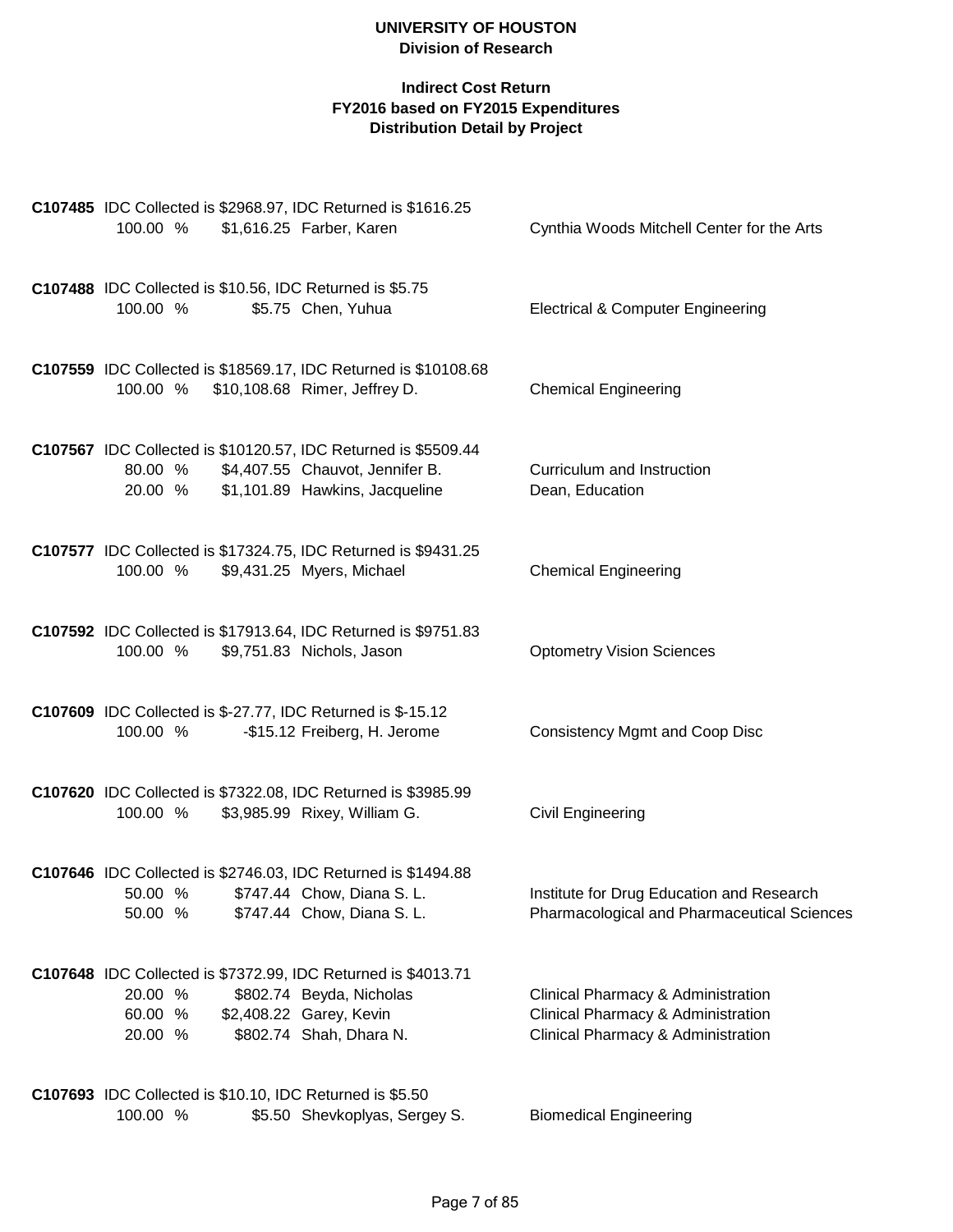| C107717 IDC Collected is \$3763.90, IDC Returned is \$2048.99<br>100.00 %           | \$2,048.99 Kuznetsov, Yuri                                                                                          | <b>Mathematics</b>                                                       |
|-------------------------------------------------------------------------------------|---------------------------------------------------------------------------------------------------------------------|--------------------------------------------------------------------------|
| C107723 IDC Collected is \$3463.76, IDC Returned is \$1885.60<br>50.00 %<br>50.00 % | \$942.80 Franchek, Matthew<br>\$942.80 Grigoriadis, Karolos M.                                                      | <b>Mechanical Engineering</b><br><b>Mechanical Engineering</b>           |
| C107773 IDC Collected is \$2147.83, IDC Returned is \$1169.24<br>100.00 %           | \$1,169.24 Nichols, Jason                                                                                           | <b>Optometry Vision Sciences</b>                                         |
| 10.00 %<br>90.00 %                                                                  | C107789 IDC Collected is \$23020.57, IDC Returned is \$12531.94<br>\$1,253.19 Chen, Hua<br>\$11,278.74 Garey, Kevin | Clinical Pharmacy & Administration<br>Clinical Pharmacy & Administration |
| C107802 IDC Collected is \$8885.75, IDC Returned is \$4837.22<br>100.00 %           | \$4,837.22 Shevkoplyas, Sergey S.                                                                                   | <b>Biomedical Engineering</b>                                            |
| 50.00 % \$24,512.03 Franchek, Matthew<br>50.00 %                                    | C107830 IDC Collected is \$90054.85, IDC Returned is \$49024.06<br>\$24,512.03 Grigoriadis, Karolos M.              | <b>Mechanical Engineering</b><br><b>Mechanical Engineering</b>           |
| C107835 IDC Collected is \$718.85, IDC Returned is \$391.33<br>100.00 %             | \$391.33 Berger Cardoso, Jodi                                                                                       | Child & Family for Innovative Research                                   |
| C107882 IDC Collected is \$-962.72, IDC Returned is \$-524.09<br>100.00 %           | -\$524.09 Kuznetsov, Yuri                                                                                           | <b>Mathematics</b>                                                       |
| C107978 IDC Collected is \$3273.86, IDC Returned is \$1782.22<br>50.00 %<br>50.00 % | \$891.11 Masson, Philippe<br>\$891.11 Masson, Philippe                                                              | <b>Mechanical Engineering</b><br><b>TcSUH</b>                            |
| C107983 IDC Collected is \$2534.49, IDC Returned is \$1379.73<br>100.00 %           | \$1,379.73 Hines, Andrew                                                                                            | Human Development and Consumer Science                                   |
| 100.00 % \$13,251.30 Dryer, Stuart E.                                               | C108066 IDC Collected is \$24342.01, IDC Returned is \$13251.30                                                     | Biology/Biochemistry                                                     |
| C108076 IDC Collected is \$-57.36, IDC Returned is \$-31.23<br>100.00 %             | -\$31.23 Dworkin, Anthony Gary                                                                                      | Sociology                                                                |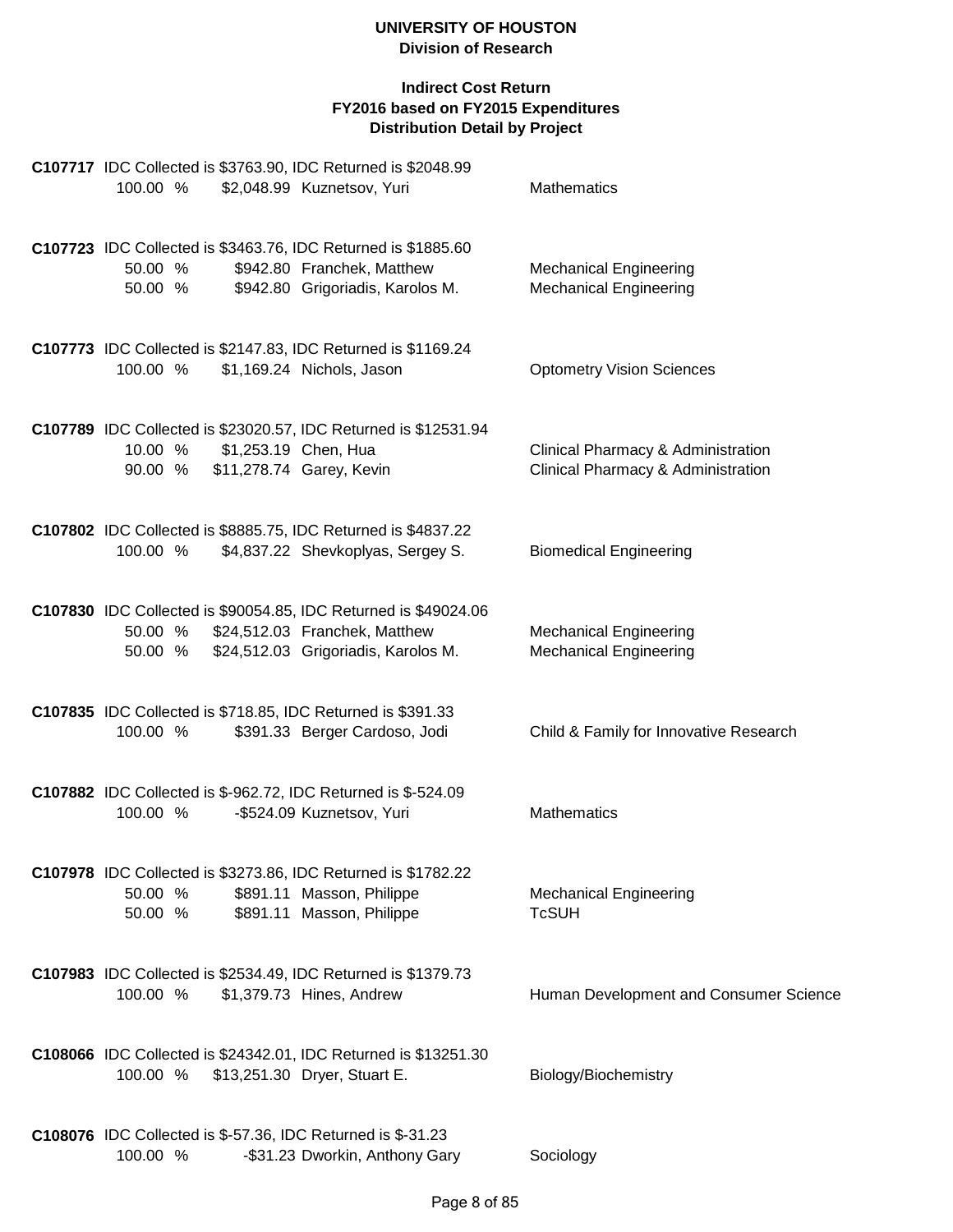| C108127 IDC Collected is \$6046.63, IDC Returned is \$3291.66<br>50.00 %            | \$1,645.83 Curran, Seamus                                                                                                                                           |                                                                                                                                                                |
|-------------------------------------------------------------------------------------|---------------------------------------------------------------------------------------------------------------------------------------------------------------------|----------------------------------------------------------------------------------------------------------------------------------------------------------------|
| 50.00 %                                                                             | \$1,645.83 Curran, Seamus                                                                                                                                           | Institute for Nanoenergy<br>Physics                                                                                                                            |
| C108225 IDC Collected is \$1800.96, IDC Returned is \$980.41<br>100.00 %            | \$980.41 Leach, Norman                                                                                                                                              | <b>Optometry Vision Sciences</b>                                                                                                                               |
| 100.00 % \$31,379.49 Trivedi, Meghana                                               | C108239 IDC Collected is \$57642.63, IDC Returned is \$31379.49                                                                                                     | Clinical Pharmacy & Administration                                                                                                                             |
| 100.00 %                                                                            | C108285 IDC Collected is \$47591.99, IDC Returned is \$25908.13<br>\$25,908.13 McDermott, Alison                                                                    | <b>Optometry Vision Sciences</b>                                                                                                                               |
| C108292 IDC Collected is \$5692.49, IDC Returned is \$3098.88<br>100.00 %           | \$3,098.88 Han, Zhu                                                                                                                                                 | <b>Electrical &amp; Computer Engineering</b>                                                                                                                   |
| 100.00 %                                                                            | C108307 IDC Collected is \$51093.88, IDC Returned is \$27814.49<br>\$27,814.49 Balakotaiah, Vemuri                                                                  | <b>Chemical Engineering</b>                                                                                                                                    |
| C108338 IDC Collected is \$548.90, IDC Returned is \$298.81<br>100.00 %             | \$298.81 Conklin, William                                                                                                                                           | Center for Information Security, Research and Edu                                                                                                              |
| 10.00 %<br>\$7,413.47 Han, Zhu<br>10.00 %<br>40.00 %<br>40.00 %                     | C108346 IDC Collected is \$136181.97, IDC Returned is \$74134.74<br>\$7,413.47 Krishnamoorti, Ramanan<br>\$29,653.90 Shih, Wei-Chuan<br>\$29,653.90 Shih, Wei-Chuan | <b>Chemical Engineering</b><br><b>Electrical &amp; Computer Engineering</b><br><b>Electrical &amp; Computer Engineering</b><br>Nanosystem Manufacturing Center |
| C108356 IDC Collected is \$6101.24, IDC Returned is \$3321.39<br>100.00 %           | \$3,321.39 Tam, Vincent                                                                                                                                             | Clinical Pharmacy & Administration                                                                                                                             |
| C108366 IDC Collected is \$2520.74, IDC Returned is \$1372.24<br>50.00 %<br>50.00 % | \$686.12 Lefer, Barry<br>\$686.12 Lefer, Barry                                                                                                                      | Earth & Atmospheric Sciences<br>Institute for Climate and Atmospheric Science                                                                                  |
| C108367 IDC Collected is \$1500.00, IDC Returned is \$816.57<br>100.00 %            | \$816.57 Granato, Jim                                                                                                                                               | Hobby Center for Public Policy                                                                                                                                 |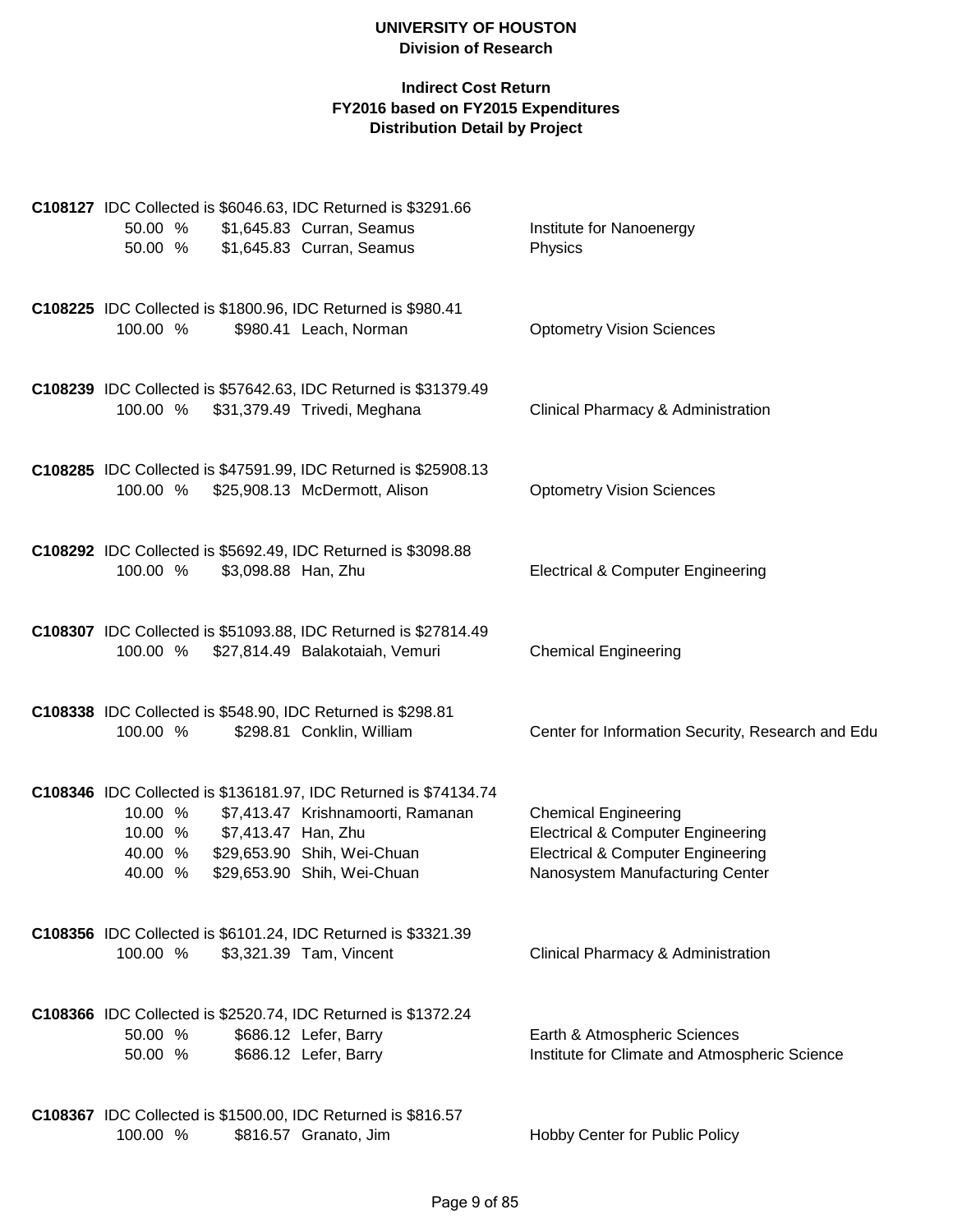|                    | C108386 IDC Collected is \$10235.49, IDC Returned is \$5572.00       |                                                            |
|--------------------|----------------------------------------------------------------------|------------------------------------------------------------|
| 80.00 %            | \$4,457.60 Ryou, Jae-Hyun                                            | <b>Mechanical Engineering</b>                              |
| 20.00 %            | \$1,114.40 Ryou, Jae-Hyun                                            | <b>TcSUH</b>                                               |
|                    |                                                                      |                                                            |
|                    | C108389 IDC Collected is \$15886.24, IDC Returned is \$8648.15       |                                                            |
| 60.00 %<br>40.00 % | \$5,188.89 Lee, T. Randall                                           | Chemistry<br><b>TcSUH</b>                                  |
|                    | \$3,459.26 Lee, T. Randall                                           |                                                            |
|                    | C108395 IDC Collected is \$2231.30, IDC Returned is \$1214.68        |                                                            |
| 15.00 %            | \$182.20 Carlson, Coleen                                             | Psychology                                                 |
| 15.00 %            | \$182.20 Francis, David J.                                           | Psychology                                                 |
| 35.00 %            | \$425.14 Carlson, Coleen                                             | <b>TIMES</b>                                               |
| 35.00 %            | \$425.14 Francis, David J.                                           | <b>TIMES</b>                                               |
|                    |                                                                      |                                                            |
|                    | C108398 IDC Collected is \$51088.71, IDC Returned is \$27811.67      |                                                            |
| 50.00 %<br>50.00 % | \$13,905.84 Donnelly, Vincent M.<br>\$13,905.84 Economou, Demetre J. | <b>Chemical Engineering</b><br><b>Chemical Engineering</b> |
|                    |                                                                      |                                                            |
|                    | C108440 IDC Collected is \$16501.86, IDC Returned is \$8983.28       |                                                            |
| 100.00 %           | \$8,983.28 Sager, William W.                                         | Earth & Atmospheric Sciences                               |
|                    | <b>C108471</b> IDC Collected is \$6579.23, IDC Returned is \$3581.60 |                                                            |
| 100.00 %           | \$3,581.60 Shevkoplyas, Sergey S.                                    | <b>Biomedical Engineering</b>                              |
|                    |                                                                      |                                                            |
|                    | C108508 IDC Collected is \$2272.75, IDC Returned is \$1237.24        |                                                            |
| 100.00 %           | \$1,237.24 Kanellos, Nicolas                                         | <b>Arte Publico Press</b>                                  |
|                    | C108516 IDC Collected is \$8164.45, IDC Returned is \$4444.56        |                                                            |
|                    | 100.00 % \$4,444.56 Narendorf, Sarah                                 | Child & Family for Innovative Research                     |
|                    | C108574 IDC Collected is \$4593.98, IDC Returned is \$2500.87        |                                                            |
| 100.00 %           | \$2,500.87 Nelson, Wendy                                             | Earth & Atmospheric Sciences                               |
|                    |                                                                      |                                                            |
|                    | C108653 IDC Collected is \$33195.06, IDC Returned is \$18070.73      |                                                            |
| 50.00 %            | \$9,035.36 Masson, Philippe                                          | <b>Mechanical Engineering</b>                              |
| 50.00 %            | \$9,035.36 Masson, Philippe                                          | <b>TcSUH</b>                                               |
|                    | C108682 IDC Collected is \$838.92, IDC Returned is \$456.69          |                                                            |
| 100.00 %           | \$456.69 Reitzel, Lorraine                                           | Psychological, Health, and Learning Sciences               |
|                    |                                                                      |                                                            |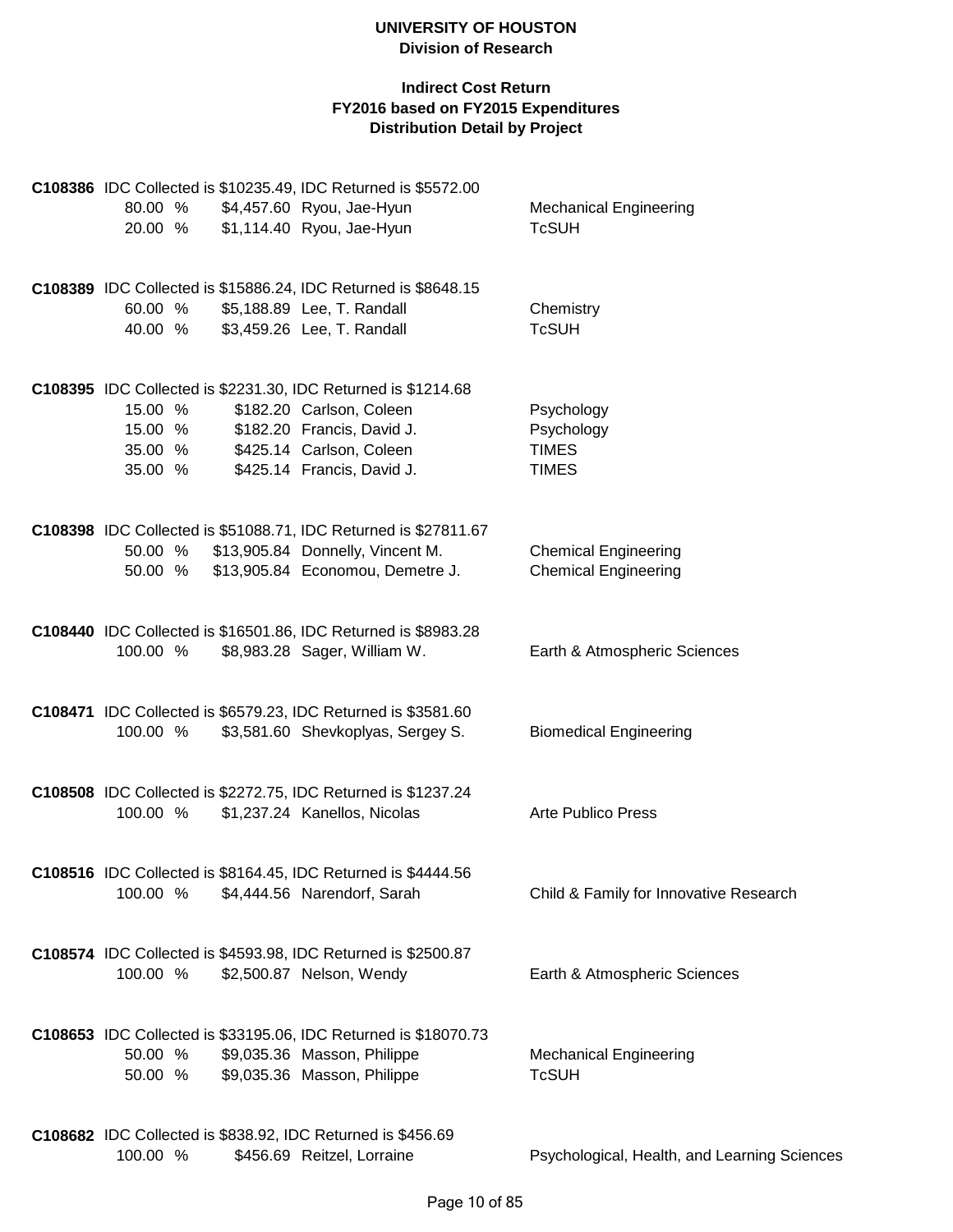|                    |                     | C108687 IDC Collected is \$5421.77, IDC Returned is \$2951.50                             |                                                      |
|--------------------|---------------------|-------------------------------------------------------------------------------------------|------------------------------------------------------|
| 80.00 %            | \$2,361.20 Chen, Ji |                                                                                           | <b>Electrical &amp; Computer Engineering</b>         |
| 20.00 %            |                     | \$590.30 Kayali, Mohammad A.                                                              | <b>Electrical &amp; Computer Engineering</b>         |
|                    |                     | C108690 IDC Collected is \$4961.80, IDC Returned is \$2701.10                             |                                                      |
| 100.00 %           |                     | \$2,701.10 Freiberg, H. Jerome                                                            | <b>Consistency Mgmt and Coop Disc</b>                |
|                    |                     | C108697 IDC Collected is \$3364.84, IDC Returned is \$1831.75                             |                                                      |
| 100.00 %           |                     | \$1,831.75 Freiberg, H. Jerome                                                            | <b>Consistency Mgmt and Coop Disc</b>                |
|                    |                     | C108742 IDC Collected is \$10493.33, IDC Returned is \$5712.36                            |                                                      |
| 100.00 %           |                     | \$5,712.36 Garbey, Marc                                                                   | Center for Advanced Computing and Data Systems       |
|                    |                     | C108745 IDC Collected is \$10440.73, IDC Returned is \$5683.72                            |                                                      |
| 50.00 %<br>50.00 % |                     | \$2,841.86 Dawood, Mina<br>\$2,841.86 Gencturk, Bora                                      | <b>Civil Engineering</b><br><b>Civil Engineering</b> |
|                    |                     |                                                                                           |                                                      |
|                    |                     | C108767 IDC Collected is \$37205.25, IDC Returned is \$20253.79                           |                                                      |
| 100.00 %           |                     | \$20,253.79 Smith III, Earl L.                                                            | <b>Optometry Vision Sciences</b>                     |
|                    |                     | C108775 IDC Collected is \$546.77, IDC Returned is \$297.65                               |                                                      |
| 100.00 %           |                     | \$297.65 Garbey, Marc                                                                     | Biology/Biochemistry                                 |
|                    |                     | C108780 IDC Collected is \$173.67, IDC Returned is \$94.54                                |                                                      |
| 100.00 %           |                     | \$94.54 Freiberg, H. Jerome                                                               | <b>Consistency Mgmt and Coop Disc</b>                |
|                    |                     | C108818 IDC Collected is \$56411.21, IDC Returned is \$30709.13                           |                                                      |
| 100.00 %           |                     | \$30,709.13 Smith III, Earl L.                                                            | <b>Optometry Vision Sciences</b>                     |
|                    |                     |                                                                                           |                                                      |
| 10.00 %            |                     | C108825 IDC Collected is \$9746.92, IDC Returned is \$5306.03<br>\$530.60 Abughosh, Susan | Clinical Pharmacy & Administration                   |
| 10.00 %            |                     | \$530.60 Sansgiry, Sujit                                                                  | Clinical Pharmacy & Administration                   |
| 80.00 %            |                     | \$4,244.82 Fleming, Marc                                                                  | Pharm Health Outcomes & Policy                       |
|                    |                     | C108848 IDC Collected is \$1006.47, IDC Returned is \$547.90                              |                                                      |
| 34.00 %            |                     | \$186.29 Belarbi, Abdeldjelil                                                             | <b>Civil Engineering</b>                             |
| 33.00 %            |                     | \$180.81 Dawood, Mina                                                                     | <b>Civil Engineering</b>                             |
| 33.00 %            |                     | \$180.81 Gencturk, Bora                                                                   | <b>Civil Engineering</b>                             |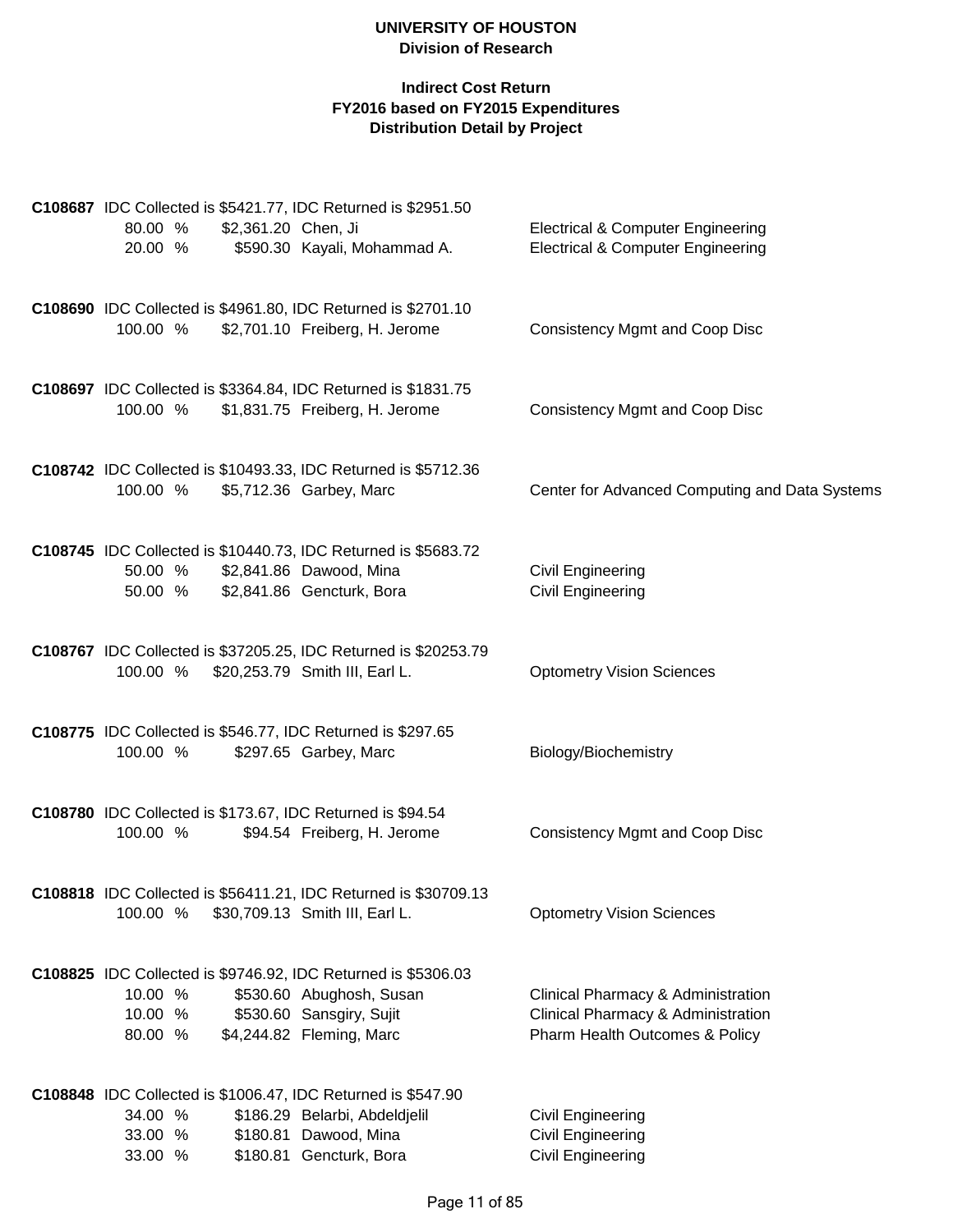| 75.00 %<br>25.00 %        |                                                    | C108857 IDC Collected is \$15269.81, IDC Returned is \$8312.58<br>\$6,234.43 Ebrahim, Rabi<br>\$2,078.14 Ebrahim, Rabi                                                 | <b>Center for Advanced Materials</b><br>Physics                                                                          |
|---------------------------|----------------------------------------------------|------------------------------------------------------------------------------------------------------------------------------------------------------------------------|--------------------------------------------------------------------------------------------------------------------------|
| 100.00 %                  |                                                    | C108880 IDC Collected is \$13632.67, IDC Returned is \$7421.35<br>\$7,421.35 Khan, Shuhab D.                                                                           | Earth & Atmospheric Sciences                                                                                             |
| 100.00 %                  |                                                    | C108892 IDC Collected is \$9612.68, IDC Returned is \$5232.95<br>\$5,232.95 Song, Gangbing                                                                             | <b>Mechanical Engineering</b>                                                                                            |
| 100.00 %                  |                                                    | C108893 IDC Collected is \$18186.93, IDC Returned is \$9900.60<br>\$9,900.60 Song, Gangbing                                                                            | <b>Mechanical Engineering</b>                                                                                            |
| 5.00 %<br>5.00 %          |                                                    | C108899 IDC Collected is \$2233.04, IDC Returned is \$1215.62<br>\$60.78 McConnell, Bradley K.<br>90.00 % \$1,094.06 Cuny, Gregory D.<br>\$60.78 McConnell, Bradley K. | Heart and Kidney Institute<br>Pharmacological and Pharmaceutical Sciences<br>Pharmacological and Pharmaceutical Sciences |
| 90.00 %<br>10.00 %        | \$19,035.43 Garey, Kevin                           | C108991 IDC Collected is \$38852.42, IDC Returned is \$21150.48<br>\$2,115.05 Johnson, Michael L.                                                                      | Clinical Pharmacy & Administration<br>Clinical Pharmacy & Administration                                                 |
| 50.00 %<br>50.00 %        | \$1,647.42 Ren, Zhifeng<br>\$1,647.42 Ren, Zhifeng | C109071 IDC Collected is \$6052.45, IDC Returned is \$3294.83                                                                                                          | Physics<br><b>TcSUH</b>                                                                                                  |
| 100.00 % \$994.28 Sun, Li |                                                    | C109097 IDC Collected is \$1826.45, IDC Returned is \$994.28                                                                                                           | <b>Mechanical Engineering</b>                                                                                            |
| 100.00 %                  |                                                    | C109109 IDC Collected is \$17434.72, IDC Returned is \$9491.11<br>\$9,491.11 Song, Gangbing                                                                            | <b>Mechanical Engineering</b>                                                                                            |
| 100.00 %                  |                                                    | C109141 IDC Collected is \$10666.97, IDC Returned is \$5806.89<br>\$5,806.89 Goloshubin, Gennady                                                                       | Earth & Atmospheric Sciences                                                                                             |
| 100.00 %                  |                                                    | C109143 IDC Collected is \$1941.47, IDC Returned is \$1056.90<br>\$1,056.90 Pandurangan, Gopal                                                                         | <b>Computer Science</b>                                                                                                  |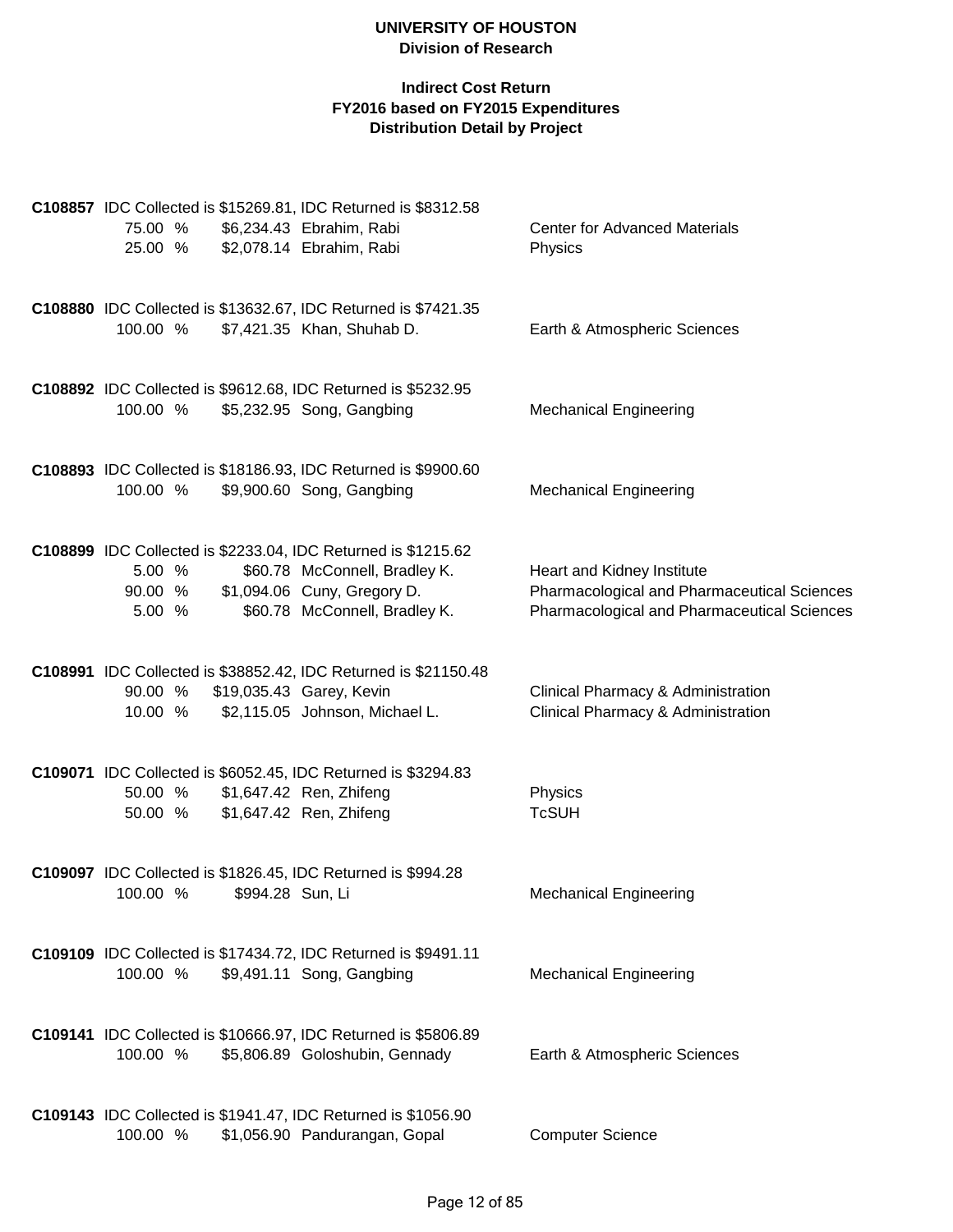|          |  | C109229 IDC Collected is \$9270.90, IDC Returned is \$5046.89   |                                        |
|----------|--|-----------------------------------------------------------------|----------------------------------------|
| 20.00 %  |  | \$1,009.38 Beyda, Nicholas                                      | Clinical Pharmacy & Administration     |
| 60.00 %  |  | \$3,028.14 Crutchley, Rustin                                    | Clinical Pharmacy & Administration     |
| 20.00 %  |  | \$1,009.38 Garey, Kevin                                         | Clinical Pharmacy & Administration     |
|          |  | C109236 IDC Collected is \$4992.69, IDC Returned is \$2717.92   |                                        |
| 2.50 %   |  | \$67.95 Abughosh, Susan                                         | Institute for Community Health         |
| 2.50 %   |  | \$67.95 Fleming, Marc                                           | Institute for Community Health         |
| 45.00 %  |  | \$1,223.06 Sansgiry, Sujit                                      | Institute for Community Health         |
| 2.50 %   |  | \$67.95 Abughosh, Susan                                         | Pharm Health Outcomes & Policy         |
| 2.50 %   |  | \$67.95 Fleming, Marc                                           | Pharm Health Outcomes & Policy         |
| 45.00 %  |  | \$1,223.06 Sansgiry, Sujit                                      | Pharm Health Outcomes & Policy         |
|          |  | C109237 IDC Collected is \$5894.81, IDC Returned is \$3209.02   |                                        |
| 100.00 % |  | \$3,209.02 Mathew, Jessica                                      | <b>Optometry Vision Sciences</b>       |
|          |  | C109238 IDC Collected is \$14604.16, IDC Returned is \$7950.21  |                                        |
| 100.00 % |  | \$7,950.21 Bergmanson, Jan P. G.                                | <b>Optometry Vision Sciences</b>       |
|          |  | C109267 IDC Collected is \$45389.26, IDC Returned is \$24709.01 |                                        |
| 14.00 %  |  | \$3,459.26 Laughlin, Mitzi S.                                   | Health and Human Performance           |
| 42.00 %  |  | \$10,377.78 O'Connor, Daniel                                    | Health and Human Performance           |
| 11.00 %  |  | \$2,717.99 Laughlin, Mitzi S.                                   | <b>Texas Obesity Research Center</b>   |
| 33.00 %  |  | \$8,153.97 O'Connor, Daniel                                     | <b>Texas Obesity Research Center</b>   |
|          |  |                                                                 |                                        |
|          |  | C109296 IDC Collected is \$16271.48, IDC Returned is \$8857.87  |                                        |
| 100.00 % |  | \$8,857.87 Song, Gangbing                                       | <b>Mechanical Engineering</b>          |
|          |  | C109298 IDC Collected is \$32725.83, IDC Returned is \$17815.29 |                                        |
|          |  | 30.00 % \$5,344.59 Mo, Yi-Lung                                  | <b>Civil Engineering</b>               |
| 70.00 %  |  | \$12,470.70 Song, Gangbing                                      | <b>Mechanical Engineering</b>          |
|          |  | C109341 IDC Collected is \$238.49, IDC Returned is \$129.83     |                                        |
| 100.00 % |  | \$129.83 Narendorf, Sarah                                       | Child & Family for Innovative Research |
|          |  |                                                                 |                                        |
| 80.00 %  |  | C109357 IDC Collected is \$434.96, IDC Returned is \$236.78     | Health and Human Performance           |
| 20.00 %  |  | \$189.43 Cottingham, Michael<br>\$47.36 Lee, Dong Hun           | Health and Human Performance           |
|          |  |                                                                 |                                        |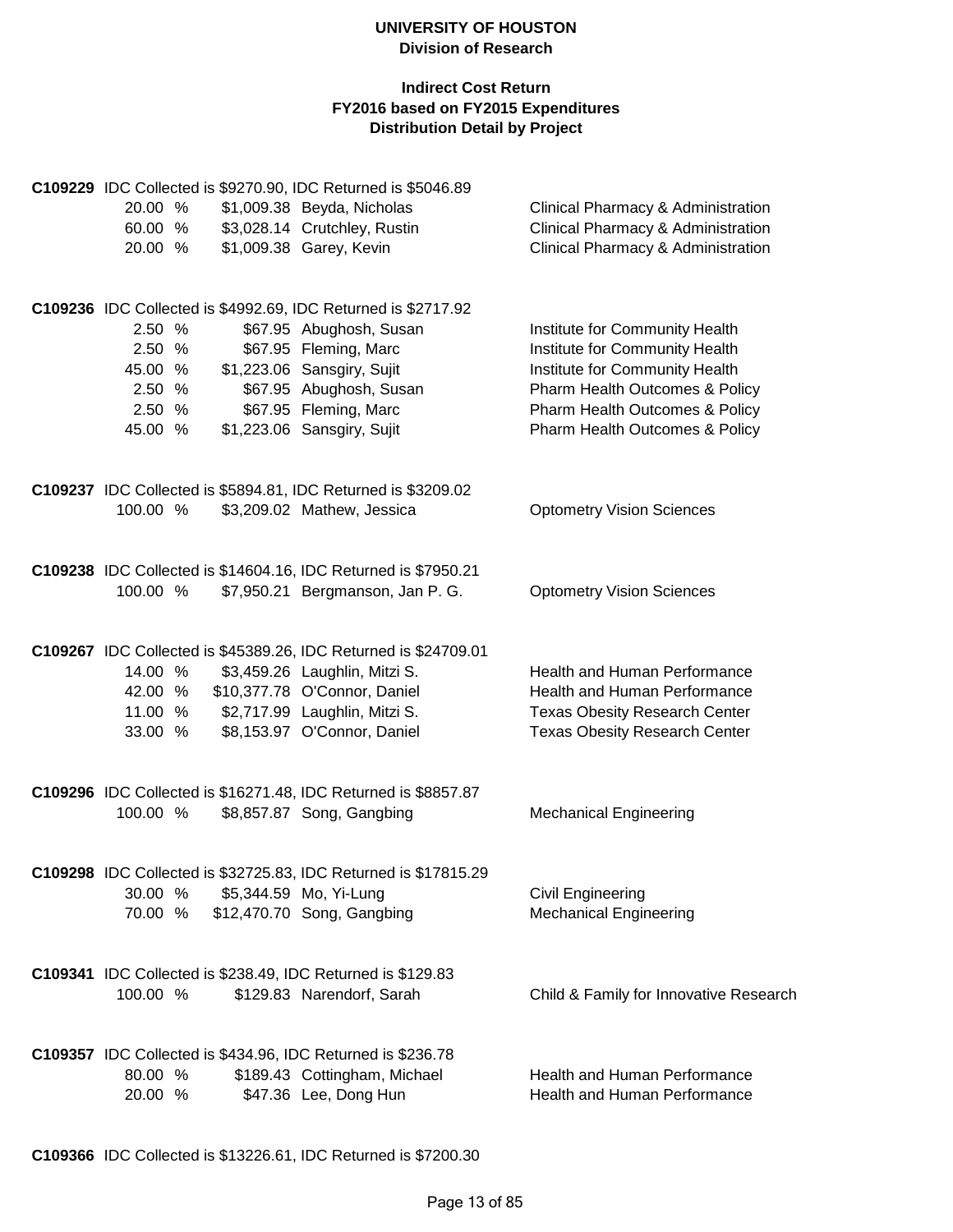| 100.00 %           | \$7,200.30 Song, Gangbing                                                                                                                   | <b>Mechanical Engineering</b>                                  |
|--------------------|---------------------------------------------------------------------------------------------------------------------------------------------|----------------------------------------------------------------|
| 60.00 %<br>40.00 % | C109399 IDC Collected is \$10749.96, IDC Returned is \$5852.06<br>\$3,511.24 Jacobson, Allan J.<br>\$2,340.83 Jacobson, Allan J.            | Chemistry<br><b>TcSUH</b>                                      |
| 50.00 %<br>50.00 % | C109425 IDC Collected is \$3387.06, IDC Returned is \$1843.85<br>\$921.92 Krishnamoorti, Ramanan<br>\$921.92 Robertson, Megan               | <b>Chemical Engineering</b><br><b>Chemical Engineering</b>     |
| 100.00 %           | C109457 IDC Collected is \$14747.28, IDC Returned is \$8028.12<br>\$8,028.12 Kuznetsov, Yuri                                                | <b>Mathematics</b>                                             |
| 50.00 %<br>50.00 % | C109470 IDC Collected is \$6202.85, IDC Returned is \$3376.71<br>\$1,688.35 Pinsky, Lawrence S.<br>\$1,688.35 Pinsky, Lawrence S.           | Center for Advanced Computing and Data Systems<br>Physics      |
| 100.00 %           | C109478 IDC Collected is \$13268.27, IDC Returned is \$7222.98<br>\$7,222.98 Han, De-Hua                                                    | Earth & Atmospheric Sciences                                   |
| 100.00 %           | C109510 IDC Collected is \$6913.11, IDC Returned is \$3763.36<br>\$3,763.36 Manny, Ruth E.                                                  | <b>Optometry Vision Sciences</b>                               |
| 50.00 %            | C109527 IDC Collected is \$43602.40, IDC Returned is \$23736.27<br>50.00 % \$11,868.14 Epling, William S.<br>\$11,868.14 Harold, Michael P. | <b>Chemical Engineering</b><br><b>Chemical Engineering</b>     |
| 100.00 %           | C109598 IDC Collected is \$6077.92, IDC Returned is \$3308.70<br>\$3,308.70 Song, Gangbing                                                  | <b>Mechanical Engineering</b>                                  |
| 50.00 %<br>50.00 % | C109601 IDC Collected is \$17804.30, IDC Returned is \$9692.30<br>\$4,846.15 Franchek, Matthew<br>\$4,846.15 Grigoriadis, Karolos M.        | <b>Mechanical Engineering</b><br><b>Mechanical Engineering</b> |
| 50.00 %<br>50.00 % | C109602 IDC Collected is \$44521.66, IDC Returned is \$24236.70<br>\$12,118.35 Franchek, Matthew<br>\$12,118.35 Grigoriadis, Karolos M.     | <b>Mechanical Engineering</b><br><b>Mechanical Engineering</b> |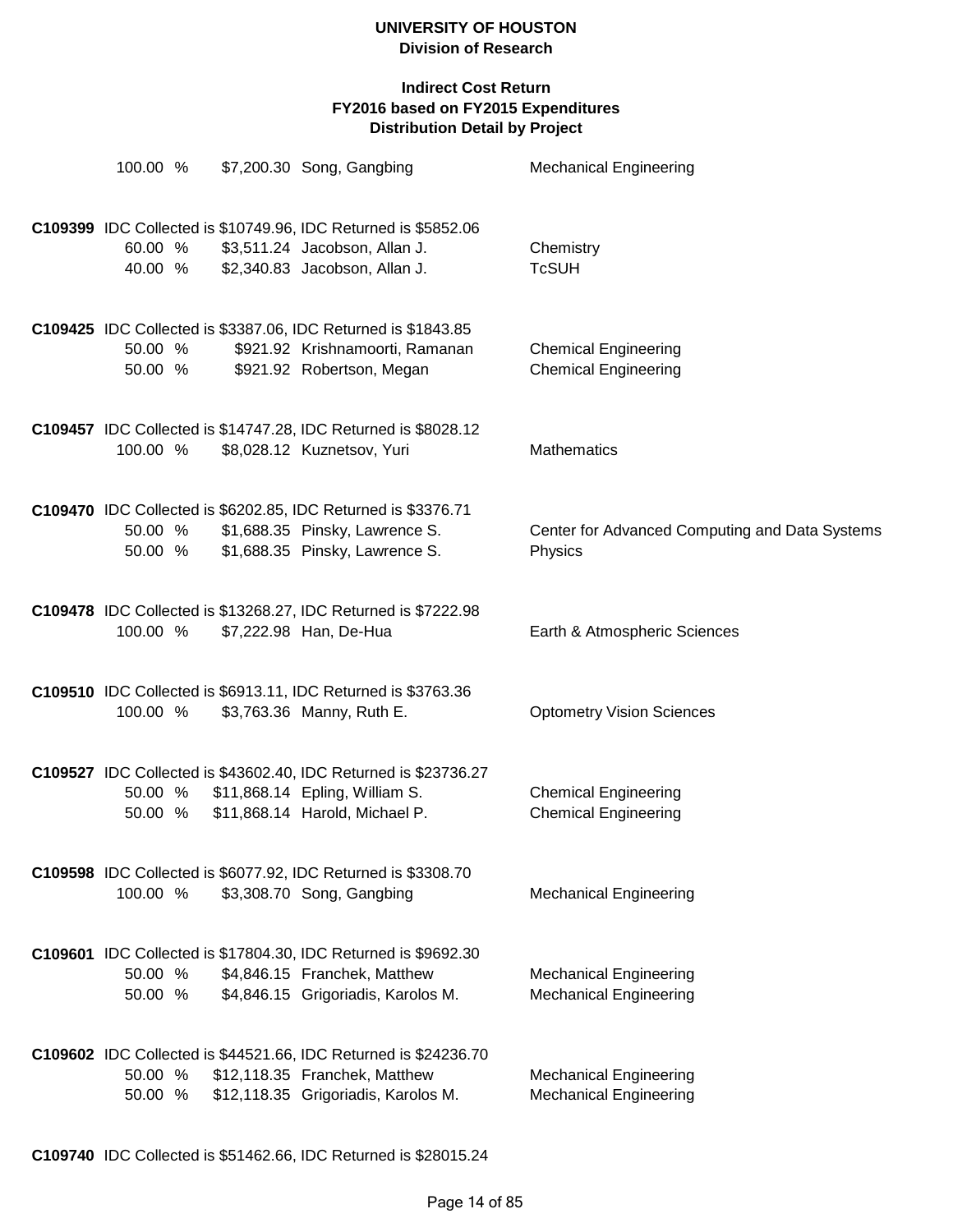| 100.00 %                                 |                                 | \$28,015.24 Shrestha, Ramesh                                                                                                                                                    | <b>Civil Engineering</b>                                                                                                                                       |
|------------------------------------------|---------------------------------|---------------------------------------------------------------------------------------------------------------------------------------------------------------------------------|----------------------------------------------------------------------------------------------------------------------------------------------------------------|
| 100.00 %                                 |                                 | C109741 IDC Collected is \$25644.91, IDC Returned is \$13960.58<br>\$13,960.58 Shrestha, Ramesh                                                                                 | Civil Engineering                                                                                                                                              |
| 75.00 %<br>25.00 %                       | \$7,032.72 Liu, Dong            | C109743 IDC Collected is \$51675.06, IDC Returned is \$28130.87<br>\$21,098.15 Franchek, Matthew                                                                                | <b>Mechanical Engineering</b><br><b>Mechanical Engineering</b>                                                                                                 |
| 25.00 %<br>25.00 %<br>25.00 %<br>25.00 % |                                 | C109797 IDC Collected is \$8332.36, IDC Returned is \$4535.97<br>\$1,133.99 Flynn, James H.<br>\$1,133.99 Lefer, Barry<br>\$1,133.99 Flynn, James H.<br>\$1,133.99 Lefer, Barry | Earth & Atmospheric Sciences<br>Earth & Atmospheric Sciences<br>Institute for Climate and Atmospheric Science<br>Institute for Climate and Atmospheric Science |
| 100.00 %                                 |                                 | C109868 IDC Collected is \$1483.27, IDC Returned is \$807.46<br>\$807.46 Duncan, Meredith J.                                                                                    | Law-UH                                                                                                                                                         |
| 50.00 %<br>50.00 %                       |                                 | C109980 IDC Collected is \$419.92, IDC Returned is \$228.60<br>\$114.30 Choi, Yunsoo<br>\$114.30 Choi, Yunsoo                                                                   | Earth & Atmospheric Sciences<br>Institute for Climate and Atmospheric Science                                                                                  |
| 25.00 %<br>25.00 %<br>25.00 %            | 25.00 % \$1,676.39 Alley, Nigel | C110130 IDC Collected is \$12317.78, IDC Returned is \$6705.55<br>\$1,676.39 Alley, Nigel<br>\$1,676.39 Curran, Seamus<br>\$1,676.39 Curran, Seamus                             | Institute for Nanoenergy<br>Institute for Nanoenergy<br>Physics<br>Physics                                                                                     |
| 100.00 %                                 |                                 | C110220 IDC Collected is \$1764.73, IDC Returned is \$960.68<br>\$960.68 Hines, Andrew                                                                                          | Human Development and Consumer Science                                                                                                                         |
| 100.00 %                                 |                                 | C110235 IDC Collected is \$266.55, IDC Returned is \$145.10<br>\$145.10 Freiberg, H. Jerome                                                                                     | <b>Consistency Mgmt and Coop Disc</b>                                                                                                                          |
| 100.00 %                                 |                                 | C110236 IDC Collected is \$313.35, IDC Returned is \$170.58<br>\$170.58 Freiberg, H. Jerome                                                                                     | <b>Consistency Mgmt and Coop Disc</b>                                                                                                                          |
| 100.00 %                                 |                                 | <b>C110237</b> IDC Collected is \$340.46, IDC Returned is \$185.34<br>\$185.34 Freiberg, H. Jerome                                                                              | <b>Consistency Mgmt and Coop Disc</b>                                                                                                                          |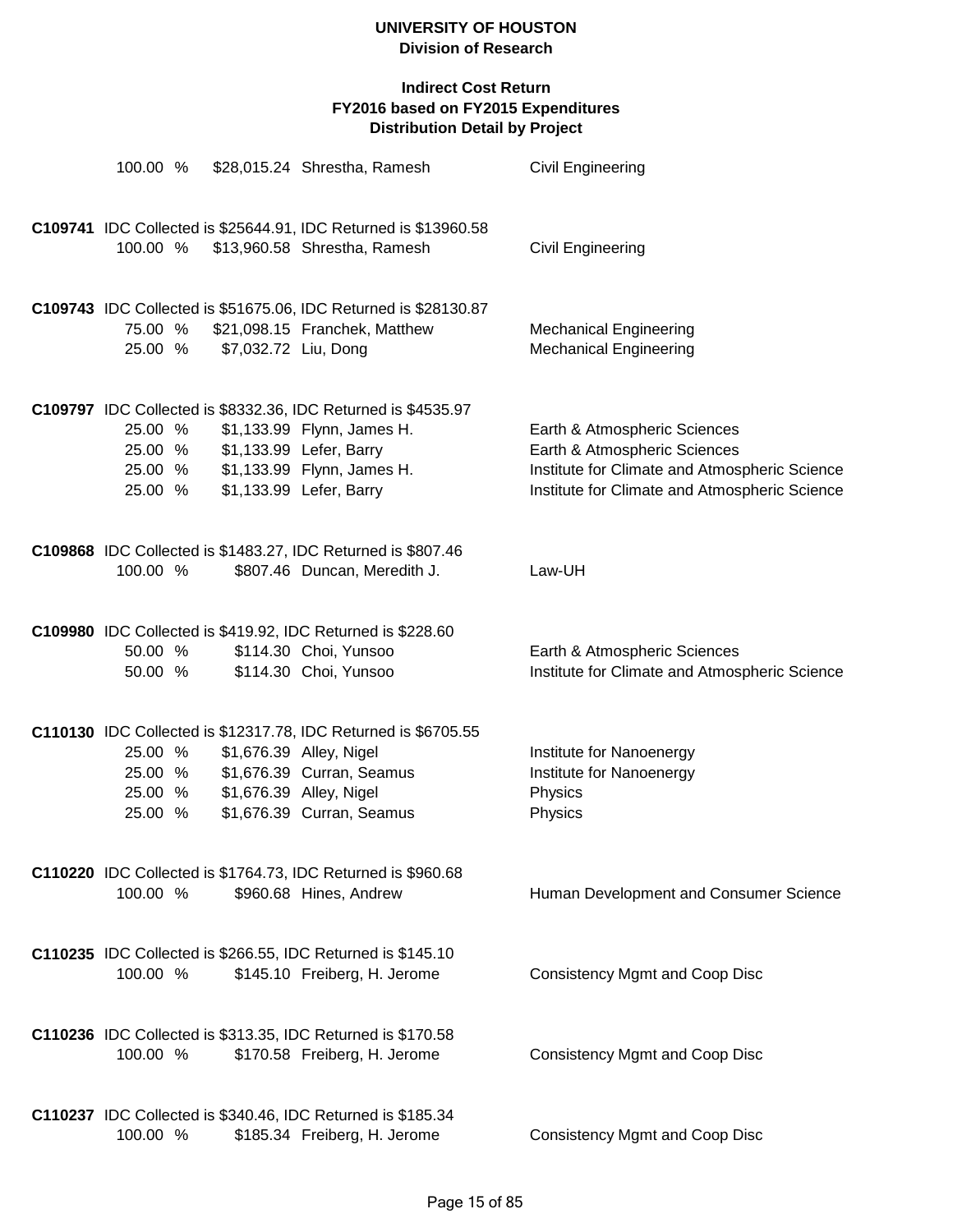| <b>C110252</b> IDC Collected is \$99.91, IDC Returned is \$54.39<br>100.00 %<br>\$54.39 Taylor, Shelton                                                                                       | <b>Engineering Technology</b>                                                |
|-----------------------------------------------------------------------------------------------------------------------------------------------------------------------------------------------|------------------------------------------------------------------------------|
| G004553 IDC Collected is \$486.00, IDC Returned is \$264.57<br>100.00 %<br>\$264.57 Vipulanandan, Cumaraswamy                                                                                 | Center for Innovative Grouting Materials and Tech                            |
| G004941 IDC Collected is \$-387.60, IDC Returned is \$-211.00<br>100.00 %<br>-\$211.00 Vipulanandan, Cumaraswamy                                                                              | <b>Civil Engineering</b>                                                     |
| G091866 IDC Collected is \$-2388.24, IDC Returned is \$-1300.11<br>10.00 %<br>-\$130.01 Francis, David J.<br>20.00 %<br>-\$260.02 Francis, David J.<br>-\$910.08 Francis, David J.<br>70.00 % | Center for Advanced Computing and Data Systems<br>Psychology<br><b>TIMES</b> |
| G092363 IDC Collected is \$-74.38, IDC Returned is \$-40.49<br>100.00 %<br>-\$40.49 Norton, Peter J.                                                                                          | Psychology                                                                   |
| G094962 IDC Collected is \$12938.53, IDC Returned is \$7043.48<br>100.00 %<br>\$7,043.48 Wellner, Julia                                                                                       | Earth & Atmospheric Sciences                                                 |
| G095285 IDC Collected is \$-893.11, IDC Returned is \$-486.19<br>100.00 %<br>-\$486.19 Wellner, Julia                                                                                         | Earth & Atmospheric Sciences                                                 |
| G096417 IDC Collected is \$-1054.60, IDC Returned is \$-574.10<br>100.00 %<br>-\$574.10 Krishnamoorti, Ramanan                                                                                | <b>Chemical Engineering</b>                                                  |
| G096630 IDC Collected is \$51949.79, IDC Returned is \$28280.43<br>100.00 %<br>\$28,280.43 Chen, Ji                                                                                           | <b>Electrical &amp; Computer Engineering</b>                                 |
| G097039 IDC Collected is \$-502.04, IDC Returned is \$-273.30<br>50.00 %<br>-\$136.65 Chapman, Barbara M.<br>-\$136.65 Gabriel, Edgar<br>50.00 %                                              | <b>Computer Science</b><br><b>Computer Science</b>                           |
| G097105 IDC Collected is \$3600.00, IDC Returned is \$1959.77<br>100.00 %<br>\$1,959.77 Pratt, Joseph A.                                                                                      | Management                                                                   |
| G097176 IDC Collected is \$-1180.74, IDC Returned is \$-642.77<br>100.00 %<br>-\$642.77 Larin, Kirill                                                                                         | <b>Biomedical Engineering</b>                                                |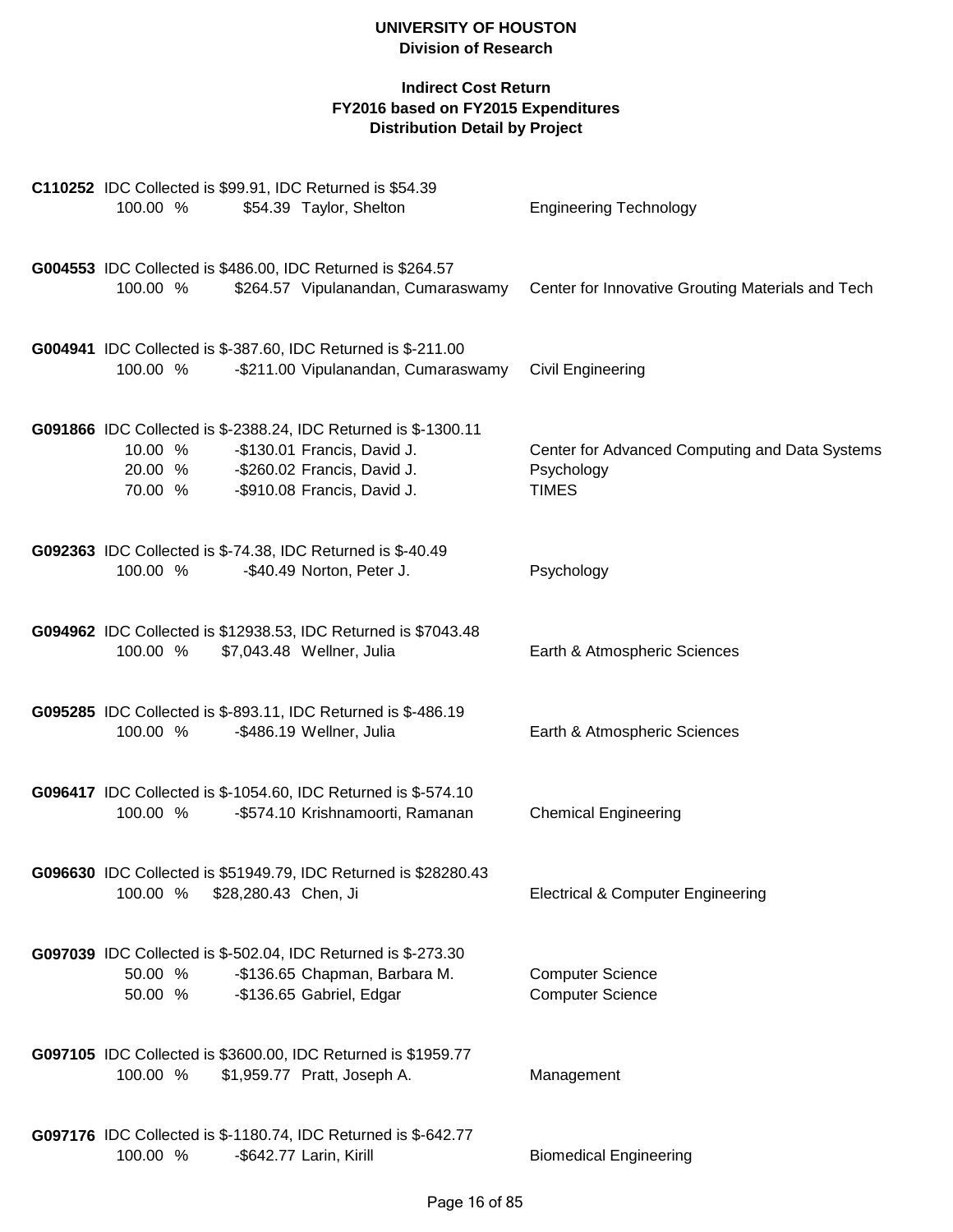| 100.00 %                                            |                          | G097365 IDC Collected is \$33895.22, IDC Returned is \$18451.88<br>\$18,451.88 Yoshida, Hanako                                                                                                                           | Psychology                                                                                                                                                                                   |
|-----------------------------------------------------|--------------------------|--------------------------------------------------------------------------------------------------------------------------------------------------------------------------------------------------------------------------|----------------------------------------------------------------------------------------------------------------------------------------------------------------------------------------------|
| 20.00 %<br>20.00 %<br>20.00 %<br>20.00 %<br>20.00 % |                          | G097433 IDC Collected is \$23110.28, IDC Returned is \$12580.77<br>\$2,516.15 Chiappetta, Eugene L.<br>\$2,516.15 Claydon, Fritz<br>\$2,516.15 Long, Stuart A.<br>\$2,516.15 Rifai, Hanadi<br>\$2,516.15 Sharma, Pradeep | Dean, Education<br>Dean, Engineering<br>Dean, Engineering<br>Dean, Engineering<br>Dean, Engineering                                                                                          |
| 50.00 %<br>50.00 %                                  |                          | G097498 IDC Collected is \$17492.14, IDC Returned is \$9522.37<br>\$4,761.19 Ardebili, Haleh<br>\$4,761.19 Sharma, Pradeep                                                                                               | <b>Mechanical Engineering</b><br><b>Mechanical Engineering</b>                                                                                                                               |
| 100.00 %                                            |                          | G097543 IDC Collected is \$19834.37, IDC Returned is \$10797.43<br>\$10,797.43 Gabriel, Edgar                                                                                                                            | <b>Computer Science</b>                                                                                                                                                                      |
| 40.00 %<br>10.00 %<br>10.00 %                       | \$3,936.58 Rifai, Hanadi | G097662 IDC Collected is \$72313.08, IDC Returned is \$39365.79<br>\$15,746.32 Claydon, Fritz<br>40.00 % \$15,746.32 Long, Stuart A.<br>\$3,936.58 Zerda, Katherine                                                      | <b>Electrical &amp; Computer Engineering</b><br><b>Electrical &amp; Computer Engineering</b><br><b>Electrical &amp; Computer Engineering</b><br><b>Electrical &amp; Computer Engineering</b> |
| 100.00 %                                            |                          | G097730 IDC Collected is \$-90.46, IDC Returned is \$-49.24<br>-\$49.24 Colby, Ira                                                                                                                                       | <b>Community Projects - Social Work</b>                                                                                                                                                      |
| 100.00 %                                            |                          | G097809 IDC Collected is \$100.75, IDC Returned is \$54.85<br>\$54.85 Chen, Ji                                                                                                                                           | <b>Electrical &amp; Computer Engineering</b>                                                                                                                                                 |
| 35.00 %<br>65.00 %                                  |                          | G097811 IDC Collected is \$30929.43, IDC Returned is \$16837.36<br>\$5,893.08 Feng, Qianmei<br>\$10,944.29 Lim, Gino Jinho                                                                                               | <b>Industrial Engineering</b><br><b>Industrial Engineering</b>                                                                                                                               |
| 50.00 %<br>50.00 %                                  |                          | G098148 IDC Collected is \$-9404.40, IDC Returned is \$-5119.57<br>-\$2,559.78 Franchek, Matthew<br>-\$2,559.78 Grigoriadis, Karolos M.                                                                                  | <b>Mechanical Engineering</b><br><b>Mechanical Engineering</b>                                                                                                                               |
| 50.00 %                                             |                          | G098149 IDC Collected is \$-4786.79, IDC Returned is \$-2605.83<br>-\$1,302.92 Franchek, Matthew                                                                                                                         | <b>Mechanical Engineering</b>                                                                                                                                                                |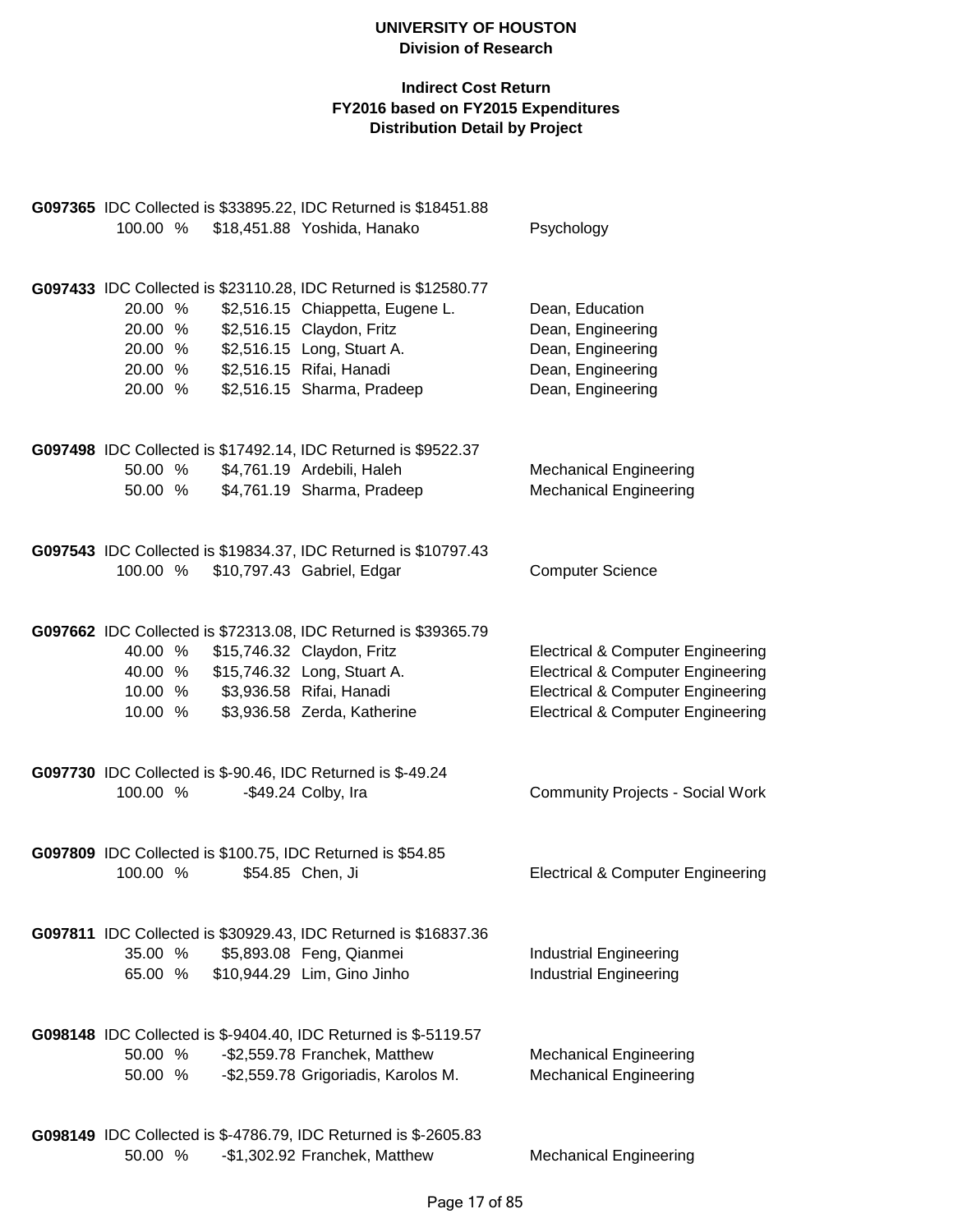| 50.00 %                                  | -\$1,302.92 Grigoriadis, Karolos M.                                                                                                                                                             | <b>Mechanical Engineering</b>                                                                                                                                                            |
|------------------------------------------|-------------------------------------------------------------------------------------------------------------------------------------------------------------------------------------------------|------------------------------------------------------------------------------------------------------------------------------------------------------------------------------------------|
| 100.00 %                                 | G098198 IDC Collected is \$-0.08, IDC Returned is \$-0.04<br>-\$0.04 Deng, Zhigang                                                                                                              | <b>Computer Science</b>                                                                                                                                                                  |
| 50.00 %<br>50.00 %                       | G098211 IDC Collected is \$-10652.18, IDC Returned is \$-5798.83<br>-\$2,899.42 Jacobson, Allan J.<br>-\$2,899.42 Jacobson, Allan J.                                                            | Chemistry<br><b>TcSUH</b>                                                                                                                                                                |
| 25.00 %<br>50.00 %<br>25.00 %            | G098344 IDC Collected is \$-459.00, IDC Returned is \$-249.87<br>-\$62.47 Cheung, Margaret S.<br>-\$124.94 Cheung, Margaret S.<br>-\$62.47 Cheung, Margaret S.                                  | Center for Advanced Computing and Data Systems<br>Physics<br><b>TcSUH</b>                                                                                                                |
| 50.00 %<br>50.00 %                       | G098399 IDC Collected is \$72899.81, IDC Returned is \$39685.20<br>\$19,842.60 Donnelly, Vincent M.<br>\$19,842.60 Economou, Demetre J.                                                         | <b>Chemical Engineering</b><br><b>Chemical Engineering</b>                                                                                                                               |
| 100.00 %                                 | G098456 IDC Collected is \$-2100.40, IDC Returned is \$-1143.42<br>-\$1,143.42 Chen, Yuhua                                                                                                      | <b>Electrical &amp; Computer Engineering</b>                                                                                                                                             |
| 100.00 %                                 | G098471 IDC Collected is \$20338.24, IDC Returned is \$11071.73<br>\$11,071.73 Merchant, Fatima A.                                                                                              | <b>Engineering Technology</b>                                                                                                                                                            |
| 25.00 %<br>40.00 %<br>25.00 %<br>10.00 % | G098595 IDC Collected is \$48652.84, IDC Returned is \$26485.63<br>\$6,621.41 Litvinov, Dmitri<br>\$10,594.25 Lee, T. Randall<br>\$6,621.41 Litvinov, Dmitri<br>\$2,648.56 Lee, T. Randall      | Center for Integrated Bio and Nano Systems<br>Chemistry<br><b>Electrical &amp; Computer Engineering</b><br><b>TcSUH</b>                                                                  |
| 25.00 %<br>25.00 %<br>25.00 %<br>25.00 % | G098629 IDC Collected is \$-1478.18, IDC Returned is \$-804.69<br>-\$201.17 Brankovic, Stanko R.<br>-\$201.17 Litvinov, Dmitri<br>-\$201.17 Brankovic, Stanko R.<br>-\$201.17 Litvinov, Dmitri  | Center for Integrated Bio and Nano Systems<br>Center for Integrated Bio and Nano Systems<br><b>Electrical &amp; Computer Engineering</b><br><b>Electrical &amp; Computer Engineering</b> |
| 65.00 %<br>5.00 %<br>5.00 %<br>25.00 %   | G098703 IDC Collected is \$55038.26, IDC Returned is \$29961.73<br>\$19,475.12 Chino, Yuzo M.<br>\$1,498.09 Harwerth, Ronald S.<br>\$1,498.09 Smith III, Earl L.<br>\$7,490.43 Wensveen, Janice | <b>Optometry Vision Sciences</b><br><b>Optometry Vision Sciences</b><br><b>Optometry Vision Sciences</b><br><b>Optometry Vision Sciences</b>                                             |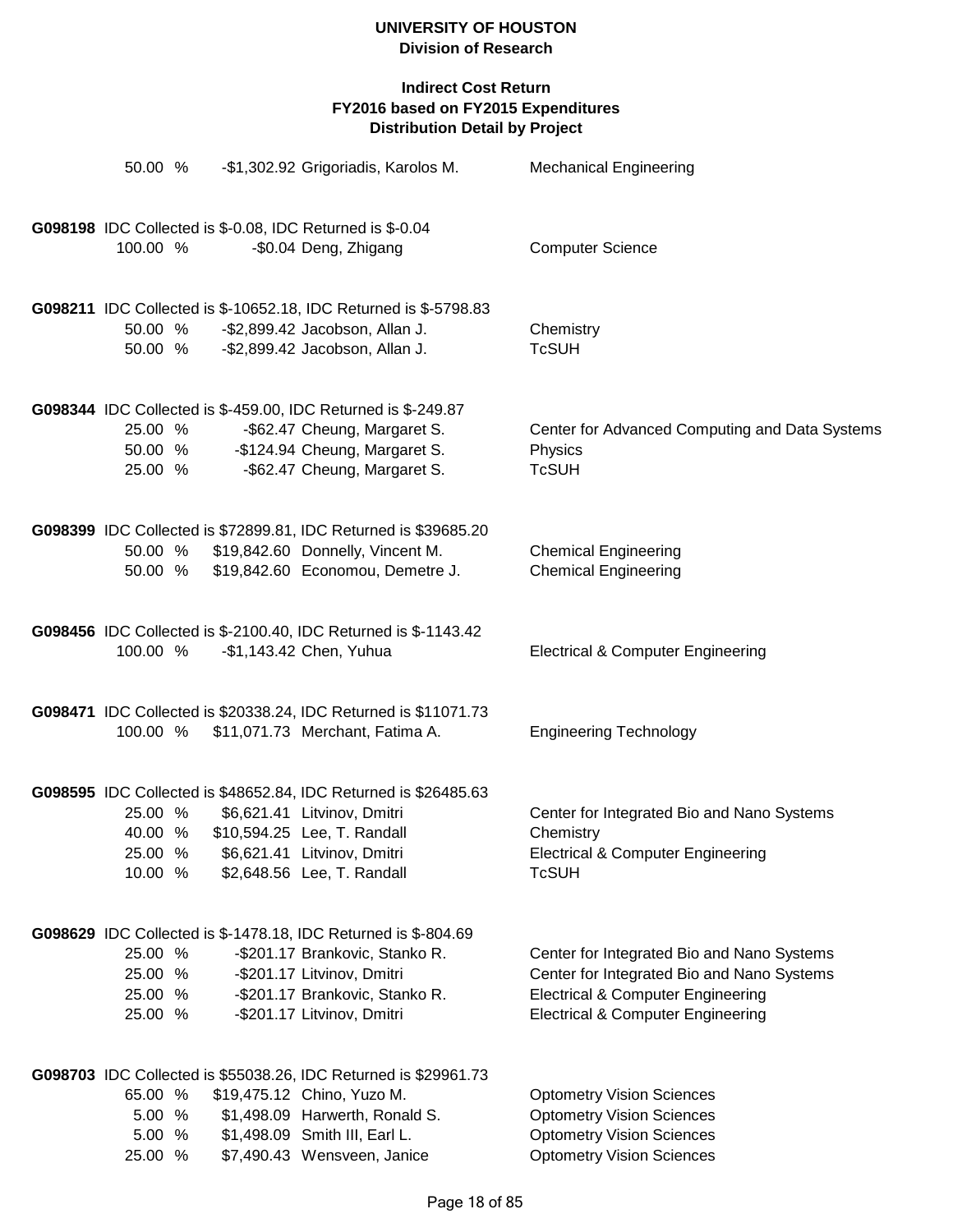# **Indirect Cost Return FY2016 based on FY2015 Expenditures Distribution Detail by Project**

|          |                     | G098707 IDC Collected is \$-10537.45, IDC Returned is \$-5736.38 |                                                    |
|----------|---------------------|------------------------------------------------------------------|----------------------------------------------------|
| 50.00 %  |                     | -\$2,868.19 Litvinov, Dmitri                                     | Center for Integrated Bio and Nano Systems         |
| 50.00 %  |                     | -\$2,868.19 Litvinov, Dmitri                                     | <b>Electrical &amp; Computer Engineering</b>       |
|          |                     | G098732 IDC Collected is \$28009.11, IDC Returned is \$15247.60  |                                                    |
| 7.50 %   |                     | \$1,143.57 Kakadiaris, Ioannis                                   | Center for Advanced Computing and Data Systems     |
| 25.00 %  |                     | \$3,811.90 Deng, Zhigang                                         | <b>Computer Science</b>                            |
| 7.50 %   |                     | \$1,143.57 Kakadiaris, Ioannis                                   | <b>Computer Science</b>                            |
| 15.00 %  |                     | \$2,287.14 Shah, Shishir                                         | <b>Computer Science</b>                            |
| 25.00 %  |                     | \$3,811.90 Tsekos, Nikolaos V.                                   | <b>Computer Science</b>                            |
| 10.00 %  |                     | \$1,524.76 Grigoriadis, Karolos M.                               | <b>Mechanical Engineering</b>                      |
| 10.00 %  |                     | \$1,524.76 Mohammadpour, Javad                                   | <b>Mechanical Engineering</b>                      |
|          |                     | G098736 IDC Collected is \$444.10, IDC Returned is \$241.76      |                                                    |
| 20.00 %  |                     | \$48.35 Litvinov, Dmitri                                         | Center for Integrated Bio and Nano Systems         |
| 30.00 %  |                     | \$72.53 Willson, Richard                                         | Center for Integrated Bio and Nano Systems         |
| 20.00 %  |                     | \$48.35 Willson, Richard                                         | <b>Chemical Engineering</b>                        |
| 30.00 %  |                     | \$72.53 Litvinov, Dmitri                                         | <b>Electrical &amp; Computer Engineering</b>       |
|          |                     |                                                                  |                                                    |
|          |                     | G098785 IDC Collected is \$3081.14, IDC Returned is \$1677.31    |                                                    |
| 100.00 % | \$1,677.31 Hu, Ming |                                                                  | <b>Pharmacological and Pharmaceutical Sciences</b> |
|          |                     |                                                                  |                                                    |
|          |                     | G098947 IDC Collected is \$17450.21, IDC Returned is \$9499.55   |                                                    |
| 100.00 % | \$9,499.55 Lu, Qian |                                                                  | Psychology                                         |
|          |                     |                                                                  |                                                    |
|          |                     | G099090 IDC Collected is \$5702.94, IDC Returned is \$3104.57    |                                                    |
| 50.00 %  |                     | \$1,552.28 Majkic, Goran                                         | <b>Mechanical Engineering</b>                      |
| 50.00 %  |                     | \$1,552.28 Majkic, Goran                                         | <b>TcSUH</b>                                       |
|          |                     | G099209 IDC Collected is \$13482.63, IDC Returned is \$7339.67   |                                                    |
| 51.00 %  |                     | \$3,743.23 Lim, Gino Jinho                                       | <b>Industrial Engineering</b>                      |
| 49.00 %  |                     | \$3,596.44 Lim, Gino Jinho                                       | SW Public Safety Technology Center                 |
|          |                     | G099355 IDC Collected is \$-32.74, IDC Returned is \$-17.82      |                                                    |
| 25.00 %  |                     | -\$4.46 Cheng, Han                                               | <b>Optometry Vision Sciences</b>                   |
| 50.00 %  |                     | -\$8.91 Frishman, Laura J.                                       | <b>Optometry Vision Sciences</b>                   |
| 25.00 %  |                     | -\$4.46 Tang, Rosa                                               | <b>Optometry Vision Sciences</b>                   |
|          |                     |                                                                  |                                                    |
|          |                     | G099494 IDC Collected is \$42.42, IDC Returned is \$23.09        |                                                    |

92.00 % \$21.25 Bordnick, Patrick Dean, Social Work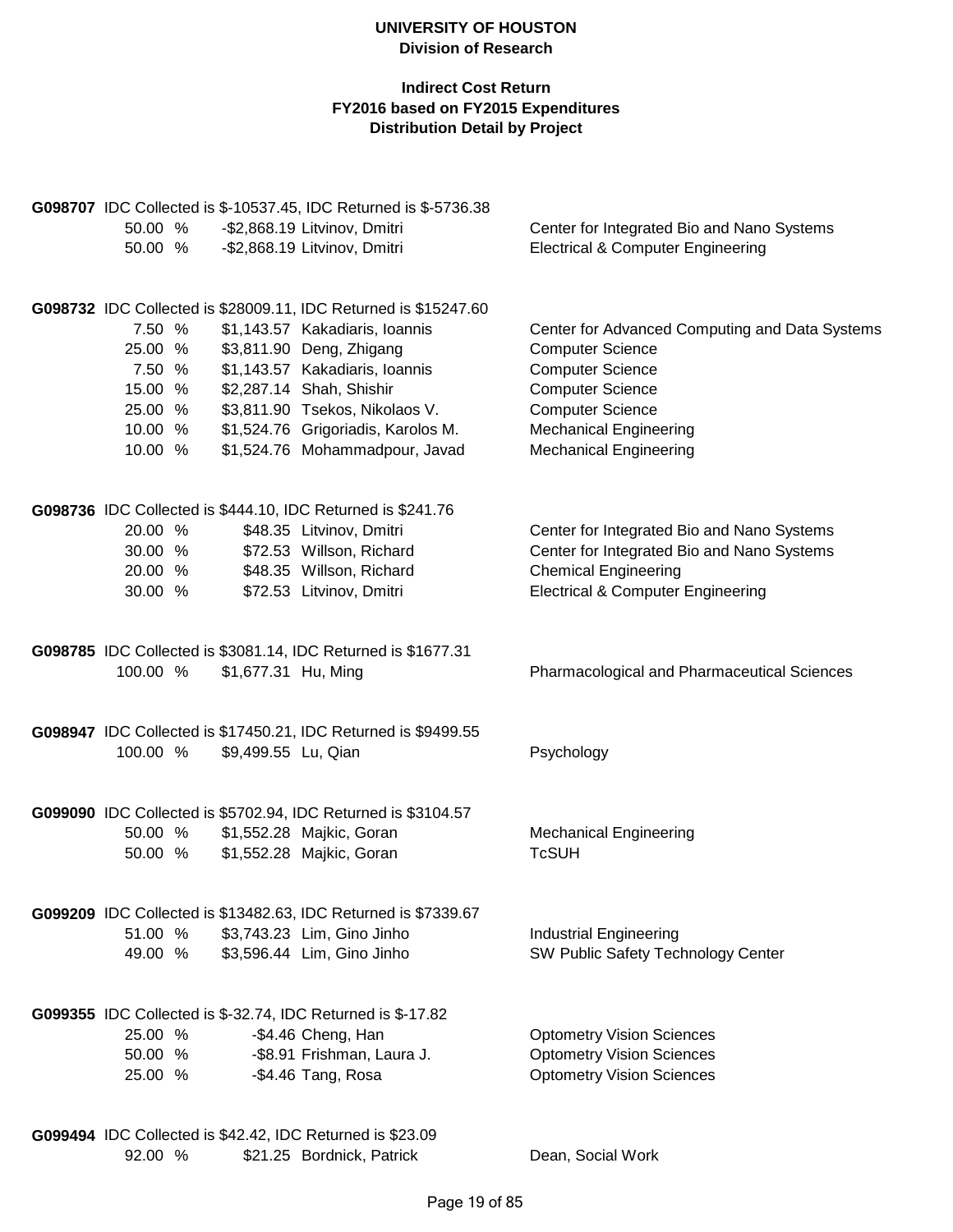| 8.00 %                                              |                           | \$1.85 Cepeda, Alice                                                                                                                                                                                         | Sociology                                                                                                                                                                               |
|-----------------------------------------------------|---------------------------|--------------------------------------------------------------------------------------------------------------------------------------------------------------------------------------------------------------|-----------------------------------------------------------------------------------------------------------------------------------------------------------------------------------------|
| 100.00 %                                            | \$26,134.76 Larin, Kirill | G099519 IDC Collected is \$48008.30, IDC Returned is \$26134.76                                                                                                                                              | <b>Biomedical Engineering</b>                                                                                                                                                           |
| 30.00 %<br>40.00 %<br>30.00 %                       |                           | G099623 IDC Collected is \$8482.20, IDC Returned is \$4617.54<br>\$1,385.26 Brankovic, Stanko R.<br>\$1,847.02 Brankovic, Stanko R.<br>\$1,385.26 Brankovic, Stanko R.                                       | Center for Integrated Bio and Nano Systems<br><b>Electrical &amp; Computer Engineering</b><br><b>TcSUH</b>                                                                              |
| 100.00 %                                            |                           | G099625 IDC Collected is \$-2135.80, IDC Returned is \$-1162.69<br>-\$1,162.69 Das, Vallabh                                                                                                                  | <b>Optometry Vision Sciences</b>                                                                                                                                                        |
| 60.00 %<br>20.00 %                                  |                           | G099644 IDC Collected is \$42847.77, IDC Returned is \$23325.47<br>\$13,995.28 Freundlich, Alexandre<br>20.00 % \$4,665.09 Freundlich, Alexandre<br>\$4,665.09 Freundlich, Alexandre                         | <b>Center for Advanced Materials</b><br><b>Electrical &amp; Computer Engineering</b><br>Physics                                                                                         |
| 100.00 %                                            | \$18,502.96 Han, Zhu      | G099651 IDC Collected is \$33989.06, IDC Returned is \$18502.96                                                                                                                                              | <b>Electrical &amp; Computer Engineering</b>                                                                                                                                            |
| 100.00 %                                            |                           | G099673 IDC Collected is \$21974.06, IDC Returned is \$11962.24<br>\$11,962.24 Lubchenko, Vassiliy                                                                                                           | Chemistry                                                                                                                                                                               |
| 33.00 %<br>34.00 %<br>33.00 %                       |                           | G099753 IDC Collected is \$4250.00, IDC Returned is \$2313.62<br>\$763.49 Chapman, Barbara M.<br>\$786.63 Gabriel, Edgar<br>\$763.49 Subhlok, Jaspal                                                         | <b>Computer Science</b><br><b>Computer Science</b><br><b>Computer Science</b>                                                                                                           |
| 100.00 %                                            |                           | G099822 IDC Collected is \$-16.80, IDC Returned is \$-9.15<br>-\$9.15 Bergmanson, Jan P. G.                                                                                                                  | <b>Optometry Vision Sciences</b>                                                                                                                                                        |
| 20.00 %<br>20.00 %<br>20.00 %<br>20.00 %<br>20.00 % |                           | G099890 IDC Collected is \$2321.58, IDC Returned is \$1263.82<br>\$252.76 Rifai, Hanadi<br>\$252.76 Chiappetta, Eugene L.<br>\$252.76 Claydon, Fritz<br>\$252.76 Long, Stuart A.<br>\$252.76 Sharma, Pradeep | <b>Civil Engineering</b><br>Curriculum and Instruction<br><b>Electrical &amp; Computer Engineering</b><br><b>Electrical &amp; Computer Engineering</b><br><b>Mechanical Engineering</b> |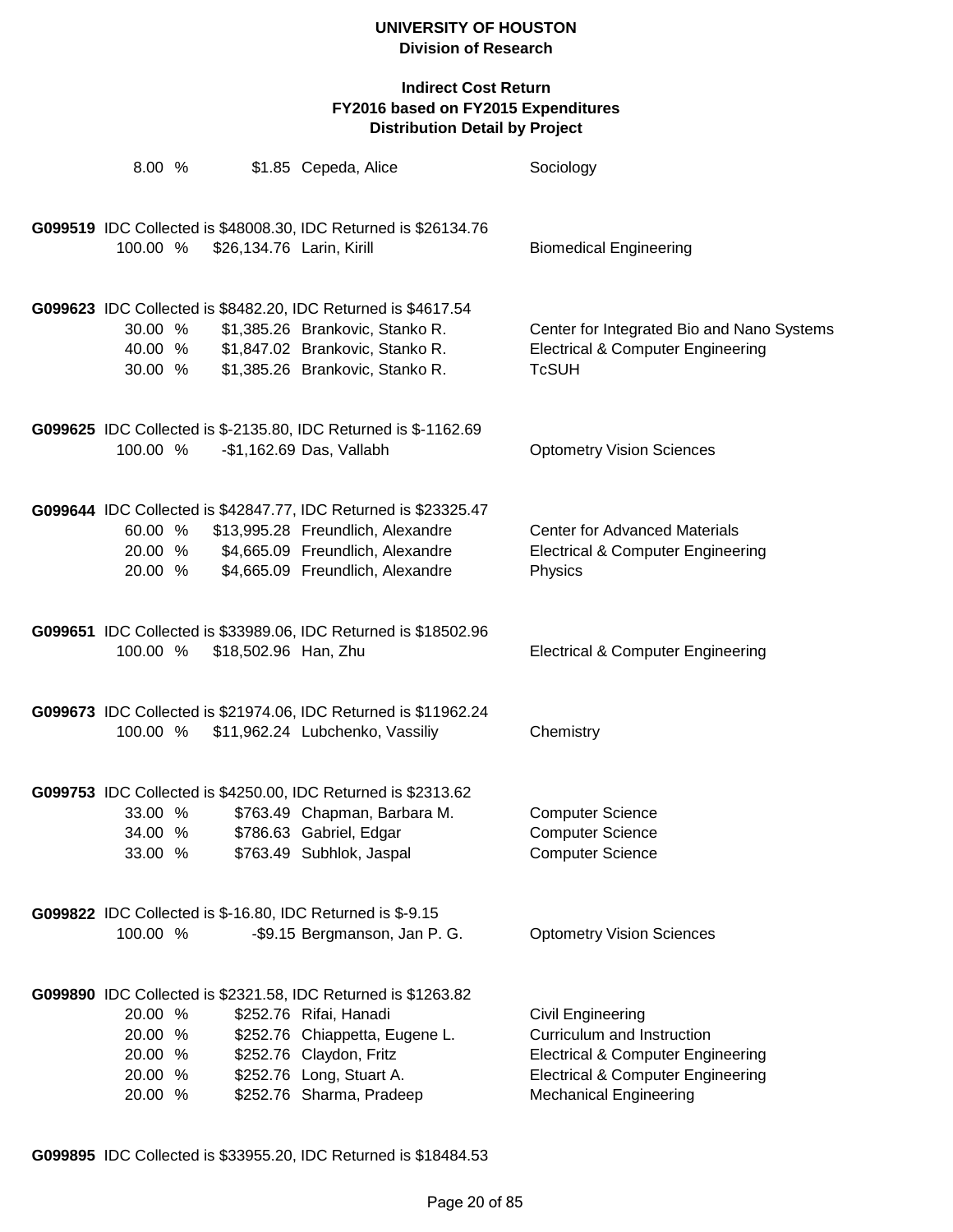| 16.20 %<br>50.30 %<br>33.50 %            | \$2,994.49 Bose, Anima<br>\$9,297.72 Selvamanickam, Venkat<br>\$6,192.32 Selvamanickam, Venkat                                                                                                     | <b>Engineering Technology</b><br><b>Mechanical Engineering</b><br><b>TcSUH</b>                                         |
|------------------------------------------|----------------------------------------------------------------------------------------------------------------------------------------------------------------------------------------------------|------------------------------------------------------------------------------------------------------------------------|
| 100.00 %                                 | G099896 IDC Collected is \$12157.27, IDC Returned is \$6618.17<br>\$6,618.17 Zhang, Xiaoliu                                                                                                        | Center for Nuclear Receptors and Cell Signaling                                                                        |
| 100.00 %                                 | G099926 IDC Collected is \$11610.97, IDC Returned is \$6320.78<br>\$6,320.78 Cheung, Margaret S.                                                                                                   | Physics                                                                                                                |
| 100.00 %                                 | G100058 IDC Collected is \$4198.15, IDC Returned is \$2285.39<br>\$2,285.39 Chellam, Shankar                                                                                                       | Civil Engineering                                                                                                      |
| 100.00 %                                 | G100088 IDC Collected is \$-254.69, IDC Returned is \$-138.65<br>-\$138.65 Donnelly, Vincent M.                                                                                                    | <b>Chemical Engineering</b>                                                                                            |
| 50.00 %<br>50.00 %                       | G100117 IDC Collected is \$13116.54, IDC Returned is \$7140.38<br>\$3,570.19 Selvamanickam, Venkat<br>\$3,570.19 Sharma, Pradeep                                                                   | <b>Mechanical Engineering</b><br><b>Mechanical Engineering</b>                                                         |
| 5.00 %<br>10.00 %<br>40.00 %<br>45.00 %  | G100232 IDC Collected is \$59701.76, IDC Returned is \$32500.44<br>\$1,625.02 Fletcher, Jack M.<br>\$3,250.04 Francis, David J.<br>\$13,000.18 Fletcher, Jack M.<br>\$14,625.20 Francis, David J.  | Psychology<br>Psychology<br><b>TIMES</b><br><b>TIMES</b>                                                               |
| 50.00 %                                  | G100250 IDC Collected is \$7735.33, IDC Returned is \$4210.96<br>50.00 % \$2,105.48 Selvamanickam, Venkat<br>\$2,105.48 Selvamanickam, Venkat                                                      | <b>Mechanical Engineering</b><br><b>TcSUH</b>                                                                          |
| 25.00 %<br>25.00 %<br>25.00 %<br>25.00 % | G100263 IDC Collected is \$-11196.81, IDC Returned is \$-6095.32<br>-\$1,523.83 Flumerfelt, Raymond W.<br>-\$1,523.83 Wang, Su Su<br>-\$1,523.83 Flumerfelt, Raymond W.<br>-\$1,523.83 Wang, Su Su | <b>Chemical Engineering</b><br><b>Mechanical Engineering</b><br><b>Wind Energy Center</b><br><b>Wind Energy Center</b> |
| 100.00 %                                 | G100270 IDC Collected is \$8165.67, IDC Returned is \$4445.23<br>\$4,445.23 Feng, Qianmei                                                                                                          | <b>Industrial Engineering</b>                                                                                          |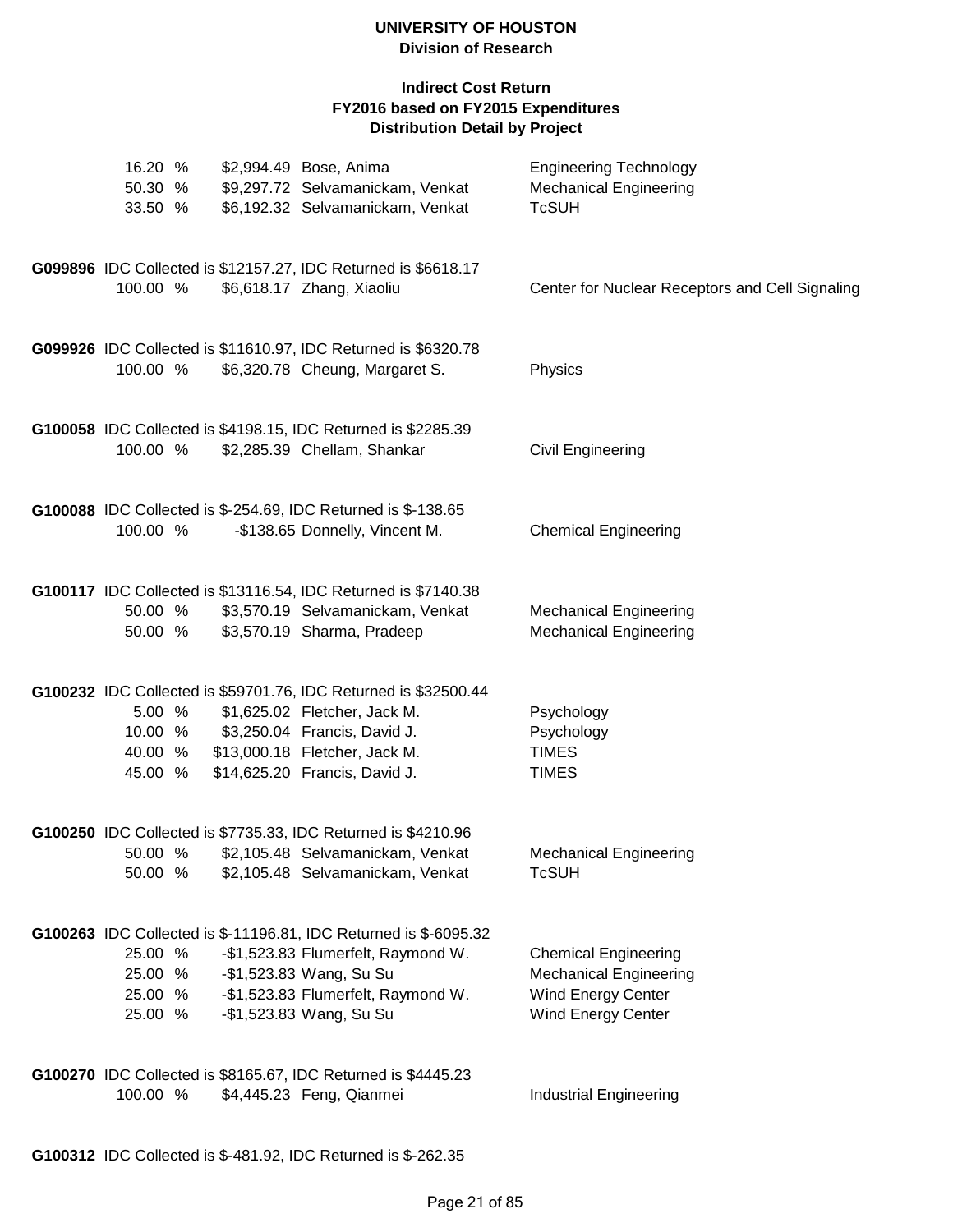| 100.00 % |                      | -\$262.35 Labate, Demetrio                                                                                                                | <b>Mathematics</b>                           |
|----------|----------------------|-------------------------------------------------------------------------------------------------------------------------------------------|----------------------------------------------|
|          |                      | G100317 IDC Collected is \$81252.08, IDC Returned is \$44232.01<br>50.00 % \$22,116.00 Chu, Ching-Wu<br>50.00 % \$22,116.00 Chu, Ching-Wu | Physics<br><b>TcSUH</b>                      |
| 100.00 % |                      | G100381 IDC Collected is \$2167.94, IDC Returned is \$1180.18<br>\$1,180.18 Khan, Shuhab D.                                               | Earth & Atmospheric Sciences                 |
| 100.00 % |                      | G100432 IDC Collected is \$4713.55, IDC Returned is \$2565.96<br>\$2,565.96 Hungerford, Ed V.                                             | Physics                                      |
| 100.00 % |                      | G100644 IDC Collected is \$6443.39, IDC Returned is \$3507.65<br>\$3,507.65 Labate, Demetrio                                              | <b>Mathematics</b>                           |
| 100.00 % |                      | G100660 IDC Collected is \$-476.04, IDC Returned is \$-259.15<br>-\$259.15 Neighbors, Clayton                                             | Psychology                                   |
| 100.00 % |                      | G100687 IDC Collected is \$1831.55, IDC Returned is \$997.06<br>\$997.06 Khan, Shuhab D.                                                  | Earth & Atmospheric Sciences                 |
| 100.00 % |                      | G100704 IDC Collected is \$235.00, IDC Returned is \$127.93<br>\$127.93 Bittner, Eric R.                                                  | Chemistry                                    |
| 100.00 % |                      | G100775 IDC Collected is \$26963.17, IDC Returned is \$14678.21<br>\$14,678.21 Cline, Raymond E.                                          | Center for Technology Literacy               |
| 100.00 % |                      | G100778 IDC Collected is \$-14.81, IDC Returned is \$-8.06<br>-\$8.06 Canic, Suncica                                                      | <b>Mathematics</b>                           |
| 100.00 % |                      | G100869 IDC Collected is \$220.37, IDC Returned is \$119.97<br>\$119.97 Snow, Jonathan E.                                                 | Earth & Atmospheric Sciences                 |
| 100.00 % |                      | G101067 IDC Collected is \$-39.02, IDC Returned is \$-21.24<br>-\$21.24 Kulkarni, Yashashree                                              | <b>Mechanical Engineering</b>                |
| 100.00 % | -\$1,013.36 Han, Zhu | G101087 IDC Collected is \$-1861.50, IDC Returned is \$-1013.36                                                                           | <b>Electrical &amp; Computer Engineering</b> |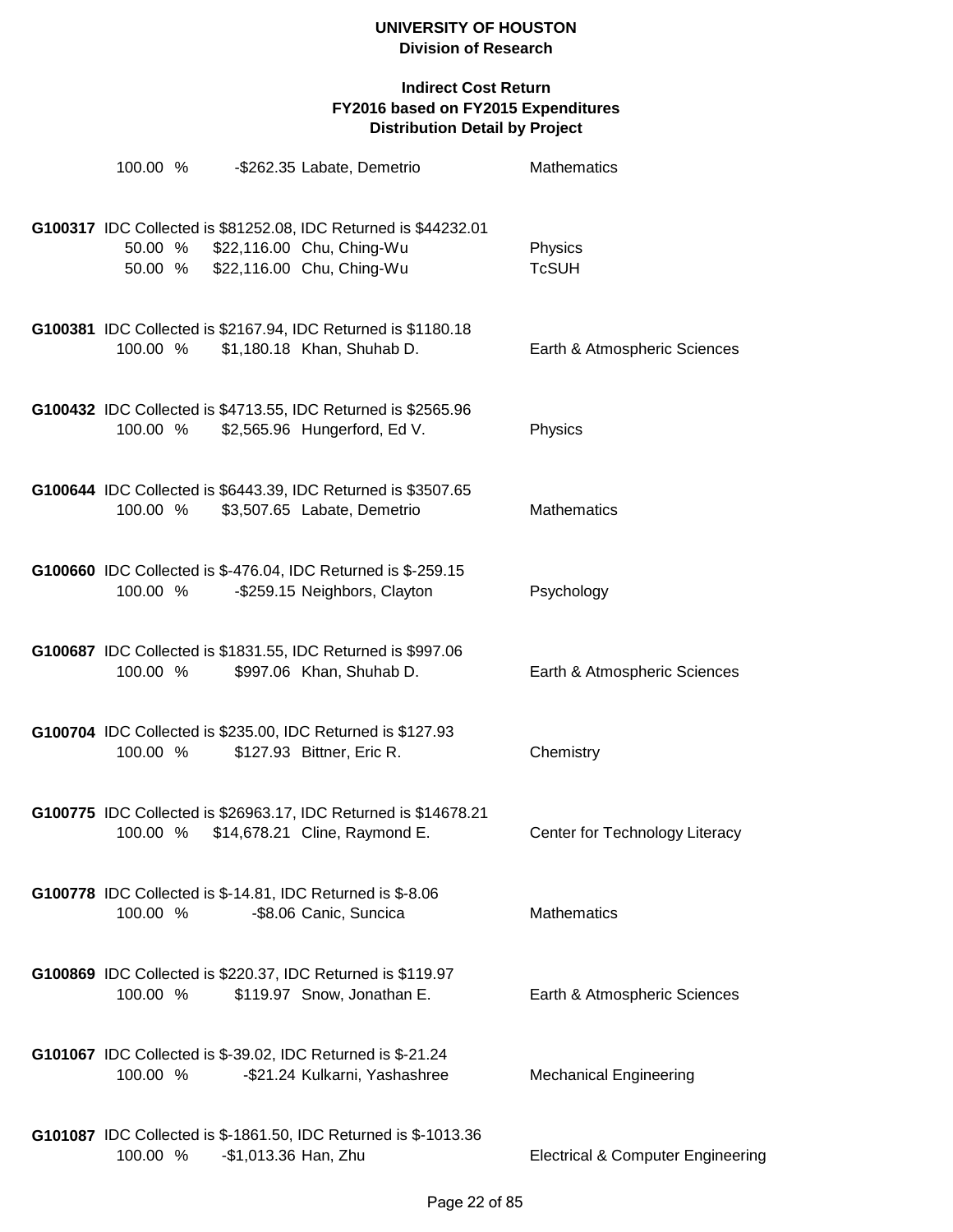|            | G101185 IDC Collected is \$5724.42, IDC Returned is \$3116.26                    |                                                    |
|------------|----------------------------------------------------------------------------------|----------------------------------------------------|
| 100.00 %   | \$3,116.26 Snow, Jonathan E.                                                     | Earth & Atmospheric Sciences                       |
|            |                                                                                  |                                                    |
|            | G101207 IDC Collected is \$39211.31, IDC Returned is \$21345.85                  |                                                    |
| 100.00 %   | \$21,345.85 Goloshubin, Gennady                                                  | Earth & Atmospheric Sciences                       |
|            |                                                                                  |                                                    |
|            |                                                                                  |                                                    |
|            | G101291 IDC Collected is \$9320.76, IDC Returned is \$5074.04                    |                                                    |
| 100.00 %   | \$5,074.04 Eriksen, Jason                                                        | <b>Pharmacological and Pharmaceutical Sciences</b> |
|            |                                                                                  |                                                    |
|            | G101365 IDC Collected is \$-25400.79, IDC Returned is \$-13827.68                |                                                    |
| 5.00 %     | -\$691.38 Bose, Rathindra N.                                                     | Center for Advanced Computing and Data Systems     |
|            | 50.00 % -\$6,913.84 Bose, Rathindra N.                                           | Chemistry                                          |
|            | 45.00 % - \$6,222.46 Bose, Rathindra N.                                          | Institute for Molecular Design                     |
|            |                                                                                  |                                                    |
|            |                                                                                  |                                                    |
|            | G101620 IDC Collected is \$27742.06, IDC Returned is \$15102.22                  |                                                    |
| 100.00 %   | \$15,102.22 Brandon, Alan D.                                                     | Earth & Atmospheric Sciences                       |
|            |                                                                                  |                                                    |
|            | G101641 IDC Collected is \$-0.12, IDC Returned is \$-0.07                        |                                                    |
| 100.00 %   | -\$0.07 Bodmann, Bernhard G.                                                     | Mathematics                                        |
|            |                                                                                  |                                                    |
|            |                                                                                  |                                                    |
| 90.00 %    | G101662 IDC Collected is \$4.08, IDC Returned is \$2.22<br>\$2.00 Fox, George E. | Biology/Biochemistry                               |
| 10.00 %    | \$0.22 Fox, George E.                                                            | Center for Advanced Computing and Data Systems     |
|            |                                                                                  |                                                    |
|            |                                                                                  |                                                    |
|            | G101701 IDC Collected is \$44829.55, IDC Returned is \$24404.31                  |                                                    |
| 17.00 %    | \$4,148.73 Briggs, James M.                                                      | Biology/Biochemistry                               |
| 83.00 %    | \$20,255.58 Gilbertson, Scott R.                                                 | Chemistry                                          |
|            |                                                                                  |                                                    |
|            | <b>G101750</b> IDC Collected is \$-3423.95, IDC Returned is \$-1863.93           |                                                    |
| 30.00 %    | -\$559.18 Carter, William                                                        | Civil Engineering                                  |
| 10.00 %    | -\$186.39 Glennie, Craig                                                         | <b>Civil Engineering</b>                           |
| 60.00 %    | -\$1,118.36 Shrestha, Ramesh                                                     | Civil Engineering                                  |
|            |                                                                                  |                                                    |
|            | G101871 IDC Collected is \$-385.27, IDC Returned is \$-209.73                    |                                                    |
| 20.00 %    | -\$41.95 Strych, Ulrich                                                          | Biology/Biochemistry                               |
| %<br>10.00 | -\$20.97 Willson, Richard                                                        | Biology/Biochemistry                               |
| 25.00 %    | -\$52.43 Kourentzi, Ekaterini                                                    | <b>Chemical Engineering</b>                        |
| 5.00<br>%  | -\$10.49 Strych, Ulrich                                                          | <b>Chemical Engineering</b>                        |
| 40.00 %    | -\$83.89 Willson, Richard                                                        | <b>Chemical Engineering</b>                        |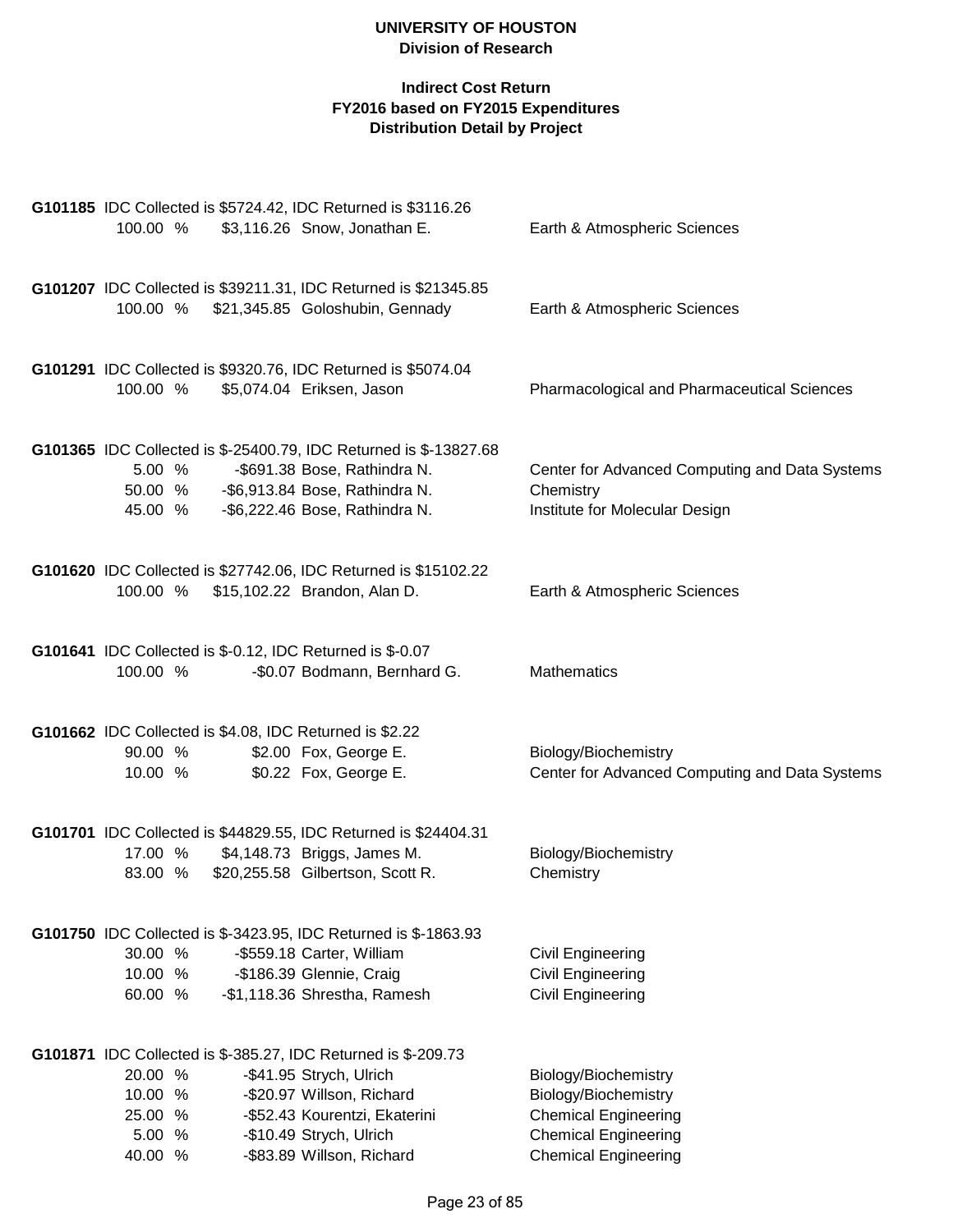| 5.00 %<br>5.00 %<br>10.00 %<br>10.00 %<br>35.00 %<br>35.00 % |                    | G101915 IDC Collected is \$82253.95, IDC Returned is \$44777.41<br>\$2,238.87 Cirino, Paul<br>\$2,238.87 Tolar, Tammy<br>\$4,477.74 Cirino, Paul<br>\$4,477.74 Tolar, Tammy<br>\$15,672.09 Cirino, Paul<br>\$15,672.09 Tolar, Tammy | Center for Advanced Computing and Data Systems<br>Center for Advanced Computing and Data Systems<br>Psychology<br>Psychology<br><b>TIMES</b><br><b>TIMES</b> |
|--------------------------------------------------------------|--------------------|-------------------------------------------------------------------------------------------------------------------------------------------------------------------------------------------------------------------------------------|--------------------------------------------------------------------------------------------------------------------------------------------------------------|
| 10.00 %<br>10.00 %<br>40.00 %<br>40.00 %                     |                    | G101918 IDC Collected is \$100436.57, IDC Returned is \$54675.66<br>\$5,467.57 Carlson, Coleen<br>\$5,467.57 Francis, David J.<br>\$21,870.26 Carlson, Coleen<br>\$21,870.26 Francis, David J.                                      | Psychology<br>Psychology<br><b>TIMES</b><br><b>TIMES</b>                                                                                                     |
| 100.00 %                                                     |                    | G101936 IDC Collected is \$1767.48, IDC Returned is \$962.18<br>\$962.18 Chellam, Shankar                                                                                                                                           | <b>Civil Engineering</b>                                                                                                                                     |
| 50.00 %<br>50.00 %                                           |                    | G101970 IDC Collected is \$36161.01, IDC Returned is \$19685.33<br>\$9,842.67 McIntyre, Maria Teresa<br>\$9,842.67 McIntyre, Maria Teresa                                                                                           | Psychology<br><b>TIMES</b>                                                                                                                                   |
| 20.00 %<br>80.00 %                                           |                    | G102004 IDC Collected is \$125369.79, IDC Returned is \$68248.81<br>\$13,649.76 Knee, C. Raymond<br>\$54,599.05 Neighbors, Clayton                                                                                                  | Psychology<br>Psychology                                                                                                                                     |
| 50.00 %<br>50.00 %                                           | \$443.14 Sun, Li   | G102007 IDC Collected is \$1628.06, IDC Returned is \$886.28<br>\$443.14 Franchek, Matthew                                                                                                                                          | <b>Mechanical Engineering</b><br><b>Mechanical Engineering</b>                                                                                               |
| 100.00 %                                                     | \$1,987.28 Liu, Yu | G102017 IDC Collected is \$3650.53, IDC Returned is \$1987.28                                                                                                                                                                       | Biology/Biochemistry                                                                                                                                         |
| 50.00 %<br>50.00 %                                           |                    | G102124 IDC Collected is \$18868.33, IDC Returned is \$10271.54<br>\$5,135.77 Brandon, Alan D.<br>\$5,135.77 Lapen, Thomas J.                                                                                                       | Earth & Atmospheric Sciences<br>Earth & Atmospheric Sciences                                                                                                 |
| 25.00 %<br>10.00 %<br>65.00 %                                |                    | G102142 IDC Collected is \$11312.84, IDC Returned is \$6158.48<br>\$1,539.62 Cheung, Margaret S.<br>\$615.85 Cheung, Margaret S.<br>\$4,003.01 Cheung, Margaret S.                                                                  | Center for Advanced Computing and Data Systems<br>Institute for Molecular Design<br>Physics                                                                  |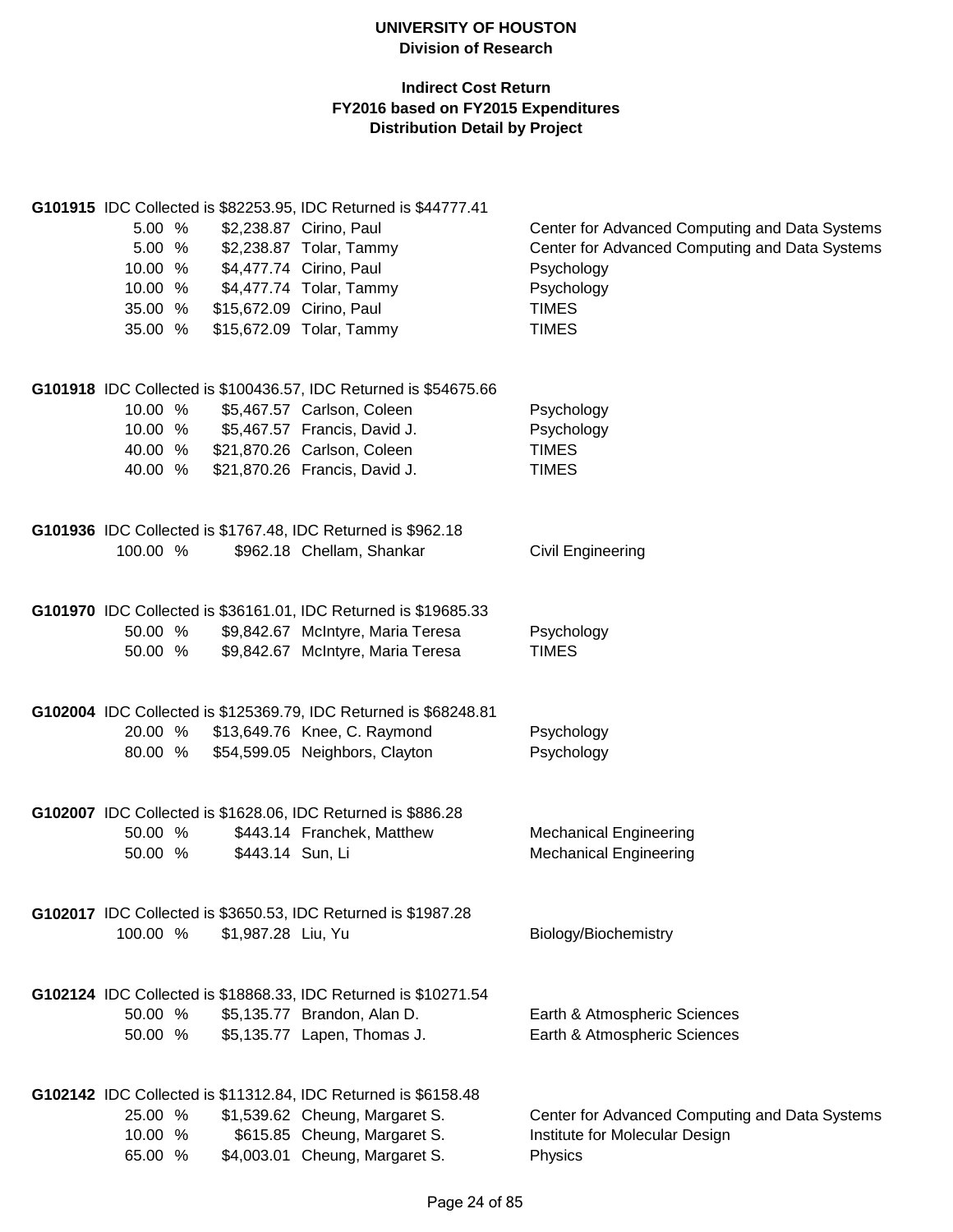|          | G102229 IDC Collected is \$55.91, IDC Returned is \$30.44 |                    |                                                                  |                                  |  |  |  |  |
|----------|-----------------------------------------------------------|--------------------|------------------------------------------------------------------|----------------------------------|--|--|--|--|
| 100.00 % |                                                           |                    | \$30.44 Lapen, Thomas J.                                         | Earth & Atmospheric Sciences     |  |  |  |  |
|          |                                                           |                    | G102297 IDC Collected is \$-2730.48, IDC Returned is \$-1486.42  |                                  |  |  |  |  |
| 17.00 %  |                                                           |                    | -\$252.69 Curran, Seamus                                         | Institute for Nanoenergy         |  |  |  |  |
| 16.50 %  |                                                           |                    | -\$245.26 Forrest, Rebecca                                       | Institute for Nanoenergy         |  |  |  |  |
| 24.70 %  |                                                           |                    | -\$367.15 Liao, Kang-Shyang                                      | Institute for Nanoenergy         |  |  |  |  |
| 17.00 %  |                                                           |                    | -\$252.69 Curran, Seamus                                         | Physics                          |  |  |  |  |
| 16.50 %  |                                                           |                    | -\$245.26 Forrest, Rebecca                                       | Physics                          |  |  |  |  |
| 8.30 %   |                                                           |                    | -\$123.37 Liao, Kang-Shyang                                      | Physics                          |  |  |  |  |
|          |                                                           |                    | G102386 IDC Collected is \$39654.35, IDC Returned is \$21587.04  |                                  |  |  |  |  |
| 100.00 % |                                                           |                    | \$21,587.04 Thummel, Randolph P.                                 | Chemistry                        |  |  |  |  |
|          |                                                           |                    | G102440 IDC Collected is \$20360.55, IDC Returned is \$11083.88  |                                  |  |  |  |  |
| 80.00 %  |                                                           |                    | \$8,867.10 Dawood, Mina                                          | Civil Engineering                |  |  |  |  |
| 10.00 %  |                                                           |                    | \$1,108.39 Willam, Kaspar                                        | <b>Civil Engineering</b>         |  |  |  |  |
| 10.00 %  |                                                           |                    | \$1,108.39 Song, Gangbing                                        | <b>Mechanical Engineering</b>    |  |  |  |  |
|          |                                                           |                    | G102441 IDC Collected is \$17733.25, IDC Returned is \$9653.63   |                                  |  |  |  |  |
| 100.00 % |                                                           |                    | \$9,653.63 Belarbi, Abdeldjelil                                  | Civil Engineering                |  |  |  |  |
|          |                                                           |                    | G102444 IDC Collected is \$22267.04, IDC Returned is \$12121.73  |                                  |  |  |  |  |
|          |                                                           |                    | 100.00 % \$12,121.73 Willam, Kaspar                              | Civil Engineering                |  |  |  |  |
|          |                                                           |                    | G102451 IDC Collected is \$20705.34, IDC Returned is \$11271.57  |                                  |  |  |  |  |
| 60.00 %  |                                                           | \$6,762.94 Sun, Li |                                                                  | <b>Mechanical Engineering</b>    |  |  |  |  |
| 40.00 %  |                                                           | \$4,508.63 Sun, Li |                                                                  | <b>TcSUH</b>                     |  |  |  |  |
|          |                                                           |                    | G102456 IDC Collected is \$108641.87, IDC Returned is \$59142.46 |                                  |  |  |  |  |
| 100.00 % |                                                           |                    | \$59,142.46 Otteson, Deborah C.                                  | <b>Optometry Vision Sciences</b> |  |  |  |  |
|          |                                                           |                    | G102458 IDC Collected is \$27372.86, IDC Returned is \$14901.24  |                                  |  |  |  |  |
| 100.00 % |                                                           |                    | \$14,901.24 Paulsen, Vern I.                                     | <b>Mathematics</b>               |  |  |  |  |
|          |                                                           |                    | G102467 IDC Collected is \$90252.11, IDC Returned is \$49131.44  |                                  |  |  |  |  |
| 100.00 % |                                                           |                    | \$49,131.44 Porter, Jason                                        | <b>Optometry Vision Sciences</b> |  |  |  |  |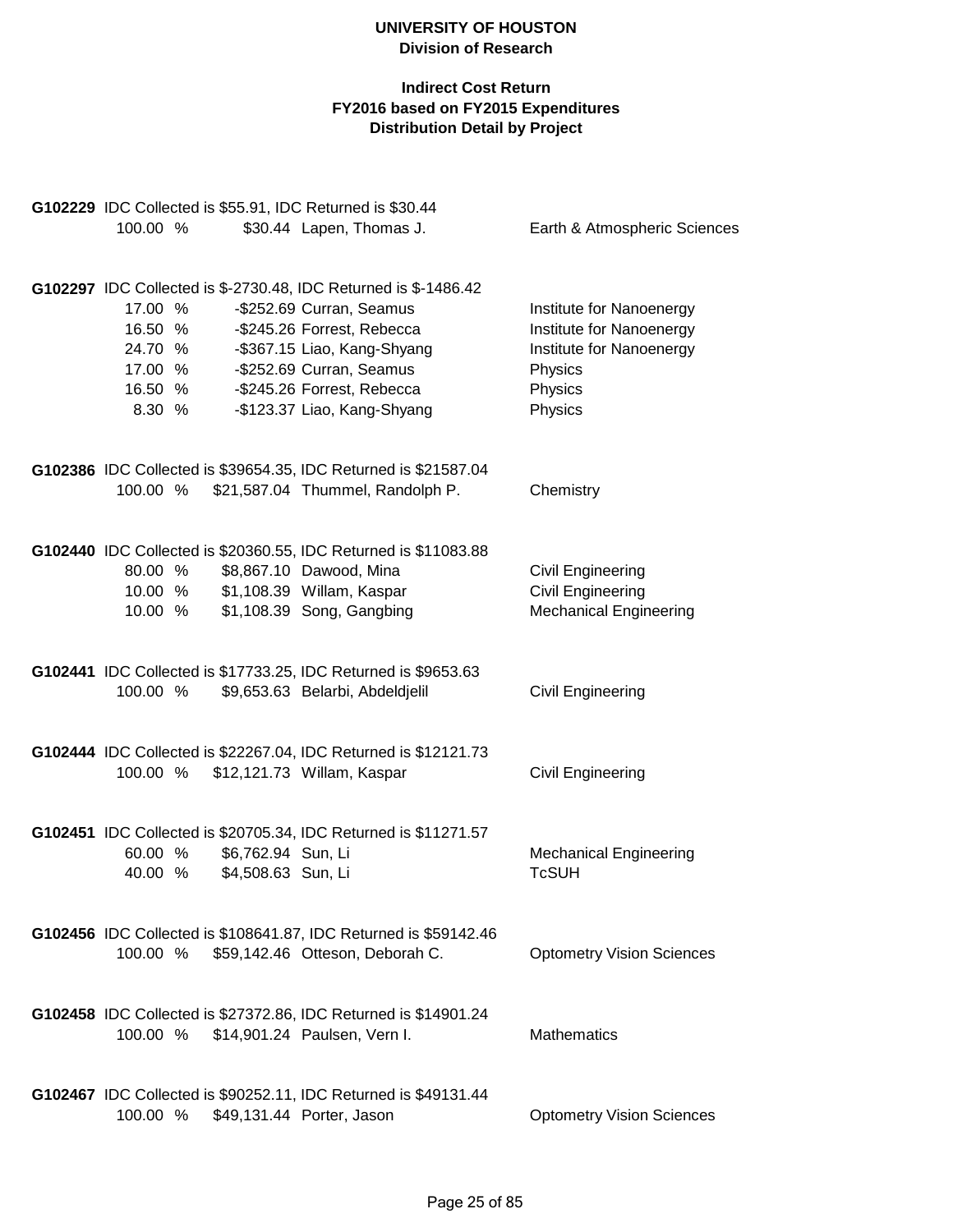| G102515 IDC Collected is \$14579.64, IDC Returned is \$7936.86<br>100.00 %<br>\$7,936.86 Patel, Nimesh                                                                                                                                                                                                                                             | <b>Optometry Vision Sciences</b>                                                                                                                                                                                                                                 |
|----------------------------------------------------------------------------------------------------------------------------------------------------------------------------------------------------------------------------------------------------------------------------------------------------------------------------------------------------|------------------------------------------------------------------------------------------------------------------------------------------------------------------------------------------------------------------------------------------------------------------|
| G102544 IDC Collected is \$18927.58, IDC Returned is \$10303.80<br>\$3,709.37 Roman, Gregg<br>36.00 %<br>\$6,594.43 Das, Joydip<br>64.00 %                                                                                                                                                                                                         | Biology/Biochemistry<br>Pharmacological and Pharmaceutical Sciences                                                                                                                                                                                              |
| G102705 IDC Collected is \$86096.90, IDC Returned is \$46869.43<br>100.00 %<br>\$46,869.43 Smith III, Earl L.                                                                                                                                                                                                                                      | <b>Optometry Vision Sciences</b>                                                                                                                                                                                                                                 |
| G102769 IDC Collected is \$1717.97, IDC Returned is \$935.23<br>\$935.23 Auchmuty, James F. G.<br>100.00 %                                                                                                                                                                                                                                         | <b>Mathematics</b>                                                                                                                                                                                                                                               |
| G102787 IDC Collected is \$1275.11, IDC Returned is \$694.14<br>\$347.07 Canic, Suncica<br>50.00 %<br>50.00 %<br>\$347.07 Quaini, Annalisa                                                                                                                                                                                                         | <b>Mathematics</b><br><b>Mathematics</b>                                                                                                                                                                                                                         |
| G102807 IDC Collected is \$3832.46, IDC Returned is \$2086.31<br>100.00 %<br>\$2,086.31 Gustafsson, Jan-Ake                                                                                                                                                                                                                                        | Center for Nuclear Receptors and Cell Signaling                                                                                                                                                                                                                  |
| G102834 IDC Collected is \$4387.64, IDC Returned is \$2388.54<br>\$597.14 Economides, M. J.<br>25.00 %<br>\$1,791.41 Nikolaou, Michael<br>75.00 %                                                                                                                                                                                                  | <b>Chemical Engineering</b><br><b>Chemical Engineering</b>                                                                                                                                                                                                       |
| G102880 IDC Collected is \$24781.83, IDC Returned is \$13490.73<br>100.00 %<br>\$13,490.73 Bodmann, Bernhard G.                                                                                                                                                                                                                                    | <b>Mathematics</b>                                                                                                                                                                                                                                               |
| G102913 IDC Collected is \$27445.77, IDC Returned is \$14940.93<br>5.00 %<br>\$747.05 Clarke, Mark S.<br>10.00 %<br>\$1,494.09 Lowder, Thomas<br>\$747.05 O'Connor, Daniel<br>5.00<br>%<br>\$11,952.74 Simpson, Richard J.<br>80.00<br>%                                                                                                           | Center for Neuromotor & Biomechanics Research<br>Center for Neuromotor & Biomechanics Research<br>Center for Neuromotor & Biomechanics Research<br>Center for Neuromotor & Biomechanics Research                                                                 |
| G102958 IDC Collected is \$-19.68, IDC Returned is \$-10.71<br>15.00 %<br>-\$1.61 Johnsson, S. Lennart<br>10.00 %<br>-\$1.07 Pavlidis, Ioannis<br>15.00 %<br>-\$1.61 Price, Daniel M.<br>15.00 %<br>-\$1.61 Johnsson, S. Lennart<br>10.00 %<br>-\$1.07 Pavlidis, Ioannis<br>15.00 %<br>-\$1.61 Price, Daniel M.<br>10.00 %<br>-\$1.07 Lefer, Barry | Center for Advanced Computing and Data Systems<br>Center for Advanced Computing and Data Systems<br>Center for Advanced Computing and Data Systems<br><b>Computer Science</b><br><b>Computer Science</b><br>Dean, Honors College<br>Earth & Atmospheric Sciences |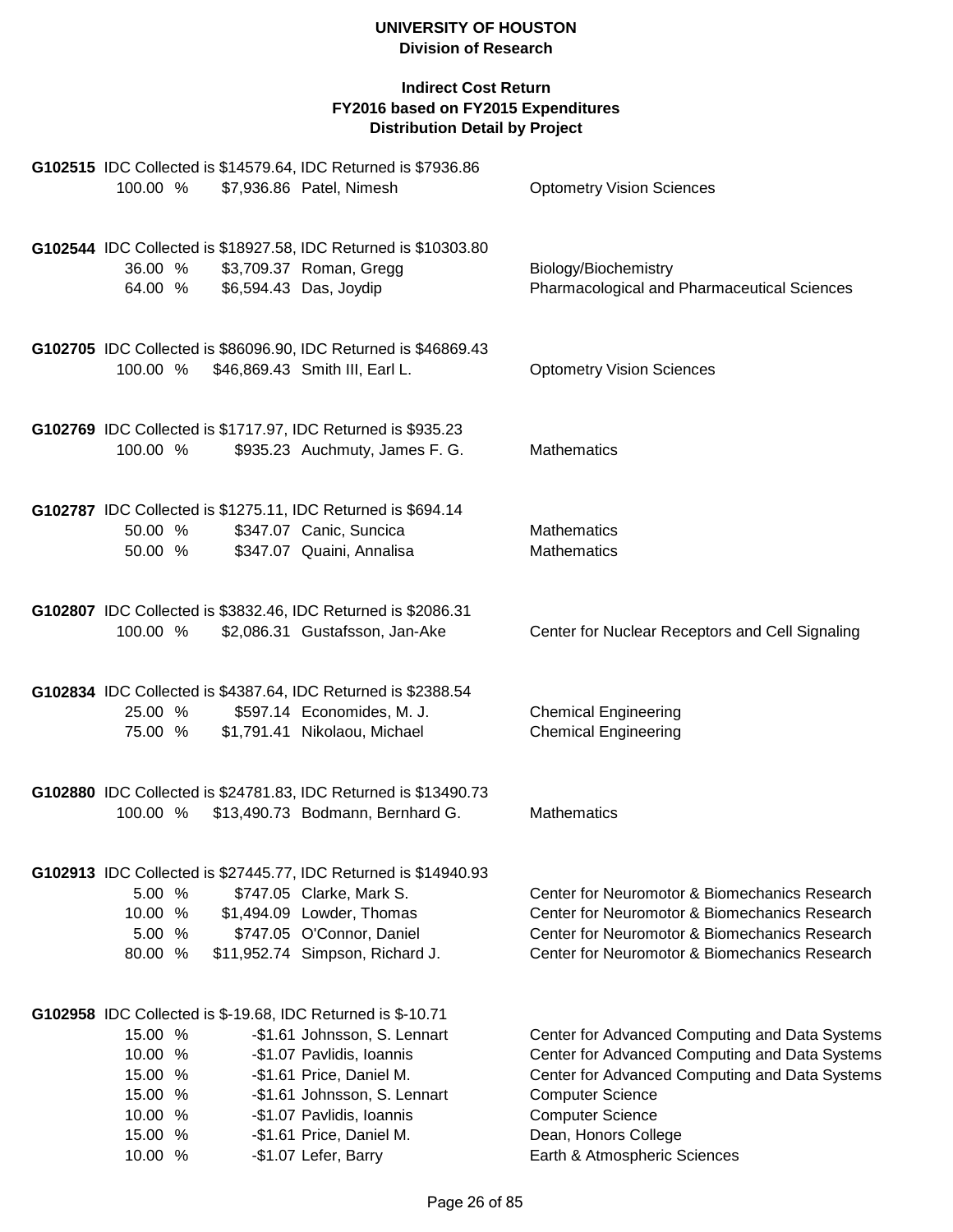| 10.00 %            |                     | -\$1.07 Lefer, Barry                                                                                                  | Institute for Climate and Atmospheric Science         |
|--------------------|---------------------|-----------------------------------------------------------------------------------------------------------------------|-------------------------------------------------------|
| 100.00 %           |                     | G102996 IDC Collected is \$9188.12, IDC Returned is \$5001.83<br>\$5,001.83 Hoppe, Ronald                             | <b>Mathematics</b>                                    |
| 100.00 %           |                     | G103006 IDC Collected is \$44313.37, IDC Returned is \$24123.31<br>\$24,123.31 Chen, Yuhua                            | <b>Electrical &amp; Computer Engineering</b>          |
| 100.00 %           |                     | G103034 IDC Collected is \$7046.50, IDC Returned is \$3835.97<br>\$3,835.97 Brandon, Alan D.                          | Earth & Atmospheric Sciences                          |
| 100.00 %           |                     | G103069 IDC Collected is \$1868.16, IDC Returned is \$1016.99<br>\$1,016.99 Song, Gangbing                            | <b>Mechanical Engineering</b>                         |
| 100.00 %           | \$8,296.98 Han, Zhu | G103074 IDC Collected is \$15241.15, IDC Returned is \$8296.98                                                        | <b>Electrical &amp; Computer Engineering</b>          |
| 100.00 %           |                     | G103092 IDC Collected is \$4465.42, IDC Returned is \$2430.89<br>\$2,430.89 Josic, Kresimir                           | <b>Mathematics</b>                                    |
| 50.00 %<br>50.00 % |                     | G103147 IDC Collected is \$544.39, IDC Returned is \$296.36<br>\$148.18 Briggs, James M.<br>\$148.18 Fox, George E.   | Biology/Biochemistry<br>Biology/Biochemistry          |
| 100.00 %           |                     | G103227 IDC Collected is \$951.50, IDC Returned is \$517.98<br>\$517.98 Tomforde, Mark                                | Mathematics                                           |
| 100.00 %           |                     | G103244 IDC Collected is \$26241.26, IDC Returned is \$14285.22<br>\$14,285.22 Kulkarni, Yashashree                   | <b>Mechanical Engineering</b>                         |
| 50.00 %<br>50.00 % |                     | G103278 IDC Collected is \$-0.01, IDC Returned is \$-0.01<br>-\$0.00 Pennings, Steve C.<br>-\$0.00 Pennings, Steve C. | Biology/Biochemistry<br><b>Houston Coastal Center</b> |
| 100.00 %           |                     | G103305 IDC Collected is \$14994.56, IDC Returned is \$8162.74<br>\$8,162.74 Colbert-Delcour, Anne                    | Biology/Biochemistry                                  |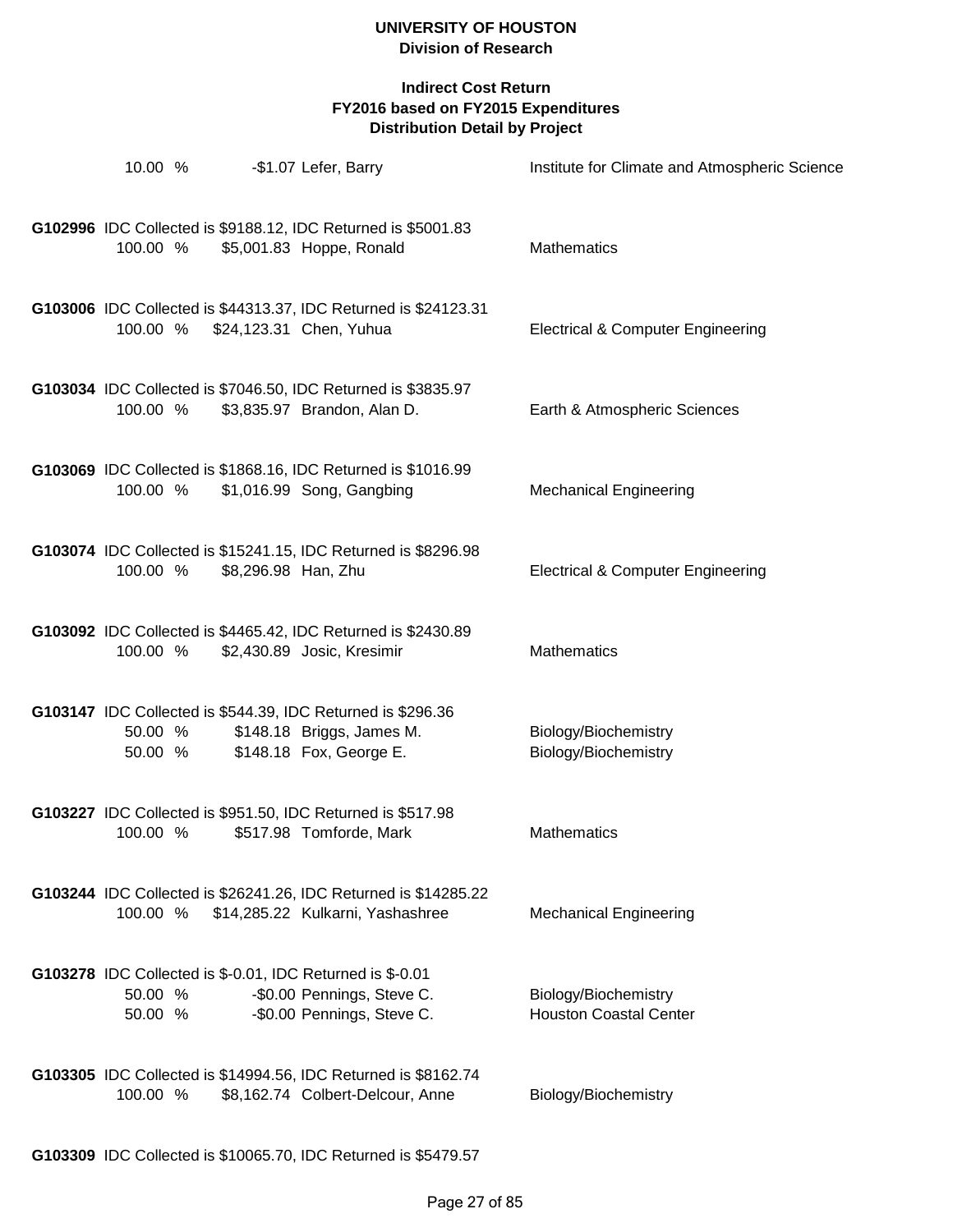| 100.00 %           |                                             | \$5,479.57 Torres, Isabel                                                                                                               | Center for Health Equities & Evaluation Research                          |
|--------------------|---------------------------------------------|-----------------------------------------------------------------------------------------------------------------------------------------|---------------------------------------------------------------------------|
| 100.00 %           |                                             | G103317 IDC Collected is \$-616.01, IDC Returned is \$-335.34<br>-\$335.34 Roysam, Badrinath                                            | <b>Electrical &amp; Computer Engineering</b>                              |
| 100.00 %           |                                             | G103327 IDC Collected is \$34513.65, IDC Returned is \$18788.54<br>\$18,788.54 Salim, Samina                                            | Pharmacological and Pharmaceutical Sciences                               |
| 100.00 %           |                                             | G103369 IDC Collected is \$1767.62, IDC Returned is \$962.26<br>\$962.26 Frigo, Daniel                                                  | Center for Nuclear Receptors and Cell Signaling                           |
| 20.00 %<br>80.00 % |                                             | G103378 IDC Collected is \$-67.37, IDC Returned is \$-36.67<br>-\$7.33 Willson, Richard<br>-\$29.34 Willson, Richard                    | Biology/Biochemistry<br><b>Chemical Engineering</b>                       |
| 50.00 %            |                                             | G103420 IDC Collected is \$89721.05, IDC Returned is \$48842.35<br>\$24,421.17 Asghar, Mohammad<br>50.00 % \$24,421.17 Asghar, Mohammad | Heart and Kidney Institute<br>Pharmacological and Pharmaceutical Sciences |
| 80.00 %<br>20.00 % | \$10,480.44 Liu, Dong<br>\$2,620.11 Sun, Li | G103437 IDC Collected is \$24065.08, IDC Returned is \$13100.55                                                                         | <b>Mechanical Engineering</b><br><b>Mechanical Engineering</b>            |
| 100.00 %           |                                             | G103438 IDC Collected is \$2845.33, IDC Returned is \$1548.94<br>\$1,548.94 Strom, Kyle                                                 | Civil Engineering                                                         |
| 100.00 %           |                                             | G103454 IDC Collected is \$8944.50, IDC Returned is \$4869.21<br>\$4,869.21 Mo, Yi-Lung                                                 | Civil Engineering                                                         |
| 50.00 %<br>50.00 % |                                             | G103462 IDC Collected is \$2594.51, IDC Returned is \$1412.40<br>\$706.20 Donnelly, Vincent M.<br>\$706.20 Economou, Demetre J.         | <b>Chemical Engineering</b><br><b>Chemical Engineering</b>                |
| 50.00 %<br>50.00 % |                                             | G103471 IDC Collected is \$26959.17, IDC Returned is \$14676.03<br>\$7,338.02 Norton, Peter J.<br>\$7,338.02 Zvolensky, Michael J.      | Psychology<br>Psychology                                                  |
| 50.00 %            |                                             | G103482 IDC Collected is \$14925.43, IDC Returned is \$8125.11<br>\$4,062.55 Jiang, Xun                                                 | Earth & Atmospheric Sciences                                              |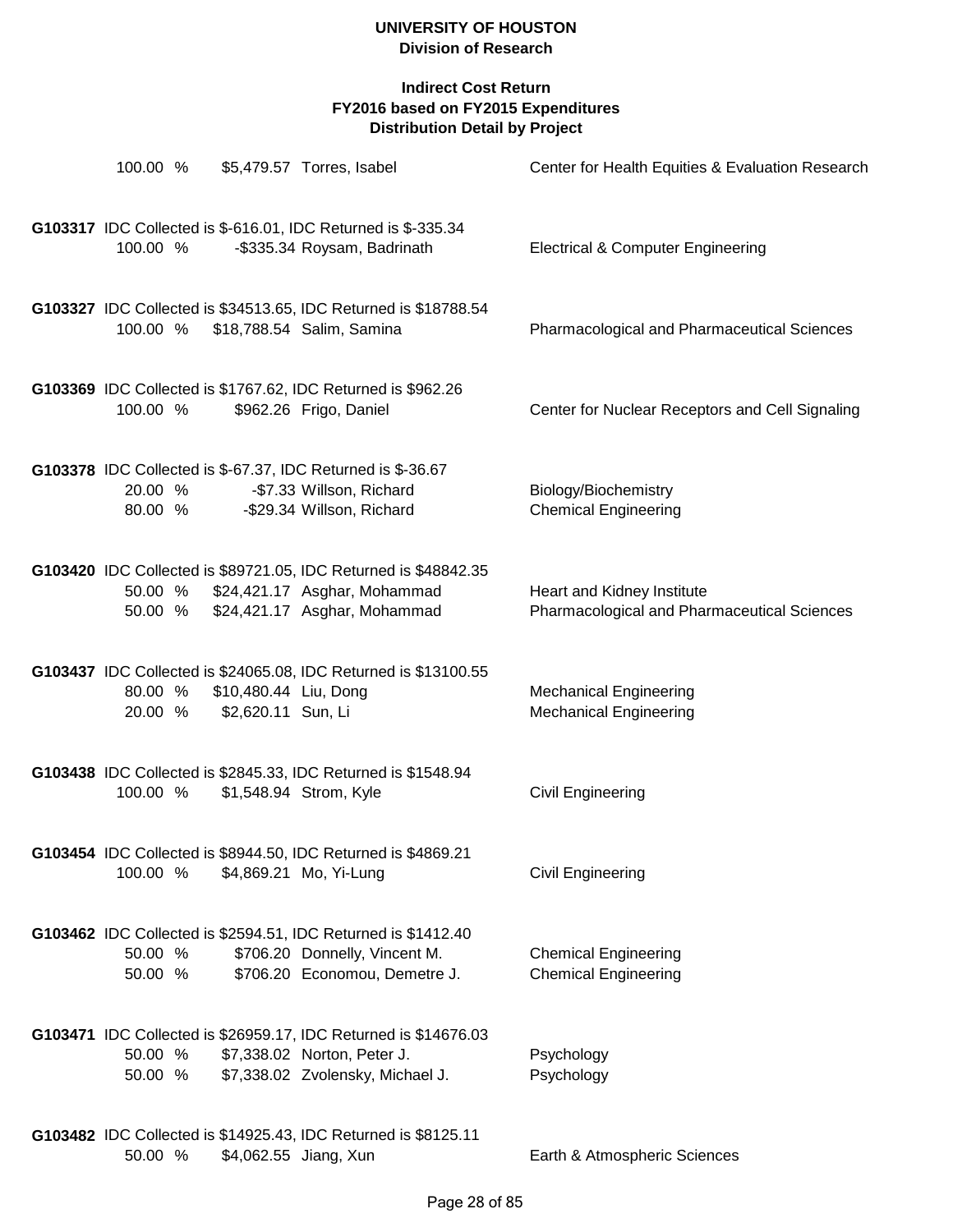| 50.00 %                                                                                                                               | \$4,062.55 Jiang, Xun                                                                                                                                                                                      | Institute for Climate and Atmospheric Science                                                                                                                                                                     |
|---------------------------------------------------------------------------------------------------------------------------------------|------------------------------------------------------------------------------------------------------------------------------------------------------------------------------------------------------------|-------------------------------------------------------------------------------------------------------------------------------------------------------------------------------------------------------------------|
| G103586 IDC Collected is \$161326.24, IDC Returned is \$87822.78<br>1.00%<br>9.50 %<br>6.00%<br>6.00%<br>8.50 %<br>45.00 %<br>24.00 % | \$878.23 Kao, Dennis<br>\$8,343.16 Rifai, Hanadi<br>\$5,269.37 Carlson, Coleen<br>\$5,269.37 Layne, Charles S.<br>\$7,464.94 Ledoux, Tracey<br>\$39,520.25 O'Connor, Daniel<br>\$21,077.47 Carlson, Coleen | Child & Family for Innovative Research<br>Civil Engineering<br>Psychology<br><b>Texas Obesity Research Center</b><br><b>Texas Obesity Research Center</b><br><b>Texas Obesity Research Center</b><br><b>TIMES</b> |
| G103623 IDC Collected is \$5588.74, IDC Returned is \$3042.40<br>50.00 %<br>50.00 %                                                   | \$1,521.20 Jiang, Xun<br>\$1,521.20 Jiang, Xun                                                                                                                                                             | Earth & Atmospheric Sciences<br>Institute for Climate and Atmospheric Science                                                                                                                                     |
| G103692 IDC Collected is \$136.35, IDC Returned is \$74.23<br>50.00 %<br>50.00 %                                                      | \$37.11 Blue, Carroll Parrott<br>\$37.11 Blue, Carroll Parrott                                                                                                                                             | Center for Advanced Computing and Data Systems<br>History                                                                                                                                                         |
| G103694 IDC Collected is \$-6.61, IDC Returned is \$-3.60<br>100.00 %                                                                 | -\$3.60 Neighbors, Clayton                                                                                                                                                                                 | Psychology                                                                                                                                                                                                        |
| G103733 IDC Collected is \$10929.01, IDC Returned is \$5949.53<br>100.00 %                                                            | \$5,949.53 Gurkan, Deniz                                                                                                                                                                                   | <b>Engineering Technology</b>                                                                                                                                                                                     |
| G103789 IDC Collected is \$-1159.04, IDC Returned is \$-630.96<br>100.00 %                                                            | -\$630.96 Layne, Charles S.                                                                                                                                                                                | Health and Human Performance                                                                                                                                                                                      |
| G103810 IDC Collected is \$1598.49, IDC Returned is \$870.19<br>100.00 %                                                              | \$870.19 Varadarajan, Navin                                                                                                                                                                                | <b>Chemical Engineering</b>                                                                                                                                                                                       |
| G103817 IDC Collected is \$1366.53, IDC Returned is \$743.91<br>100.00 %                                                              | \$743.91 Liu, Elaine M.                                                                                                                                                                                    | Economics                                                                                                                                                                                                         |
| G103824 IDC Collected is \$16610.45, IDC Returned is \$9042.40<br>50.00 %<br>20.00 %<br>30.00 %                                       | \$4,521.20 Gustafsson, Jan-Ake<br>\$1,808.48 Strom, Anders M.<br>\$2,712.72 Warner, Margaret                                                                                                               | Center for Nuclear Receptors and Cell Signaling<br>Center for Nuclear Receptors and Cell Signaling<br>Center for Nuclear Receptors and Cell Signaling                                                             |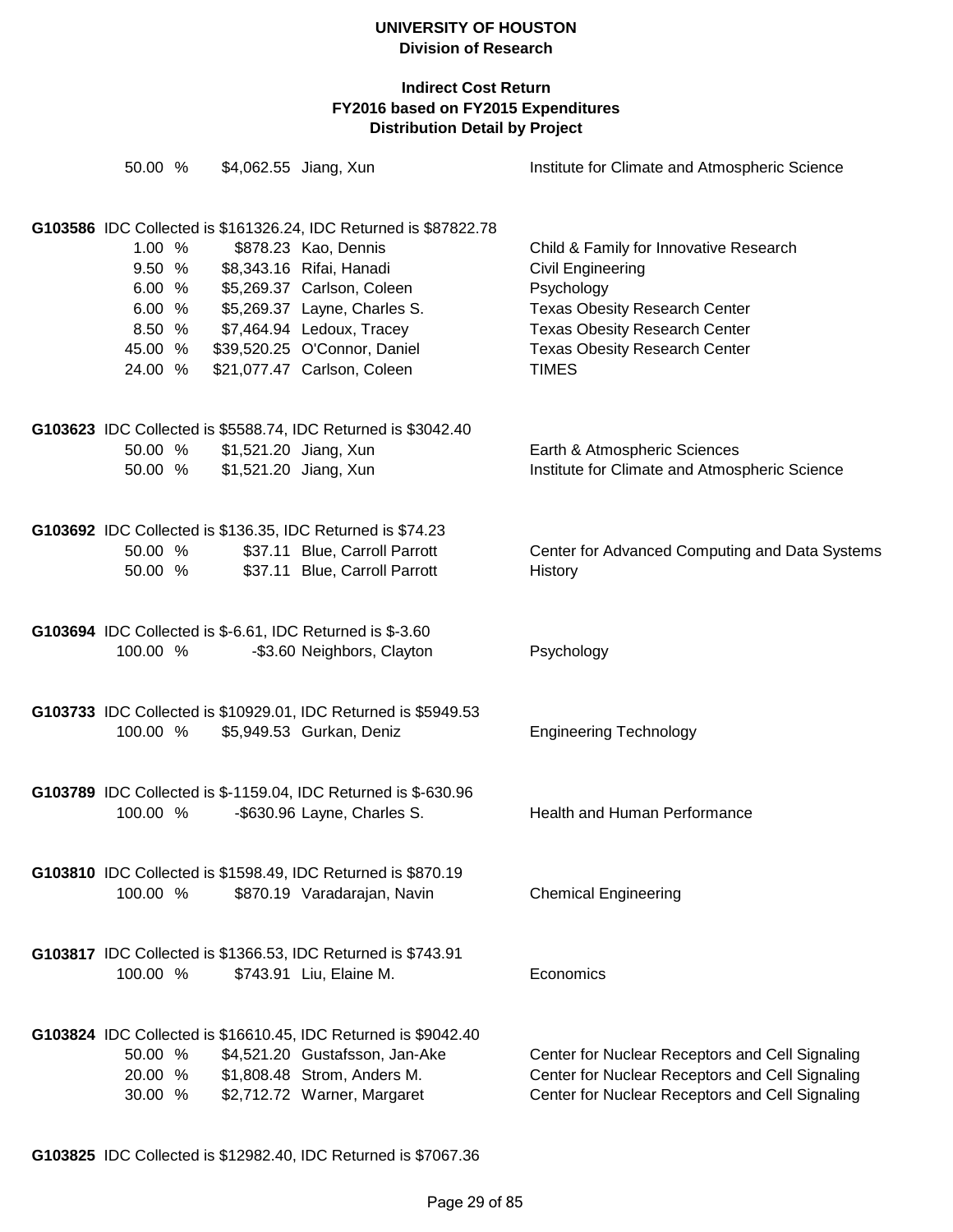| 50.00 %<br>50.00 % |                           | \$3,533.68 Gustafsson, Jan-Ake<br>\$3,533.68 Warner, Margaret                                   | Center for Nuclear Receptors and Cell Signaling<br>Center for Nuclear Receptors and Cell Signaling |
|--------------------|---------------------------|-------------------------------------------------------------------------------------------------|----------------------------------------------------------------------------------------------------|
| 100.00 %           |                           | G103831 IDC Collected is \$4819.61, IDC Returned is \$2623.70<br>\$2,623.70 Gustafsson, Jan-Ake | Center for Nuclear Receptors and Cell Signaling                                                    |
|                    |                           |                                                                                                 |                                                                                                    |
|                    |                           | G103841 IDC Collected is \$8200.14, IDC Returned is \$4463.99                                   |                                                                                                    |
| 50.00 %            |                           | \$2,232.00 Franchek, Matthew                                                                    | <b>Mechanical Engineering</b>                                                                      |
| 50.00 %            |                           | \$2,232.00 Grigoriadis, Karolos M.                                                              | <b>Mechanical Engineering</b>                                                                      |
|                    |                           | G103848 IDC Collected is \$5572.17, IDC Returned is \$3033.38                                   |                                                                                                    |
| 5.00 %             |                           | \$151.67 Carlson, Coleen                                                                        | Center for Advanced Computing and Data Systems                                                     |
| 5.00 %<br>10.00 %  |                           | \$151.67 Durand, Angie<br>\$303.34 Carlson, Coleen                                              | Center for Advanced Computing and Data Systems                                                     |
| 10.00 %            |                           | \$303.34 Durand, Angie                                                                          | Psychology<br>Psychology                                                                           |
| 35.00 %            |                           | \$1,061.68 Carlson, Coleen                                                                      | <b>TIMES</b>                                                                                       |
| 35.00 %            |                           | \$1,061.68 Durand, Angie                                                                        | <b>TIMES</b>                                                                                       |
|                    |                           | G103851 IDC Collected is \$61546.48, IDC Returned is \$33504.67                                 |                                                                                                    |
| 100.00 %           | \$33,504.67 Larin, Kirill |                                                                                                 | <b>Biomedical Engineering</b>                                                                      |
|                    |                           | G103860 IDC Collected is \$9642.34, IDC Returned is \$5249.10                                   |                                                                                                    |
| 100.00 %           |                           | \$5,249.10 Zvolensky, Michael J.                                                                | Psychology                                                                                         |
|                    |                           | G103903 IDC Collected is \$20666.53, IDC Returned is \$11250.45                                 |                                                                                                    |
| 100.00 %           |                           | \$11,250.45 Krishnamoorti, Ramanan                                                              | <b>Chemical Engineering</b>                                                                        |
|                    |                           | G103904 IDC Collected is \$3358.50, IDC Returned is \$1828.30                                   |                                                                                                    |
| 100.00 %           |                           | \$1,828.30 Metcalfe, Ralph W.                                                                   | <b>Mechanical Engineering</b>                                                                      |
|                    |                           | G103909 IDC Collected is \$216237.70, IDC Returned is \$117715.48                               |                                                                                                    |
| 5.00 %             |                           | \$5,885.77 Krishnamoorti, Ramanan                                                               | Center for Innovative Grouting Materials and Tech                                                  |
| 50.00 %            |                           | \$58,857.74 Vipulanandan, Cumaraswamy                                                           | Center for Innovative Grouting Materials and Tech                                                  |
| 30.00 %<br>5.00 %  |                           | \$35,314.64 Krishnamoorti, Ramanan<br>\$5,885.77 Krishnamoorti, Ramanan                         | <b>Chemical Engineering</b><br>Texas Hurricane Center for Innovative Technology                    |
| 10.00 %            |                           | \$11,771.55 Vipulanandan, Cumaraswamy                                                           | Texas Hurricane Center for Innovative Technology                                                   |
|                    |                           |                                                                                                 |                                                                                                    |
|                    |                           | G103995 IDC Collected is \$314.59, IDC Returned is \$171.26                                     |                                                                                                    |
| 100.00 %           |                           | \$171.26 Gao, Yongjun                                                                           | Earth & Atmospheric Sciences                                                                       |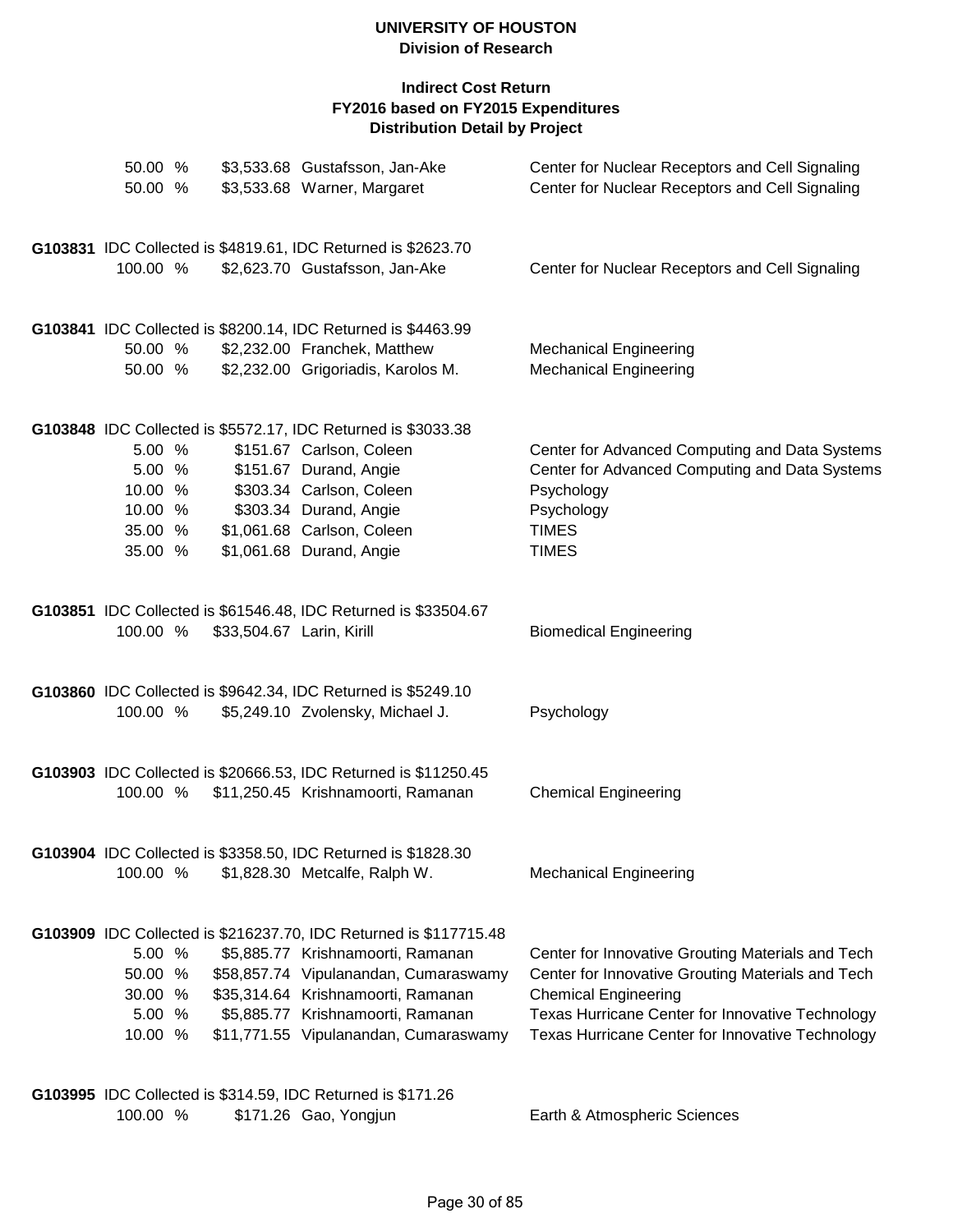|                                          | 100.00 % \$10,220.52 Sater, Amy K. | G104010 IDC Collected is \$18774.60, IDC Returned is \$10220.52                                                                                                                         | Biology/Biochemistry                                                                                                         |
|------------------------------------------|------------------------------------|-----------------------------------------------------------------------------------------------------------------------------------------------------------------------------------------|------------------------------------------------------------------------------------------------------------------------------|
| 100.00 %                                 |                                    | G104012 IDC Collected is \$15271.62, IDC Returned is \$8313.56<br>\$8,313.56 Lim, Gino Jinho                                                                                            | <b>Industrial Engineering</b>                                                                                                |
| 25.00 %<br>25.00 %<br>25.00 %<br>25.00 % |                                    | G104024 IDC Collected is \$22904.36, IDC Returned is \$12468.68<br>\$3,117.17 Cole, Blaine J.<br>\$3,117.17 Wiernasz, Diane<br>\$3,117.17 Cole, Blaine J.<br>\$3,117.17 Wiernasz, Diane | <b>Biology of Behavior Institute</b><br><b>Biology of Behavior Institute</b><br>Biology/Biochemistry<br>Biology/Biochemistry |
| 100.00 %                                 |                                    | G104050 IDC Collected is \$2523.28, IDC Returned is \$1373.62<br>\$1,373.62 Glennie, Craig                                                                                              | <b>Civil Engineering</b>                                                                                                     |
|                                          |                                    | G104069 IDC Collected is \$311222.08, IDC Returned is \$169423.08<br>60.00 % \$101,653.85 Selvamanickam, Venkat<br>40.00 % \$67,769.23 Selvamanickam, Venkat                            | <b>Mechanical Engineering</b><br><b>TcSUH</b>                                                                                |
| 100.00 %                                 |                                    | G104082 IDC Collected is \$70632.78, IDC Returned is \$38451.07<br>\$38,451.07 Shi, Weidong                                                                                             | <b>Computer Science</b>                                                                                                      |
| 100.00 %                                 |                                    | G104089 IDC Collected is \$79134.59, IDC Returned is \$43079.29<br>\$43,079.29 Alfano, Candice A.                                                                                       | Psychology                                                                                                                   |
| 50.00 %<br>50.00 %                       |                                    | G104092 IDC Collected is \$21857.15, IDC Returned is \$11898.60<br>\$5,949.30 Bao, Jiming<br>\$5,949.30 Bao, Jiming                                                                     | Center for Integrated Bio and Nano Systems<br><b>Electrical &amp; Computer Engineering</b>                                   |
| 100.00 %                                 |                                    | G104093 IDC Collected is \$25707.88, IDC Returned is \$13994.86<br>\$13,994.86 Rodrigues, Debora F.                                                                                     | <b>Civil Engineering</b>                                                                                                     |
| 50.00 %<br>50.00 %                       |                                    | G104094 IDC Collected is \$13227.33, IDC Returned is \$7200.69<br>\$3,600.35 Shih, Wei-Chuan<br>\$3,600.35 Shih, Wei-Chuan                                                              | <b>Electrical &amp; Computer Engineering</b><br>Nanosystem Manufacturing Center                                              |
| 100.00 %                                 |                                    | G104095 IDC Collected is \$18018.97, IDC Returned is \$9809.17<br>\$9,809.17 Conrad, Jacinta                                                                                            | <b>Chemical Engineering</b>                                                                                                  |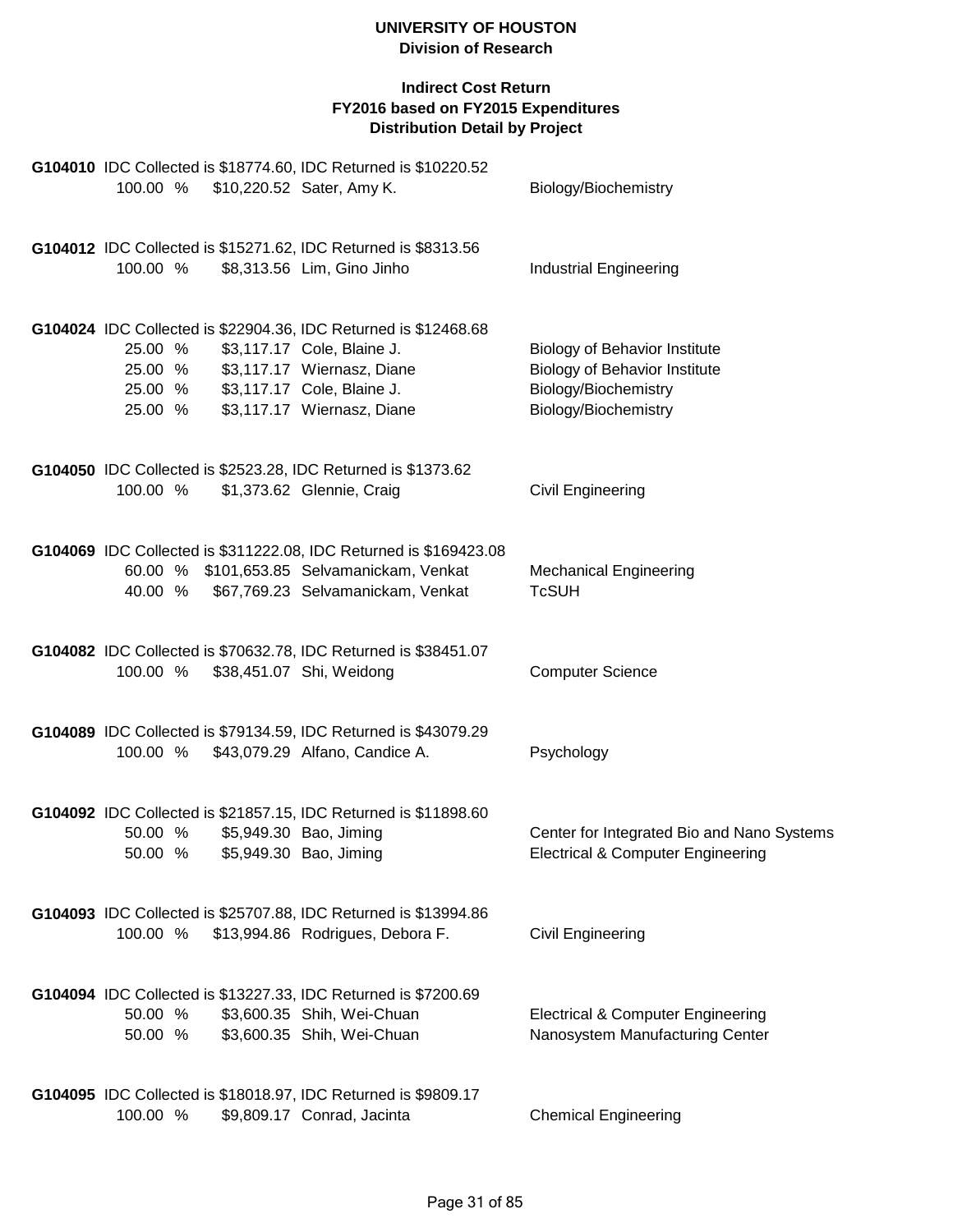# **Indirect Cost Return FY2016 based on FY2015 Expenditures Distribution Detail by Project**

| G104098 IDC Collected is \$24352.21, IDC Returned is \$13256.86<br>50.00 %<br>50.00 %                     | \$6,628.43 Moeller, Angela<br>\$6,628.43 Moeller, Angela                     | Chemistry<br><b>TcSUH</b>                                                                  |
|-----------------------------------------------------------------------------------------------------------|------------------------------------------------------------------------------|--------------------------------------------------------------------------------------------|
| G104099 IDC Collected is \$28646.72, IDC Returned is \$15594.70<br>100.00 %                               | \$15,594.70 Miljanic, Ognjen S.                                              | Chemistry                                                                                  |
| G104102 IDC Collected is \$34331.51, IDC Returned is \$18689.39<br>100.00 %<br>\$18,689.39 Stein, Gila    |                                                                              | <b>Chemical Engineering</b>                                                                |
| G104113 IDC Collected is \$26364.15, IDC Returned is \$14352.12<br>100.00 % \$14,352.12 Rimer, Jeffrey D. |                                                                              | <b>Chemical Engineering</b>                                                                |
| G104150 IDC Collected is \$-161.33, IDC Returned is \$-87.82<br>100.00 %                                  | -\$87.82 Freiberg, H. Jerome                                                 | <b>Consistency Mgmt and Coop Disc</b>                                                      |
| G104154 IDC Collected is \$1060.45, IDC Returned is \$577.29<br>50.00 %<br>50.00 %                        | \$288.64 Litvinov, Dmitri<br>\$288.64 Litvinov, Dmitri                       | Center for Integrated Bio and Nano Systems<br><b>Electrical &amp; Computer Engineering</b> |
| G104161 IDC Collected is \$8515.82, IDC Returned is \$4635.84<br>100.00 %                                 | \$4,635.84 Zvolensky, Michael J.                                             | Psychology                                                                                 |
| G104165 IDC Collected is \$30050.76, IDC Returned is \$16359.03<br>100.00 %                               | \$16,359.03 Qiu, Jingmei                                                     | <b>Mathematics</b>                                                                         |
| G104171 IDC Collected is \$171.11, IDC Returned is \$93.15<br>10.00 %<br>20.00 %<br>70.00 %               | \$9.31 Carlson, Coleen<br>\$18.63 Carlson, Coleen<br>\$65.20 Carlson, Coleen | Center for Advanced Computing and Data Systems<br>Psychology<br><b>TIMES</b>               |
| G104189 IDC Collected is \$104933.52, IDC Returned is \$57123.71<br>20.00 %<br>80.00 %                    | \$11,424.74 Cai, Chengzhi<br>\$45,698.97 McDermott, Alison                   | Chemistry<br><b>Optometry Vision Sciences</b>                                              |
| G104218 IDC Collected is \$4794.53, IDC Returned is \$2610.05<br>100.00 %                                 | \$2,610.05 Alfano, Candice A.                                                | Psychology                                                                                 |

**G104230** IDC Collected is \$-13524.47, IDC Returned is \$-7362.45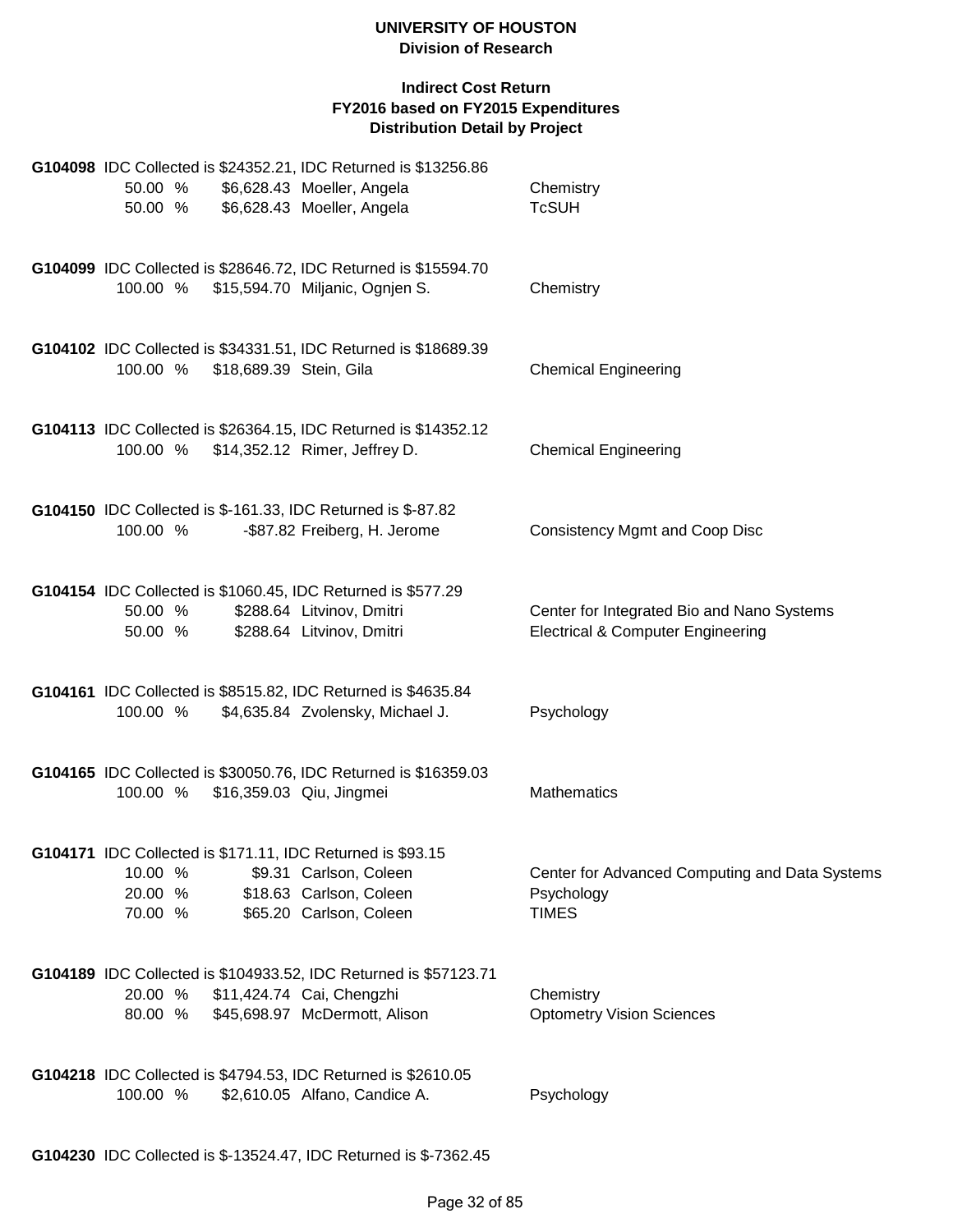| 100.00 %           |                                                  | $-$ \$7,362.45 Hungerford, Ed V.                                                                                                     | Physics                                                                 |
|--------------------|--------------------------------------------------|--------------------------------------------------------------------------------------------------------------------------------------|-------------------------------------------------------------------------|
| 50.00 %<br>50.00 % |                                                  | G104234 IDC Collected is \$2163.34, IDC Returned is \$1177.68<br>\$588.84 Frigo, Daniel<br>\$588.84 Frigo, Daniel                    | Biology/Biochemistry<br>Center for Nuclear Receptors and Cell Signaling |
| 20.00 %<br>80.00 % |                                                  | G104249 IDC Collected is \$18337.84, IDC Returned is \$9982.75<br>\$1,996.55 Barr, Christopher<br>\$7,986.20 Barr, Christopher       | Psychology<br><b>TIMES</b>                                              |
| 100.00 %           |                                                  | G104261 IDC Collected is \$2676.28, IDC Returned is \$1456.91<br>\$1,456.91 Cooper, Tim                                              | Biology/Biochemistry                                                    |
| 100.00 %           |                                                  | G104296 IDC Collected is \$1720.49, IDC Returned is \$936.60<br>\$936.60 Bodmann, Bernhard G.                                        | <b>Mathematics</b>                                                      |
| 100.00 %           |                                                  | G104303 IDC Collected is \$4938.48, IDC Returned is \$2688.41<br>\$2,688.41 Zvolensky, Michael J.                                    | Psychology                                                              |
| 100.00 %           |                                                  | G104333 IDC Collected is \$32695.92, IDC Returned is \$17799.00<br>\$17,799.00 Cirino, Patrick C.                                    | <b>Chemical Engineering</b>                                             |
| 50.00 %            |                                                  | G104346 IDC Collected is \$-7502.65, IDC Returned is \$-4084.29<br>50.00 % - \$2,042.15 Frishman, Laura J.<br>-\$2,042.15 Tang, Rosa | <b>Optometry Vision Sciences</b><br><b>Optometry Vision Sciences</b>    |
| 50.00 %<br>50.00 % |                                                  | G104362 IDC Collected is \$31119.75, IDC Returned is \$16940.97<br>\$8,470.48 Josic, Kresimir<br>\$8,470.48 Ott, William             | <b>Mathematics</b><br><b>Mathematics</b>                                |
| 20.00 %<br>80.00 % | \$1,217.96 Taylor, Pat<br>\$4,871.84 Taylor, Pat | G104366 IDC Collected is \$11186.68, IDC Returned is \$6089.80                                                                       | Psychology<br><b>TIMES</b>                                              |
| 100.00 %           |                                                  | G104373 IDC Collected is \$2063.34, IDC Returned is \$1123.24<br>\$1,123.24 Blecher, David P.                                        | <b>Mathematics</b>                                                      |
| 100.00 %           |                                                  | G104385 IDC Collected is \$120975.91, IDC Returned is \$65856.87<br>\$65,856.87 Das, Vallabh                                         | <b>Optometry Vision Sciences</b>                                        |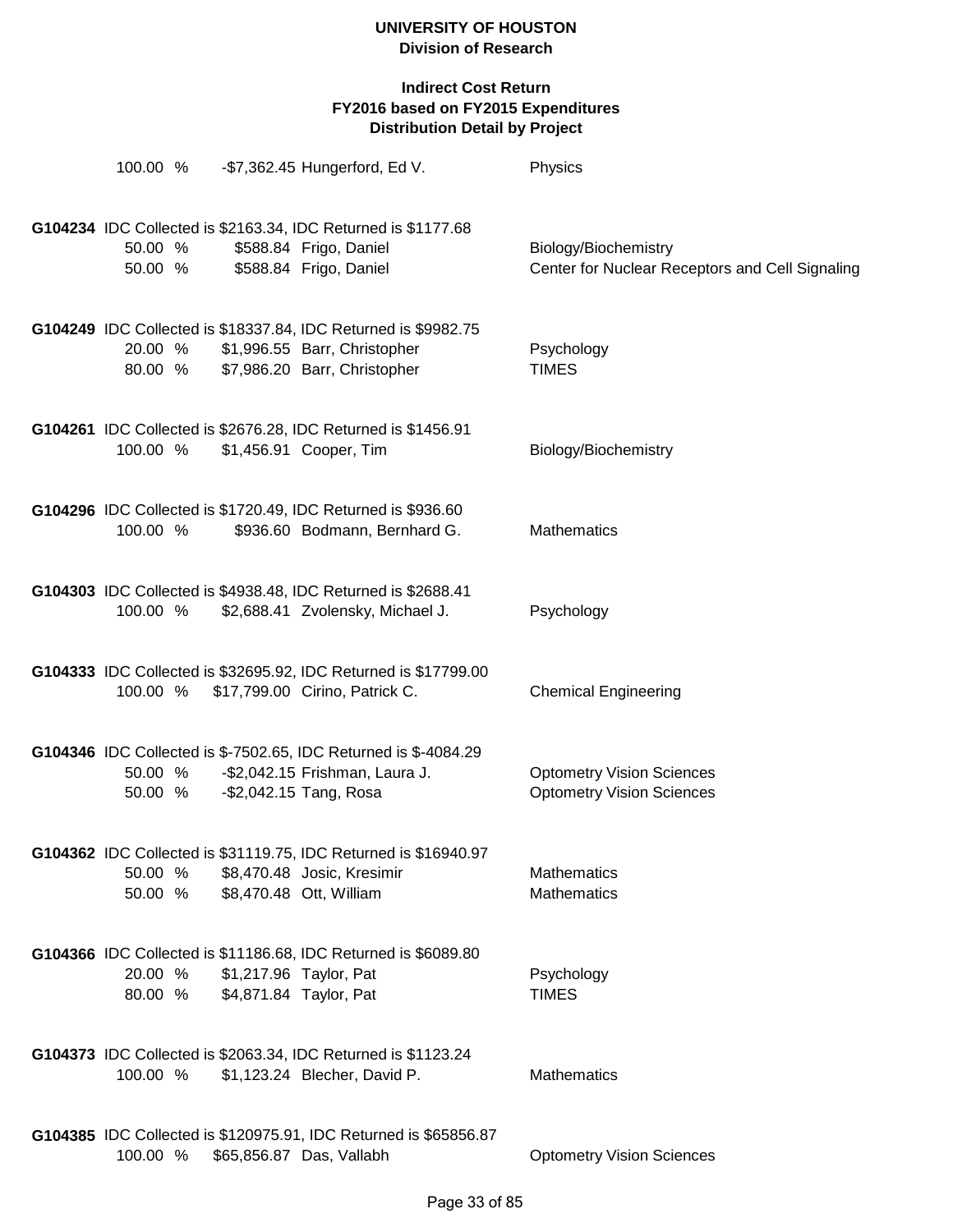| G104389 IDC Collected is \$-119.19, IDC Returned is \$-64.88<br>100.00 %                                                       | -\$64.88 Zvolensky, Michael J.                            | Psychology                                                                                                                                      |
|--------------------------------------------------------------------------------------------------------------------------------|-----------------------------------------------------------|-------------------------------------------------------------------------------------------------------------------------------------------------|
| G104391 IDC Collected is \$13638.17, IDC Returned is \$7424.35<br>25.00 %<br>25.00 % \$1,856.09 Laughlin, Mitzi S.<br>50.00 %  | \$1,856.09 Clarke, Mark S.<br>\$3,712.17 O'Connor, Daniel | Center for Neuromotor & Biomechanics Research<br>Center for Neuromotor & Biomechanics Research<br>Center for Neuromotor & Biomechanics Research |
| G104421 IDC Collected is \$591.60, IDC Returned is \$322.06<br>100.00 %                                                        | \$322.06 Parrish, Danielle                                | Child & Family for Innovative Research                                                                                                          |
| G104423 IDC Collected is \$19747.65, IDC Returned is \$10750.23<br>100.00 % \$10,750.23 Nakshatrala, Kalyana B.                |                                                           | <b>Civil Engineering</b>                                                                                                                        |
| G104432 IDC Collected is \$1624.62, IDC Returned is \$884.41<br>\$442.21 Das, Mini<br>50.00 %<br>50.00 %<br>\$442.21 Das, Mini |                                                           | Center for Advanced Computing and Data Systems<br>Physics                                                                                       |
| G104439 IDC Collected is \$36708.81, IDC Returned is \$19983.54<br>100.00 %                                                    | \$19,983.54 Nakshatrala, Kalyana B.                       | Civil Engineering                                                                                                                               |
| G104445 IDC Collected is \$16927.20, IDC Returned is \$9214.83<br>100.00 %                                                     | \$9,214.83 Sharma, Pradeep                                | <b>Mechanical Engineering</b>                                                                                                                   |
| G104450 IDC Collected is \$234.00, IDC Returned is \$127.38<br>50.00 %<br>50.00 %                                              | \$63.69 Litvinov, Dmitri<br>\$63.69 Litvinov, Dmitri      | Center for Integrated Bio and Nano Systems<br><b>Electrical &amp; Computer Engineering</b>                                                      |
| G104451 IDC Collected is \$1047.04, IDC Returned is \$569.99<br>100.00 %                                                       | \$569.99 Sharma, Pradeep                                  | <b>Mechanical Engineering</b>                                                                                                                   |
| G104462 IDC Collected is \$16852.61, IDC Returned is \$9174.22<br>50.00 %<br>\$4,587.11 Chen, Ji<br>50.00 %                    | \$4,587.11 Jansen, Ben H.                                 | <b>Electrical &amp; Computer Engineering</b><br>Electrical & Computer Engineering                                                               |
| G104488 IDC Collected is \$90087.40, IDC Returned is \$49041.78<br>100.00 %                                                    | \$49,041.78 Harwerth, Ronald S.                           | <b>Optometry Vision Sciences</b>                                                                                                                |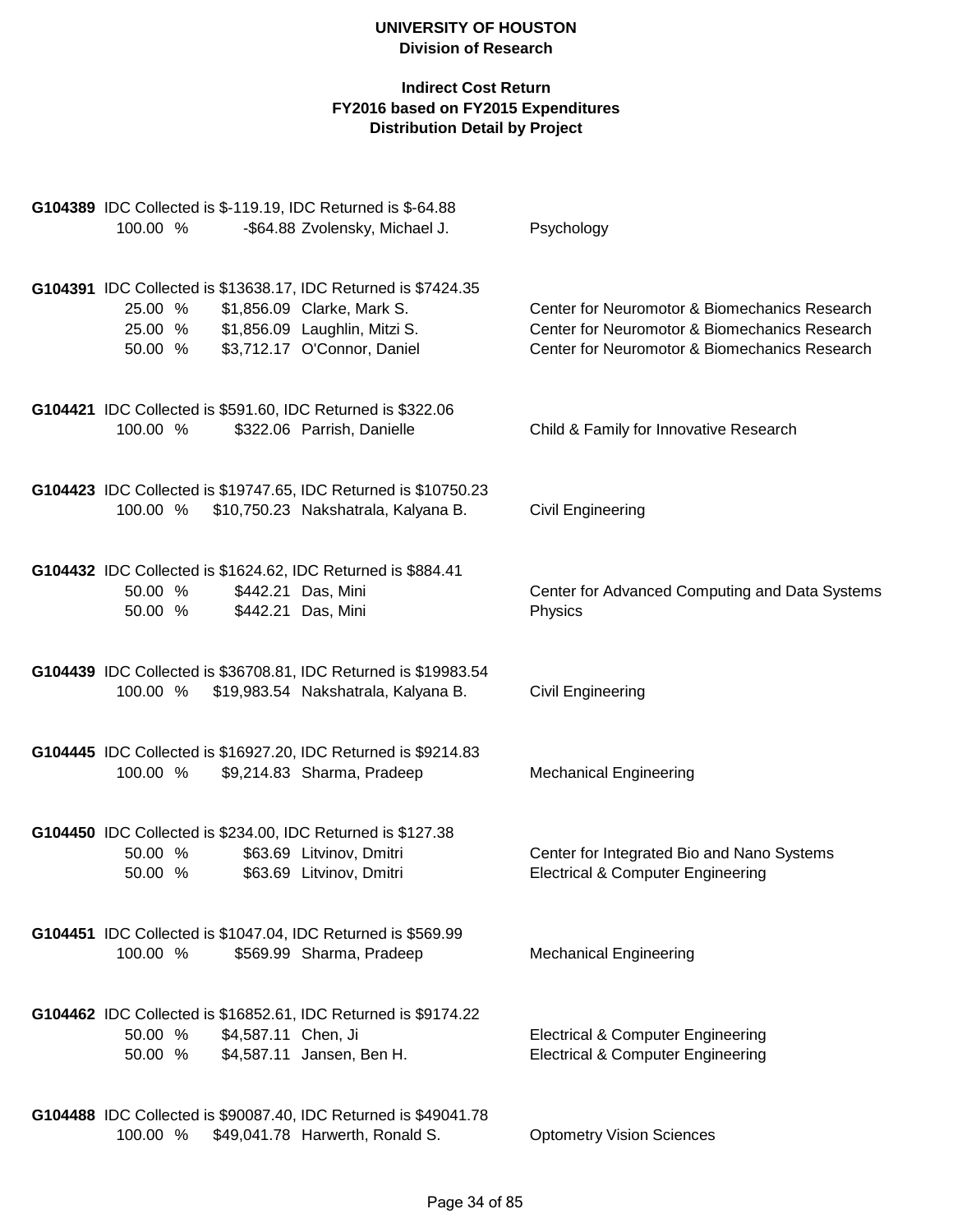# **Indirect Cost Return FY2016 based on FY2015 Expenditures Distribution Detail by Project**

| 100.00 %                                                     |                                    | G104489 IDC Collected is \$24770.77, IDC Returned is \$13484.71<br>\$13,484.71 Contreras-Vidal, Jose                                                                                                                                                    | <b>Electrical &amp; Computer Engineering</b>                                           |
|--------------------------------------------------------------|------------------------------------|---------------------------------------------------------------------------------------------------------------------------------------------------------------------------------------------------------------------------------------------------------|----------------------------------------------------------------------------------------|
| 100.00 %                                                     |                                    | G104512 IDC Collected is \$2309.32, IDC Returned is \$1257.15<br>\$1,257.15 Dominey, Wallace                                                                                                                                                            | Curriculum and Instruction                                                             |
| 100.00 %                                                     |                                    | G104584 IDC Collected is \$25095.00, IDC Returned is \$13661.22<br>\$13,661.22 Rimer, Jeffrey D.                                                                                                                                                        | <b>Chemical Engineering</b>                                                            |
| 100.00 %                                                     |                                    | G104624 IDC Collected is \$41099.20, IDC Returned is \$22373.58<br>\$22,373.58 Wang, Guoquan                                                                                                                                                            | Earth & Atmospheric Sciences                                                           |
|                                                              | 100.00 % \$24,999.34 Cai, Chengzhi | G104628 IDC Collected is \$45922.60, IDC Returned is \$24999.34                                                                                                                                                                                         | Chemistry                                                                              |
| 100.00 %                                                     |                                    | G104646 IDC Collected is \$34722.97, IDC Returned is \$18902.49<br>\$18,902.49 Whitehead, Lisa                                                                                                                                                          | Physics                                                                                |
|                                                              |                                    | G104652 IDC Collected is \$44293.63, IDC Returned is \$24112.57<br>60.00 % \$14,467.54 Bassler, Kevin E.<br>40.00 % \$9,645.03 Bassler, Kevin E.                                                                                                        | Physics<br><b>TcSUH</b>                                                                |
| 3.00 %<br>25.00 %<br>3.00 %<br>12.00 %<br>45.00 %<br>12.00 % |                                    | G104657 IDC Collected is \$27779.24, IDC Returned is \$15122.46<br>\$453.67 Cirino, Paul<br>\$3,780.62 Fletcher, Jack M.<br>\$453.67 Francis, David J.<br>\$1,814.70 Cirino, Paul<br>\$6,805.11 Fletcher, Jack M.<br>\$1,814.70 Francis, David J.       | Psychology<br>Psychology<br>Psychology<br><b>TIMES</b><br><b>TIMES</b><br><b>TIMES</b> |
| 3.00 %<br>25.00 %<br>3.00 %<br>12.00 %<br>45.00 %<br>12.00 % |                                    | G104659 IDC Collected is \$96742.27, IDC Returned is \$52664.56<br>\$1,579.94 Cirino, Paul<br>\$13,166.14 Fletcher, Jack M.<br>\$1,579.94 Francis, David J.<br>\$6,319.75 Cirino, Paul<br>\$23,699.05 Fletcher, Jack M.<br>\$6,319.75 Francis, David J. | Psychology<br>Psychology<br>Psychology<br><b>TIMES</b><br><b>TIMES</b><br><b>TIMES</b> |

**G104660** IDC Collected is \$1942.33, IDC Returned is \$1057.37<br>3.00 % \$31.72 Cirino, Paul \$31.72 Cirino, Paul Psychology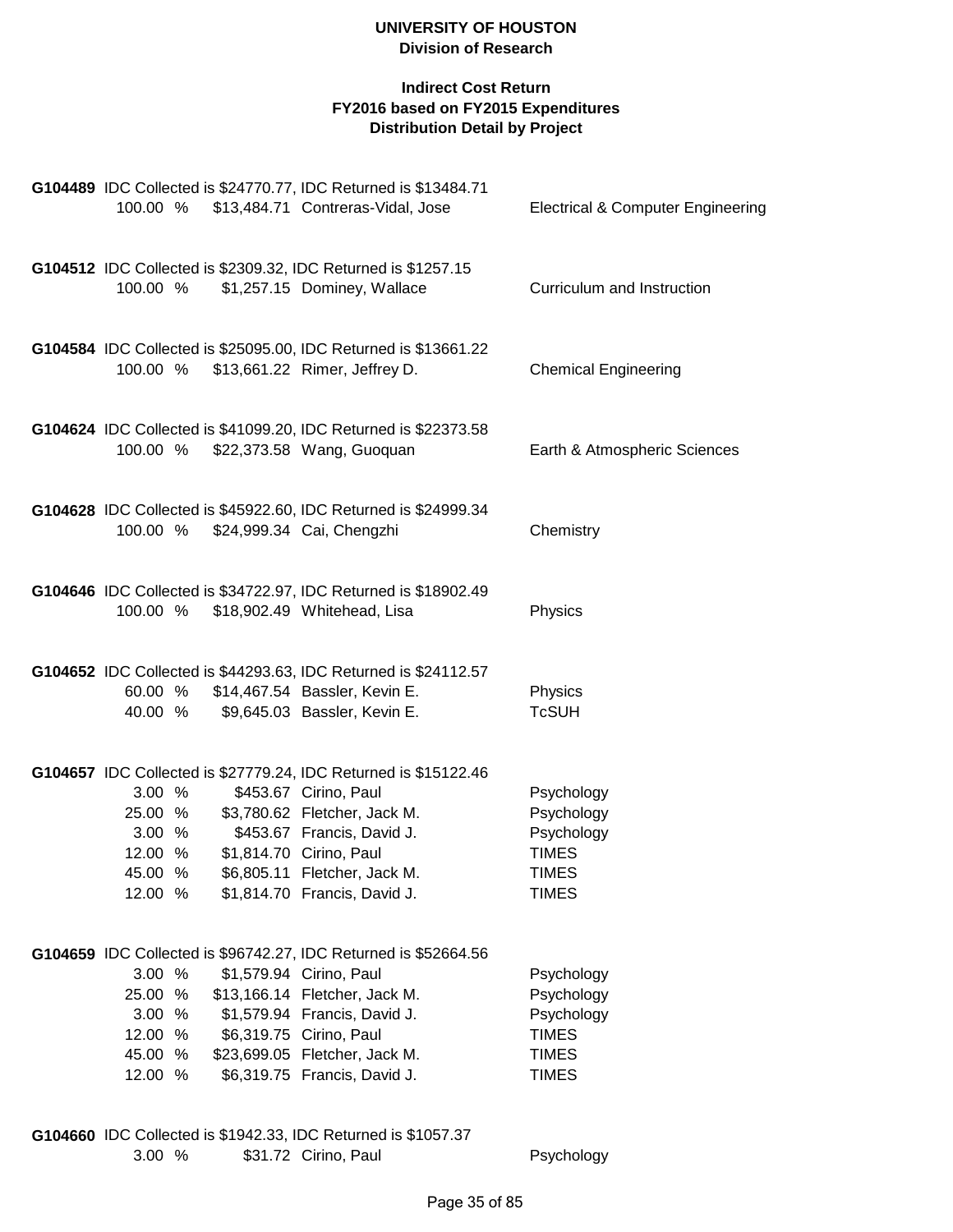| 25.00 %<br>3.00 % |  | \$264.34 Fletcher, Jack M.<br>\$31.72 Francis, David J.         | Psychology<br>Psychology                       |
|-------------------|--|-----------------------------------------------------------------|------------------------------------------------|
| 12.00 %           |  | \$126.88 Cirino, Paul                                           | <b>TIMES</b>                                   |
| 45.00 %           |  | \$475.81 Fletcher, Jack M.                                      | <b>TIMES</b>                                   |
| 12.00 %           |  | \$126.88 Francis, David J.                                      | <b>TIMES</b>                                   |
|                   |  |                                                                 |                                                |
|                   |  | G104661 IDC Collected is \$48414.36, IDC Returned is \$26355.81 |                                                |
| 3.00 %            |  | \$790.67 Cirino, Paul                                           | Psychology                                     |
| 25.00 %           |  | \$6,588.95 Fletcher, Jack M.                                    | Psychology                                     |
| 3.00%             |  | \$790.67 Francis, David J.                                      | Psychology                                     |
| 12.00 %           |  | \$3,162.70 Cirino, Paul                                         | <b>TIMES</b>                                   |
| 45.00 %           |  | \$11,860.11 Fletcher, Jack M.                                   | <b>TIMES</b>                                   |
| 12.00 %           |  | \$3,162.70 Francis, David J.                                    | <b>TIMES</b>                                   |
|                   |  | G104662 IDC Collected is \$40377.36, IDC Returned is \$21980.63 |                                                |
| 3.00 %            |  | \$659.42 Cirino, Paul                                           | Psychology                                     |
| 25.00 %           |  | \$5,495.16 Fletcher, Jack M.                                    | Psychology                                     |
| 3.00 %            |  | \$659.42 Francis, David J.                                      | Psychology                                     |
| 12.00 %           |  | \$2,637.68 Cirino, Paul                                         | <b>TIMES</b>                                   |
| 45.00 %           |  | \$9,891.28 Fletcher, Jack M.                                    | <b>TIMES</b>                                   |
| 12.00 %           |  | \$2,637.68 Francis, David J.                                    | <b>TIMES</b>                                   |
|                   |  | G104663 IDC Collected is \$67985.71, IDC Returned is \$37010.06 |                                                |
| 3.00%             |  | \$1,110.30 Cirino, Paul                                         | Psychology                                     |
| 25.00 %           |  | \$9,252.52 Fletcher, Jack M.                                    | Psychology                                     |
| 3.00%             |  | \$1,110.30 Francis, David J.                                    | Psychology                                     |
| 12.00 %           |  | \$4,441.21 Cirino, Paul                                         | <b>TIMES</b>                                   |
| 45.00 %           |  | \$16,654.53 Fletcher, Jack M.                                   | <b>TIMES</b>                                   |
| 12.00 %           |  | \$4,441.21 Francis, David J.                                    | <b>TIMES</b>                                   |
|                   |  |                                                                 |                                                |
|                   |  | G104664 IDC Collected is \$47647.28, IDC Returned is \$25938.23 |                                                |
| 3.00%             |  | \$778.15 Cirino, Paul                                           | Psychology                                     |
| 25.00 %           |  | \$6,484.56 Fletcher, Jack M.                                    | Psychology                                     |
| 3.00 %            |  | \$778.15 Francis, David J.                                      | Psychology                                     |
| 12.00 %           |  | \$3,112.59 Cirino, Paul                                         | <b>TIMES</b>                                   |
| 45.00 %           |  | \$11,672.20 Fletcher, Jack M.                                   | <b>TIMES</b>                                   |
| 12.00 %           |  | \$3,112.59 Francis, David J.                                    | <b>TIMES</b>                                   |
|                   |  | G104670 IDC Collected is \$76685.90, IDC Returned is \$41746.27 |                                                |
| 50.00 %           |  | \$20,873.14 Pinsky, Lawrence S.                                 | Center for Advanced Computing and Data Systems |
| 50.00 %           |  | \$20,873.14 Pinsky, Lawrence S.                                 | Physics                                        |
|                   |  | G104674 IDC Collected is \$231.66, IDC Returned is \$126.11     |                                                |
| 100.00 %          |  | \$126.11 Cassidy, Martin M.                                     | Earth & Atmospheric Sciences                   |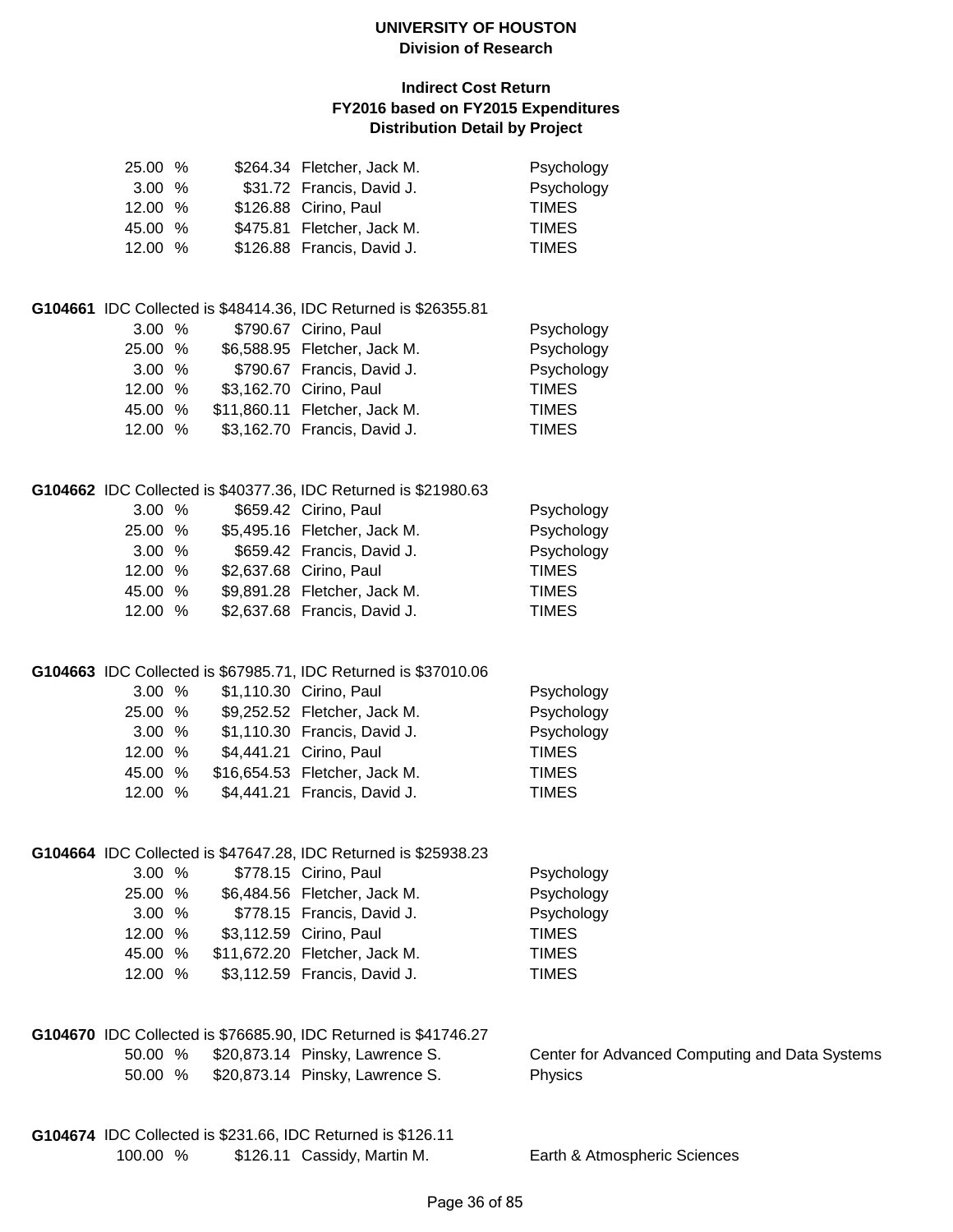| G104679 IDC Collected is \$4932.04, IDC Returned is \$2684.90<br>\$2,684.90 Lapen, Thomas J.<br>100.00 %                                                          | Earth & Atmospheric Sciences                                                                          |
|-------------------------------------------------------------------------------------------------------------------------------------------------------------------|-------------------------------------------------------------------------------------------------------|
| G104682 IDC Collected is \$18014.04, IDC Returned is \$9806.48<br>\$9,806.48 Due-Hackney, Casey<br>100.00 %                                                       | Modern/Classical Languages                                                                            |
| G104687 IDC Collected is \$3055.58, IDC Returned is \$1663.40<br>100.00 %<br>\$1,663.40 Frankino, William A.                                                      | Biology/Biochemistry                                                                                  |
| G104757 IDC Collected is \$8482.41, IDC Returned is \$4617.65<br>60.00 %<br>\$2,770.59 Bassler, Kevin E.<br>\$1,847.06 Bassler, Kevin E.<br>40.00 %               | Physics<br><b>TcSUH</b>                                                                               |
| G104759 IDC Collected is \$23114.52, IDC Returned is \$12583.08<br>\$12,583.08 Qiu, Jingmei<br>100.00 %                                                           | Mathematics                                                                                           |
| G104761 IDC Collected is \$4684.32, IDC Returned is \$2550.05<br>100.00 %<br>\$2,550.05 Hoppe, Ronald                                                             | Mathematics                                                                                           |
| G104770 IDC Collected is \$30481.87, IDC Returned is \$16593.72<br>\$16,593.72 Cheng, Albert M. K.<br>100.00 %                                                    | <b>Computer Science</b>                                                                               |
| G104795 IDC Collected is \$30304.34, IDC Returned is \$16497.08<br>100.00 %<br>\$16,497.08 Contreras-Vidal, Jose                                                  | <b>Electrical &amp; Computer Engineering</b>                                                          |
| G104796 IDC Collected is \$21272.03, IDC Returned is \$11580.07<br>50.00 % \$5,790.03 Franchek, Matthew<br>\$5,790.03 Grigoriadis, Karolos M.<br>50.00 %          | <b>Mechanical Engineering</b><br><b>Mechanical Engineering</b>                                        |
| G104803 IDC Collected is \$12652.49, IDC Returned is \$6887.76<br>100.00 %<br>\$6,887.76 Brandon, Alan D.                                                         | Earth & Atmospheric Sciences                                                                          |
| G104828 IDC Collected is \$2787.68, IDC Returned is \$1517.56<br>80.00 %<br>\$1,214.05 Vipulanandan, Cumaraswamy<br>20.00 %<br>\$303.51 Vipulanandan, Cumaraswamy | Center for Innovative Grouting Materials and Tech<br>Texas Hurricane Center for Innovative Technology |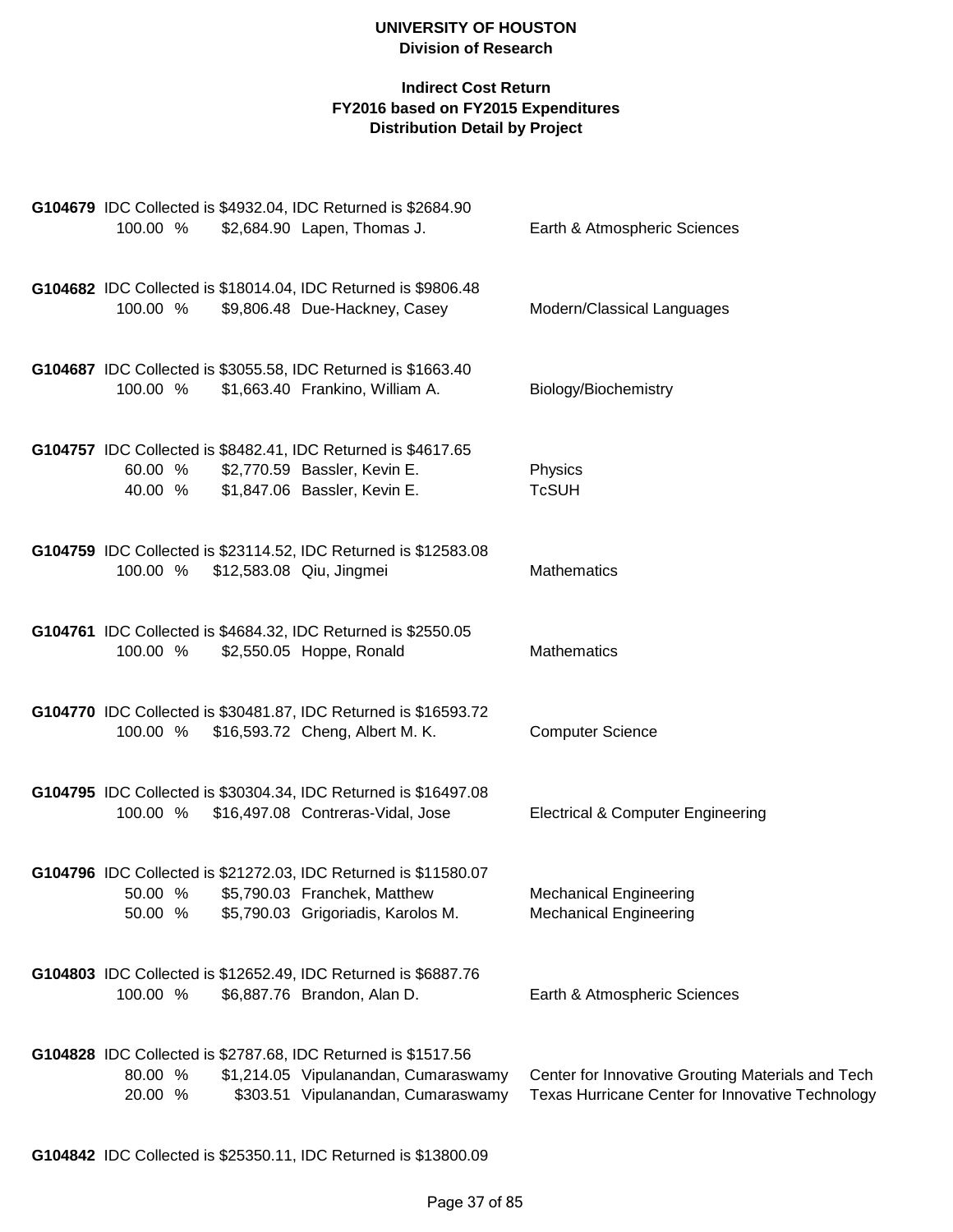| 50.00 %<br>50.00 % |  | \$6,900.05 Shah, Shishir<br>\$6,900.05 Shi, Weidong                                                                                  | <b>Computer Science</b><br><b>Computer Science</b>                          |
|--------------------|--|--------------------------------------------------------------------------------------------------------------------------------------|-----------------------------------------------------------------------------|
| 100.00 %           |  | G104849 IDC Collected is \$32436.50, IDC Returned is \$17657.78<br>\$17,657.78 Burns, Alan R.                                        | <b>Optometry Vision Sciences</b>                                            |
| 50.00 %<br>50.00 % |  | G104858 IDC Collected is \$43396.43, IDC Returned is \$23624.15<br>\$11,812.07 Chauvot, Jennifer B.<br>\$11,812.07 Goffney, Imani M. | Curriculum and Instruction<br>Curriculum and Instruction                    |
| 100.00 %           |  | G104869 IDC Collected is \$5837.37, IDC Returned is \$3177.75<br>\$3,177.75 Neighbors, Clayton                                       | Psychology                                                                  |
| 100.00 %           |  | G104881 IDC Collected is \$49497.33, IDC Returned is \$26945.36<br>\$26,945.36 Contreras-Vidal, Jose                                 | <b>Electrical &amp; Computer Engineering</b>                                |
| 100.00 %           |  | G104885 IDC Collected is \$241.81, IDC Returned is \$131.64<br>\$131.64 Stewart, M. David                                            | Biology/Biochemistry                                                        |
| 95.00 %<br>5.00 %  |  | G104904 IDC Collected is \$99683.50, IDC Returned is \$54265.70<br>\$51,552.42 Varadarajan, Navin<br>\$2,713.29 Roysam, Badrinath    | <b>Chemical Engineering</b><br><b>Electrical &amp; Computer Engineering</b> |
| 100.00 %           |  | G104939 IDC Collected is \$-847.81, IDC Returned is \$-461.53<br>-\$461.53 Garey, Kevin                                              | Clinical Pharmacy & Administration                                          |
| 100.00 %           |  | G104954 IDC Collected is \$388.94, IDC Returned is \$211.73<br>\$211.73 Weihua, Zhang                                                | Biology/Biochemistry                                                        |
| 100.00 %           |  | G104972 IDC Collected is \$703.64, IDC Returned is \$383.05<br>\$383.05 Torok, Andrei S.                                             | Mathematics                                                                 |
| 53.00 %<br>47.00 % |  | G104975 IDC Collected is \$55820.15, IDC Returned is \$30387.37<br>\$16,105.31 Gencturk, Bora<br>\$14,282.07 Willam, Kaspar          | Civil Engineering<br><b>Civil Engineering</b>                               |
| 100.00 %           |  | G104979 IDC Collected is \$1557.57, IDC Returned is \$847.91<br>\$847.91 Ziburkus, Jokubas                                           | Biology/Biochemistry                                                        |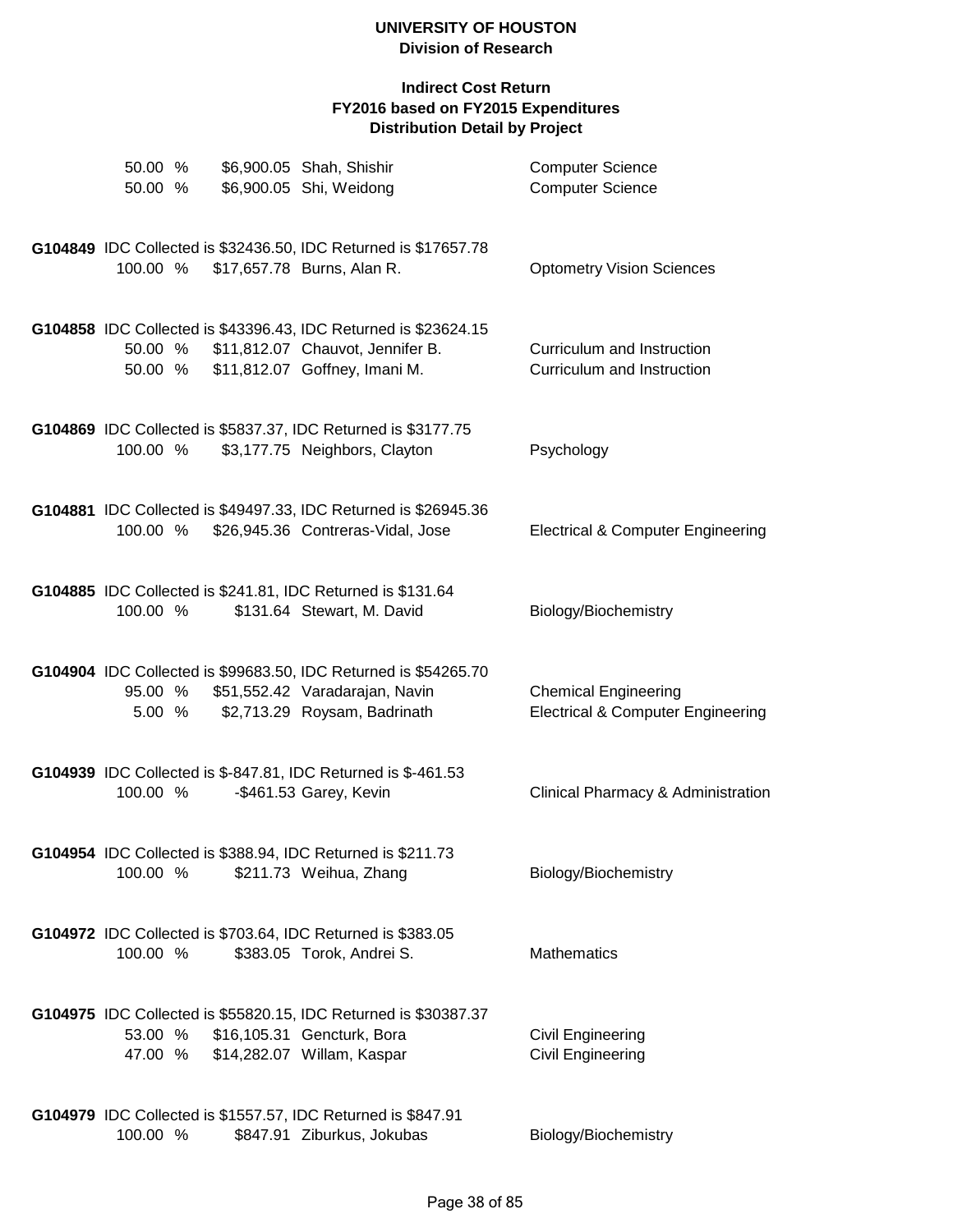| G104982 IDC Collected is \$-2667.80, IDC Returned is \$-1452.30<br>100.00 %<br>-\$1,452.30 Gifford, Howard                                                                                                                                                  | <b>Biomedical Engineering</b>                                                                                                                          |
|-------------------------------------------------------------------------------------------------------------------------------------------------------------------------------------------------------------------------------------------------------------|--------------------------------------------------------------------------------------------------------------------------------------------------------|
| G104992 IDC Collected is \$42299.52, IDC Returned is \$23027.01<br>2.50 %<br>\$575.68 McConnell, Bradley K.<br>\$10,937.83 Tikunova, Svetlana<br>47.50 %<br>2.50 %<br>\$575.68 McConnell, Bradley K.<br>\$10,937.83 Tikunova, Svetlana<br>47.50 %           | Heart and Kidney Institute<br>Heart and Kidney Institute<br>Pharmacological and Pharmaceutical Sciences<br>Pharmacological and Pharmaceutical Sciences |
| G105000 IDC Collected is \$85135.05, IDC Returned is \$46345.82<br>50.00 %<br>\$23,172.91 Li, Mo<br>25.00 %<br>\$11,586.45 Nakshatrala, Kalyana B.<br>25.00 %<br>\$11,586.45 Willam, Kaspar                                                                 | Civil Engineering<br>Civil Engineering<br>Civil Engineering                                                                                            |
| G105004 IDC Collected is \$126043.38, IDC Returned is \$68615.50<br>100.00 %<br>\$68,615.50 Contreras-Vidal, Jose                                                                                                                                           | <b>Electrical &amp; Computer Engineering</b>                                                                                                           |
| G105009 IDC Collected is \$53313.77, IDC Returned is \$29022.95<br>\$9,577.57 Chapman, Barbara M.<br>33.00 %<br>\$9,867.80 Chapman, Barbara M.<br>34.00 %<br>\$9,577.57 Gabriel, Edgar<br>33.00 %                                                           | Center for Biomedical & Environmental Genomics<br><b>Computer Science</b><br><b>Computer Science</b>                                                   |
| G105015 IDC Collected is \$21085.84, IDC Returned is \$11478.71<br>33.00 %<br>\$3,787.97 Balakotaiah, Vemuri<br>\$3,787.97 Franchek, Matthew<br>33.00 %<br>\$3,902.76 Grigoriadis, Karolos M.<br>34.00 %                                                    | <b>Chemical Engineering</b><br><b>Mechanical Engineering</b><br><b>Mechanical Engineering</b>                                                          |
| G105029 IDC Collected is \$2648.54, IDC Returned is \$1441.81<br>15.00 % \$216.27 Hsu, Thomas T. C.<br>15.00 %<br>\$216.27 Shrestha, Ramesh<br>15.00 %<br>\$216.27 Khan, Shuhab D.<br>15.00 %<br>\$216.27 Lefer, Barry<br>\$576.72 Wang, Guoquan<br>40.00 % | <b>Civil Engineering</b><br><b>Civil Engineering</b><br>Earth & Atmospheric Sciences<br>Earth & Atmospheric Sciences<br>Earth & Atmospheric Sciences   |
| G105040 IDC Collected is \$167813.88, IDC Returned is \$91354.52<br>100.00 %<br>\$91,354.52 Gifford, Howard                                                                                                                                                 | <b>Biomedical Engineering</b>                                                                                                                          |
| G105049 IDC Collected is \$325.60, IDC Returned is \$177.25<br>100.00 %<br>\$177.25 Gurkan, Deniz                                                                                                                                                           | <b>Engineering Technology</b>                                                                                                                          |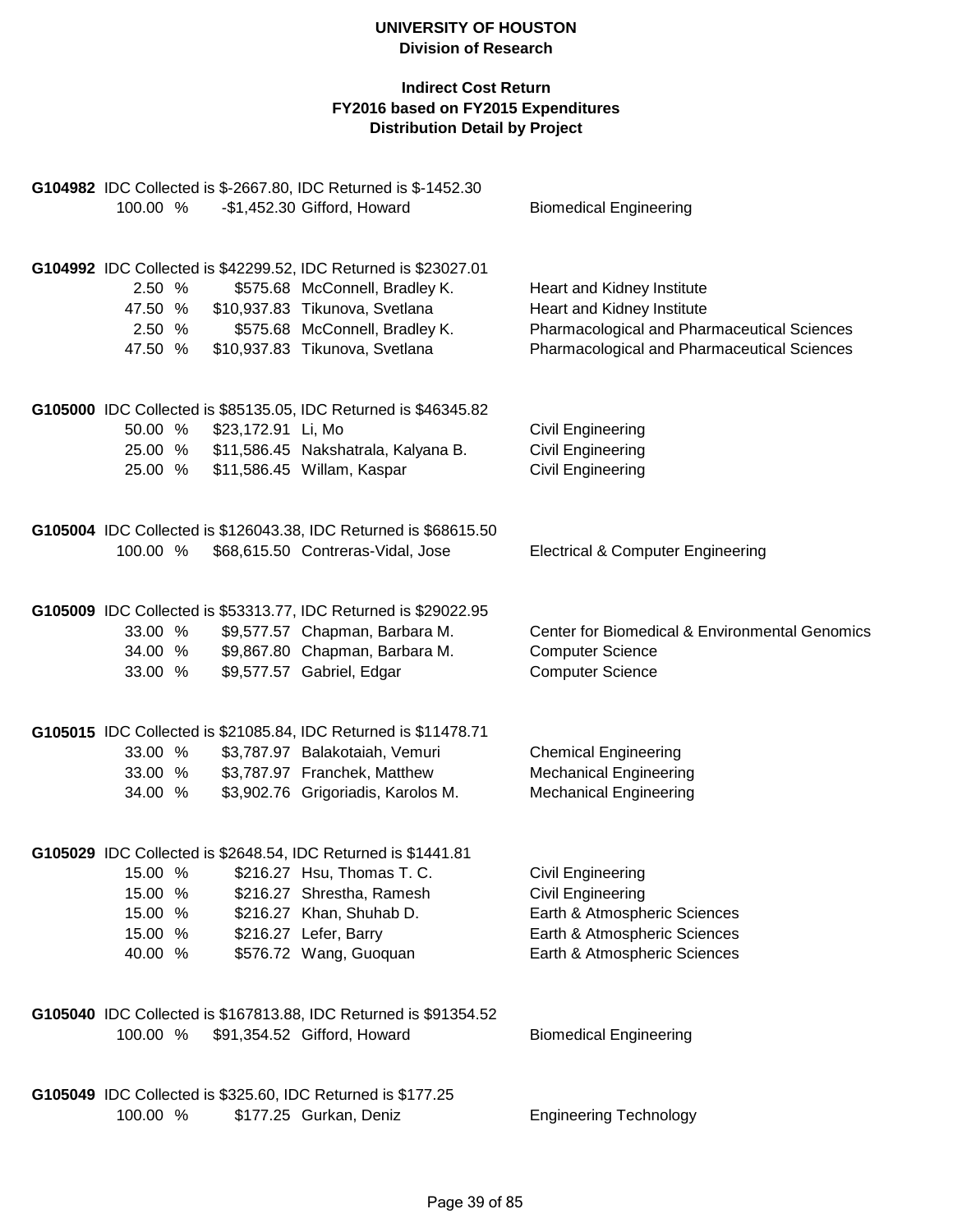|          |                                  | G105059 IDC Collected is \$37753.31, IDC Returned is \$20552.15                                    |                                              |
|----------|----------------------------------|----------------------------------------------------------------------------------------------------|----------------------------------------------|
| 20.00 %  |                                  | \$4,110.43 Ruchhoeft, Paul                                                                         | Center for Integrated Bio and Nano Systems   |
|          |                                  | 20.00 % \$4,110.43 Ruchhoeft, Paul                                                                 | <b>Electrical &amp; Computer Engineering</b> |
| 60.00 %  | \$12,331.29 Liu, Dong            |                                                                                                    | <b>Mechanical Engineering</b>                |
|          |                                  | G105062 IDC Collected is \$219.25, IDC Returned is \$119.36                                        |                                              |
| 100.00 % |                                  | \$119.36 Chellam, Shankar                                                                          | Civil Engineering                            |
|          |                                  | G105068 IDC Collected is \$-349.75, IDC Returned is \$-190.40                                      |                                              |
| 100.00 % |                                  | -\$190.40 Harold, Michael P.                                                                       | <b>Chemical Engineering</b>                  |
|          |                                  | G105069 IDC Collected is \$76263.86, IDC Returned is \$41516.52                                    |                                              |
|          | 100.00 % \$41,516.52 Birla, Ravi |                                                                                                    | <b>Biomedical Engineering</b>                |
|          |                                  |                                                                                                    |                                              |
| 60.00 %  |                                  | G105070 IDC Collected is \$13717.73, IDC Returned is \$7467.66<br>\$4,480.59 Freundlich, Alexandre | <b>Center for Advanced Materials</b>         |
| 20.00 %  |                                  | \$1,493.53 Freundlich, Alexandre                                                                   | <b>Electrical &amp; Computer Engineering</b> |
| 20.00 %  |                                  | \$1,493.53 Freundlich, Alexandre                                                                   | Physics                                      |
|          |                                  |                                                                                                    |                                              |
|          |                                  | G105077 IDC Collected is \$67295.12, IDC Returned is \$36634.12                                    |                                              |
| 100.00 % |                                  | \$36,634.12 Zvolensky, Michael J.                                                                  | Psychology                                   |
|          |                                  | G105078 IDC Collected is \$-2.15, IDC Returned is \$-1.17                                          |                                              |
| 50.00 %  |                                  | -\$0.59 Neal, Jack A.                                                                              | Hotel and Restaurant Management              |
| 50.00 %  |                                  | -\$0.59 Sirsat, Sujata A.                                                                          | Hotel and Restaurant Management              |
|          |                                  | G105083 IDC Collected is \$16030.88, IDC Returned is \$8726.89                                     |                                              |
|          |                                  | 67.00 % \$5,847.02 Ledoux, Tracey<br>33.00 % \$2,879.87 O'Connor, Daniel                           | <b>Texas Obesity Research Center</b>         |
|          |                                  |                                                                                                    | <b>Texas Obesity Research Center</b>         |
|          |                                  | G105094 IDC Collected is \$16478.34, IDC Returned is \$8970.48                                     |                                              |
| 100.00 % |                                  | \$8,970.48 Nikolaou, Michael                                                                       | <b>Chemical Engineering</b>                  |
|          |                                  | G105100 IDC Collected is \$4420.94, IDC Returned is \$2406.67                                      |                                              |
| 25.00 %  |                                  | \$601.67 Garbey, Marc                                                                              | Biology/Biochemistry                         |
| 37.50 %  |                                  | \$902.50 Pennings, Steve C.                                                                        | Biology/Biochemistry                         |
| 37.50 %  |                                  | \$902.50 Pennings, Steve C.                                                                        | <b>Houston Coastal Center</b>                |
|          |                                  | G105108 IDC Collected is \$21787.93, IDC Returned is \$11860.91                                    |                                              |
| 100.00 % |                                  | \$11,860.91 Lee, Hyongki                                                                           | National Center for Airborne Laser Mapping   |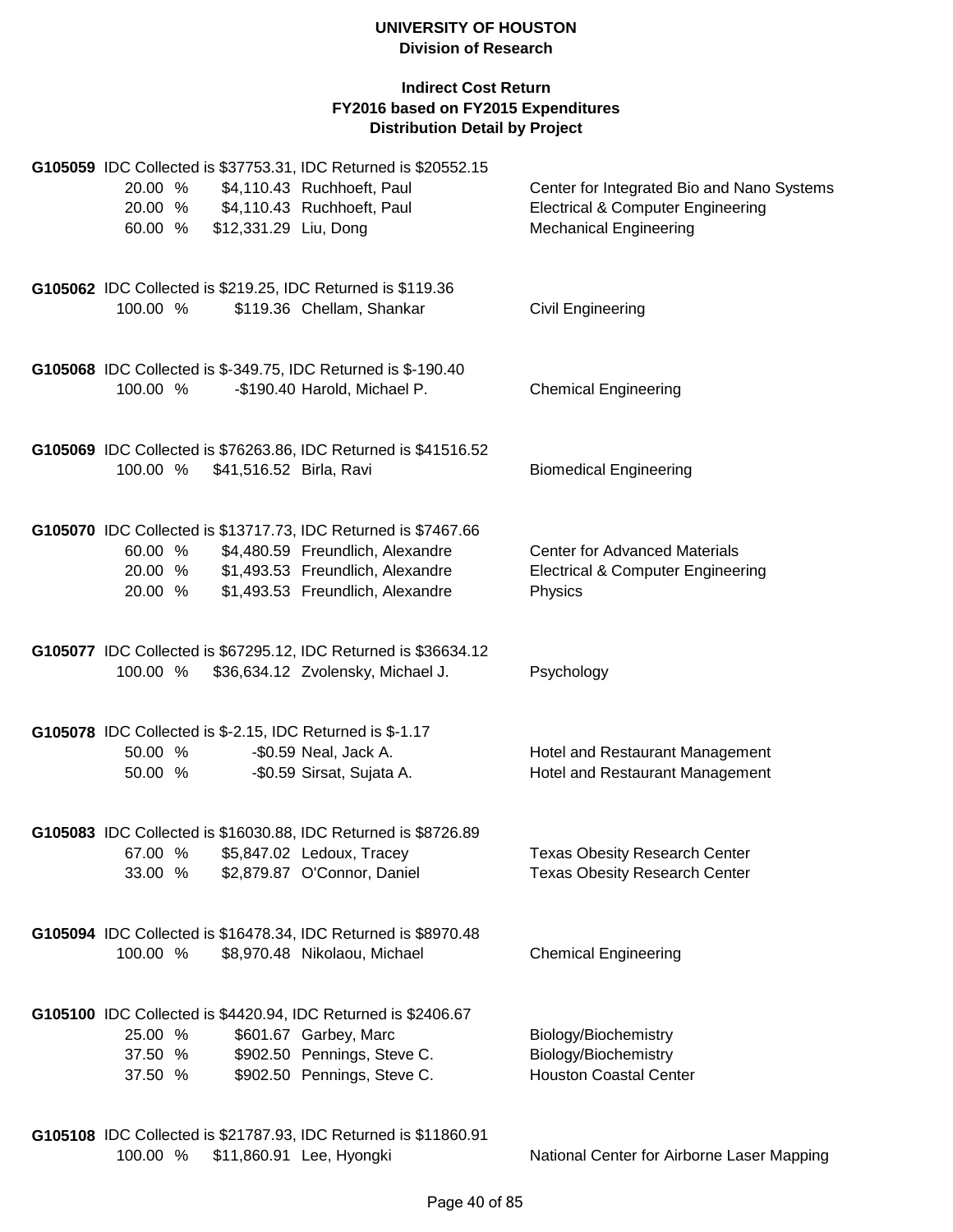|          |                              | G105122 IDC Collected is \$4807.21, IDC Returned is \$2616.95    |                                              |
|----------|------------------------------|------------------------------------------------------------------|----------------------------------------------|
| 100.00 % |                              | \$2,616.95 Kanellos, Nicolas                                     | <b>Arte Publico Press</b>                    |
|          |                              |                                                                  |                                              |
|          |                              | G105128 IDC Collected is \$35279.60, IDC Returned is \$19205.51  |                                              |
| 15.00 %  |                              | \$2,880.83 Glennie, Craig                                        | <b>Civil Engineering</b>                     |
|          | 15.00 % \$2,880.83 Han, Zhu  |                                                                  | <b>Electrical &amp; Computer Engineering</b> |
|          |                              | 70.00 % \$13,443.86 Shih, Wei-Chuan                              | National Center for Airborne Laser Mapping   |
|          |                              |                                                                  |                                              |
|          |                              |                                                                  |                                              |
| 100.00 % |                              | G105134 IDC Collected is \$57810.66, IDC Returned is \$31470.97  |                                              |
|          |                              | \$31,470.97 Leasure, J. Leigh                                    | Psychology                                   |
|          |                              |                                                                  |                                              |
|          |                              | G105153 IDC Collected is \$44233.89, IDC Returned is \$24080.05  |                                              |
|          |                              | 80.00 % \$19,264.04 Aparasu, Rajender                            | Clinical Pharmacy & Administration           |
|          | 10.00 % \$2,408.00 Chen, Hua |                                                                  | Clinical Pharmacy & Administration           |
| 10.00 %  |                              | \$2,408.00 Johnson, Michael L.                                   | Clinical Pharmacy & Administration           |
|          |                              |                                                                  |                                              |
|          |                              | G105177 IDC Collected is \$500.00, IDC Returned is \$272.19      |                                              |
| 100.00 % |                              | \$272.19 Skopal, Jennifer                                        | <b>Childrens Learning Centers</b>            |
|          |                              |                                                                  |                                              |
|          |                              | G105183 IDC Collected is \$18587.69, IDC Returned is \$10118.77  |                                              |
| 20.00 %  |                              | \$2,023.75 Bott, Simon G.                                        | Chemistry                                    |
|          |                              | 40.00 % \$4,047.51 Evans, Paige K.                               | <b>Mathematics</b>                           |
| 40.00 %  |                              | \$4,047.51 Stokes, Donna W.                                      | Physics                                      |
|          |                              |                                                                  |                                              |
|          |                              | G105191 IDC Collected is \$23796.36, IDC Returned is \$12954.26  |                                              |
| 100.00 % |                              | \$12,954.26 Cuny, Gregory D.                                     | Pharmacological and Pharmaceutical Sciences  |
|          |                              |                                                                  |                                              |
|          |                              | G105214 IDC Collected is \$26943.51, IDC Returned is \$14667.51  |                                              |
| 100.00 % |                              | \$14,667.51 Cai, Chengzhi                                        | Chemistry                                    |
|          |                              |                                                                  |                                              |
|          |                              | G105221 IDC Collected is \$121740.96, IDC Returned is \$66273.34 |                                              |
| 8.50 %   |                              | \$5,633.23 Carlson, Coleen                                       | Psychology                                   |
| 6.00 %   |                              | \$3,976.40 Layne, Charles S.                                     | <b>Texas Obesity Research Center</b>         |
| 9.00%    |                              | \$5,964.60 Ledoux, Tracey                                        | <b>Texas Obesity Research Center</b>         |
| 47.50 %  |                              | \$31,479.84 O'Connor, Daniel                                     | <b>Texas Obesity Research Center</b>         |
| 29.00 %  |                              | \$19,219.27 Carlson, Coleen                                      | <b>TIMES</b>                                 |
|          |                              |                                                                  |                                              |
|          |                              | G105251 IDC Collected is \$-49.50, IDC Returned is \$-26.95      |                                              |
| 25.00 %  |                              | -\$6.74 Bond, Richard A.                                         | Heart and Kidney Institute                   |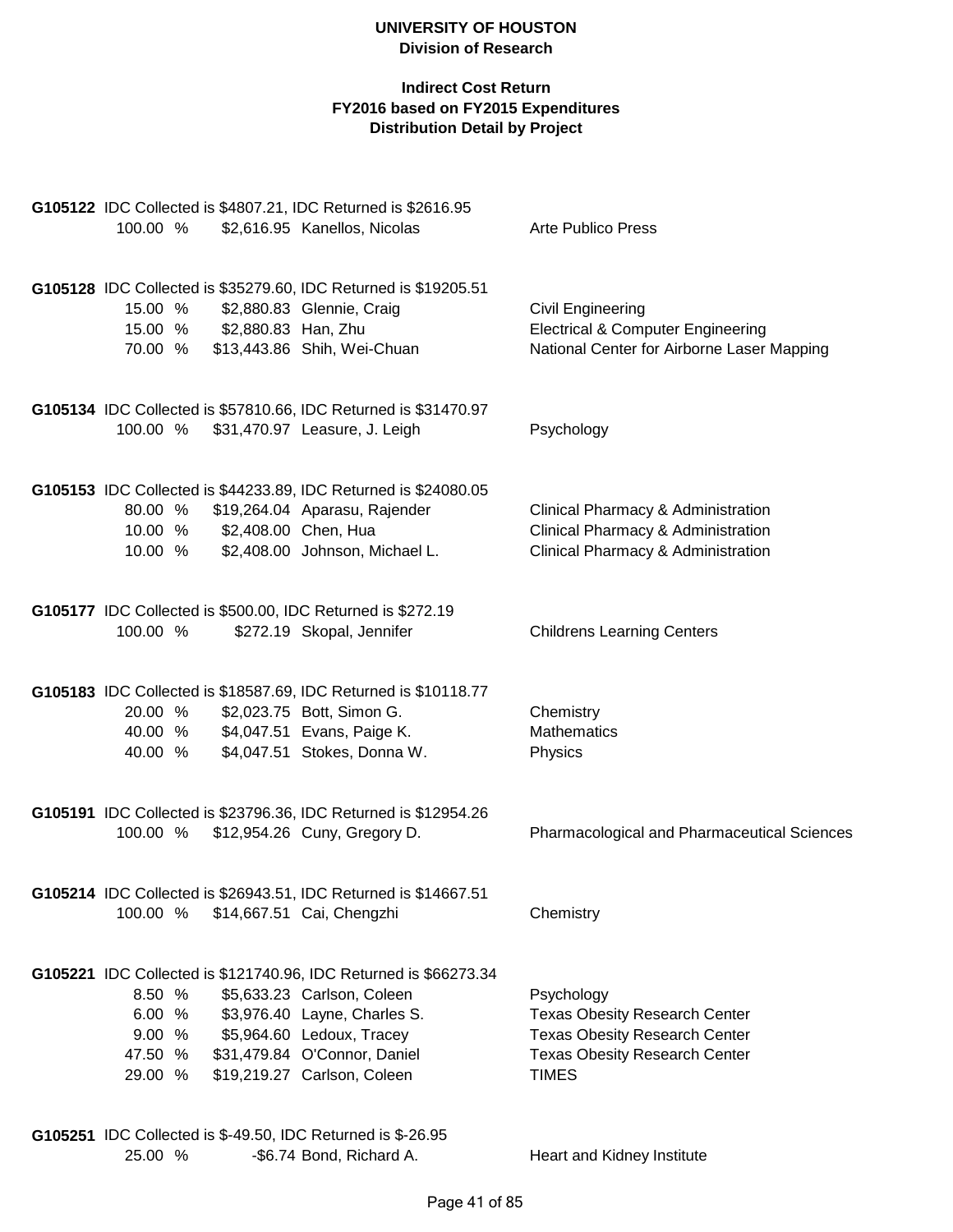| 25.00 %<br>25.00 % | -\$6.74 Knoll, Brian J.<br>-\$6.74 Bond, Richard A.                                                       | Heart and Kidney Institute<br>Pharmacological and Pharmaceutical Sciences       |
|--------------------|-----------------------------------------------------------------------------------------------------------|---------------------------------------------------------------------------------|
| 25.00 %            | -\$6.74 Knoll, Brian J.                                                                                   | Pharmacological and Pharmaceutical Sciences                                     |
| 100.00 %           | G105276 IDC Collected is \$-76.60, IDC Returned is \$-41.70<br>-\$41.70 Hungerford, Ed V.                 | Physics                                                                         |
|                    |                                                                                                           |                                                                                 |
| 100.00 %           | G105279 IDC Collected is \$97.23, IDC Returned is \$52.93<br>\$52.93 Tackett, Jennifer L.                 | Psychology                                                                      |
|                    |                                                                                                           |                                                                                 |
|                    | G105289 IDC Collected is \$103133.34, IDC Returned is \$56143.73                                          |                                                                                 |
| 50.00 %            | 50.00 % \$28,071.86 Shih, Wei-Chuan<br>\$28,071.86 Shih, Wei-Chuan                                        | <b>Electrical &amp; Computer Engineering</b><br>Nanosystem Manufacturing Center |
|                    |                                                                                                           |                                                                                 |
|                    | G105297 IDC Collected is \$179138.03, IDC Returned is \$97519.16                                          |                                                                                 |
| 20.00 %            | \$19,503.83 Sawh, Ravi-Persad<br>30.00 % \$29,255.75 Weinstein, Roy                                       | Physics<br>Physics                                                              |
|                    | 20.00 % \$19,503.83 Sawh, Ravi-Persad                                                                     | <b>TcSUH</b>                                                                    |
| 30.00 %            | \$29,255.75 Weinstein, Roy                                                                                | <b>TcSUH</b>                                                                    |
|                    | G105310 IDC Collected is \$-86.04, IDC Returned is \$-46.84                                               |                                                                                 |
| 100.00 %           | -\$46.84 Tam, Vincent                                                                                     | Clinical Pharmacy & Administration                                              |
|                    | G105314 IDC Collected is \$1887.46, IDC Returned is \$1027.50                                             |                                                                                 |
| 100.00 %           | \$1,027.50 Song, Gangbing                                                                                 | <b>Mechanical Engineering</b>                                                   |
|                    |                                                                                                           |                                                                                 |
|                    | G105331 IDC Collected is \$18797.52, IDC Returned is \$10232.99<br>100.00 % \$10,232.99 Vekilov, Peter G. | <b>Chemical Engineering</b>                                                     |
|                    |                                                                                                           |                                                                                 |
|                    | G105339 IDC Collected is \$6636.14, IDC Returned is \$3612.58                                             |                                                                                 |
| 50.00 %<br>50.00 % | \$1,806.29 Norton, Peter J.<br>\$1,806.29 Zvolensky, Michael J.                                           | Psychology<br>Psychology                                                        |
|                    |                                                                                                           |                                                                                 |
|                    | G105354 IDC Collected is \$74269.51, IDC Returned is \$40430.84                                           |                                                                                 |
| 50.00 %<br>50.00 % | \$20,215.42 Vekilov, Peter G.<br>\$20,215.42 Lubchenko, Vassiliy                                          | <b>Chemical Engineering</b><br>Chemistry                                        |
|                    |                                                                                                           |                                                                                 |
|                    | G105357 IDC Collected is \$14364.31, IDC Returned is \$7819.64                                            |                                                                                 |
| 100.00 %           | \$7,819.64 Thummel, Randolph P.                                                                           | Chemistry                                                                       |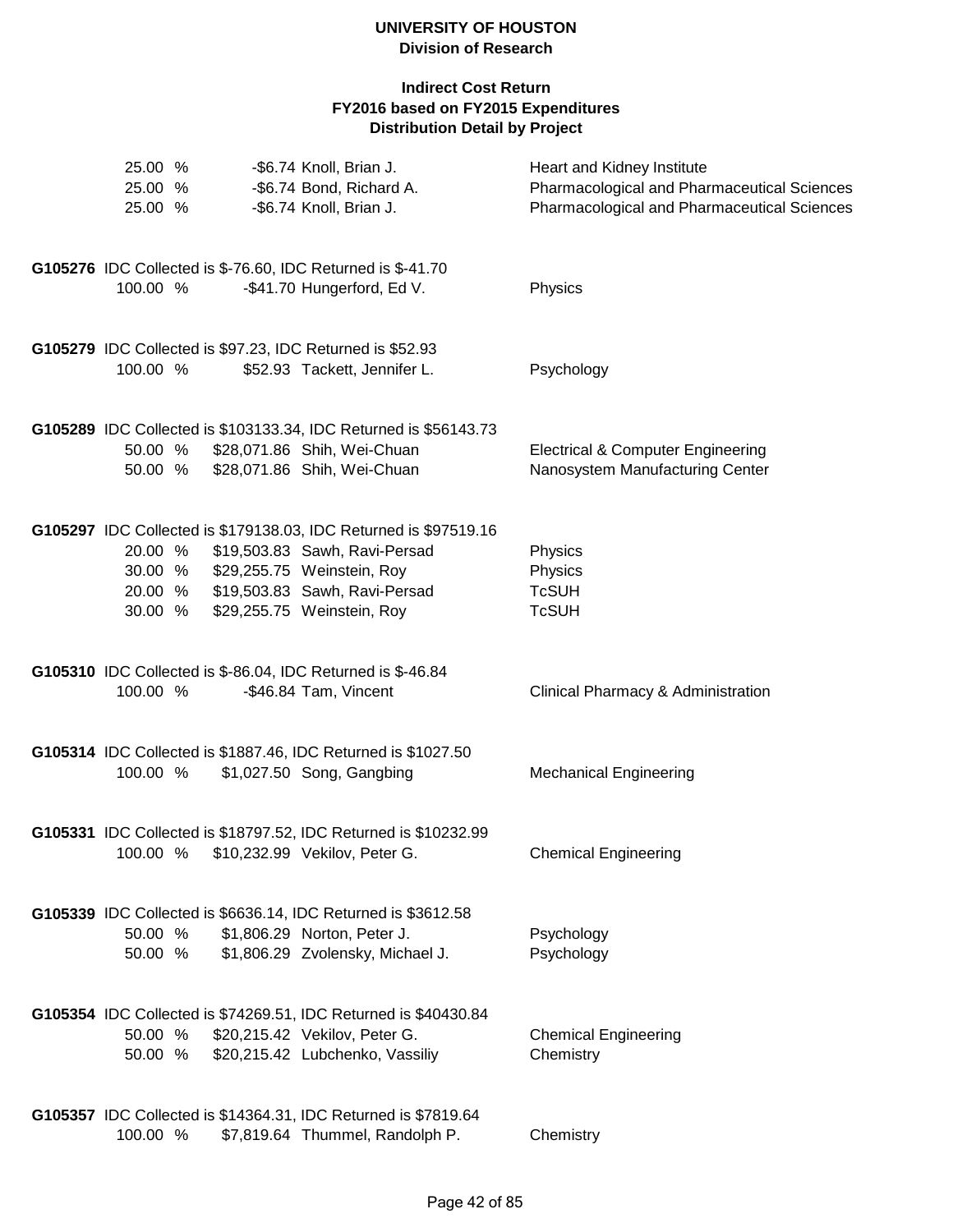|                                          | 100.00 % \$41,202.91 Fujita, Masaya | G105358 IDC Collected is \$75687.78, IDC Returned is \$41202.91                                                                                                      | Biology/Biochemistry                                                                                                                                           |
|------------------------------------------|-------------------------------------|----------------------------------------------------------------------------------------------------------------------------------------------------------------------|----------------------------------------------------------------------------------------------------------------------------------------------------------------|
| 90.00 %<br>10.00 %                       |                                     | G105369 IDC Collected is \$7040.13, IDC Returned is \$3832.51<br>\$3,449.26 Varadarajan, Navin<br>\$383.25 Roysam, Badrinath                                         | <b>Chemical Engineering</b><br><b>Electrical &amp; Computer Engineering</b>                                                                                    |
| 100.00 %                                 |                                     | G105384 IDC Collected is \$7528.54, IDC Returned is \$4098.39<br>\$4,098.39 Layne, Charles S.                                                                        | Health and Human Performance                                                                                                                                   |
| 100.00 %                                 |                                     | G105390 IDC Collected is \$5739.89, IDC Returned is \$3124.68<br>\$3,124.68 Leasure, J. Leigh                                                                        | Psychology                                                                                                                                                     |
| 25.00 %<br>25.00 %                       | 25.00 % \$2,800.48 Leiss, Ernst L.  | G105406 IDC Collected is \$20577.42, IDC Returned is \$11201.94<br>\$2,800.48 Huang, Shou-Hsuan<br>25.00 % \$2,800.48 Ordonez, Carlos<br>\$2,800.48 Verma, Rakesh M. | <b>Computer Science</b><br><b>Computer Science</b><br><b>Computer Science</b><br><b>Computer Science</b>                                                       |
| 100.00 %                                 |                                     | G105410 IDC Collected is \$-0.07, IDC Returned is \$-0.04<br>-\$0.04 Kanellos, Nicolas                                                                               | <b>Arte Publico Press</b>                                                                                                                                      |
| 100.00 %                                 |                                     | G105461 IDC Collected is \$2015.76, IDC Returned is \$1097.34<br>\$1,097.34 Nicol, Matthew                                                                           | Mathematics                                                                                                                                                    |
| 25.00 %<br>25.00 %<br>50.00 %            |                                     | G105466 IDC Collected is \$10892.06, IDC Returned is \$5929.42<br>\$1,482.35 Zhang, Xiaoliu<br>\$1,482.35 Zhang, Xiaoliu<br>\$2,964.71 Bose, Rathindra N.            | Biology/Biochemistry<br>Center for Nuclear Receptors and Cell Signaling<br>Chemistry                                                                           |
| 100.00 %                                 |                                     | G105492 IDC Collected is \$14420.94, IDC Returned is \$7850.47<br>\$7,850.47 Roysam, Badrinath                                                                       | <b>Electrical &amp; Computer Engineering</b>                                                                                                                   |
| 25.00 %<br>25.00 %<br>25.00 %<br>25.00 % |                                     | G105505 IDC Collected is \$-13.39, IDC Returned is \$-7.29<br>-\$1.82 Lefer, Barry<br>-\$1.82 Talbot, Robert<br>-\$1.82 Lefer, Barry<br>-\$1.82 Talbot, Robert       | Earth & Atmospheric Sciences<br>Earth & Atmospheric Sciences<br>Institute for Climate and Atmospheric Science<br>Institute for Climate and Atmospheric Science |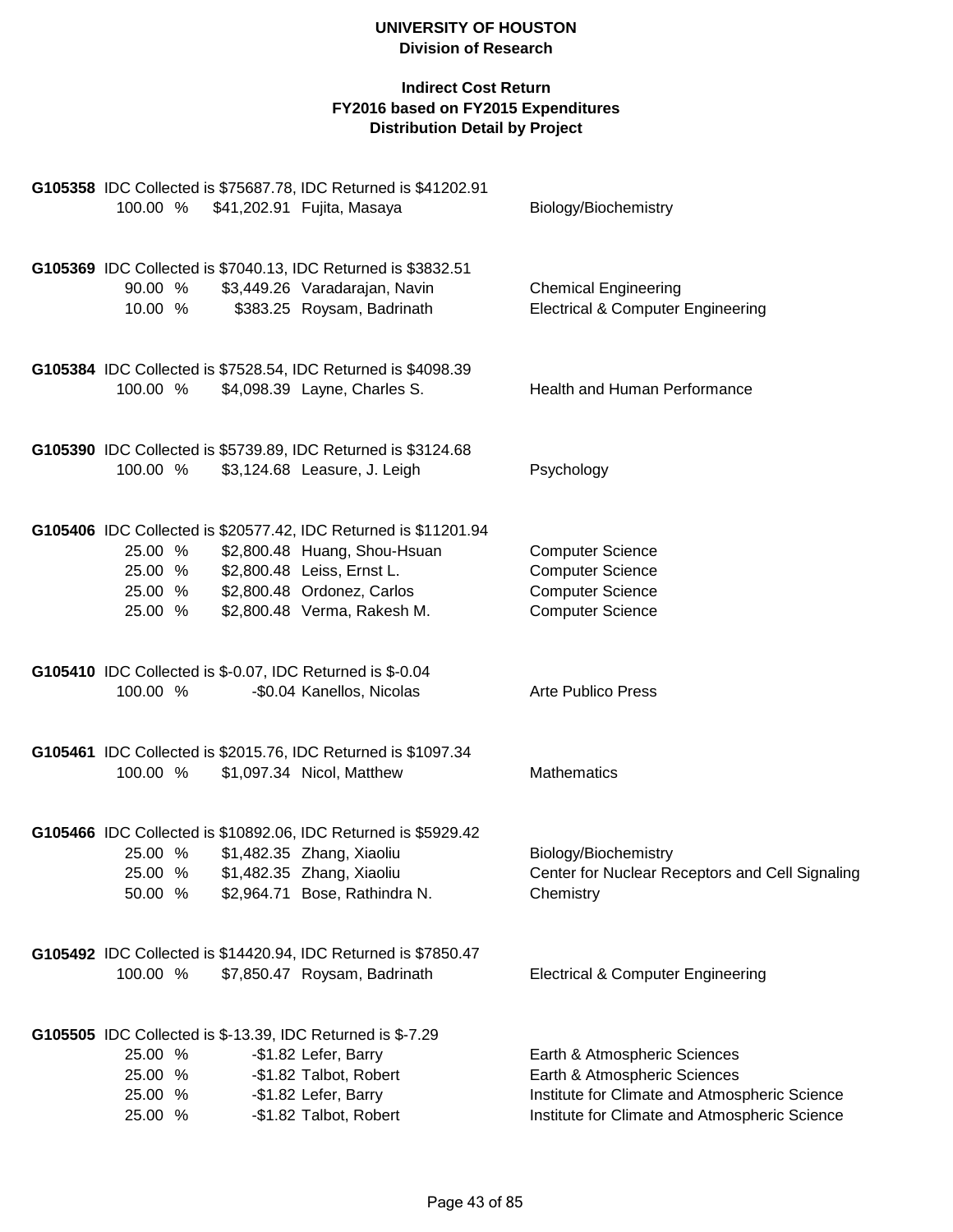| 100.00 %                                 |                    |                     | G105509 IDC Collected is \$1985.86, IDC Returned is \$1081.06<br>\$1,081.06 Sampson, McClain                                                                                                                                                                        | Child & Family for Innovative Research                                                                                   |
|------------------------------------------|--------------------|---------------------|---------------------------------------------------------------------------------------------------------------------------------------------------------------------------------------------------------------------------------------------------------------------|--------------------------------------------------------------------------------------------------------------------------|
| 50.00 %                                  | 50.00 %            |                     | G105513 IDC Collected is \$1117.98, IDC Returned is \$608.61<br>\$304.30 Neal, Jack A.<br>\$304.30 Sirsat, Sujata A.                                                                                                                                                | Hotel and Restaurant Management<br>Hotel and Restaurant Management                                                       |
| 100.00 %                                 |                    |                     | G105517 IDC Collected is \$70924.37, IDC Returned is \$38609.81<br>\$38,609.81 Daugulis, Olafs                                                                                                                                                                      | Chemistry                                                                                                                |
| 100.00 %                                 |                    |                     | G105518 IDC Collected is \$15122.76, IDC Returned is \$8232.53<br>\$8,232.53 Chapman, Barbara M.                                                                                                                                                                    | <b>Computer Science</b>                                                                                                  |
| 100.00 %                                 |                    | \$7,493.15 Chen, Li | G105534 IDC Collected is \$13764.56, IDC Returned is \$7493.15                                                                                                                                                                                                      | Biology/Biochemistry                                                                                                     |
| 100.00 %                                 |                    |                     | G105545 IDC Collected is \$46230.74, IDC Returned is \$25167.09<br>\$25,167.09 Onofrei, Daniel                                                                                                                                                                      | <b>Mathematics</b>                                                                                                       |
| 50.00 %<br>50.00 %                       |                    |                     | G105546 IDC Collected is \$58384.24, IDC Returned is \$31783.21<br>\$15,891.61 Azevedo, Ricardo<br>\$15,891.61 Zufall, Rebecca                                                                                                                                      | Biology/Biochemistry<br>Biology/Biochemistry                                                                             |
| 16.00 %<br>17.00 %<br>17.00 %<br>17.00 % | 17.00 %<br>16.00 % |                     | G105552 IDC Collected is \$68761.62, IDC Returned is \$37432.45<br>\$6,363.52 Kakadiaris, Ioannis<br>\$5,989.19 Shah, Shishir<br>\$5,989.19 Papadakis, Emanuel I.<br>\$6,363.52 Kakadiaris, Ioannis<br>\$6,363.52 Papadakis, Emanuel I.<br>\$6,363.52 Shah, Shishir | <b>Computer Science</b><br><b>Computer Science</b><br><b>Mathematics</b><br><b>TIMES</b><br><b>TIMES</b><br><b>TIMES</b> |
| 100.00 %                                 |                    |                     | G105560 IDC Collected is \$649.54, IDC Returned is \$353.60<br>\$353.60 Garey, Kevin                                                                                                                                                                                | Clinical Pharmacy & Administration                                                                                       |
| 100.00 %                                 |                    |                     | G105564 IDC Collected is \$9945.78, IDC Returned is \$5414.28<br>\$5,414.28 Twa, Michael                                                                                                                                                                            | <b>Optometry Vision Sciences</b>                                                                                         |
| 50.00 %<br>50.00 %                       |                    |                     | G105565 IDC Collected is \$24297.13, IDC Returned is \$13226.87<br>\$6,613.44 Ignatiev, Alex<br>\$6,613.44 Ignatiev, Alex                                                                                                                                           | <b>Center for Advanced Materials</b><br>Physics                                                                          |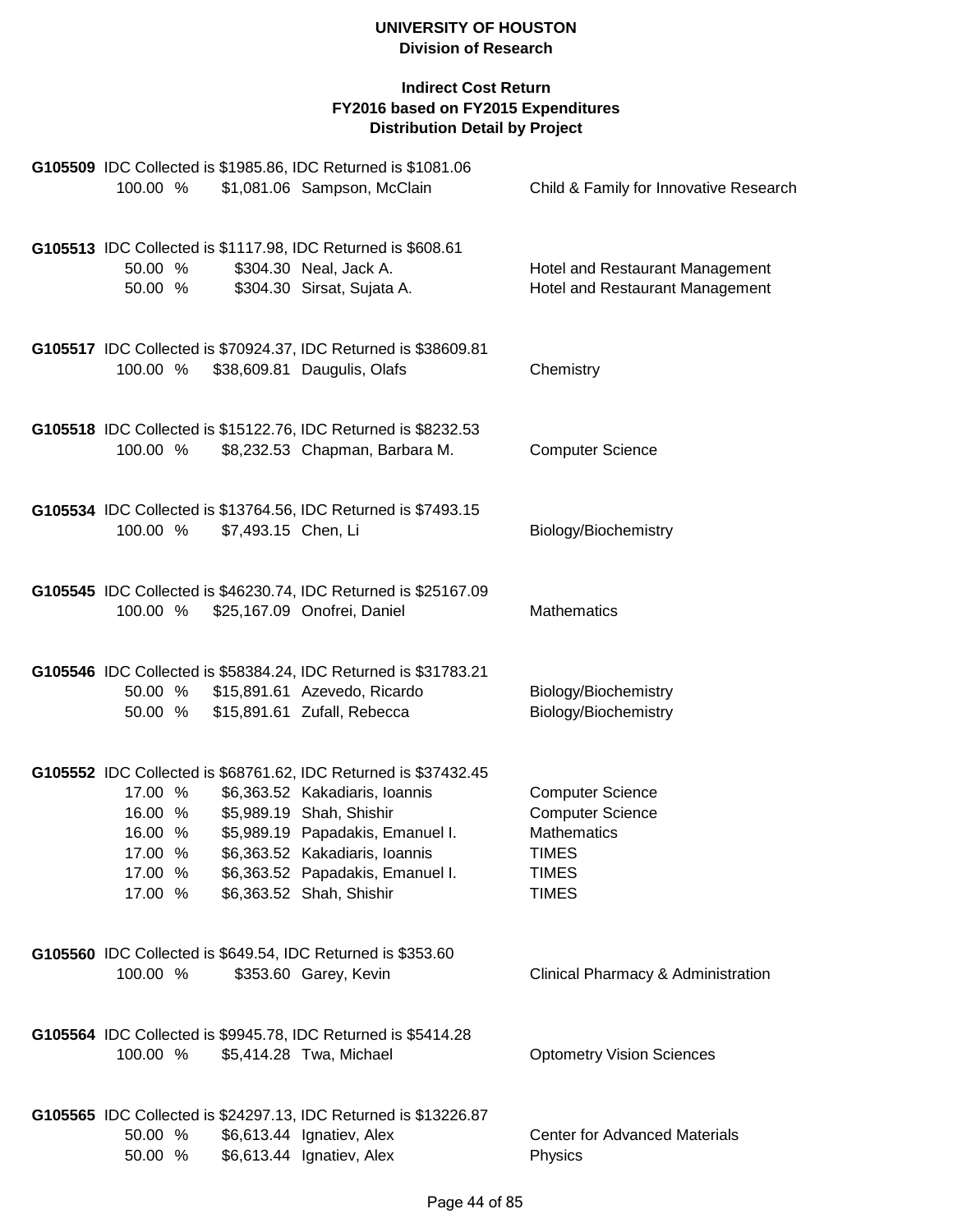| 60.00 %<br>40.00 % |                      | G105574 IDC Collected is \$33985.72, IDC Returned is \$18501.15<br>\$11,100.69 Selvamanickam, Venkat<br>\$7,400.46 Selvamanickam, Venkat          | <b>Mechanical Engineering</b><br><b>TcSUH</b>                             |
|--------------------|----------------------|---------------------------------------------------------------------------------------------------------------------------------------------------|---------------------------------------------------------------------------|
| 100.00 %           |                      | G105579 IDC Collected is \$28479.99, IDC Returned is \$15503.94<br>\$15,503.94 Prasad, Saurabh                                                    | National Center for Airborne Laser Mapping                                |
| 100.00 %           |                      | G105581 IDC Collected is \$12887.64, IDC Returned is \$7015.77<br>\$7,015.77 Deng, Zhigang                                                        | <b>Computer Science</b>                                                   |
| 100.00 %           |                      | G105590 IDC Collected is \$1440.13, IDC Returned is \$783.98<br>\$783.98 May, Elebeoba                                                            | <b>Biomedical Engineering</b>                                             |
| 100.00 %           | \$4,213.88 Qin, Guan | G105593 IDC Collected is \$7740.69, IDC Returned is \$4213.88                                                                                     | <b>Chemical Engineering</b>                                               |
| 40.00 %            |                      | G105603 IDC Collected is \$64036.51, IDC Returned is \$34860.20<br>60.00 % \$20,916.12 Selvamanickam, Venkat<br>\$13,944.08 Selvamanickam, Venkat | <b>Mechanical Engineering</b><br><b>TcSUH</b>                             |
| 100.00 %           |                      | G105611 IDC Collected is \$30821.99, IDC Returned is \$16778.87<br>\$16,778.87 Ardebili, Haleh                                                    | <b>Mechanical Engineering</b>                                             |
| 50.00 %<br>50.00 % |                      | G105634 IDC Collected is \$-13074.56, IDC Returned is \$-7117.53<br>-\$3,558.76 Franchek, Matthew<br>-\$3,558.76 Grigoriadis, Karolos M.          | <b>Mechanical Engineering</b><br><b>Mechanical Engineering</b>            |
| 50.00 %<br>50.00 % |                      | G105636 IDC Collected is \$64542.74, IDC Returned is \$35135.78<br>\$17,567.89 Hussain, Tahir<br>\$17,567.89 Hussain, Tahir                       | Heart and Kidney Institute<br>Pharmacological and Pharmaceutical Sciences |
| 100.00 %           |                      | G105654 IDC Collected is \$83084.06, IDC Returned is \$45229.30<br>\$45,229.30 Cooper, Tim                                                        | Biology/Biochemistry                                                      |
| 25.00 %<br>75.00 % |                      | G105669 IDC Collected is \$374.56, IDC Returned is \$203.90<br>\$50.98 Coyle, Elizabeth A.<br>\$152.93 Prince, Randall A.                         | Clinical Pharmacy & Administration<br>Clinical Pharmacy & Administration  |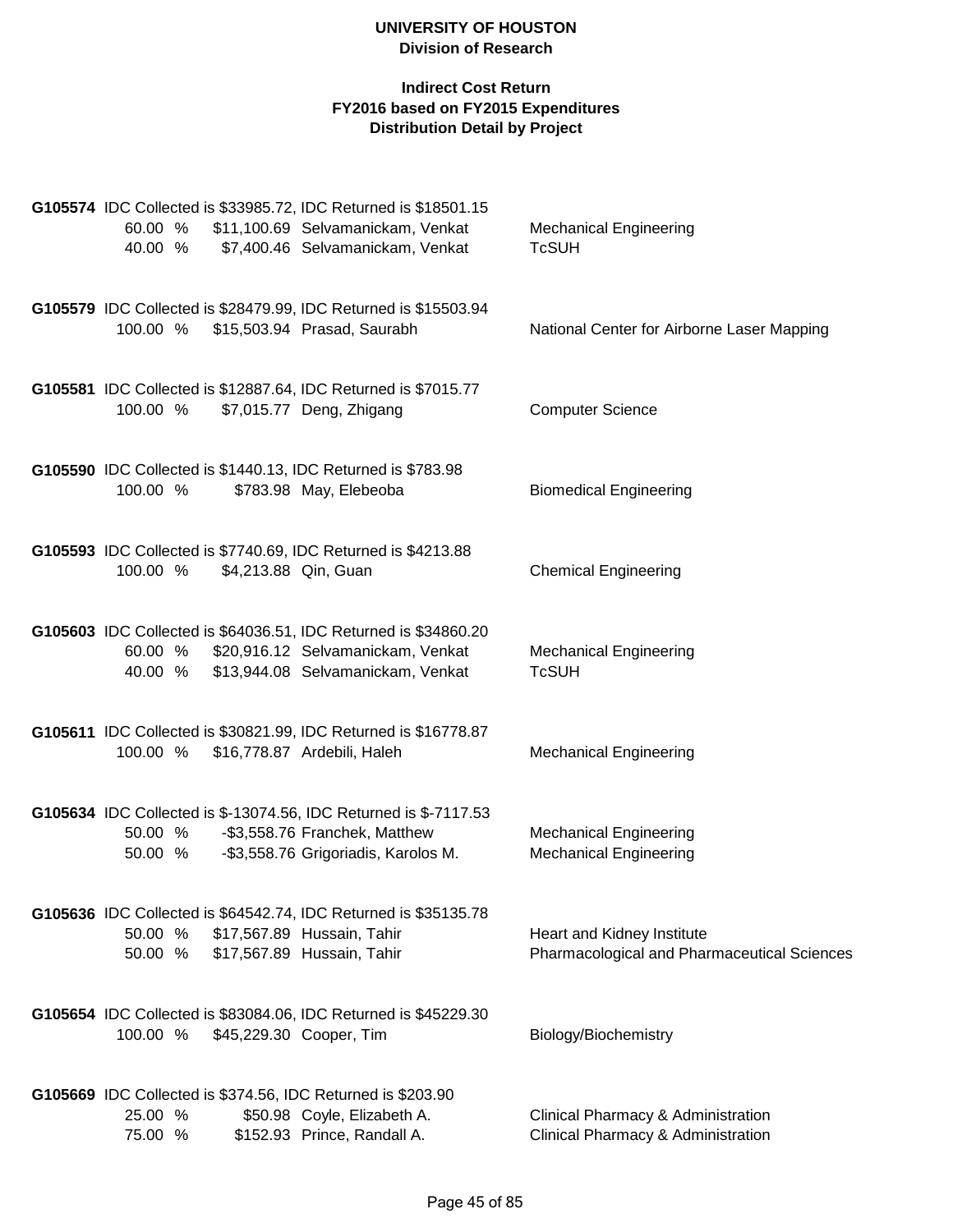|                    |                       | G105670 IDC Collected is \$1383.12, IDC Returned is \$752.94     |                                                                                                |
|--------------------|-----------------------|------------------------------------------------------------------|------------------------------------------------------------------------------------------------|
| 10.00 %<br>90.00 % |                       | \$75.29 Coyle, Elizabeth A.<br>\$677.65 Prince, Randall A.       | <b>Clinical Pharmacy &amp; Administration</b><br><b>Clinical Pharmacy &amp; Administration</b> |
|                    |                       |                                                                  |                                                                                                |
|                    |                       | G105677 IDC Collected is \$100933.00, IDC Returned is \$54945.91 |                                                                                                |
| 20.00 %            |                       | \$10,989.18 Balakotaiah, Vemuri                                  | <b>Chemical Engineering</b>                                                                    |
| 20.00 %            |                       | \$10,989.18 Epling, William S.                                   | <b>Chemical Engineering</b>                                                                    |
| 20.00 %            |                       | \$10,989.18 Grabow, Lars C.                                      | <b>Chemical Engineering</b>                                                                    |
| 20.00 %            |                       | \$10,989.18 Harold, Michael P.                                   | <b>Chemical Engineering</b>                                                                    |
| 20.00 %            | \$10,989.18 Luss, Dan |                                                                  | <b>Chemical Engineering</b>                                                                    |
|                    |                       | G105690 IDC Collected is \$11003.19, IDC Returned is \$5989.92   |                                                                                                |
| 100.00 %           | \$5,989.92 Li, Liming |                                                                  | Physics                                                                                        |
|                    |                       |                                                                  |                                                                                                |
|                    |                       | G105746 IDC Collected is \$25218.03, IDC Returned is \$13728.19  |                                                                                                |
| 100.00 %           |                       | \$13,728.19 Layne, Charles S.                                    | Health and Human Performance                                                                   |
|                    |                       | G105747 IDC Collected is \$30321.14, IDC Returned is \$16506.22  |                                                                                                |
| 100.00 %           |                       | \$16,506.22 Layne, Charles S.                                    | Health and Human Performance                                                                   |
|                    |                       |                                                                  |                                                                                                |
|                    |                       | G105748 IDC Collected is \$30425.30, IDC Returned is \$16562.92  |                                                                                                |
| 100.00 %           |                       | \$16,562.92 Layne, Charles S.                                    | Health and Human Performance                                                                   |
|                    |                       |                                                                  |                                                                                                |
|                    |                       | G105749 IDC Collected is \$39019.80, IDC Returned is \$21241.60  |                                                                                                |
| 100.00 %           |                       | \$21,241.60 Layne, Charles S.                                    | Health and Human Performance                                                                   |
|                    |                       | G105750 IDC Collected is \$-1742.19, IDC Returned is \$-948.41   |                                                                                                |
| 100.00 %           |                       | -\$948.41 Layne, Charles S.                                      | Health and Human Performance                                                                   |
|                    |                       |                                                                  |                                                                                                |
|                    |                       | G105751 IDC Collected is \$44779.97, IDC Returned is \$24377.32  |                                                                                                |
|                    |                       | 100.00 % \$24,377.32 Layne, Charles S.                           | <b>Health and Human Performance</b>                                                            |
|                    |                       | G105752 IDC Collected is \$144.05, IDC Returned is \$78.42       |                                                                                                |
| 100.00 %           |                       | \$78.42 Layne, Charles S.                                        | <b>Health and Human Performance</b>                                                            |
|                    |                       |                                                                  |                                                                                                |
|                    |                       | G105753 IDC Collected is \$17016.88, IDC Returned is \$9263.65   |                                                                                                |
| 100.00 %           |                       | \$9,263.65 Layne, Charles S.                                     | Health and Human Performance                                                                   |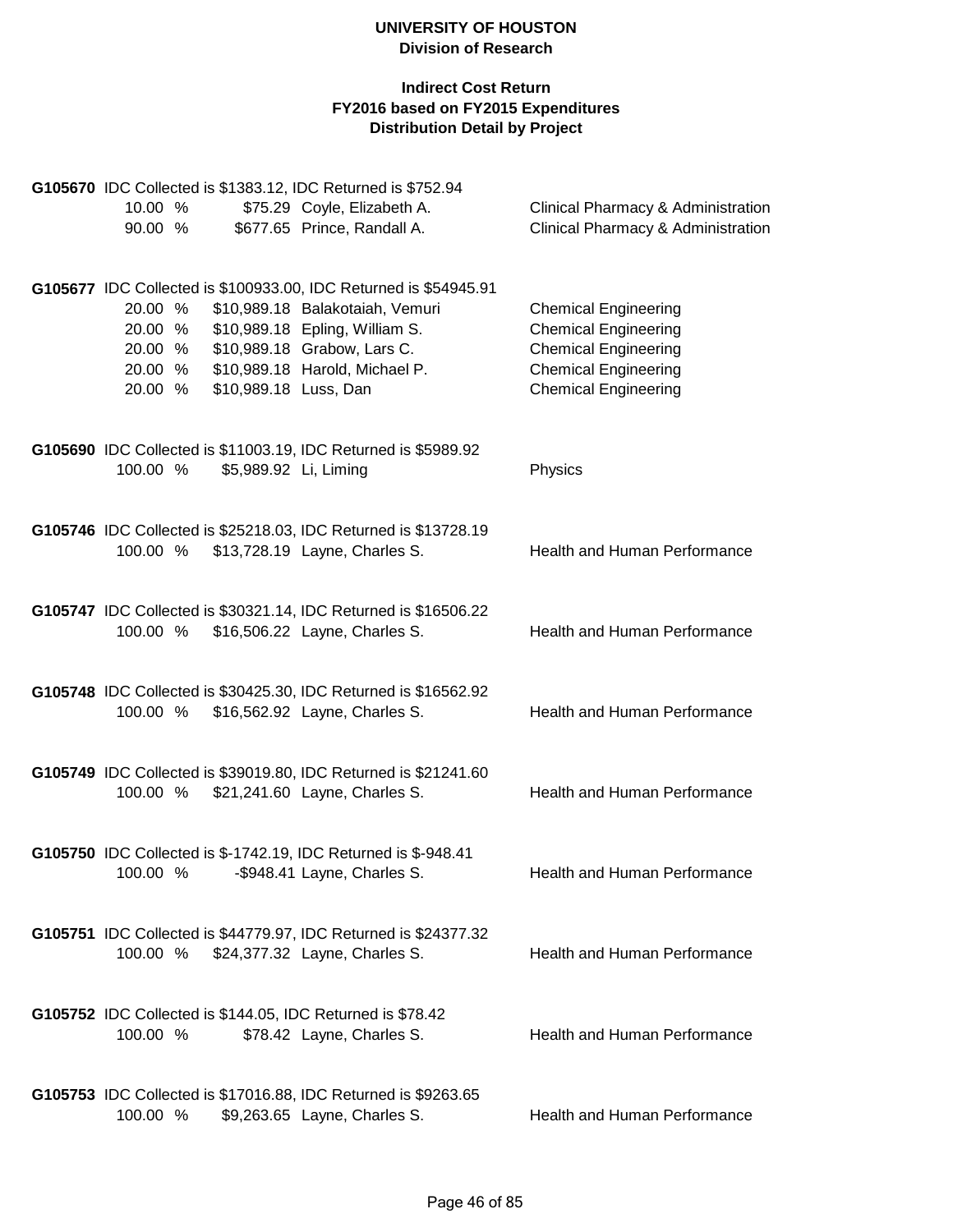# **Indirect Cost Return FY2016 based on FY2015 Expenditures Distribution Detail by Project**

| 100.00 %                                                              |                               |                           | G105754 IDC Collected is \$31836.26, IDC Returned is \$17331.02<br>\$17,331.02 Layne, Charles S.                                                                                                                                                                                       | Health and Human Performance                                                                                                                                                                                                                            |
|-----------------------------------------------------------------------|-------------------------------|---------------------------|----------------------------------------------------------------------------------------------------------------------------------------------------------------------------------------------------------------------------------------------------------------------------------------|---------------------------------------------------------------------------------------------------------------------------------------------------------------------------------------------------------------------------------------------------------|
| 100.00 %                                                              |                               |                           | G105755 IDC Collected is \$-8406.94, IDC Returned is \$-4576.57<br>-\$4,576.57 Layne, Charles S.                                                                                                                                                                                       | <b>Health and Human Performance</b>                                                                                                                                                                                                                     |
| 100.00 %                                                              |                               |                           | G105759 IDC Collected is \$26353.70, IDC Returned is \$14346.43<br>\$14,346.43 Layne, Charles S.                                                                                                                                                                                       | Health and Human Performance                                                                                                                                                                                                                            |
|                                                                       | 33.00 %<br>34.00 %<br>33.00 % | \$2,036.10 Stein, Gila    | G105770 IDC Collected is \$11333.98, IDC Returned is \$6169.99<br>\$2,097.80 Claydon, Fritz<br>\$2,036.10 Long, Stuart A.                                                                                                                                                              | <b>Chemical Engineering</b><br><b>Electrical &amp; Computer Engineering</b><br><b>Electrical &amp; Computer Engineering</b>                                                                                                                             |
| 100.00 %                                                              |                               |                           | G105789 IDC Collected is \$3259.61, IDC Returned is \$1774.47<br>\$1,774.47 Lim, Gino Jinho                                                                                                                                                                                            | <b>Industrial Engineering</b>                                                                                                                                                                                                                           |
| 100.00 %                                                              |                               | \$13,453.77 Larin, Kirill | G105793 IDC Collected is \$24713.93, IDC Returned is \$13453.77                                                                                                                                                                                                                        | <b>Biomedical Engineering</b>                                                                                                                                                                                                                           |
| 100.00 %                                                              |                               |                           | G105814 IDC Collected is \$818.44, IDC Returned is \$445.54<br>\$445.54 Hoffman, David M.                                                                                                                                                                                              | Chemistry                                                                                                                                                                                                                                               |
| 100.00 %                                                              |                               |                           | G105825 IDC Collected is \$878.14, IDC Returned is \$478.04<br>\$478.04 Han, Zhu                                                                                                                                                                                                       | <b>Electrical &amp; Computer Engineering</b>                                                                                                                                                                                                            |
|                                                                       |                               |                           | G105828 IDC Collected is \$21573.59, IDC Returned is \$11744.23<br>100.00 % \$11,744.23 Manny, Ruth E.                                                                                                                                                                                 | <b>Optometry Vision Sciences</b>                                                                                                                                                                                                                        |
| 65.00 %<br>3.00 %<br>3.00 %<br>10.00 %<br>2.00 %<br>2.00 %<br>15.00 % |                               |                           | G105861 IDC Collected is \$23928.69, IDC Returned is \$13026.30<br>\$8,467.10 Bordnick, Patrick<br>\$390.79 Kao, Dennis<br>\$390.79 Torres-Hostos, Luis R.<br>\$1,302.63 Ledoux, Tracey<br>\$260.53 Lowder, Thomas<br>\$260.53 Tejada-Simon, Maria V.<br>\$1,953.95 Alcantara, Adriana | Child & Family for Innovative Research<br>Child & Family for Innovative Research<br>Child & Family for Innovative Research<br>Health and Human Performance<br>Health and Human Performance<br>Pharmacological and Pharmaceutical Sciences<br>Psychology |
|                                                                       |                               |                           |                                                                                                                                                                                                                                                                                        |                                                                                                                                                                                                                                                         |

**G105867** IDC Collected is \$40838.47, IDC Returned is \$22231.65 \$22,231.65 Coltart, Don Chemistry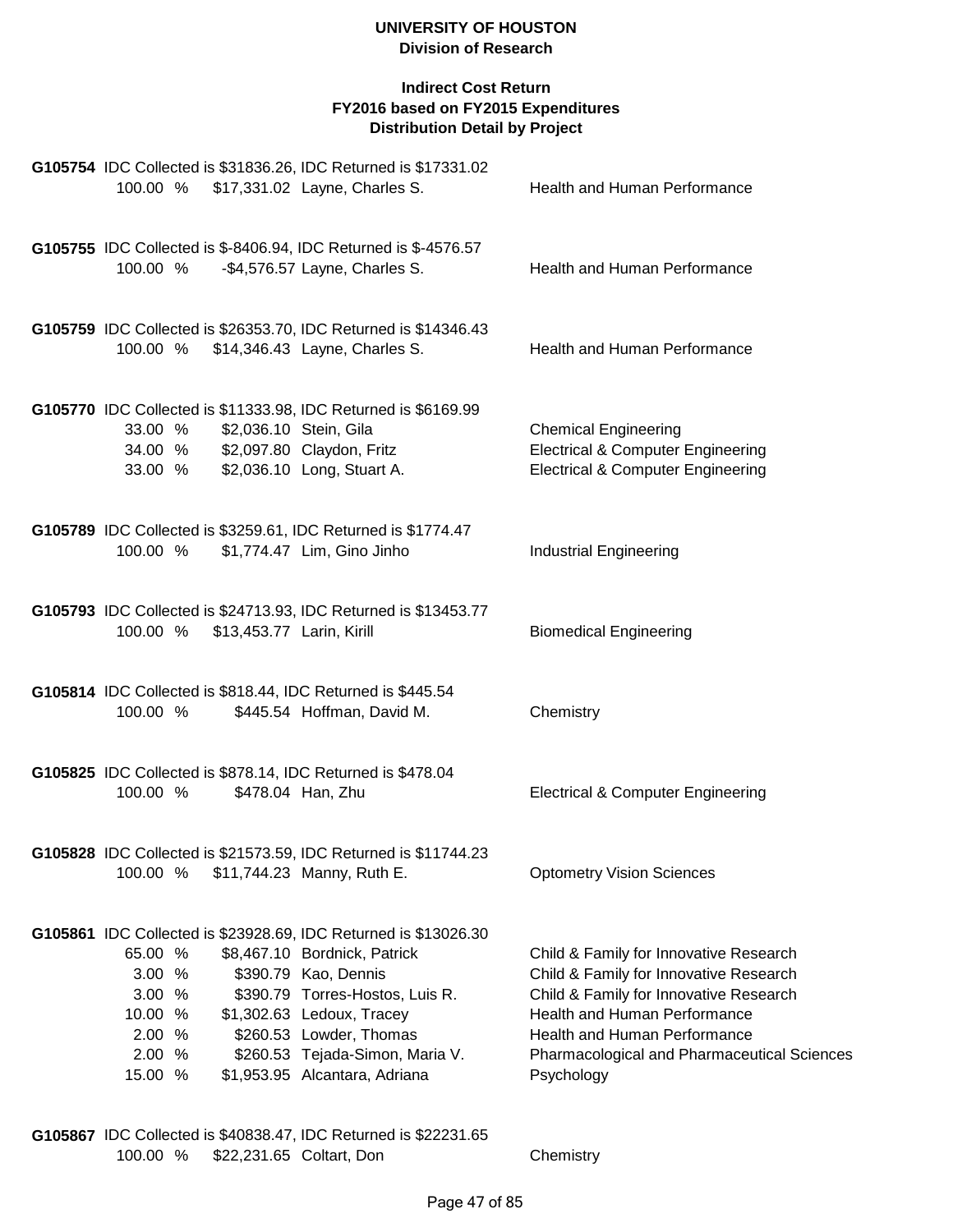| <b>G105877</b> IDC Collected is \$-5454.94, IDC Returned is \$-2969.56<br>100.00 %                            | -\$2,969.56 Holdeman, Nick                                                                      | <b>Optometry Vision Sciences</b>                                     |
|---------------------------------------------------------------------------------------------------------------|-------------------------------------------------------------------------------------------------|----------------------------------------------------------------------|
| G105884 IDC Collected is \$11375.31, IDC Returned is \$6192.49<br>50.00 %<br>50.00 %                          | \$3,096.25 Berntsen, David<br>\$3,096.25 Nichols, Jason                                         | <b>Optometry Vision Sciences</b><br><b>Optometry Vision Sciences</b> |
| 100.00 % \$67,562.83 Redfern Rump, Rachel                                                                     | G105894 IDC Collected is \$124109.69, IDC Returned is \$67562.83                                | <b>Optometry Vision Sciences</b>                                     |
| G105902 IDC Collected is \$71909.90, IDC Returned is \$39146.31<br>100.00 % \$39,146.31 Contreras-Vidal, Jose |                                                                                                 | <b>Electrical &amp; Computer Engineering</b>                         |
| G105925 IDC Collected is \$6259.33, IDC Returned is \$3407.45<br>60.00 %<br>40.00 %                           | \$2,044.47 Selvamanickam, Venkat<br>\$1,362.98 Selvamanickam, Venkat                            | <b>Mechanical Engineering</b><br><b>TcSUH</b>                        |
| 50.00 % \$10,136.49 Canic, Suncica<br>50.00 %                                                                 | G105931 IDC Collected is \$37240.49, IDC Returned is \$20272.98<br>\$10,136.49 Quaini, Annalisa | <b>Mathematics</b><br><b>Mathematics</b>                             |
| G105933 IDC Collected is \$12936.07, IDC Returned is \$7042.14<br>100.00 %                                    | \$7,042.14 Canic, Suncica                                                                       | <b>Mathematics</b>                                                   |
| G105962 IDC Collected is \$1692.14, IDC Returned is \$921.17<br>100.00 %                                      | \$921.17 Skopal, Jennifer                                                                       | <b>Childrens Learning Centers</b>                                    |
| G105965 IDC Collected is \$213.14, IDC Returned is \$116.03<br>100.00 %                                       | \$116.03 Coltart, Don                                                                           | Chemistry                                                            |
| G105980 IDC Collected is \$-492.62, IDC Returned is \$-268.17<br>100.00 %                                     | -\$268.17 May, Elebeoba                                                                         | <b>Biomedical Engineering</b>                                        |
| G105992 IDC Collected is \$4468.97, IDC Returned is \$2432.82<br>100.00 %                                     | \$2,432.82 Rixey, William G.                                                                    | <b>Civil Engineering</b>                                             |
|                                                                                                               |                                                                                                 |                                                                      |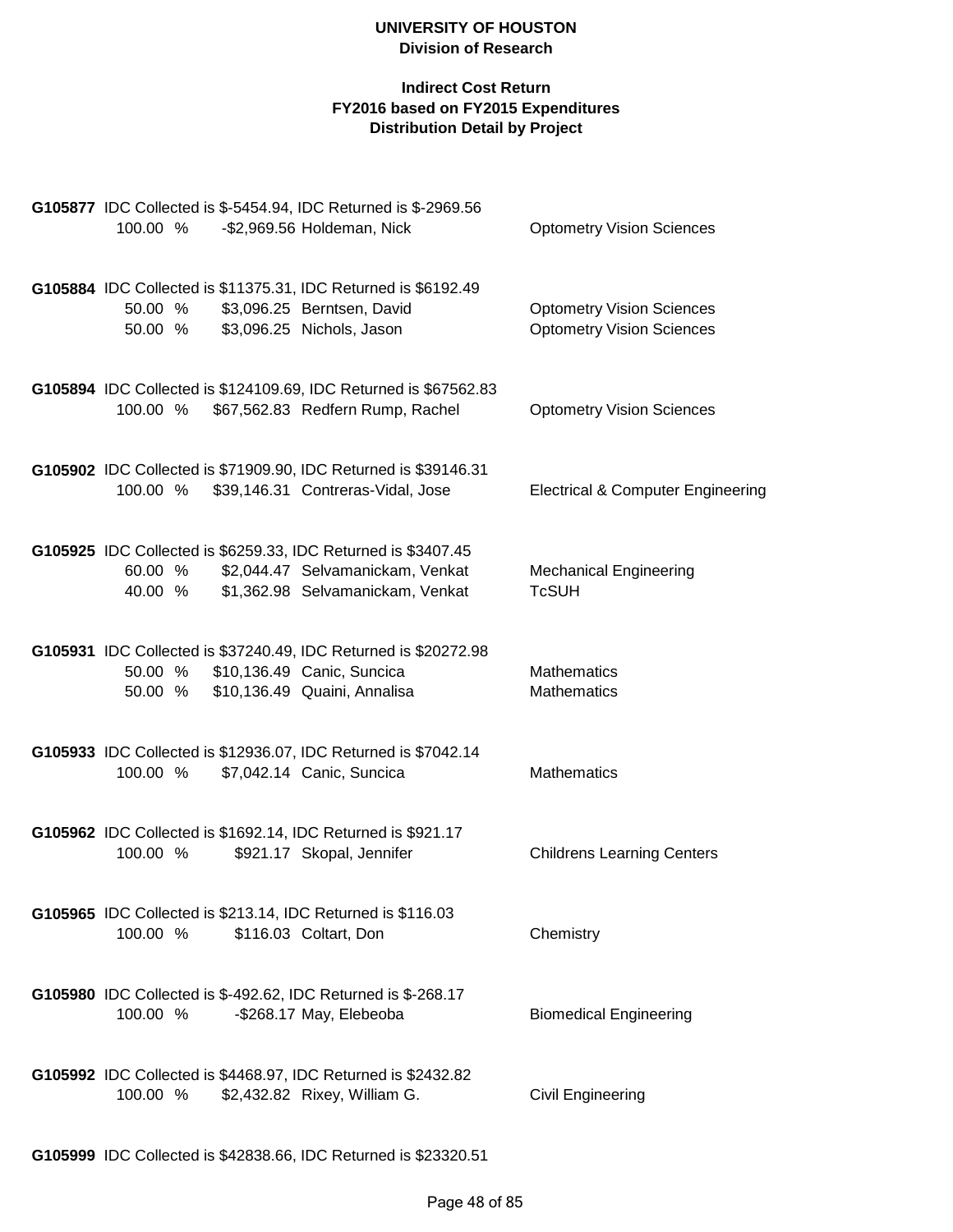| 96.00 %<br>2.00 %<br>2.00 %              | \$22,387.69 Bunta, Ferenc<br>\$466.41 Francis, David J.<br>\$466.41 Hernandez, Arturo E.                                                                                                                           | <b>Communication Sciences and Disorders</b><br>Psychology<br>Psychology                                                                                              |
|------------------------------------------|--------------------------------------------------------------------------------------------------------------------------------------------------------------------------------------------------------------------|----------------------------------------------------------------------------------------------------------------------------------------------------------------------|
| 100.00 %                                 | G106005 IDC Collected is \$-347.25, IDC Returned is \$-189.04<br>-\$189.04 Zouridakis, George                                                                                                                      | <b>Engineering Technology</b>                                                                                                                                        |
| 100.00 %                                 | G106020 IDC Collected is \$129988.63, IDC Returned is \$70763.21<br>\$70,763.21 Obasi, Ezemenari                                                                                                                   | Psychological, Health, and Learning Sciences                                                                                                                         |
| 100.00 %                                 | G106029 IDC Collected is \$15605.39, IDC Returned is \$8495.26<br>\$8,495.26 Canic, Suncica                                                                                                                        | <b>Mathematics</b>                                                                                                                                                   |
| 100.00 %                                 | G106037 IDC Collected is \$147.13, IDC Returned is \$80.09<br>\$80.09 Cuny, Gregory D.                                                                                                                             | Pharmacological and Pharmaceutical Sciences                                                                                                                          |
|                                          | G106043 IDC Collected is \$63900.67, IDC Returned is \$34786.25<br>20.00 % \$6,957.25 Carlson, Coleen<br>80.00 % \$27,829.00 Carlson, Coleen                                                                       | Psychology<br><b>TIMES</b>                                                                                                                                           |
| 100.00 %                                 | G106050 IDC Collected is \$4457.65, IDC Returned is \$2426.66<br>\$2,426.66 Rimer, Jeffrey D.                                                                                                                      | <b>Chemical Engineering</b>                                                                                                                                          |
| 100.00 %                                 | G106053 IDC Collected is \$3895.94, IDC Returned is \$2120.87<br>\$2,120.87 Roysam, Badrinath                                                                                                                      | <b>Electrical &amp; Computer Engineering</b>                                                                                                                         |
| 10.00 %<br>40.00 %<br>10.00 %<br>40.00 % | G106060 IDC Collected is \$111081.06, IDC Returned is \$60470.31<br>\$6,047.03 Banday, Anees Ahmad<br>\$24,188.12 Lokhandwala, Mustafa F.<br>\$6,047.03 Banday, Anees Ahmad<br>\$24,188.12 Lokhandwala, Mustafa F. | Heart and Kidney Institute<br>Heart and Kidney Institute<br><b>Pharmacological and Pharmaceutical Sciences</b><br><b>Pharmacological and Pharmaceutical Sciences</b> |
| 100.00 %                                 | G106062 IDC Collected is \$19812.60, IDC Returned is \$10785.58<br>\$10,785.58 Manny, Ruth E.                                                                                                                      | <b>Optometry Vision Sciences</b>                                                                                                                                     |
| 50.00 %<br>10.00 %<br>40.00 %            | G106063 IDC Collected is \$17381.36, IDC Returned is \$9462.06<br>\$4,731.03 Bering, Edgar A.<br>\$946.21 Carlson, Coleen<br>\$3,784.83 Carlson, Coleen                                                            | Physics<br>Psychology<br><b>TIMES</b>                                                                                                                                |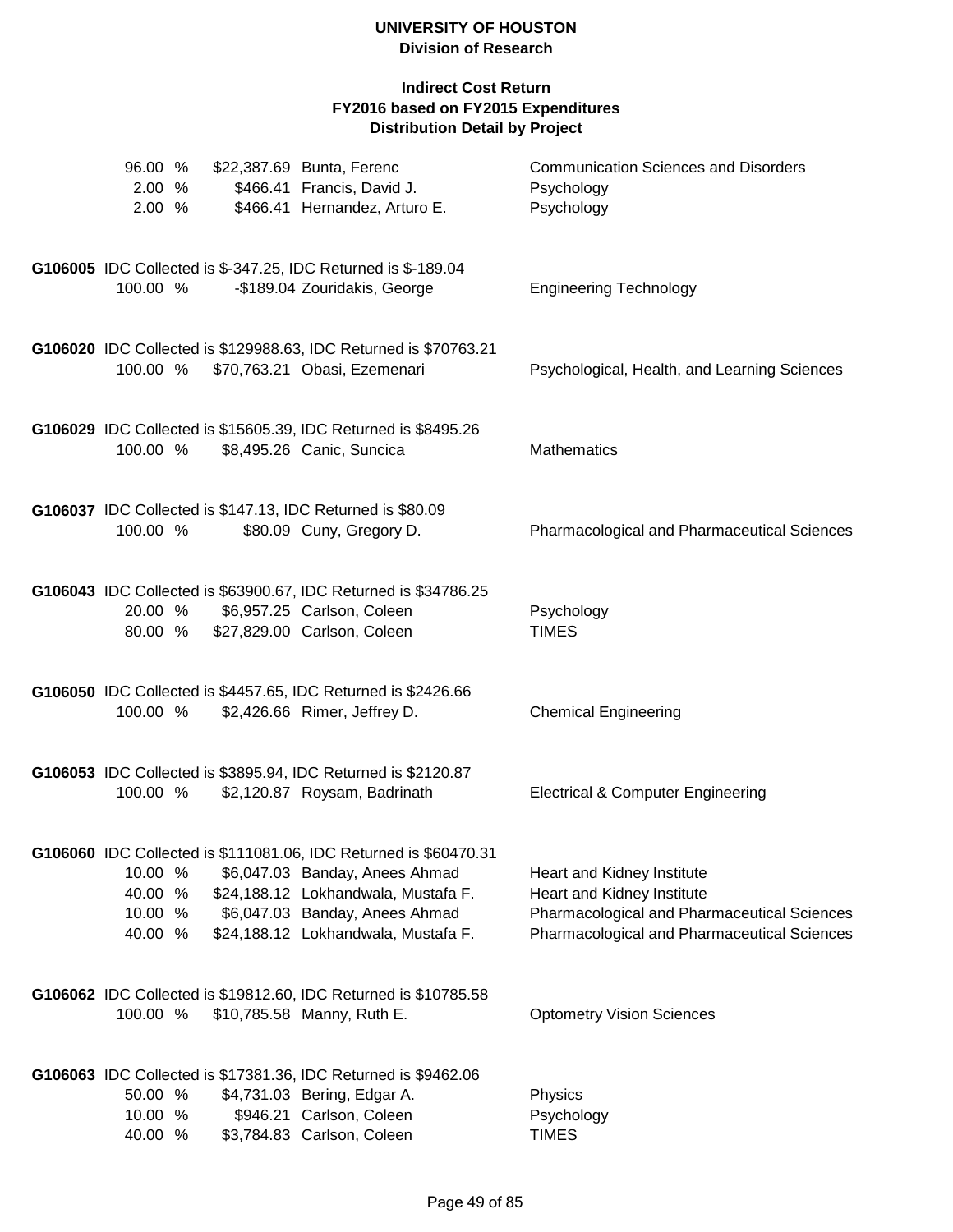|          |  | G106069 IDC Collected is \$65657.09, IDC Returned is \$35742.41                             |                                                                         |
|----------|--|---------------------------------------------------------------------------------------------|-------------------------------------------------------------------------|
| 50.00 %  |  | \$17,871.20 Williams, Cecilia<br>50.00 % \$17,871.20 Williams, Cecilia                      | Biology/Biochemistry<br>Center for Nuclear Receptors and Cell Signaling |
|          |  |                                                                                             |                                                                         |
|          |  | G106076 IDC Collected is \$18677.47, IDC Returned is \$10167.64                             |                                                                         |
|          |  | 100.00 % \$10,167.64 Kilpatrick, Zachary                                                    | <b>Mathematics</b>                                                      |
|          |  | G106085 IDC Collected is \$764.60, IDC Returned is \$416.23                                 |                                                                         |
| 4.00 %   |  | \$16.65 Price, Daniel M.                                                                    | Dean, Honors College                                                    |
| 48.00 %  |  | \$199.79 Lefer, Barry                                                                       | Earth & Atmospheric Sciences                                            |
| 48.00 %  |  | \$199.79 Lefer, Barry                                                                       | Institute for Climate and Atmospheric Science                           |
|          |  | G106095 IDC Collected is \$-11.92, IDC Returned is \$-6.49                                  |                                                                         |
| 100.00 % |  | -\$6.49 Torres-Hostos, Luis R.                                                              | Child & Family for Innovative Research                                  |
|          |  | G106096 IDC Collected is \$7038.00, IDC Returned is \$3831.35                               |                                                                         |
| 100.00 % |  | \$3,831.35 Augustine, Jennifer                                                              | Sociology                                                               |
|          |  |                                                                                             |                                                                         |
|          |  | G106113 IDC Collected is \$9452.50, IDC Returned is \$5145.75                               |                                                                         |
| 50.00 %  |  | \$2,572.88 Neal, Jack A.                                                                    | Hotel and Restaurant Management                                         |
| 50.00 %  |  | \$2,572.88 Sirsat, Sujata A.                                                                | Hotel and Restaurant Management                                         |
|          |  | G106128 IDC Collected is \$74.76, IDC Returned is \$40.70                                   |                                                                         |
| 100.00 % |  | \$40.70 Vekilov, Peter G.                                                                   | <b>Chemical Engineering</b>                                             |
|          |  | G106135 IDC Collected is \$7326.48, IDC Returned is \$3988.39                               |                                                                         |
| 100.00 % |  | \$3,988.39 Rixey, William G.                                                                | Civil Engineering                                                       |
|          |  |                                                                                             |                                                                         |
| 100.00 % |  | G106141 IDC Collected is \$-5330.94, IDC Returned is \$-2902.06<br>-\$2,902.06 Garey, Kevin | Clinical Pharmacy & Administration                                      |
|          |  |                                                                                             |                                                                         |
|          |  | G106146 IDC Collected is \$171077.96, IDC Returned is \$93131.42                            |                                                                         |
| 15.00 %  |  | \$13,969.71 Carter, William                                                                 | <b>Civil Engineering</b>                                                |
| 10.00 %  |  | \$9,313.14 Glennie, Craig                                                                   | Civil Engineering                                                       |
| 75.00 %  |  | \$69,848.56 Shrestha, Ramesh                                                                | National Center for Airborne Laser Mapping                              |
|          |  | G106157 IDC Collected is \$20479.22, IDC Returned is \$11148.48                             |                                                                         |
| 60.00 %  |  | \$6,689.09 Neal, Jack A.                                                                    | Hotel and Restaurant Management                                         |
| 40.00 %  |  | \$4,459.39 Sirsat, Sujata A.                                                                | Hotel and Restaurant Management                                         |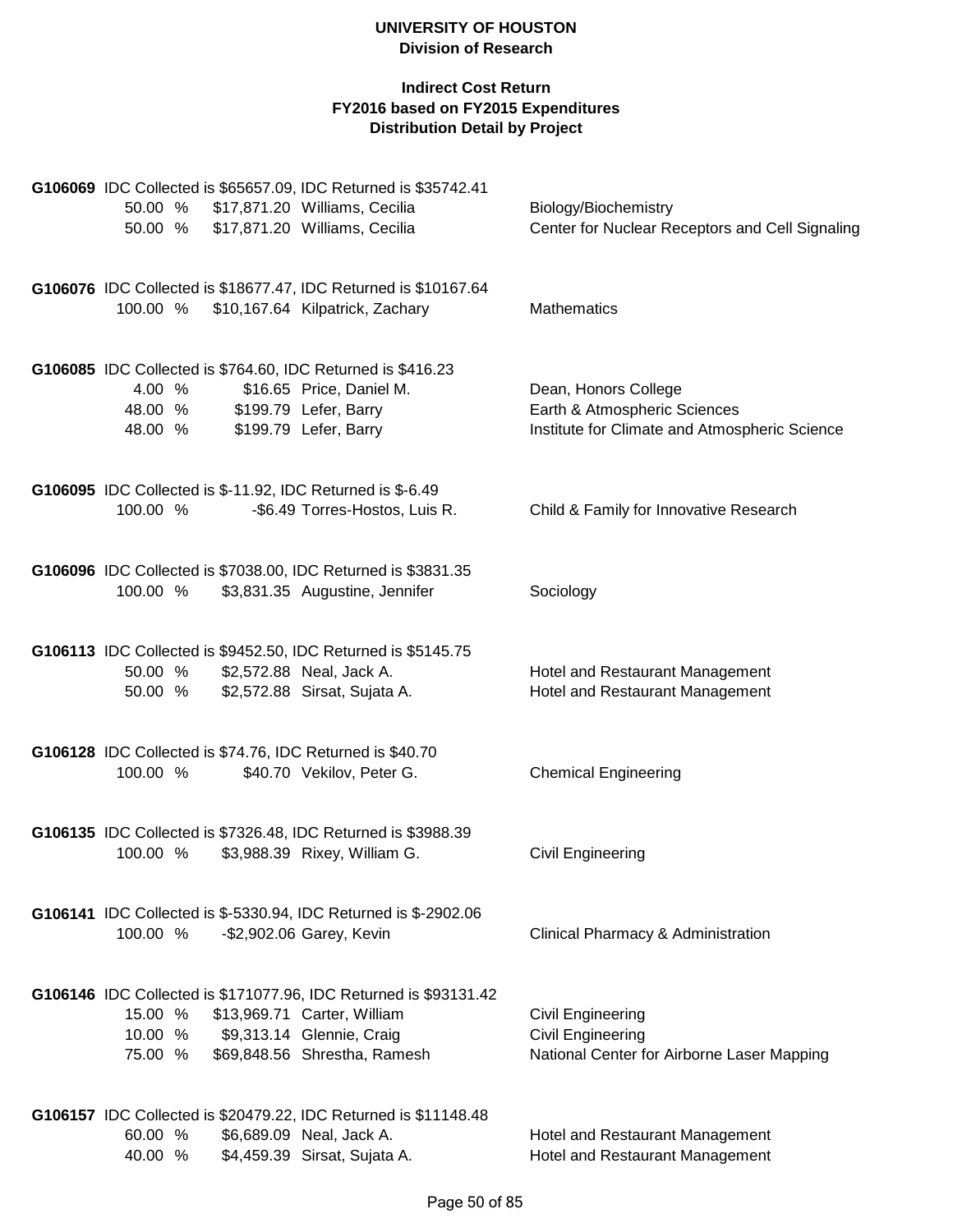|          |                              | G106161 IDC Collected is \$-816.00, IDC Returned is \$-444.21   |                                                |
|----------|------------------------------|-----------------------------------------------------------------|------------------------------------------------|
| 50.00 %  |                              | -\$222.11 Chu, Wei-Kan                                          | Physics                                        |
| 50.00 %  |                              | -\$222.11 Chu, Wei-Kan                                          | <b>TcSUH</b>                                   |
|          |                              |                                                                 |                                                |
|          |                              | G106180 IDC Collected is \$27338.14, IDC Returned is \$14882.34 |                                                |
| 16.00 %  |                              | \$2,381.17 Kakadiaris, Ioannis                                  | Center for Advanced Computing and Data Systems |
| 16.00 %  |                              | \$2,381.17 Kakadiaris, Ioannis                                  | <b>Computer Science</b>                        |
| 32.00 %  |                              | \$4,762.35 Labate, Demetrio                                     | <b>Mathematics</b>                             |
| 36.00 %  |                              | \$5,357.64 Papadakis, Emanuel I.                                | <b>Mathematics</b>                             |
|          |                              | G106187 IDC Collected is \$9788.81, IDC Returned is \$5328.83   |                                                |
| 100.00 % |                              | \$5,328.83 Sharma, Pradeep                                      | <b>Mechanical Engineering</b>                  |
|          |                              | G106207 IDC Collected is \$58949.91, IDC Returned is \$32091.15 |                                                |
| 20.00 %  | \$6,418.23 Yao, Yan          |                                                                 | Center for Integrated Bio and Nano Systems     |
|          | 50.00 % \$16,045.58 Yao, Yan |                                                                 | <b>Electrical &amp; Computer Engineering</b>   |
| 30.00 %  | \$9,627.35 Yao, Yan          |                                                                 | <b>TcSUH</b>                                   |
|          |                              |                                                                 |                                                |
|          |                              | G106209 IDC Collected is \$55321.93, IDC Returned is \$30116.15 |                                                |
|          |                              | 34.00 % \$10,239.49 Belarbi, Abdeldjelil                        | Civil Engineering                              |
|          |                              | 33.00 % \$9,938.33 Dawood, Mina                                 | Civil Engineering                              |
| 33.00 %  |                              | \$9,938.33 Gencturk, Bora                                       | Civil Engineering                              |
|          |                              | G106216 IDC Collected is \$15267.43, IDC Returned is \$8311.28  |                                                |
| 100.00 % |                              | \$8,311.28 Verma, Rakesh M.                                     | <b>Computer Science</b>                        |
|          |                              |                                                                 |                                                |
|          |                              | G106229 IDC Collected is \$4122.95, IDC Returned is \$2244.45   |                                                |
| 100.00 % |                              | \$2,244.45 May, Elebeoba                                        | <b>Biomedical Engineering</b>                  |
|          |                              | G106244 IDC Collected is \$-1851.84, IDC Returned is \$-1008.10 |                                                |
| 20.00 %  |                              | -\$201.62 Pavlidis, Ioannis                                     | <b>Computer Science</b>                        |
| 40.00 %  |                              | -\$403.24 Semendeferi, Ioanna                                   | Dean, Natural Sciences and Mathematics         |
| 10.00 %  |                              | -\$100.81 Phillips, David                                       | Philosophy                                     |
| 10.00 %  |                              | -\$100.81 Liberman, David                                       | Psychological, Health, and Learning Sciences   |
| 20.00 %  |                              | -\$201.62 Pavlidis, Ioannis                                     | <b>TIMES</b>                                   |
|          |                              |                                                                 |                                                |
|          |                              | G106248 IDC Collected is \$82093.00, IDC Returned is \$44689.79 |                                                |
| 50.00 %  |                              | \$22,344.89 Chapman, Barbara M.                                 | Center for Advanced Computing and Data Systems |
| 50.00 %  |                              | \$22,344.89 Chapman, Barbara M.                                 | <b>Computer Science</b>                        |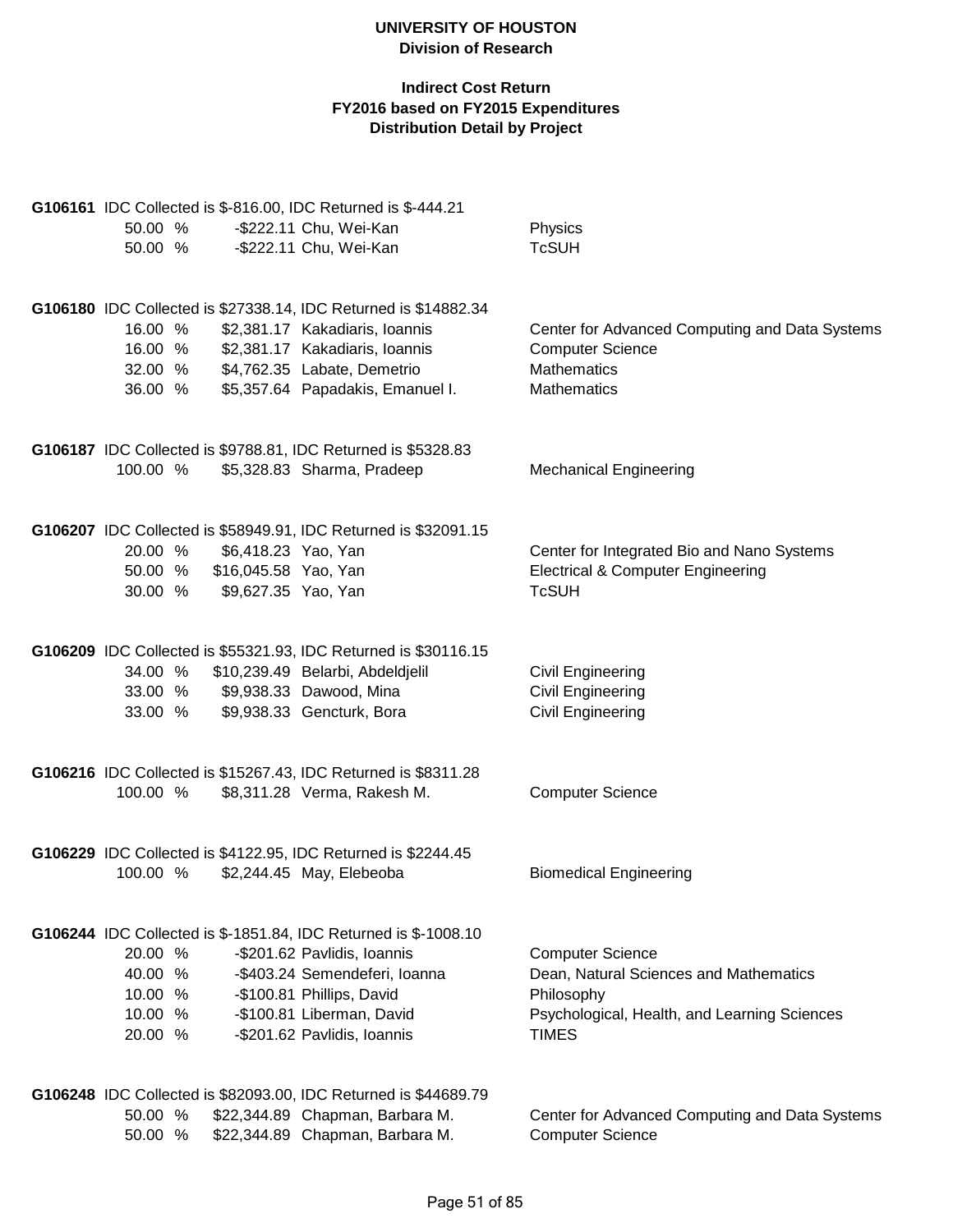| 100.00 %                      |                          | G106302 IDC Collected is \$25348.58, IDC Returned is \$13799.26<br>\$13,799.26 Olshanskiy, Maxim                                                                    | Mathematics                                                                                          |
|-------------------------------|--------------------------|---------------------------------------------------------------------------------------------------------------------------------------------------------------------|------------------------------------------------------------------------------------------------------|
|                               |                          |                                                                                                                                                                     |                                                                                                      |
| 37.50 %<br>37.50 %<br>25.00 % |                          | G106355 IDC Collected is \$77961.35, IDC Returned is \$42440.60<br>\$15,915.22 Chapman, Barbara M.<br>\$15,915.22 Chapman, Barbara M.<br>\$10,610.15 Gabriel, Edgar | Center for Advanced Computing and Data Systems<br><b>Computer Science</b><br><b>Computer Science</b> |
| 100.00 %                      |                          | G106357 IDC Collected is \$6581.00, IDC Returned is \$3582.56<br>\$3,582.56 Berntsen, David                                                                         | <b>Optometry Vision Sciences</b>                                                                     |
| 33.00 %<br>34.00 %<br>33.00 % |                          | G106361 IDC Collected is \$13245.03, IDC Returned is \$7210.33<br>\$2,379.41 Belarbi, Abdeldjelil<br>\$2,451.51 Dawood, Mina<br>\$2,379.41 Gencturk, Bora           | Civil Engineering<br>Civil Engineering<br><b>Civil Engineering</b>                                   |
| 100.00 %                      |                          | G106369 IDC Collected is \$1782.93, IDC Returned is \$970.59<br>\$970.59 Granato, Jim                                                                               | Hobby Center for Public Policy                                                                       |
| 100.00 %                      |                          | G106379 IDC Collected is \$13556.85, IDC Returned is \$7380.08<br>\$7,380.08 Tam, Vincent                                                                           | Clinical Pharmacy & Administration                                                                   |
| 100.00 %                      |                          | G106384 IDC Collected is \$67819.38, IDC Returned is \$36919.51<br>\$36,919.51 Zhang, Yingchun                                                                      | <b>Biomedical Engineering</b>                                                                        |
| 100.00 %                      |                          | G106391 IDC Collected is \$95.54, IDC Returned is \$52.01<br>\$52.01 Gustafsson, Jan-Ake                                                                            | Center for Nuclear Receptors and Cell Signaling                                                      |
|                               |                          | G106395 IDC Collected is \$97129.32, IDC Returned is \$52875.26<br>100.00 % \$52,875.26 Berntsen, David                                                             | <b>Optometry Vision Sciences</b>                                                                     |
| 100.00 %                      | \$8,404.81 Larin, Kirill | G106400 IDC Collected is \$15439.23, IDC Returned is \$8404.81                                                                                                      | <b>Biomedical Engineering</b>                                                                        |
| 100.00 %                      |                          | G106423 IDC Collected is \$23487.30, IDC Returned is \$12786.02<br>\$12,786.02 Hungerford, Ed V.                                                                    | Physics                                                                                              |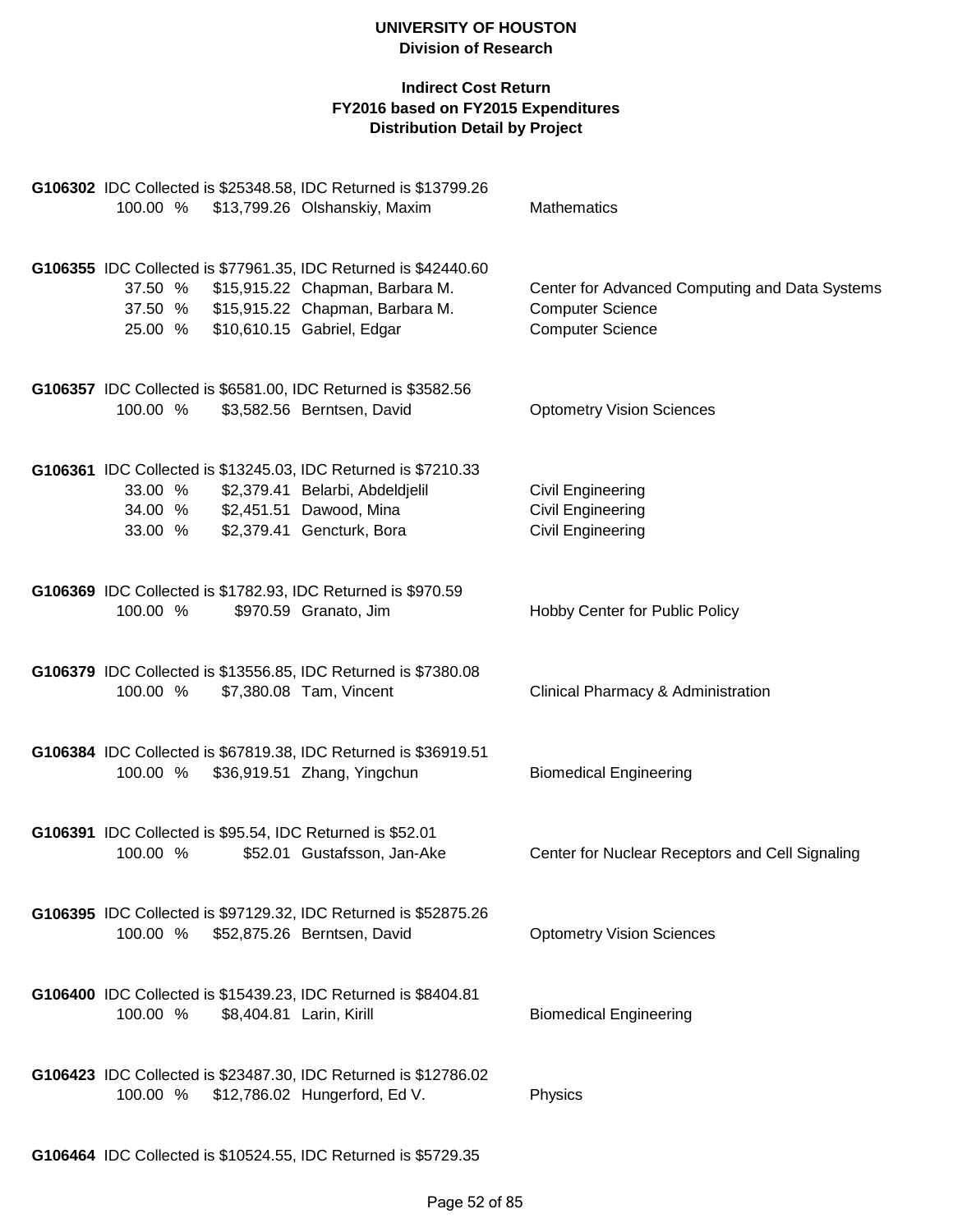| 34.00 %<br>33.00 % |  | \$1,947.98 Dominey, Wallace<br>\$1,890.69 Claydon, Fritz        | Curriculum and Instruction<br><b>Electrical &amp; Computer Engineering</b> |
|--------------------|--|-----------------------------------------------------------------|----------------------------------------------------------------------------|
| 33.00 %            |  | \$1,890.69 Forrest, Rebecca                                     | Physics                                                                    |
|                    |  | G106479 IDC Collected is \$15911.44, IDC Returned is \$8661.87  |                                                                            |
| 100.00 %           |  | \$8,661.87 Neal, Jack A.                                        | Hotel and Restaurant Management                                            |
|                    |  | G106483 IDC Collected is \$79351.14, IDC Returned is \$43197.17 |                                                                            |
| 16.50 %            |  | \$7,127.53 Chen, Shuo                                           | Physics                                                                    |
| 17.00 %            |  | \$7,343.52 Ren, Zhifeng                                         | Physics                                                                    |
| 16.50 %            |  | \$7,127.53 Chen, Shuo                                           | <b>TcSUH</b>                                                               |
| 50.00 %            |  | \$21,598.59 Ren, Zhifeng                                        | <b>TcSUH</b>                                                               |
|                    |  | G106490 IDC Collected is \$14962.48, IDC Returned is \$8145.27  |                                                                            |
| 100.00 %           |  | \$8,145.27 Lee, Hyongki                                         | National Center for Airborne Laser Mapping                                 |
|                    |  | G106496 IDC Collected is \$4453.33, IDC Returned is \$2424.30   |                                                                            |
| 5.00 %             |  | \$121.22 Krishnamoorti, Ramanan                                 | Center for Innovative Grouting Materials and Tech                          |
| 50.00 %            |  | \$1,212.15 Vipulanandan, Cumaraswamy                            | Center for Innovative Grouting Materials and Tech                          |
| 30.00 %            |  | \$727.29 Krishnamoorti, Ramanan                                 | <b>Chemical Engineering</b>                                                |
| 5.00 %             |  | \$121.22 Krishnamoorti, Ramanan                                 | Texas Hurricane Center for Innovative Technology                           |
| 10.00 %            |  | \$242.43 Vipulanandan, Cumaraswamy                              | Texas Hurricane Center for Innovative Technology                           |
|                    |  | G106498 IDC Collected is \$31332.99, IDC Returned is \$17057.05 |                                                                            |
| 100.00 %           |  | \$17,057.05 Scarrow, Susan                                      | <b>Political Science</b>                                                   |
|                    |  | G106504 IDC Collected is \$22555.31, IDC Returned is \$12278.66 |                                                                            |
| 50.00 %            |  | \$6,139.33 Ren, Zhifeng                                         | Physics                                                                    |
| 50.00 %            |  | \$6,139.33 Ren, Zhifeng                                         | TcSUH                                                                      |
|                    |  | G106508 IDC Collected is \$42917.38, IDC Returned is \$23363.36 |                                                                            |
| 25.00 %            |  | \$5,840.84 Kakadiaris, Ioannis                                  | <b>Computer Science</b>                                                    |
| 50.00 %            |  | \$11,681.68 Shah, Shishir                                       | <b>Computer Science</b>                                                    |
| 25.00 %            |  | \$5,840.84 Kakadiaris, Ioannis                                  | <b>TIMES</b>                                                               |
|                    |  | G106510 IDC Collected is \$7101.02, IDC Returned is \$3865.65   |                                                                            |
| 50.00 %            |  | \$1,932.83 Ren, Zhifeng                                         | Physics                                                                    |
| 50.00 %            |  | \$1,932.83 Ren, Zhifeng                                         | <b>TcSUH</b>                                                               |
|                    |  | G106513 IDC Collected is \$169.87, IDC Returned is \$92.47      |                                                                            |
| 100.00 %           |  | \$92.47 Gustafsson, Jan-Ake                                     | Center for Nuclear Receptors and Cell Signaling                            |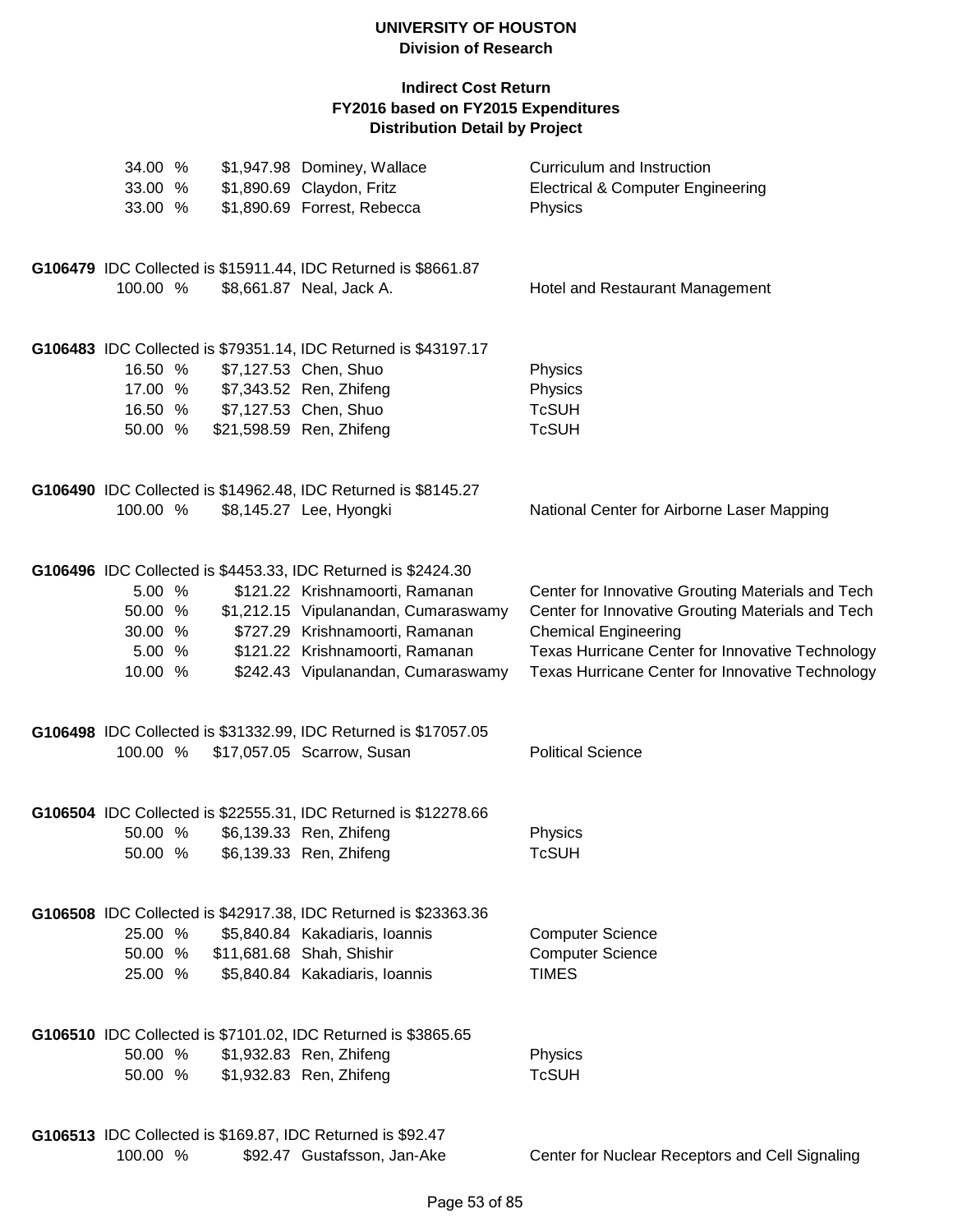| 100.00 %                                 |                     | G106514 IDC Collected is \$389.24, IDC Returned is \$211.89<br>\$211.89 Gustafsson, Jan-Ake                                                                                                        | Center for Nuclear Receptors and Cell Signaling                                                                       |
|------------------------------------------|---------------------|----------------------------------------------------------------------------------------------------------------------------------------------------------------------------------------------------|-----------------------------------------------------------------------------------------------------------------------|
| 100.00 %                                 |                     | G106515 IDC Collected is \$96.30, IDC Returned is \$52.42<br>\$52.42 Gustafsson, Jan-Ake                                                                                                           | Center for Nuclear Receptors and Cell Signaling                                                                       |
| 100.00 %                                 | \$448.99 Fu, Qi     | G106516 IDC Collected is \$824.77, IDC Returned is \$448.99                                                                                                                                        | Earth & Atmospheric Sciences                                                                                          |
| 50.00 %                                  |                     | G106517 IDC Collected is \$104386.93, IDC Returned is \$56826.16<br>\$28,413.08 Ren, Zhifeng<br>50.00 % \$28,413.08 Ren, Zhifeng                                                                   | Physics<br><b>TcSUH</b>                                                                                               |
| 100.00 %                                 |                     | G106549 IDC Collected is \$58.70, IDC Returned is \$31.96<br>\$31.96 Rifai, Hanadi                                                                                                                 | <b>Civil Engineering</b>                                                                                              |
| 20.00 %<br>20.00 %<br>20.00 %<br>40.00 % |                     | G106557 IDC Collected is \$44443.08, IDC Returned is \$24193.92<br>\$4,838.78 Vipulanandan, Cumaraswamy<br>\$4,838.78 Kakadiaris, Ioannis<br>\$4,838.78 Shah, Shishir<br>\$9,677.57 Glennie, Craig | Civil Engineering<br><b>Computer Science</b><br><b>Computer Science</b><br>National Center for Airborne Laser Mapping |
| 50.00 %<br>50.00 %                       |                     | G106565 IDC Collected is \$22503.88, IDC Returned is \$12250.66<br>\$6,125.33 Robertson, Megan<br>\$6,125.33 Dawood, Mina                                                                          | <b>Chemical Engineering</b><br>Civil Engineering                                                                      |
|                                          |                     | G106591 IDC Collected is \$7985.12, IDC Returned is \$4346.94<br>100.00 % \$4,346.94 Zvolensky, Michael J.                                                                                         | Psychology                                                                                                            |
| 100.00 %                                 |                     | G106595 IDC Collected is \$445.20, IDC Returned is \$242.36<br>\$242.36 Hill, Larry                                                                                                                | Child & Family for Innovative Research                                                                                |
| 100.00 %                                 | \$8,434.08 Chen, Ji | G106601 IDC Collected is \$15493.00, IDC Returned is \$8434.08                                                                                                                                     | <b>Electrical &amp; Computer Engineering</b>                                                                          |
| 8.00 %<br>20.00 %                        |                     | G106613 IDC Collected is \$5782.40, IDC Returned is \$3147.82<br>\$251.83 Willson, Richard<br>\$629.56 Ruchhoeft, Paul                                                                             | Biology/Biochemistry<br>Center for Integrated Bio and Nano Systems                                                    |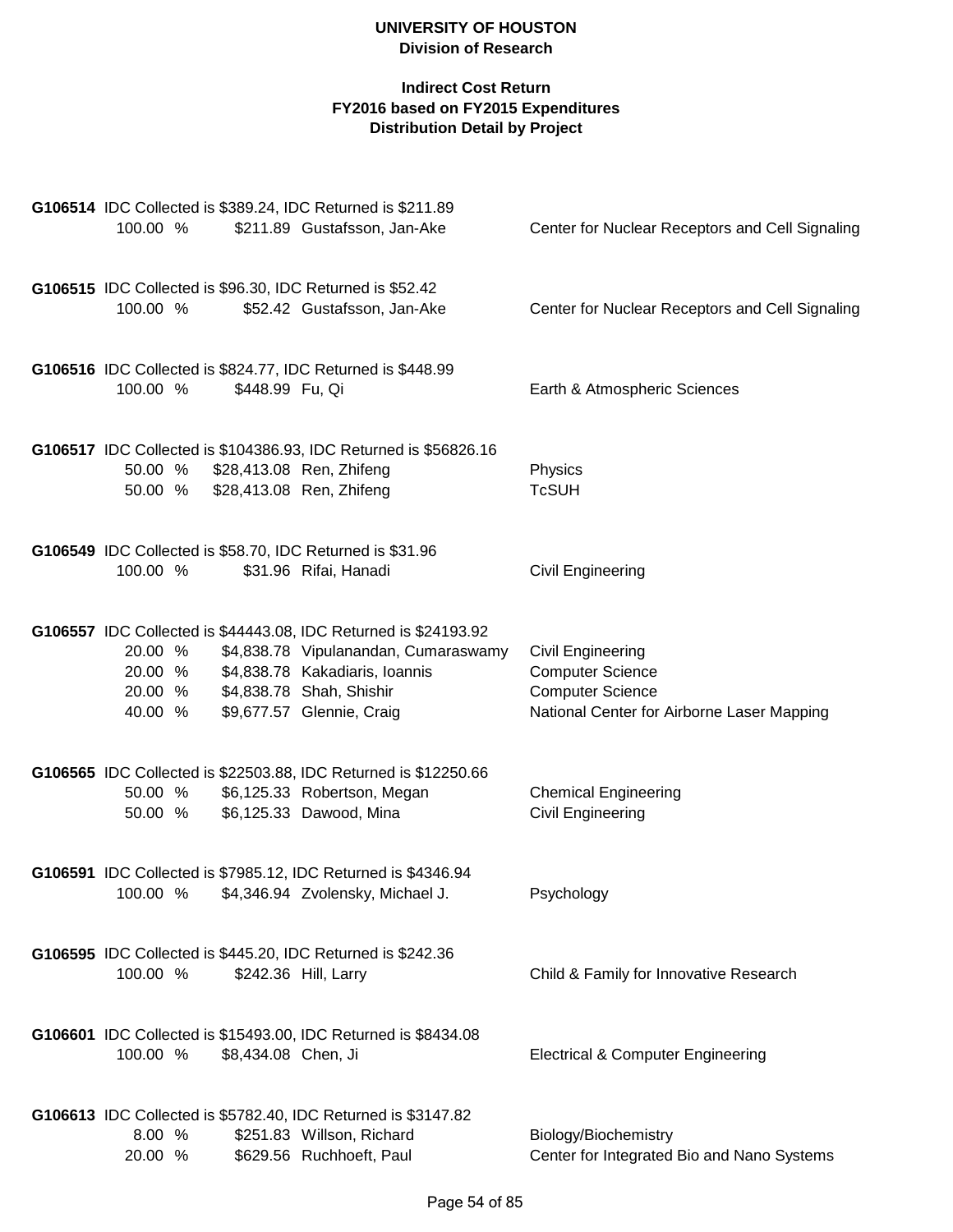| 10.00 %<br>41.00 %<br>21.00 % |                     | \$314.78 Willson, Richard<br>\$1,290.61 Willson, Richard<br>\$661.04 Ruchhoeft, Paul                                                                           | Center for Integrated Bio and Nano Systems<br><b>Chemical Engineering</b><br><b>Electrical &amp; Computer Engineering</b> |
|-------------------------------|---------------------|----------------------------------------------------------------------------------------------------------------------------------------------------------------|---------------------------------------------------------------------------------------------------------------------------|
| 100.00 %                      |                     | G106615 IDC Collected is \$174.52, IDC Returned is \$95.01<br>\$95.01 Chellam, Shankar                                                                         | Civil Engineering                                                                                                         |
| 100.00 %                      |                     | G106636 IDC Collected is \$105367.40, IDC Returned is \$57359.91<br>\$57,359.91 Khurana, Seema                                                                 | Biology/Biochemistry                                                                                                      |
| 20.00 %<br>20.00 %<br>60.00 % |                     | G106637 IDC Collected is \$278707.99, IDC Returned is \$151723.06<br>\$30,344.61 Carter, William<br>\$30,344.61 Glennie, Craig<br>\$91,033.83 Shrestha, Ramesh | <b>Civil Engineering</b><br><b>Civil Engineering</b><br>National Center for Airborne Laser Mapping                        |
| 50.00 %<br>50.00 %            |                     | G106645 IDC Collected is \$9302.95, IDC Returned is \$5064.34<br>\$2,532.17 Ren, Zhifeng<br>\$2,532.17 Ren, Zhifeng                                            | Physics<br><b>TcSUH</b>                                                                                                   |
| 90.00 %<br>10.00 %            |                     | G106659 IDC Collected is \$191.37, IDC Returned is \$104.18<br>\$93.76 Masson, Philippe<br>\$10.42 Selvamanickam, Venkat                                       | <b>Mechanical Engineering</b><br><b>Mechanical Engineering</b>                                                            |
| 100.00 %                      |                     | G106660 IDC Collected is \$60979.08, IDC Returned is \$33195.79<br>\$33,195.79 Alfano, Candice A.                                                              | Psychology                                                                                                                |
| 30.00 %<br>50.00 %<br>20.00 % | \$3,345.72 Han, Zhu | G106664 IDC Collected is \$12291.86, IDC Returned is \$6691.44<br>\$2,007.43 Zheng, Rong<br>\$1,338.29 Dacso, Clifford                                         | <b>Computer Science</b><br><b>Electrical &amp; Computer Engineering</b><br><b>Engineering Technology</b>                  |
| 100.00 %                      |                     | G106685 IDC Collected is \$14663.05, IDC Returned is \$7982.27<br>\$7,982.27 Gabriel, Edgar                                                                    | <b>Computer Science</b>                                                                                                   |
| 100.00 %                      |                     | G106713 IDC Collected is \$1900.91, IDC Returned is \$1034.82<br>\$1,034.82 Krishnamoorti, Ramanan                                                             | <b>Chemical Engineering</b>                                                                                               |
| 50.00 %<br>50.00 %            |                     | G106719 IDC Collected is \$-1616.42, IDC Returned is \$-879.95<br>-\$439.97 Litvinov, Dmitri<br>-\$439.97 Litvinov, Dmitri                                     | Center for Integrated Bio and Nano Systems<br><b>Electrical &amp; Computer Engineering</b>                                |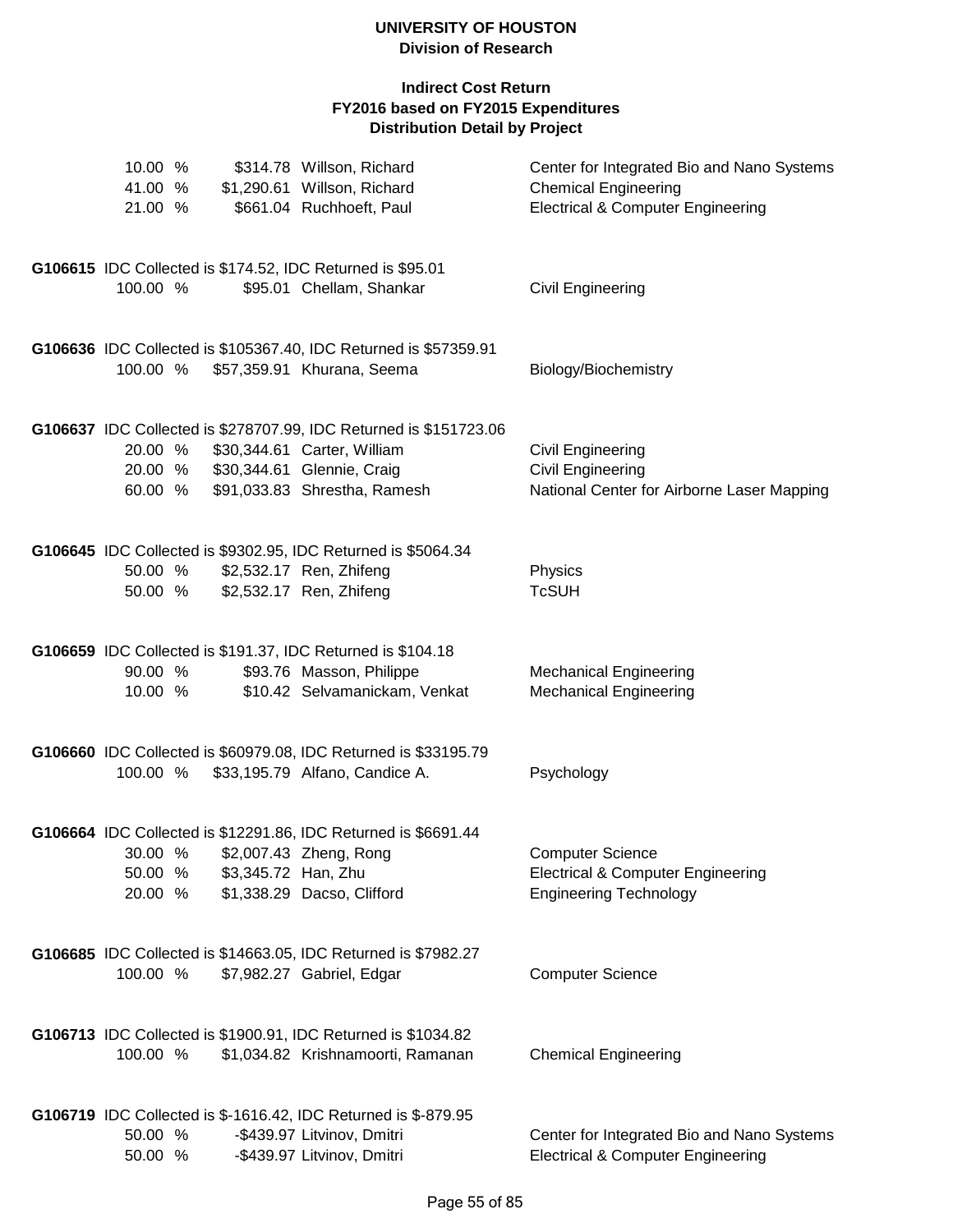| 100.00 % \$31,859.87 Gurkan, Deniz                                                                                  | G106735 IDC Collected is \$58525.05, IDC Returned is \$31859.87                                                                               | <b>Engineering Technology</b>                                                                                                                                                                   |
|---------------------------------------------------------------------------------------------------------------------|-----------------------------------------------------------------------------------------------------------------------------------------------|-------------------------------------------------------------------------------------------------------------------------------------------------------------------------------------------------|
| G106741 IDC Collected is \$5145.31, IDC Returned is \$2801.00<br>8.00 %<br>20.00 %<br>10.00 %<br>41.00 %<br>21.00 % | \$224.08 Willson, Richard<br>\$560.20 Ruchhoeft, Paul<br>\$280.10 Willson, Richard<br>\$1,148.41 Willson, Richard<br>\$588.21 Ruchhoeft, Paul | Biology/Biochemistry<br>Center for Integrated Bio and Nano Systems<br>Center for Integrated Bio and Nano Systems<br><b>Chemical Engineering</b><br><b>Electrical &amp; Computer Engineering</b> |
| G106744 IDC Collected is \$46586.23, IDC Returned is \$25360.61<br>50.00 % \$12,680.31 Conrad, Jacinta<br>50.00 %   | \$12,680.31 Vekilov, Peter G.                                                                                                                 | <b>Chemical Engineering</b><br><b>Chemical Engineering</b>                                                                                                                                      |
| G106752 IDC Collected is \$3695.83, IDC Returned is \$2011.94<br>100.00 %                                           | \$2,011.94 Sager, William W.                                                                                                                  | Earth & Atmospheric Sciences                                                                                                                                                                    |
| G106753 IDC Collected is \$3317.44, IDC Returned is \$1805.95<br>100.00 %                                           | \$1,805.95 Wellner, Julia                                                                                                                     | Earth & Atmospheric Sciences                                                                                                                                                                    |
| G106754 IDC Collected is \$13359.05, IDC Returned is \$7272.40<br>100.00 %                                          | \$7,272.40 Gurkan, Deniz                                                                                                                      | <b>Engineering Technology</b>                                                                                                                                                                   |
| G106757 IDC Collected is \$-2560.35, IDC Returned is \$-1393.80<br>100.00 %                                         | -\$1,393.80 Alfano, Candice A.                                                                                                                | Psychology                                                                                                                                                                                      |
| G106777 IDC Collected is \$4287.21, IDC Returned is \$2333.87<br>100.00 % \$2,333.87 Sager, William W.              |                                                                                                                                               | Earth & Atmospheric Sciences                                                                                                                                                                    |
| 50.00 %<br>50.00 %                                                                                                  | G106779 IDC Collected is \$86562.65, IDC Returned is \$47122.98<br>\$23,561.49 Ren, Zhifeng<br>\$23,561.49 Ren, Zhifeng                       | Physics<br><b>TcSUH</b>                                                                                                                                                                         |
| <b>G106781</b> IDC Collected is \$-1658.83, IDC Returned is \$-903.03<br>100.00 %                                   | -\$903.03 Nichols, Jason                                                                                                                      | <b>Optometry Vision Sciences</b>                                                                                                                                                                |
| G106783 IDC Collected is \$8879.94, IDC Returned is \$4834.06<br>33.00 %                                            | \$1,595.24 Lefer, Barry                                                                                                                       | Earth & Atmospheric Sciences                                                                                                                                                                    |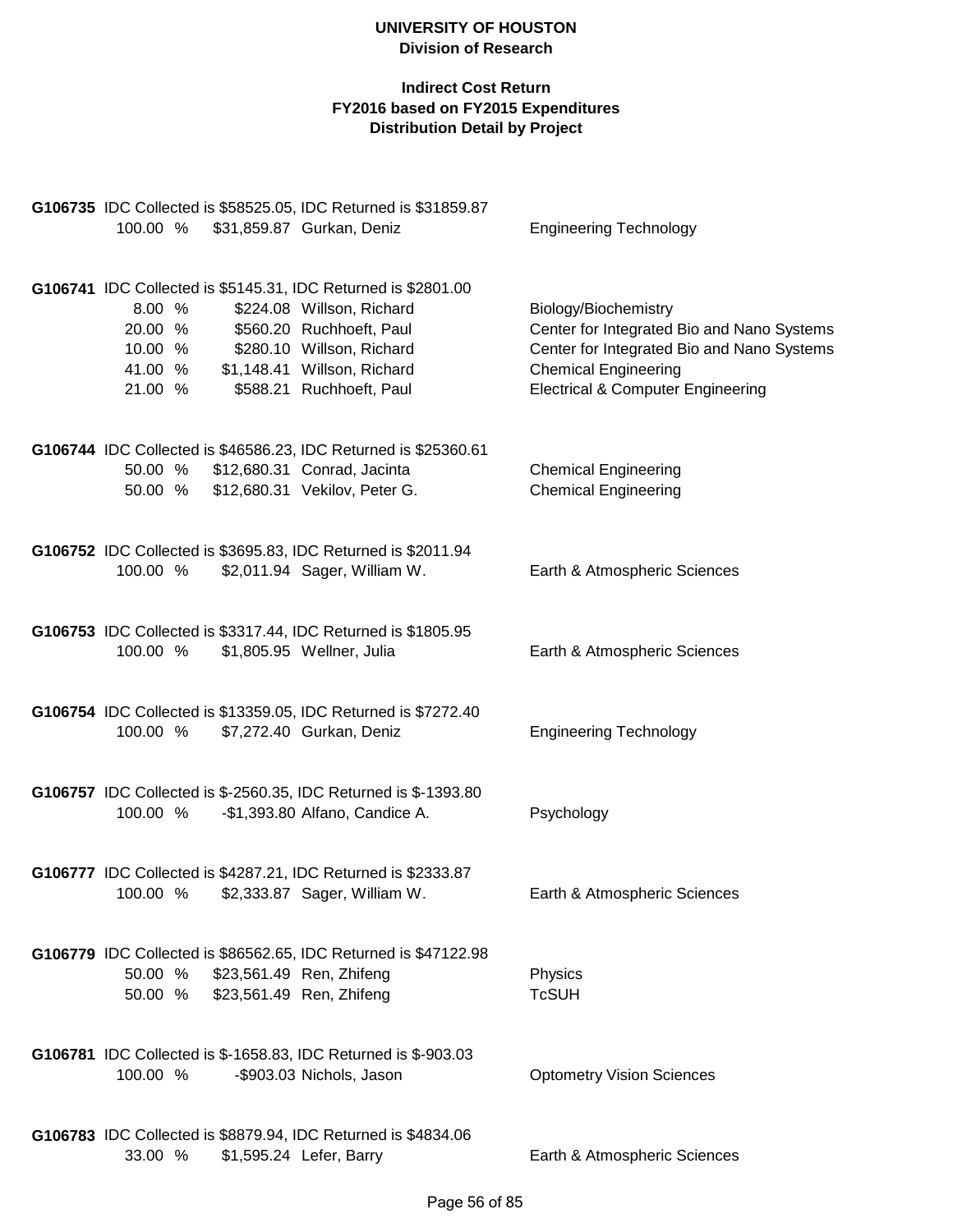| 33.00 %<br>34.00 %            | \$1,595.24 Dunbar, Bonnie J.<br>\$1,643.58 Bering, Edgar A.                                                                                                   | <b>Mechanical Engineering</b><br>Physics                                                                                 |
|-------------------------------|---------------------------------------------------------------------------------------------------------------------------------------------------------------|--------------------------------------------------------------------------------------------------------------------------|
| 50.00 %<br>50.00 %            | G106793 IDC Collected is \$72567.46, IDC Returned is \$39504.27<br>\$19,752.14 Pavlidis, Ioannis<br>\$19,752.14 Pavlidis, Ioannis                             | <b>Computer Science</b><br><b>TIMES</b>                                                                                  |
| 100.00 %                      | G106816 IDC Collected is \$12639.66, IDC Returned is \$6880.78<br>\$6,880.78 Song, Gangbing                                                                   | <b>Mechanical Engineering</b>                                                                                            |
| 100.00 %                      | G106851 IDC Collected is \$23976.57, IDC Returned is \$13052.37<br>\$13,052.37 Gencturk, Bora                                                                 | <b>Civil Engineering</b>                                                                                                 |
| 37.50 %<br>37.50 %<br>25.00 % | G106858 IDC Collected is \$65923.68, IDC Returned is \$35887.53<br>\$13,457.82 Bond, Richard A.<br>\$13,457.82 Bond, Richard A.<br>\$8,971.88 Knoll, Brian J. | Heart and Kidney Institute<br>Pharmacological and Pharmaceutical Sciences<br>Pharmacological and Pharmaceutical Sciences |
| 100.00 %                      | G106867 IDC Collected is \$34644.75, IDC Returned is \$18859.91<br>\$18,859.91 Ghose, Romi                                                                    | <b>Pharmacological and Pharmaceutical Sciences</b>                                                                       |
| 50.00 %<br>50.00 %            | G106920 IDC Collected is \$20491.50, IDC Returned is \$11155.16<br>\$5,577.58 Donnelly, Vincent M.<br>\$5,577.58 Economou, Demetre J.                         | <b>Chemical Engineering</b><br><b>Chemical Engineering</b>                                                               |
| 100.00 %                      | G106926 IDC Collected is \$198.70, IDC Returned is \$108.17<br>\$108.17 Frishman, Laura J.                                                                    | <b>Optometry Vision Sciences</b>                                                                                         |
| 100.00 %                      | G106927 IDC Collected is \$19983.65, IDC Returned is \$10878.70<br>\$10,878.70 Ince, Nuri F.                                                                  | <b>Biomedical Engineering</b>                                                                                            |
| 100.00 %                      | G106940 IDC Collected is \$35873.57, IDC Returned is \$19528.85<br>\$19,528.85 Gunaratne, Gemunu H.                                                           | Physics                                                                                                                  |
| 100.00 %                      | G106942 IDC Collected is \$7470.05, IDC Returned is \$4066.55<br>\$4,066.55 Gunaratne, Gemunu H.                                                              | Physics                                                                                                                  |
| 8.00 %                        | G106955 IDC Collected is \$1553.70, IDC Returned is \$845.80<br>\$67.66 Willson, Richard                                                                      | Biology/Biochemistry                                                                                                     |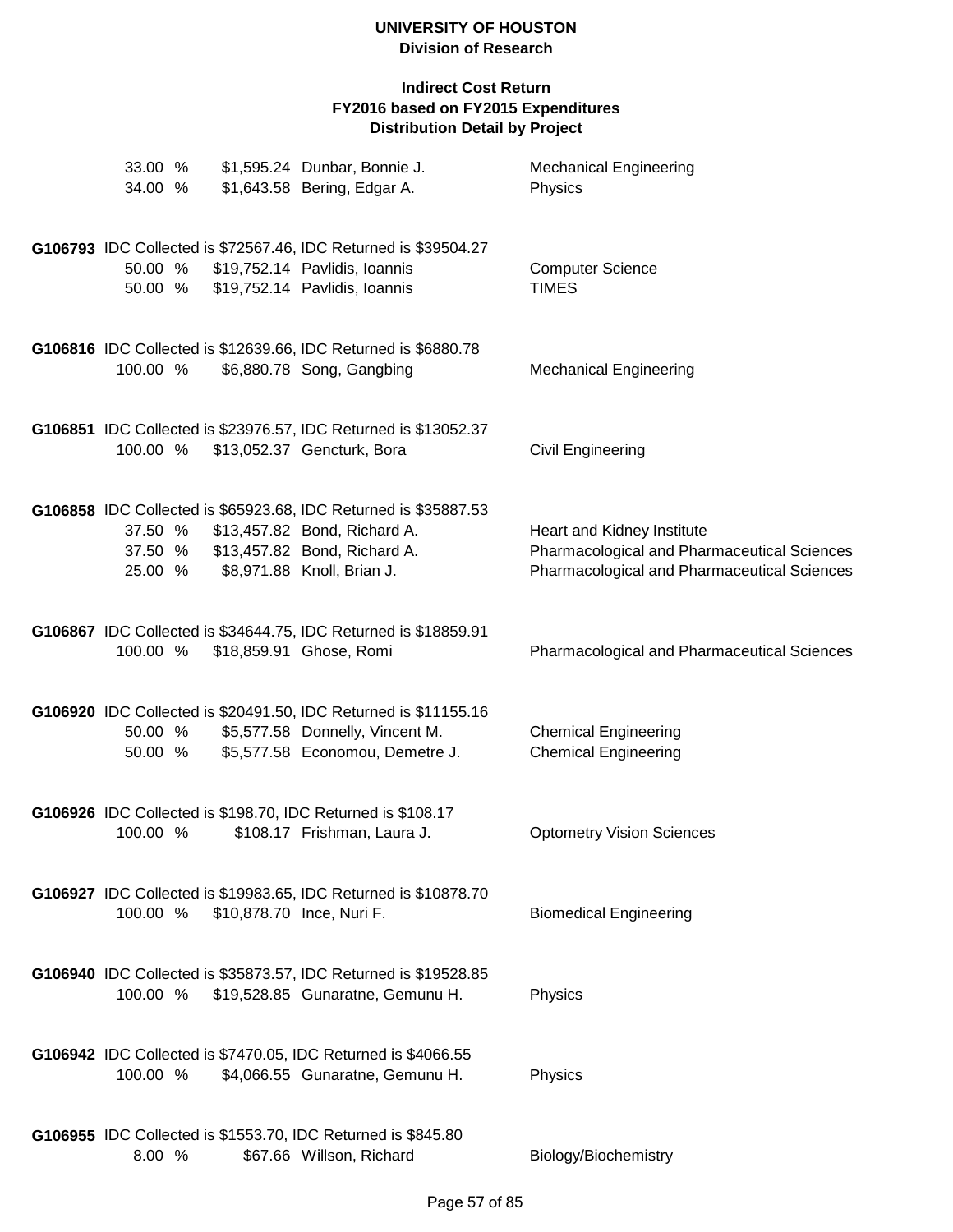| 20.00 %<br>10.00 %<br>41.00 %<br>21.00 % |                                                       | \$169.16 Ruchhoeft, Paul<br>\$84.58 Willson, Richard<br>\$346.78 Willson, Richard<br>\$177.62 Ruchhoeft, Paul | Center for Integrated Bio and Nano Systems<br>Center for Integrated Bio and Nano Systems<br><b>Chemical Engineering</b><br><b>Electrical &amp; Computer Engineering</b> |
|------------------------------------------|-------------------------------------------------------|---------------------------------------------------------------------------------------------------------------|-------------------------------------------------------------------------------------------------------------------------------------------------------------------------|
| 100.00 %                                 |                                                       | G106956 IDC Collected is \$406.32, IDC Returned is \$221.19<br>\$221.19 Willson, Richard                      | <b>Chemical Engineering</b>                                                                                                                                             |
|                                          |                                                       | G106992 IDC Collected is \$32597.25, IDC Returned is \$17745.29<br>100.00 % \$17,745.29 Balakotaiah, Vemuri   | <b>Chemical Engineering</b>                                                                                                                                             |
|                                          | 100.00 % \$11,056.97 Hu, Ming                         | G107003 IDC Collected is \$20311.13, IDC Returned is \$11056.97                                               | Pharmacological and Pharmaceutical Sciences                                                                                                                             |
| 100.00 %                                 |                                                       | G107006 IDC Collected is \$15290.89, IDC Returned is \$8324.05<br>\$8,324.05 Lapen, Thomas J.                 | Earth & Atmospheric Sciences                                                                                                                                            |
| 100.00 %                                 |                                                       | G107024 IDC Collected is \$1874.56, IDC Returned is \$1020.47<br>\$1,020.47 Chellam, Shankar                  | <b>Civil Engineering</b>                                                                                                                                                |
|                                          |                                                       | G107026 IDC Collected is \$36670.58, IDC Returned is \$19962.73<br>100.00 % \$19,962.73 Fox, George E.        | Biology/Biochemistry                                                                                                                                                    |
| 30.00 %                                  | 70.00 % \$39,447.69 Yao, Yan<br>\$16,906.15 Yao, Yan  | G107044 IDC Collected is \$103519.31, IDC Returned is \$56353.84                                              | <b>Electrical &amp; Computer Engineering</b><br><b>TcSUH</b>                                                                                                            |
| 50.00 %<br>50.00 %                       | \$11,136.11 Chen, Ji                                  | G107045 IDC Collected is \$40913.02, IDC Returned is \$22272.23<br>\$11,136.11 Jackson, David R.              | <b>Electrical &amp; Computer Engineering</b><br><b>Electrical &amp; Computer Engineering</b>                                                                            |
| 50.00 %                                  | \$10,140.28 Li, Mo<br>50.00 % \$10,140.28 Mo, Yi-Lung | G107050 IDC Collected is \$37254.43, IDC Returned is \$20280.57                                               | Civil Engineering<br><b>Civil Engineering</b>                                                                                                                           |
| 100.00 %                                 |                                                       | G107056 IDC Collected is \$42490.76, IDC Returned is \$23131.12<br>\$23,131.12 Layne, Charles S.              | Health and Human Performance                                                                                                                                            |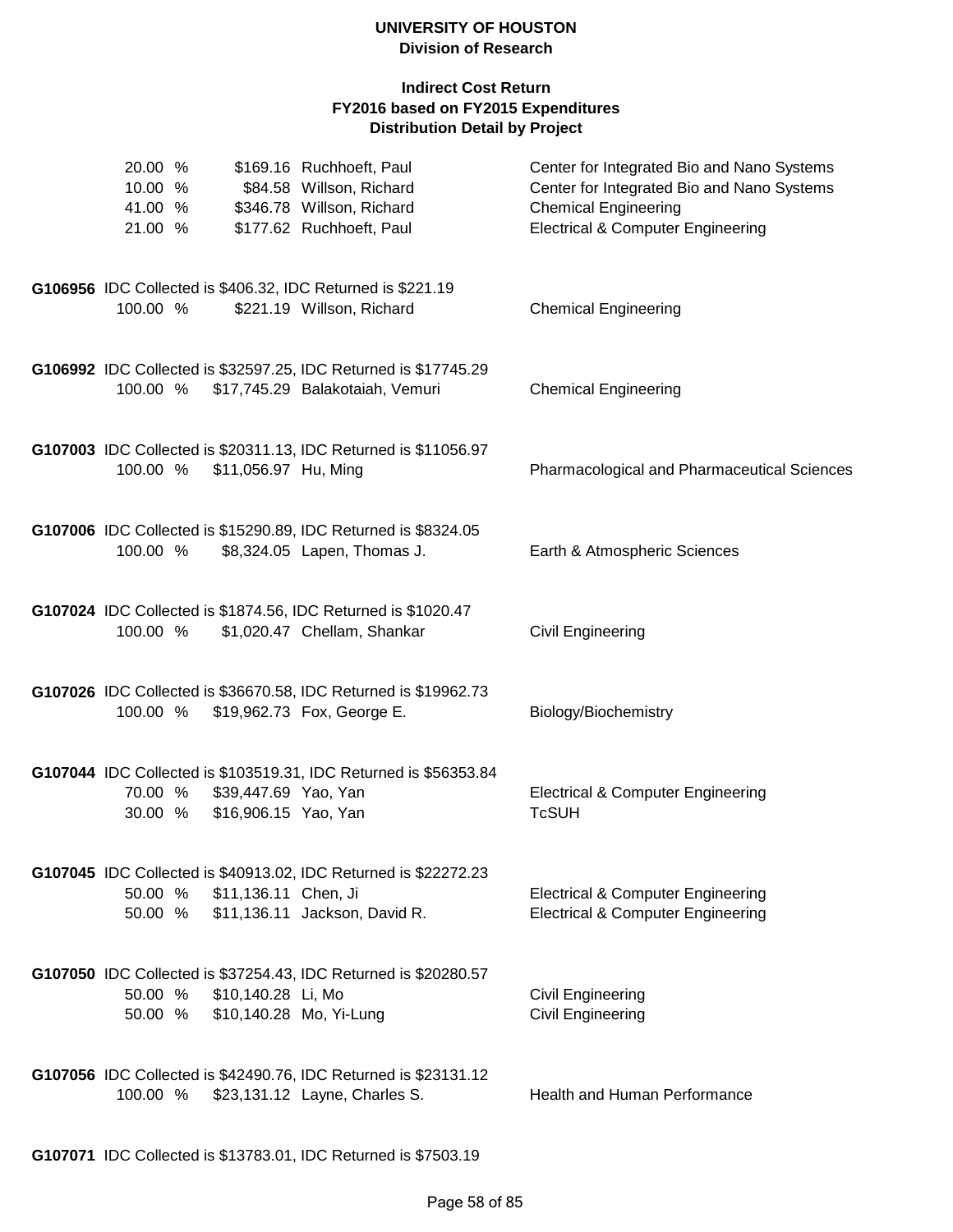| 100.00 %                               | \$7,503.19 Schwartz, Robert J.                                                                                                                                                     | Biology/Biochemistry                                                         |
|----------------------------------------|------------------------------------------------------------------------------------------------------------------------------------------------------------------------------------|------------------------------------------------------------------------------|
| 100.00 %                               | G107074 IDC Collected is \$9.33, IDC Returned is \$5.08<br>\$5.08 Cheung, Monit                                                                                                    | Child & Family for Innovative Research                                       |
| 100.00 %                               | G107084 IDC Collected is \$25336.68, IDC Returned is \$13792.78<br>\$13,792.78 Skopal, Jennifer                                                                                    | <b>Childrens Learning Centers</b>                                            |
| 45.00 %<br>45.00 %<br>5.00 %<br>5.00 % | G107094 IDC Collected is \$10265.23, IDC Returned is \$5588.19<br>\$2,514.68 Perales, Monica<br>\$2,514.68 Romero, R. Todd<br>\$279.41 Perales, Monica<br>\$279.41 Romero, R. Todd | Center for Public History<br>Center for Public History<br>History<br>History |
| 0.00%<br>50.00 %                       | G107110 IDC Collected is \$33618.42, IDC Returned is \$18301.20<br>\$0.00 Guo, Hongyu<br>\$18,301.20 Pennings, Steve C.                                                            | Biology/Biochemistry<br>Biology/Biochemistry                                 |
| 90.00 %<br>10.00 %                     | G107122 IDC Collected is \$56372.72, IDC Returned is \$30688.18<br>\$27,619.36 Fox, George E.<br>\$3,068.82 Fox, George E.                                                         | Biology/Biochemistry<br>Center for Advanced Computing and Data Systems       |
| 100.00 %                               | G107132 IDC Collected is \$13548.59, IDC Returned is \$7375.58<br>\$7,375.58 Torres-Hostos, Luis R.                                                                                | Center for Drug and Social Policy Research                                   |
| 100.00 %                               | G107139 IDC Collected is \$1815.00, IDC Returned is \$988.05<br>\$988.05 Gray, Patricia                                                                                            | Law-UH                                                                       |
| 100.00 %                               | G107143 IDC Collected is \$7929.83, IDC Returned is \$4316.84<br>\$4,316.84 Roberts, Tawna                                                                                         | <b>Optometry Vision Sciences</b>                                             |
| 25.00 %<br>50.00 %<br>25.00 %          | G107154 IDC Collected is \$84007.23, IDC Returned is \$45731.86<br>\$11,432.96 Pinsky, Lawrence S.<br>\$22,865.93 Bellwied, Rene<br>\$11,432.96 Pinsky, Lawrence S.                | Center for Advanced Computing and Data Systems<br>Physics<br>Physics         |
| 100.00 %                               | G107166 IDC Collected is \$22731.96, IDC Returned is \$12374.82<br>\$12,374.82 Glennie, Craig                                                                                      | National Center for Airborne Laser Mapping                                   |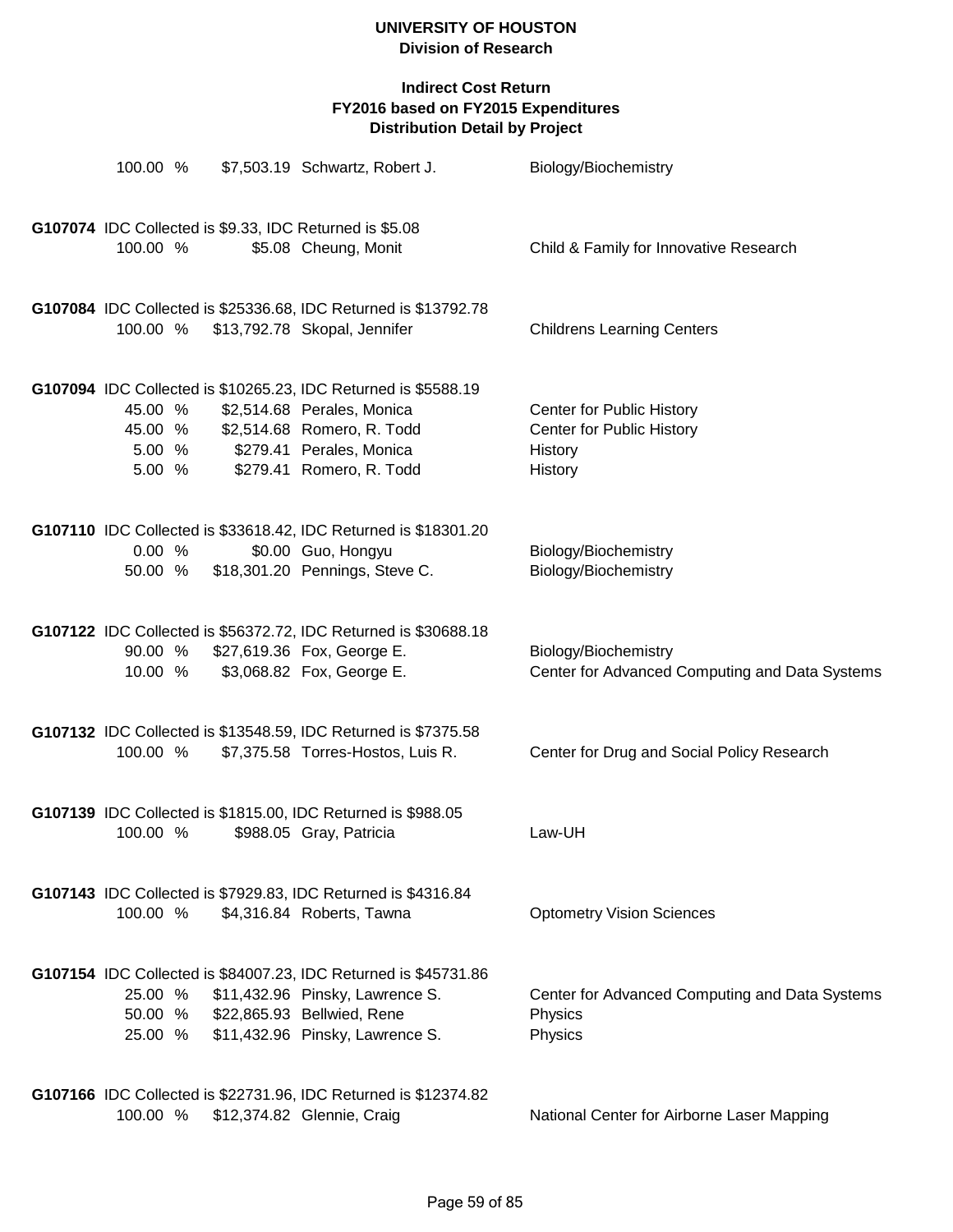| G107171 IDC Collected is \$125696.69, IDC Returned is \$68426.76<br>\$68,426.76 Hu, Ming<br>100.00 %                                           | <b>Pharmacological and Pharmaceutical Sciences</b>                                         |
|------------------------------------------------------------------------------------------------------------------------------------------------|--------------------------------------------------------------------------------------------|
| G107174 IDC Collected is \$64862.54, IDC Returned is \$35309.87<br>\$28,247.90 Cuny, Gregory D.<br>80.00 %<br>20.00 % \$7,061.97 Hu, Ming      | Pharmacological and Pharmaceutical Sciences<br>Pharmacological and Pharmaceutical Sciences |
| G107175 IDC Collected is \$2277.80, IDC Returned is \$1239.99<br>100.00 %<br>\$1,239.99 Ebalunode, Jerry                                       | Center for Advanced Computing and Data Systems                                             |
| G107184 IDC Collected is \$86715.44, IDC Returned is \$47206.15<br>100.00 % \$47,206.15 Weihua, Zhang                                          | Biology/Biochemistry                                                                       |
| G107191 IDC Collected is \$53975.18, IDC Returned is \$29383.01<br>100.00 %<br>\$29,383.01 Neighbors, Clayton                                  | Psychology                                                                                 |
| G107196 IDC Collected is \$42014.98, IDC Returned is \$22872.11<br>65.00 % \$14,866.87 Glennie, Craig<br>35.00 % \$8,005.24 Rifai, Hanadi      | <b>Civil Engineering</b><br>Civil Engineering                                              |
| G107208 IDC Collected is \$71031.84, IDC Returned is \$38668.31<br>\$9,280.40 Nikolaou, Michael<br>24.00 %<br>76.00 % \$29,387.92 Tam, Vincent | <b>Chemical Engineering</b><br>Clinical Pharmacy & Administration                          |
| G107209 IDC Collected is \$1920.45, IDC Returned is \$1045.45<br>\$1,045.45 Rifai, Hanadi<br>100.00 %                                          | Civil Engineering                                                                          |
| G107210 IDC Collected is \$-41.39, IDC Returned is \$-22.53<br>100.00 %<br>-\$22.53 Rifai, Hanadi                                              | Civil Engineering                                                                          |
| G107211 IDC Collected is \$999.86, IDC Returned is \$544.30<br>100.00 %<br>\$544.30 Rifai, Hanadi                                              | <b>Civil Engineering</b>                                                                   |
| G107212 IDC Collected is \$5095.40, IDC Returned is \$2773.83<br>100.00 %<br>\$2,773.83 Eriksen, Jason                                         | <b>Pharmacological and Pharmaceutical Sciences</b>                                         |
| G107224 IDC Collected is \$23373.71, IDC Returned is \$12724.18<br>100.00 %<br>\$12,724.18 Chen, Guoning                                       | <b>Computer Science</b>                                                                    |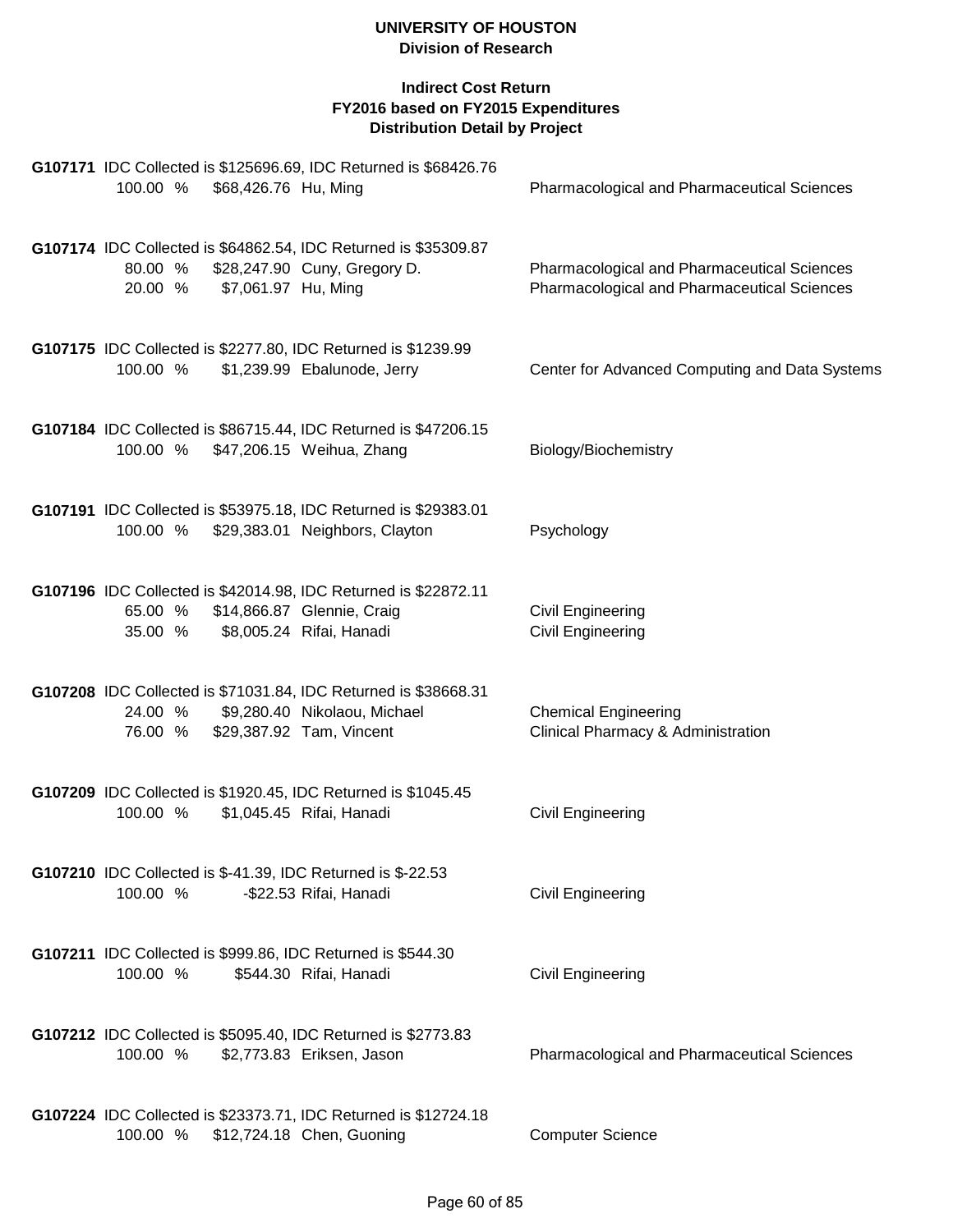|                    |  | G107245 IDC Collected is \$9342.78, IDC Returned is \$5086.02                                                                  |                                                            |
|--------------------|--|--------------------------------------------------------------------------------------------------------------------------------|------------------------------------------------------------|
|                    |  | 50.00 % \$2,543.01 Dawood, Mina<br>50.00 % \$2,543.01 Gencturk, Bora                                                           | <b>Civil Engineering</b><br><b>Civil Engineering</b>       |
| 100.00 %           |  | G107246 IDC Collected is \$13603.12, IDC Returned is \$7405.27<br>\$7,405.27 Canic, Suncica                                    | <b>Mathematics</b>                                         |
| 100.00 %           |  | G107251 IDC Collected is \$17945.41, IDC Returned is \$9769.12<br>\$9,769.12 Robertson, Megan                                  | <b>Chemical Engineering</b>                                |
| 100.00 %           |  | G107260 IDC Collected is \$5958.33, IDC Returned is \$3243.60<br>\$3,243.60 Lim, Gino Jinho                                    | <b>Industrial Engineering</b>                              |
|                    |  | G107263 IDC Collected is \$20414.88, IDC Returned is \$11113.45<br>100.00 % \$11,113.45 Gorb, Yuliya                           | <b>Mathematics</b>                                         |
| 100.00 %           |  | G107264 IDC Collected is \$11743.20, IDC Returned is \$6392.76<br>\$6,392.76 Young, Frederick M.                               | <b>Small Business Development Center</b>                   |
| 100.00 %           |  | G107280 IDC Collected is \$32382.85, IDC Returned is \$17628.58<br>\$17,628.58 Azevedo, Ricardo                                | Biology/Biochemistry                                       |
| 100.00 %           |  | G107289 IDC Collected is \$55245.48, IDC Returned is \$30074.53<br>\$30,074.53 May, Jeremy A.                                  | Chemistry                                                  |
|                    |  | G107298 IDC Collected is \$-30.80, IDC Returned is \$-16.77<br>100.00 % -\$16.77 Granato, Jim                                  | Hobby Center for Public Policy                             |
| 50.00 %<br>50.00 % |  | G107301 IDC Collected is \$3319.66, IDC Returned is \$1807.16<br>\$903.58 Obasi, Ezemenari<br>\$903.58 Walker-Obasi, Rheeda I. | Psychological, Health, and Learning Sciences<br>Psychology |
| 100.00 %           |  | G107308 IDC Collected is \$9422.42, IDC Returned is \$5129.38<br>\$5,129.38 Gunaratne, Preethi H.                              | Biology/Biochemistry                                       |
| 25.00 %<br>25.00 % |  | G107318 IDC Collected is \$6125.51, IDC Returned is \$3334.61<br>\$833.65 Huang, Shou-Hsuan<br>\$833.65 Shah, Shishir          | <b>Computer Science</b><br><b>Computer Science</b>         |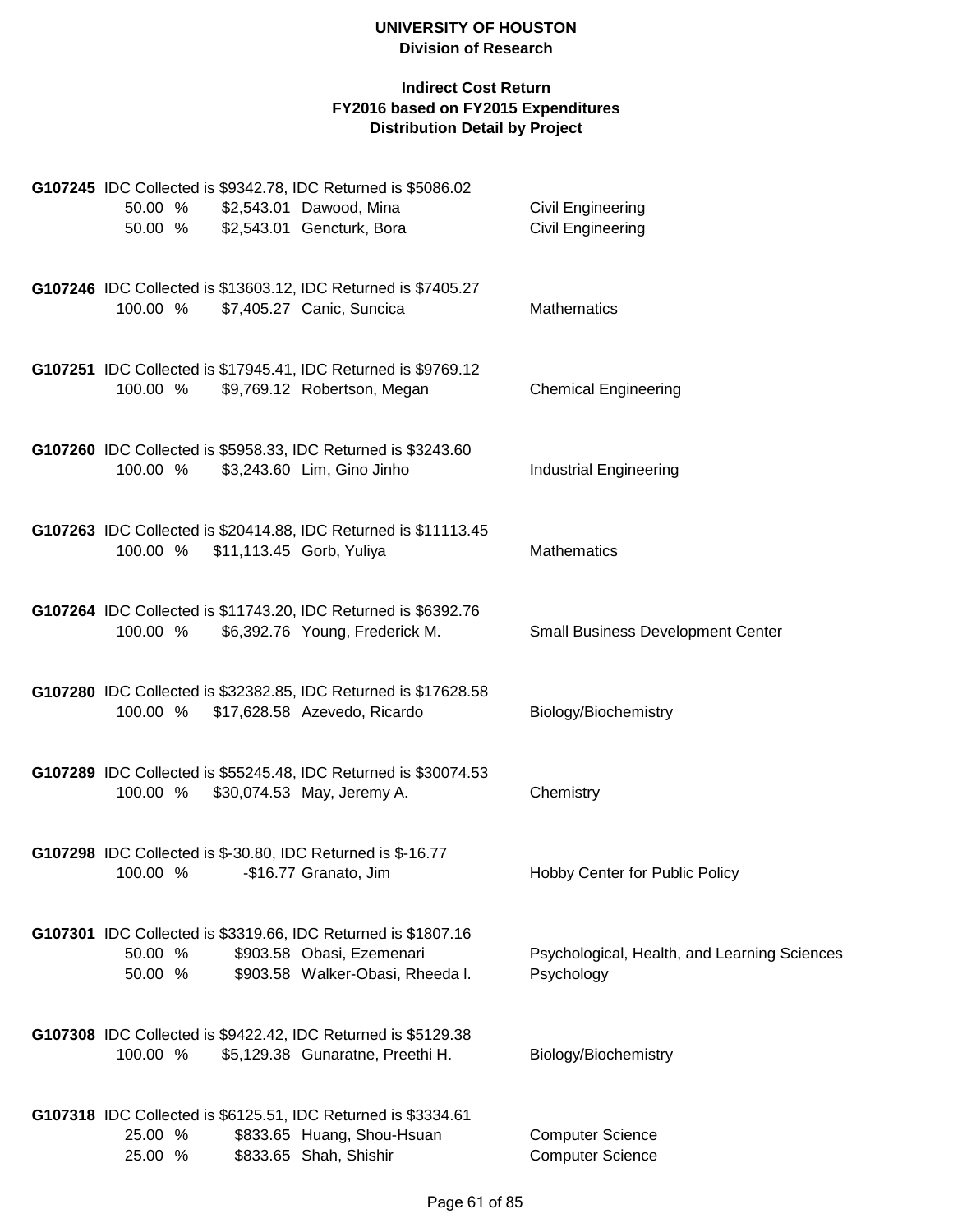| 25.00 %<br>25.00 %                                  |  | \$833.65 Verma, Rakesh M.<br>\$833.65 Yun, Changhoon                                                                                                                                                                          | <b>Computer Science</b><br><b>Computer Science</b>                                                                                  |
|-----------------------------------------------------|--|-------------------------------------------------------------------------------------------------------------------------------------------------------------------------------------------------------------------------------|-------------------------------------------------------------------------------------------------------------------------------------|
| 20.00 %<br>60.00 %                                  |  | G107326 IDC Collected is \$126239.90, IDC Returned is \$68722.48<br>\$13,744.50 Carter, William<br>20.00 % \$13,744.50 Glennie, Craig<br>\$41,233.49 Shrestha, Ramesh                                                         | Civil Engineering<br><b>Civil Engineering</b><br>National Center for Airborne Laser Mapping                                         |
| 100.00 %                                            |  | G107338 IDC Collected is \$13087.17, IDC Returned is \$7124.39<br>\$7,124.39 Chellam, Shankar                                                                                                                                 | Civil Engineering                                                                                                                   |
| 100.00 %                                            |  | G107344 IDC Collected is \$22555.59, IDC Returned is \$12278.81<br>\$12,278.81 Layne, Charles S.                                                                                                                              | <b>Health and Human Performance</b>                                                                                                 |
| 40.00 %<br>60.00 %                                  |  | G107345 IDC Collected is \$3706.70, IDC Returned is \$2017.85<br>\$807.14 Kelley, Larry<br>\$1,210.71 Vardeman-Winter, Jennifer E.                                                                                            | Communication<br>Communication                                                                                                      |
| 50.00 %<br>50.00 %                                  |  | G107350 IDC Collected is \$16377.88, IDC Returned is \$8915.79<br>\$4,457.90 Ren, Zhifeng<br>\$4,457.90 Ren, Zhifeng                                                                                                          | Physics<br><b>TcSUH</b>                                                                                                             |
| 20.00 %<br>20.00 %<br>20.00 %<br>20.00 %<br>20.00 % |  | G107356 IDC Collected is \$13261.96, IDC Returned is \$7219.55<br>\$1,443.91 Huang, Shou-Hsuan<br>\$1,443.91 Kakadiaris, Ioannis<br>\$1,443.91 Leiss, Ernst L.<br>\$1,443.91 Pavlidis, Ioannis<br>\$1,443.91 Verma, Rakesh M. | <b>Computer Science</b><br><b>Computer Science</b><br><b>Computer Science</b><br><b>Computer Science</b><br><b>Computer Science</b> |
| 16.20 %<br>50.30 %<br>33.50 %                       |  | G107365 IDC Collected is \$15594.66, IDC Returned is \$8489.42<br>\$1,375.29 Bose, Anima<br>\$4,270.18 Selvamanickam, Venkat<br>\$2,843.96 Selvamanickam, Venkat                                                              | <b>Engineering Technology</b><br><b>Mechanical Engineering</b><br><b>TcSUH</b>                                                      |
|                                                     |  | G107377 IDC Collected is \$20791.50, IDC Returned is \$11318.48<br>100.00 % \$11,318.48 Peng, Jiming                                                                                                                          | <b>Industrial Engineering</b>                                                                                                       |
| 100.00 %                                            |  | G107379 IDC Collected is \$3098.91, IDC Returned is \$1686.98<br>\$1,686.98 Selvamanickam, Venkat                                                                                                                             | <b>Mechanical Engineering</b>                                                                                                       |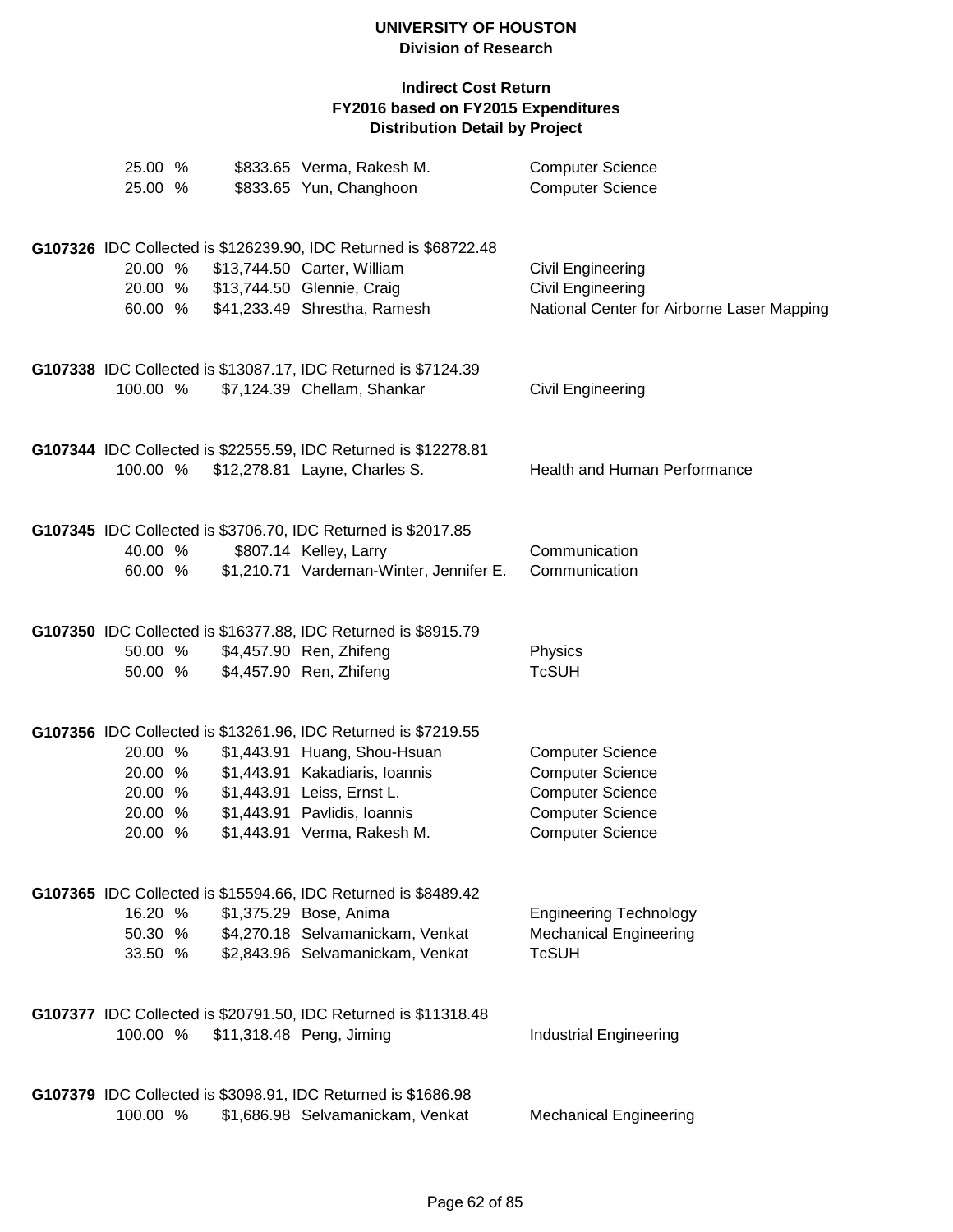# **Indirect Cost Return FY2016 based on FY2015 Expenditures Distribution Detail by Project**

| 100.00 %                      |  | G107380 IDC Collected is \$20266.45, IDC Returned is \$11032.65<br>\$11,032.65 Prasad, Saurabh                                                            | <b>Electrical &amp; Computer Engineering</b>                       |
|-------------------------------|--|-----------------------------------------------------------------------------------------------------------------------------------------------------------|--------------------------------------------------------------------|
| 100.00 %                      |  | G107383 IDC Collected is \$10153.91, IDC Returned is \$5527.59<br>\$5,527.59 Ostrin, Lisa                                                                 | <b>Optometry Vision Sciences</b>                                   |
|                               |  | G107384 IDC Collected is \$76.78, IDC Returned is \$41.80                                                                                                 |                                                                    |
| 80.00 %<br>20.00 %            |  | \$33.44 Gao, Lu<br>\$8.36 Song, Lingguang                                                                                                                 | <b>Construction Management</b><br><b>Construction Management</b>   |
| 100.00 %                      |  | G107387 IDC Collected is \$26301.97, IDC Returned is \$14318.27<br>\$14,318.27 Lee, Hyongki                                                               | National Center for Airborne Laser Mapping                         |
| 100.00 %                      |  | G107390 IDC Collected is \$5095.64, IDC Returned is \$2773.96<br>\$2,773.96 Horn, Catherine L.                                                            | Educational Leadership & Policy Studies                            |
| 100.00 %                      |  | G107391 IDC Collected is \$5200.58, IDC Returned is \$2831.09<br>\$2,831.09 Obasi, Ezemenari                                                              | Psychological, Health, and Learning Sciences                       |
| 50.00 %<br>50.00 %            |  | G107396 IDC Collected is \$18644.53, IDC Returned is \$10149.71<br>\$5,074.85 Hawkins, Jacqueline<br>\$5,074.85 Tolar, Tammy                              | Dean, Education<br>Psychological, Health, and Learning Sciences    |
| 100.00 %                      |  | G107397 IDC Collected is \$5001.54, IDC Returned is \$2722.74<br>\$2,722.74 Lee, Hyongki                                                                  | National Center for Airborne Laser Mapping                         |
| 25.00 %<br>50.00 %<br>25.00 % |  | G107402 IDC Collected is \$678.11, IDC Returned is \$369.15<br>\$92.29 Belarbi, Abdeldjelil<br>\$184.57 Dawood, Mina<br>\$92.29 Vipulanandan, Cumaraswamy | <b>Civil Engineering</b><br>Civil Engineering<br>Civil Engineering |
| 33.00 %<br>34.00 %<br>33.00 % |  | G107403 IDC Collected is \$285.44, IDC Returned is \$155.39<br>\$51.28 Belarbi, Abdeldjelil<br>\$52.83 Hsu, Thomas T. C.<br>\$51.28 Mo, Yi-Lung           | <b>Civil Engineering</b><br>Civil Engineering<br>Civil Engineering |
| 40.00 %                       |  | G107429 IDC Collected is \$82651.13, IDC Returned is \$44993.62<br>\$17,997.45 Hungerford, Ed V.                                                          | Physics                                                            |
| 44.00 %                       |  | \$19,797.19 Lau, Kwong                                                                                                                                    | Physics                                                            |

16.00 % \$7,198.98 Whitehead, Lisa Physics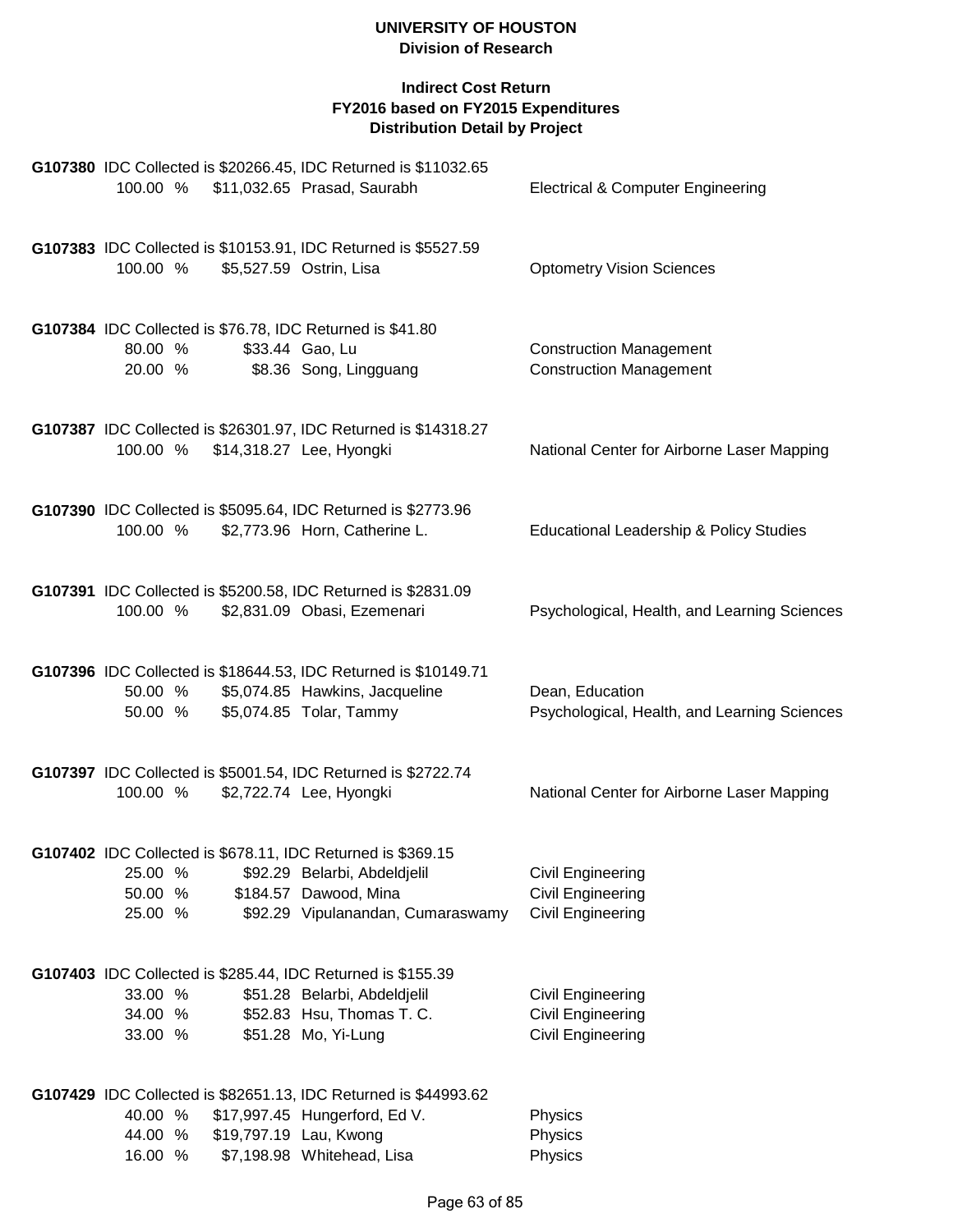| 50.00 %<br>50.00 % | G107433 IDC Collected is \$42720.16, IDC Returned is \$23256.00<br>\$11,628.00 Rifai, Hanadi<br>\$11,628.00 Rodrigues, Debora F.  | Civil Engineering<br>Civil Engineering                       |
|--------------------|-----------------------------------------------------------------------------------------------------------------------------------|--------------------------------------------------------------|
| 70.00 %            | G107435 IDC Collected is \$21815.81, IDC Returned is \$11876.09<br>\$8,313.26 Yao, Yan<br>30.00 % \$3,562.83 Yao, Yan             | <b>Electrical &amp; Computer Engineering</b><br><b>TcSUH</b> |
| 100.00 %           | G107454 IDC Collected is \$46978.79, IDC Returned is \$25574.31<br>\$25,574.31 Bittner, Eric R.                                   | Chemistry                                                    |
| 100.00 %           | G107455 IDC Collected is \$568.61, IDC Returned is \$309.54<br>\$309.54 Lehmann, Jee-Yeon                                         | Economics                                                    |
| 20.00 %<br>80.00 % | G107463 IDC Collected is \$6063.80, IDC Returned is \$3301.01<br>\$660.20 Tackett, Jennifer L.<br>\$2,640.81 Tackett, Jennifer L. | Psychology<br><b>TIMES</b>                                   |
| 100.00 %           | G107475 IDC Collected is \$14755.81, IDC Returned is \$8032.77<br>\$8,032.77 Cline, Raymond E.                                    | <b>Texas Manufacturing Assistance Center</b>                 |
| 100.00 %           | G107489 IDC Collected is \$40792.11, IDC Returned is \$22206.41<br>\$22,206.41 Mohan, Chandra                                     | <b>Biomedical Engineering</b>                                |
| 100.00 %           | G107493 IDC Collected is \$14579.14, IDC Returned is \$7936.59<br>\$7,936.59 Baldelli, Steve                                      | Chemistry                                                    |
| 100.00 %           | G107495 IDC Collected is \$15874.18, IDC Returned is \$8641.59<br>\$8,641.59 Neighbors, Clayton                                   | Psychology                                                   |
| 100.00 %           | G107503 IDC Collected is \$-277.20, IDC Returned is \$-150.90<br>-\$150.90 Mohan, Chandra                                         | <b>Biomedical Engineering</b>                                |
| 20.00 %<br>80.00 % | G107507 IDC Collected is \$13085.95, IDC Returned is \$7123.73<br>\$1,424.75 Carlson, Coleen<br>\$5,698.98 Carlson, Coleen        | Psychology<br><b>TIMES</b>                                   |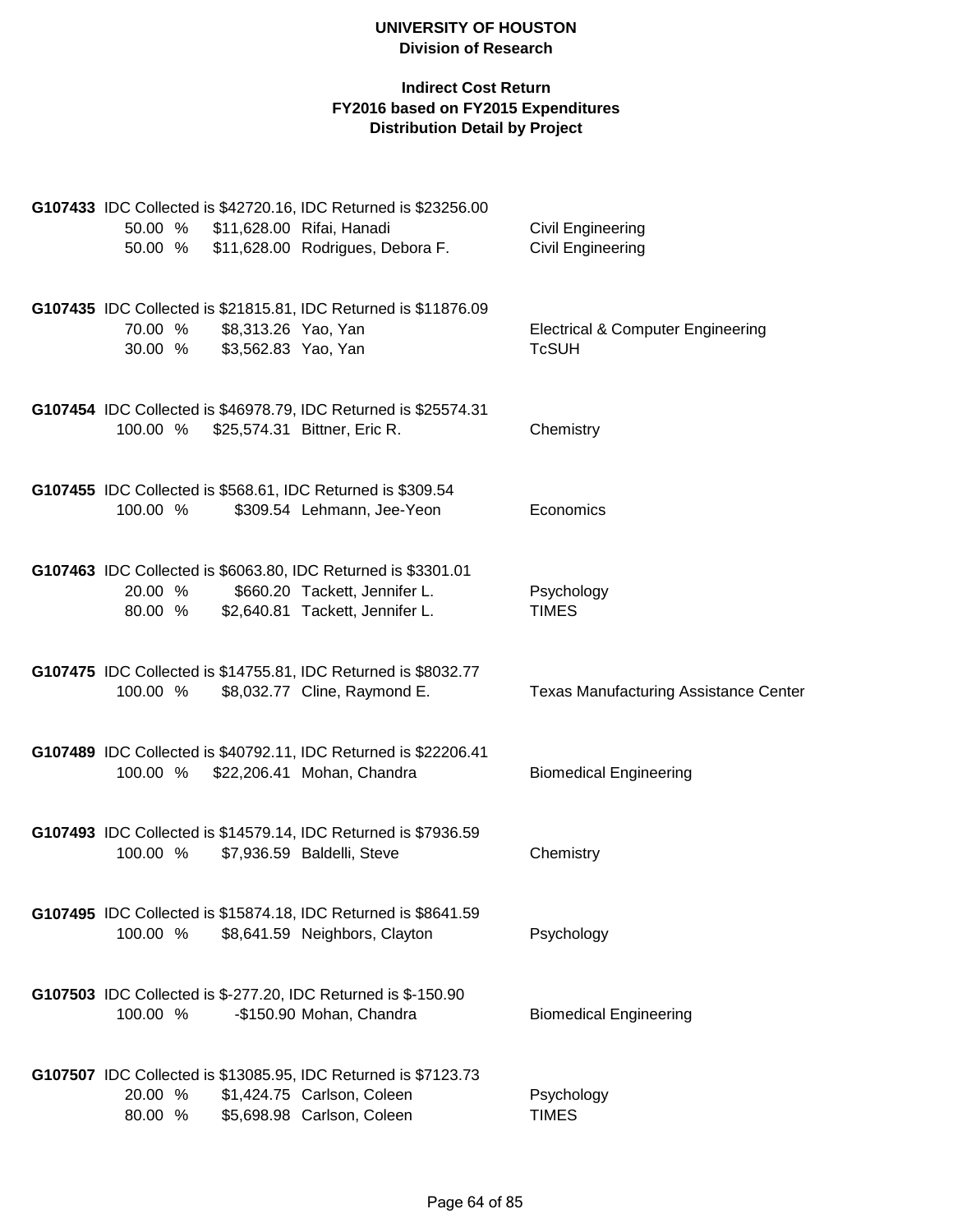# **Indirect Cost Return FY2016 based on FY2015 Expenditures Distribution Detail by Project**

|          |                      | G107513 IDC Collected is \$87261.48, IDC Returned is \$47503.40                             |                                       |
|----------|----------------------|---------------------------------------------------------------------------------------------|---------------------------------------|
| 71.00 %  |                      | \$33,727.42 Freiberg, H. Jerome                                                             | <b>Consistency Mgmt and Coop Disc</b> |
| 4.00 %   |                      | \$1,900.14 Carlson, Coleen                                                                  | Psychology                            |
| 2.00%    |                      | \$950.07 Francis, David J.                                                                  | Psychology                            |
| 16.00 %  |                      | \$7,600.54 Carlson, Coleen                                                                  | <b>TIMES</b>                          |
| 7.00 %   |                      | \$3,325.24 Francis, David J.                                                                | <b>TIMES</b>                          |
|          |                      |                                                                                             |                                       |
|          |                      | G107514 IDC Collected is \$41106.04, IDC Returned is \$22377.31                             |                                       |
| 73.00 %  |                      | \$16,335.43 Dominey, Wallace                                                                | Curriculum and Instruction            |
| 13.00 %  |                      | \$2,909.05 Cheung, Margaret S.                                                              | Physics                               |
| 14.00 %  |                      | \$3,132.82 Forrest, Rebecca                                                                 | Physics                               |
|          |                      | G107520 IDC Collected is \$7745.46, IDC Returned is \$4216.47                               |                                       |
| 30.00 %  |                      | \$1,264.94 Hadjiev, Viktor                                                                  | <b>Mechanical Engineering</b>         |
| 70.00 %  |                      | \$2,951.53 Hadjiev, Viktor                                                                  | <b>TcSUH</b>                          |
|          |                      | G107557 IDC Collected is \$78722.24, IDC Returned is \$42854.81                             |                                       |
| 95.00 %  |                      | \$40,712.07 Anderson, Heather                                                               | <b>Optometry Vision Sciences</b>      |
| 5.00 %   |                      | \$2,142.74 Stuebing, Karla                                                                  | <b>TIMES</b>                          |
|          |                      |                                                                                             |                                       |
|          |                      | G107566 IDC Collected is \$38008.27, IDC Returned is \$20690.94                             |                                       |
| 100.00 % | \$20,690.94 Lu, Qian |                                                                                             | Psychology                            |
|          |                      |                                                                                             |                                       |
|          |                      | G107575 IDC Collected is \$13699.75, IDC Returned is \$7457.87                              |                                       |
| 100.00 % |                      | \$7,457.87 Kosten, Therese                                                                  | Psychology                            |
|          |                      |                                                                                             |                                       |
|          |                      | G107598 IDC Collected is \$334.80, IDC Returned is \$182.26                                 |                                       |
| 100.00 % |                      | \$182.26 Cline, Raymond E.                                                                  | Center for Technology Literacy        |
|          |                      |                                                                                             |                                       |
|          |                      | G107605 IDC Collected is \$99166.27, IDC Returned is \$53984.13                             |                                       |
| 100.00 % |                      | \$53,984.13 Shevkoplyas, Sergey S.                                                          | <b>Biomedical Engineering</b>         |
|          |                      |                                                                                             |                                       |
|          |                      | G107616 IDC Collected is \$27385.98, IDC Returned is \$14908.38                             |                                       |
| 30.00 %  |                      | \$4,472.51 Meen, James                                                                      | Chemistry                             |
| 70.00 %  |                      | \$10,435.87 Meen, James                                                                     | <b>TcSUH</b>                          |
|          |                      |                                                                                             |                                       |
|          |                      |                                                                                             |                                       |
| 100.00 % |                      | G107621 IDC Collected is \$2123.68, IDC Returned is \$1156.09<br>\$1,156.09 Zhang, Yingchun |                                       |
|          |                      |                                                                                             | <b>Biomedical Engineering</b>         |
|          |                      |                                                                                             |                                       |

**G107625** IDC Collected is \$24275.81, IDC Returned is \$13215.27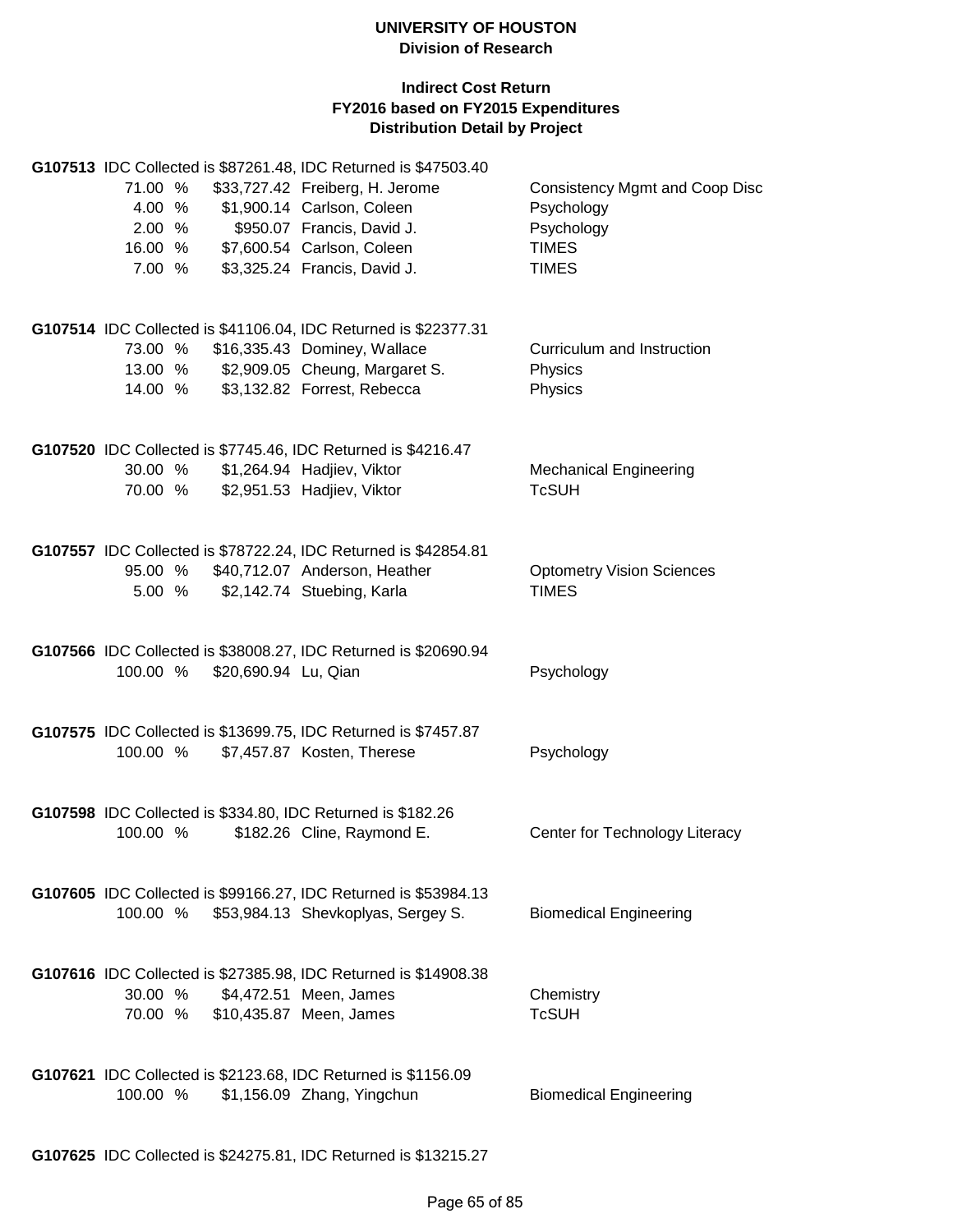| 100.00 %                      | \$13,215.27 Han, Zhu |                                                                                                                                                                                 | <b>Electrical &amp; Computer Engineering</b>                                                    |
|-------------------------------|----------------------|---------------------------------------------------------------------------------------------------------------------------------------------------------------------------------|-------------------------------------------------------------------------------------------------|
| 60.00 %<br>40.00 %            |                      | G107631 IDC Collected is \$20511.40, IDC Returned is \$11166.00<br>\$6,699.60 Selvamanickam, Venkat<br>\$4,466.40 Selvamanickam, Venkat                                         | <b>Mechanical Engineering</b><br><b>TcSUH</b>                                                   |
| 100.00 %                      |                      | G107639 IDC Collected is \$61700.94, IDC Returned is \$33588.76<br>\$33,588.76 Mohan, Chandra                                                                                   | <b>Biomedical Engineering</b>                                                                   |
| 50.00 %<br>50.00 %            |                      | G107650 IDC Collected is \$83739.35, IDC Returned is \$45586.03<br>\$22,793.01 Ren, Zhifeng<br>\$22,793.01 Ren, Zhifeng                                                         | Physics<br><b>TcSUH</b>                                                                         |
| 57.00 %<br>38.00 %            |                      | G107685 IDC Collected is \$54426.76, IDC Returned is \$29628.84<br>5.00 % \$1,481.44 Masson, Philippe<br>\$16,888.44 Selvamanickam, Venkat<br>\$11,258.96 Selvamanickam, Venkat | <b>Mechanical Engineering</b><br><b>Mechanical Engineering</b><br><b>TcSUH</b>                  |
| 100.00 %                      |                      | G107692 IDC Collected is \$5602.62, IDC Returned is \$3049.95<br>\$3,049.95 Bodmann, Bernhard G.                                                                                | Mathematics                                                                                     |
| 60.00 %                       |                      | G107706 IDC Collected is \$33051.25, IDC Returned is \$17992.44<br>\$10,795.46 Lee, T. Randall<br>40.00 % \$7,196.98 Lee, T. Randall                                            | Chemistry<br><b>TcSUH</b>                                                                       |
| 50.00 %<br>25.00 %<br>25.00 % |                      | G107709 IDC Collected is \$6183.57, IDC Returned is \$3366.21<br>\$1,683.11 Bose, Rathindra N.<br>\$841.55 Zhang, Xiaoliu<br>\$841.55 Zhang, Xiaoliu                            | Biology/Biochemistry<br>Biology/Biochemistry<br>Center for Nuclear Receptors and Cell Signaling |
| 50.00 %<br>50.00 %            |                      | G107710 IDC Collected is \$17746.60, IDC Returned is \$9660.89<br>\$4,830.45 Azencott, Robert G.<br>\$4,830.45 Timofeyev, Ilya                                                  | <b>Mathematics</b><br><b>Mathematics</b>                                                        |
| 100.00 %                      |                      | G107712 IDC Collected is \$36883.61, IDC Returned is \$20078.70<br>\$20,078.70 Grabow, Lars C.                                                                                  | <b>Chemical Engineering</b>                                                                     |
| 100.00 %                      |                      | G107731 IDC Collected is \$12073.58, IDC Returned is \$6572.62<br>\$6,572.62 Lefer, Barry                                                                                       | Earth & Atmospheric Sciences                                                                    |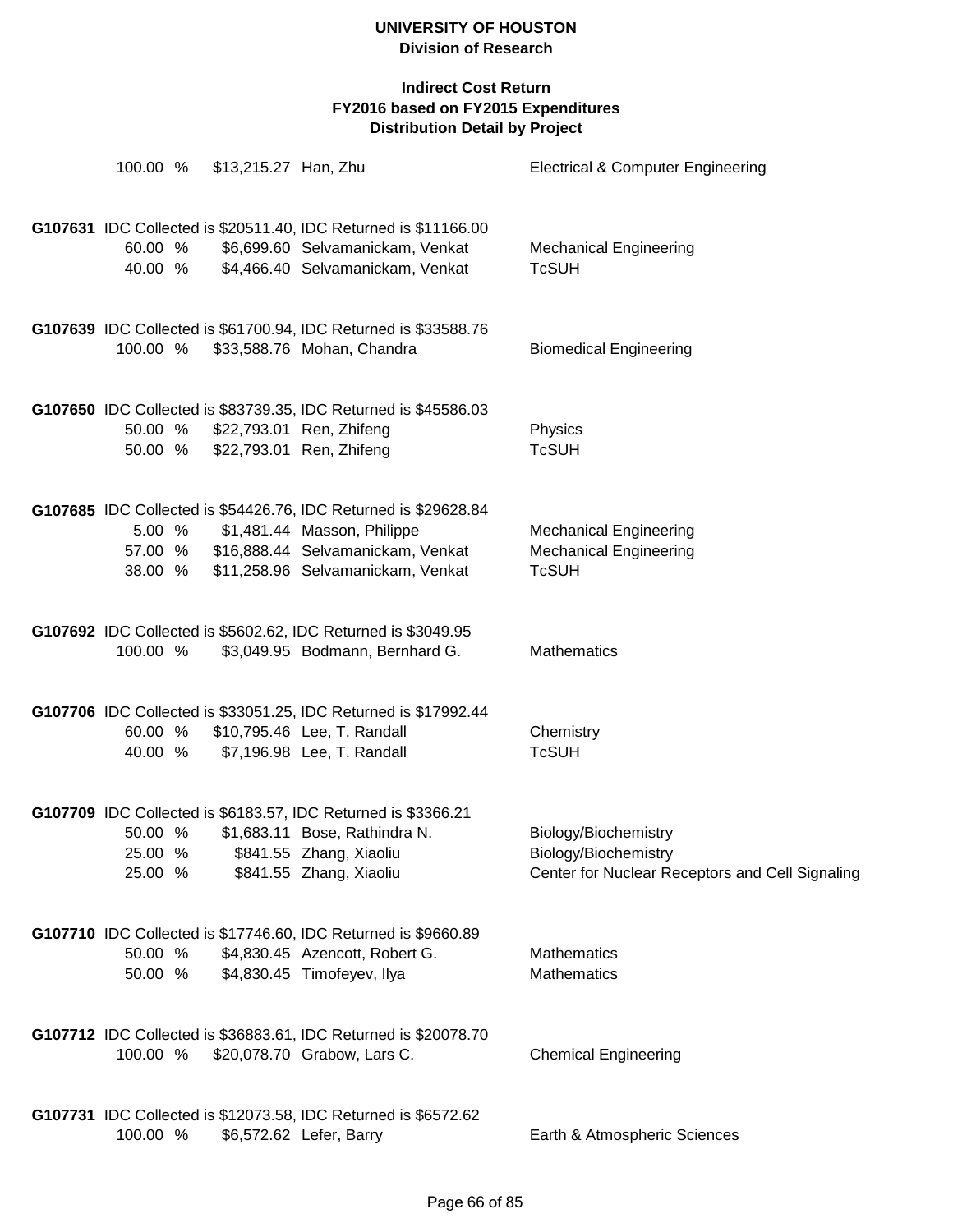| 100.00 %                      |                          | G107737 IDC Collected is \$10624.05, IDC Returned is \$5783.52<br>\$5,783.52 Choi, Yunsoo                                                          | Earth & Atmospheric Sciences                                                     |
|-------------------------------|--------------------------|----------------------------------------------------------------------------------------------------------------------------------------------------|----------------------------------------------------------------------------------|
| 100.00 %                      |                          | G107742 IDC Collected is \$10590.45, IDC Returned is \$5765.23<br>\$5,765.23 Climenhaga, Vaughn                                                    | <b>Mathematics</b>                                                               |
| 33.00 %<br>33.00 %<br>34.00 % |                          | G107761 IDC Collected is \$3779.64, IDC Returned is \$2057.56<br>\$678.99 Belarbi, Abdeldjelil<br>\$678.99 Dawood, Mina<br>\$699.57 Gencturk, Bora | <b>Civil Engineering</b><br><b>Civil Engineering</b><br><b>Civil Engineering</b> |
| 100.00 %                      |                          | G107804 IDC Collected is \$504.29, IDC Returned is \$274.53<br>\$274.53 Granato, Jim                                                               | Hobby Center for Public Policy                                                   |
| 100.00 %                      |                          | G107828 IDC Collected is \$3624.94, IDC Returned is \$1973.34<br>\$1,973.34 Cirino, Patrick C.                                                     | <b>Chemical Engineering</b>                                                      |
| 100.00 %                      |                          | G107836 IDC Collected is \$5294.46, IDC Returned is \$2882.20<br>\$2,882.20 Torres-Hostos, Luis R.                                                 | Child & Family for Innovative Research                                           |
| 100.00 %                      | \$20,060.40 Ott, William | G107839 IDC Collected is \$36849.99, IDC Returned is \$20060.40                                                                                    | <b>Mathematics</b>                                                               |
| 100.00 %                      |                          | G107840 IDC Collected is \$3010.57, IDC Returned is \$1638.89<br>\$1,638.89 Lefer, Barry                                                           | Earth & Atmospheric Sciences                                                     |
| 100.00 %                      |                          | G107867 IDC Collected is \$55149.26, IDC Returned is \$30022.15<br>\$30,022.15 Cheung, Margaret S.                                                 | Physics                                                                          |
| 100.00 %                      |                          | G107885 IDC Collected is \$46062.85, IDC Returned is \$25075.69<br>\$25,075.69 Torres-Hostos, Luis R.                                              | Child & Family for Innovative Research                                           |
| 50.00 %<br>50.00 %            |                          | G107888 IDC Collected is \$20894.95, IDC Returned is \$11374.79<br>\$5,687.40 Glowinski, Roland<br>\$5,687.40 Pan, Tsorng-Whay                     | <b>Mathematics</b><br><b>Mathematics</b>                                         |
| 50.00 %                       |                          | G107891 IDC Collected is \$5326.90, IDC Returned is \$2899.86<br>\$1,449.93 Hardy, John                                                            | Dean, Natural Sciences and Mathematics                                           |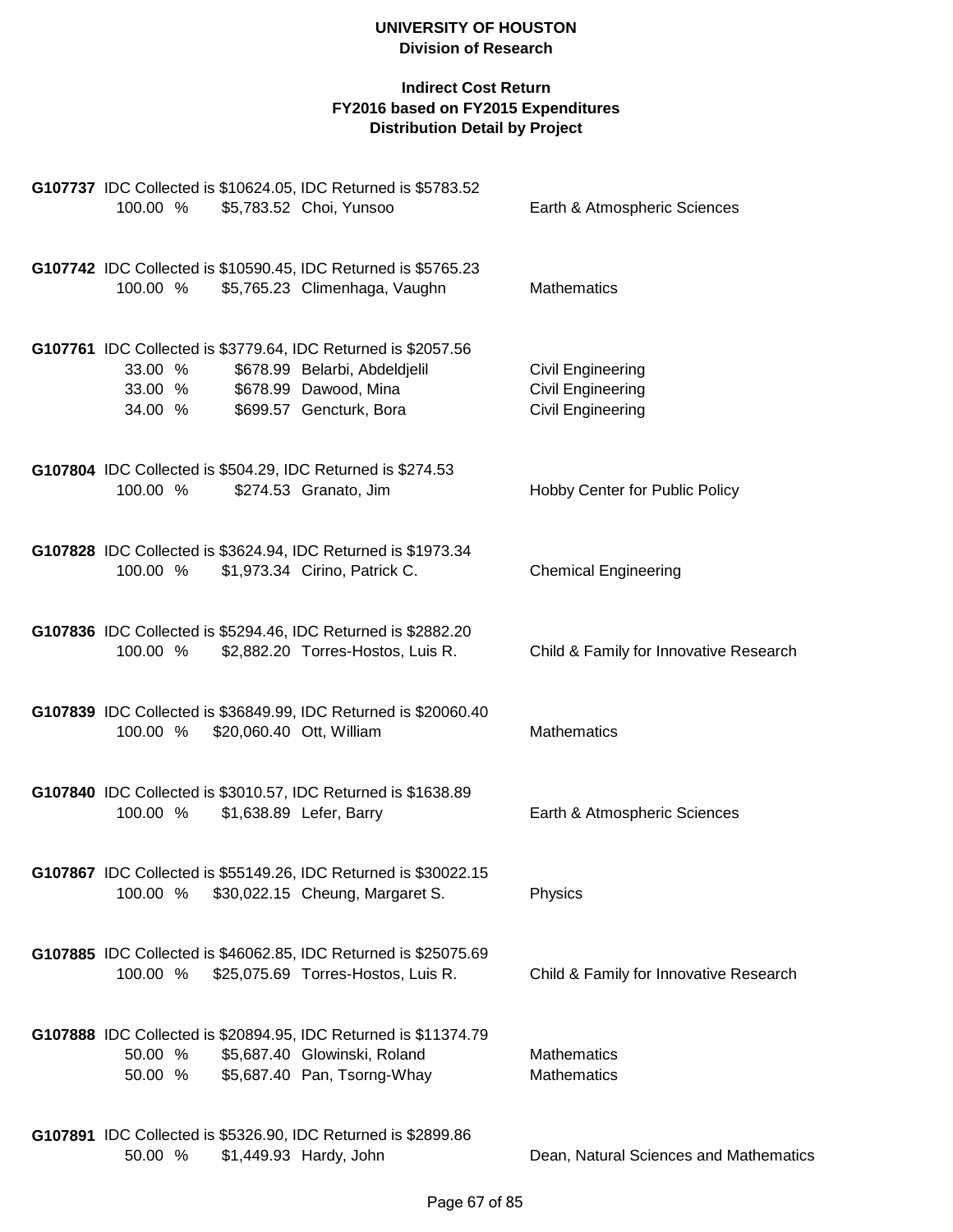| 50.00 %                                                                                      |  | \$1,449.93 Wells, Dan E.                                                                                                                                                                                                                                                                                                                               | Dean, Natural Sciences and Mathematics                                                                                                                                                                                                              |
|----------------------------------------------------------------------------------------------|--|--------------------------------------------------------------------------------------------------------------------------------------------------------------------------------------------------------------------------------------------------------------------------------------------------------------------------------------------------------|-----------------------------------------------------------------------------------------------------------------------------------------------------------------------------------------------------------------------------------------------------|
| 100.00 %                                                                                     |  | G107914 IDC Collected is \$255.42, IDC Returned is \$139.05<br>\$139.05 Rifai, Hanadi                                                                                                                                                                                                                                                                  | <b>Civil Engineering</b>                                                                                                                                                                                                                            |
| 100.00 %                                                                                     |  | G107926 IDC Collected is \$38.38, IDC Returned is \$20.89<br>\$20.89 Gunaratne, Preethi H.                                                                                                                                                                                                                                                             | Biology/Biochemistry                                                                                                                                                                                                                                |
| 10.00 %<br>10.00 %<br>10.00 %<br>10.00 %<br>8.40 %<br>20.00 %<br>15.00 %<br>8.30 %<br>8.30 % |  | G107936 IDC Collected is \$181282.96, IDC Returned is \$98686.82<br>\$9,868.68 May, Elebeoba<br>\$9,868.68 Epling, William S.<br>\$9,868.68 Horn, Catherine L.<br>\$9,868.68 Long, Stuart A.<br>\$8,289.69 Gregory, Elizabeth<br>\$19,737.36 Hutchins, Holly<br>\$14,803.02 Pinsky, Lawrence S.<br>\$8,191.01 Penney, Lisa<br>\$8,191.01 Witt, L. Alan | <b>Biomedical Engineering</b><br><b>Chemical Engineering</b><br>Educational Leadership & Policy Studies<br><b>Electrical &amp; Computer Engineering</b><br>English<br>Human Development and Consumer Science<br>Physics<br>Psychology<br>Psychology |
| 90.00 %<br>10.00 %                                                                           |  | G107957 IDC Collected is \$-1365.67, IDC Returned is \$-743.44<br>-\$669.10 Garey, Kevin<br>-\$74.34 Johnson, Michael L.                                                                                                                                                                                                                               | Clinical Pharmacy & Administration<br>Clinical Pharmacy & Administration                                                                                                                                                                            |
| 50.00 %<br>50.00 %                                                                           |  | G107958 IDC Collected is \$11173.71, IDC Returned is \$6082.74<br>\$3,041.37 Alam, Mohammad<br>\$3,041.37 Garey, Kevin                                                                                                                                                                                                                                 | Clinical Pharmacy & Administration<br>Clinical Pharmacy & Administration                                                                                                                                                                            |
| 100.00 %                                                                                     |  | G107968 IDC Collected is \$7664.32, IDC Returned is \$4172.30<br>\$4,172.30 Zvolensky, Michael J.                                                                                                                                                                                                                                                      | Psychology                                                                                                                                                                                                                                          |
| 100.00 %                                                                                     |  | G108045 IDC Collected is \$27784.42, IDC Returned is \$15125.28<br>\$15,125.28 Vekilov, Peter G.                                                                                                                                                                                                                                                       | <b>Chemical Engineering</b>                                                                                                                                                                                                                         |
| 100.00 %                                                                                     |  | G108051 IDC Collected is \$7461.76, IDC Returned is \$4062.03<br>\$4,062.03 Cheung, Margaret S.                                                                                                                                                                                                                                                        | Physics                                                                                                                                                                                                                                             |
| 100.00 %                                                                                     |  | G108094 IDC Collected is \$2183.46, IDC Returned is \$1188.63<br>\$1,188.63 Ruan, Ke-He                                                                                                                                                                                                                                                                | Pharmacological and Pharmaceutical Sciences                                                                                                                                                                                                         |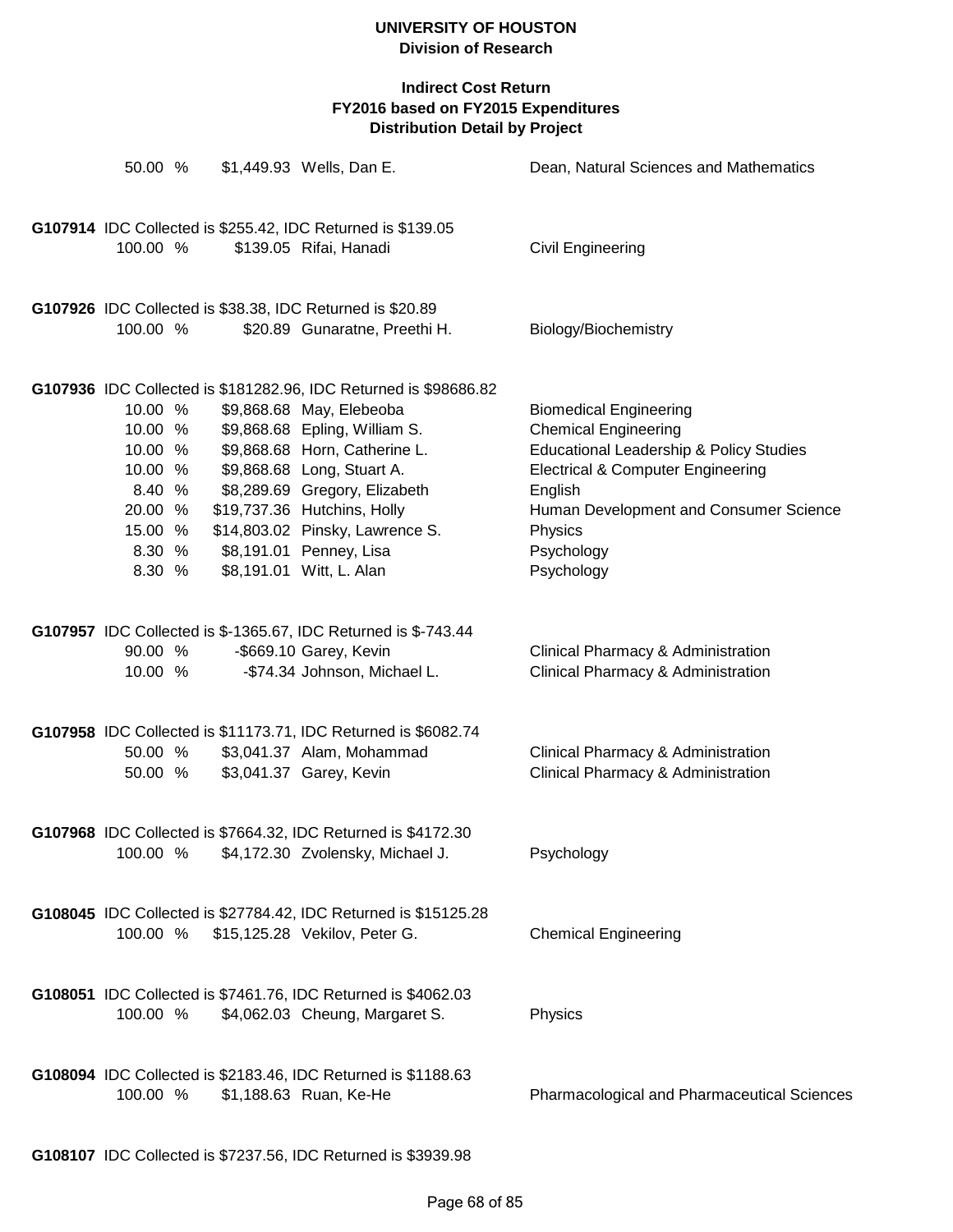| 50.00 %<br>50.00 %                       | \$1,969.99 Franchek, Matthew<br>\$1,969.99 Grigoriadis, Karolos M.                                                                                                                     | <b>Mechanical Engineering</b><br><b>Mechanical Engineering</b>                                           |
|------------------------------------------|----------------------------------------------------------------------------------------------------------------------------------------------------------------------------------------|----------------------------------------------------------------------------------------------------------|
| 50.00 %<br>50.00 %                       | G108115 IDC Collected is \$36993.35, IDC Returned is \$20138.44<br>\$10,069.22 Frigo, Daniel<br>\$10,069.22 Frigo, Daniel                                                              | Biology/Biochemistry<br>Center for Nuclear Receptors and Cell Signaling                                  |
| 100.00 %                                 | G108120 IDC Collected is \$12637.29, IDC Returned is \$6879.49<br>\$6,879.49 Conrad, Jacinta                                                                                           | <b>Chemical Engineering</b>                                                                              |
| 25.00 %<br>25.00 %<br>25.00 %<br>25.00 % | G108123 IDC Collected is \$17221.99, IDC Returned is \$9375.31<br>\$2,343.83 Huang, Shou-Hsuan<br>\$2,343.83 Leiss, Ernst L.<br>\$2,343.83 Shi, Weidong<br>\$2,343.83 Verma, Rakesh M. | <b>Computer Science</b><br><b>Computer Science</b><br><b>Computer Science</b><br><b>Computer Science</b> |
| 100.00 %                                 | G108131 IDC Collected is \$20937.21, IDC Returned is \$11397.80<br>\$11,397.80 Stein, Gila                                                                                             | <b>Chemical Engineering</b>                                                                              |
| 100.00 %                                 | G108148 IDC Collected is \$3285.75, IDC Returned is \$1788.70<br>\$1,788.70 Briggs, James M.                                                                                           | Biology/Biochemistry                                                                                     |
| 100.00 %                                 | G108160 IDC Collected is \$9751.02, IDC Returned is \$5308.26<br>\$5,308.26 Robertson, Megan                                                                                           | <b>Chemical Engineering</b>                                                                              |
| 100.00 %                                 | G108183 IDC Collected is \$15812.03, IDC Returned is \$8607.75<br>\$8,607.75 Agrawal, Ashutosh                                                                                         | <b>Mechanical Engineering</b>                                                                            |
| 100.00 %                                 | G108187 IDC Collected is \$1181.19, IDC Returned is \$643.02<br>\$643.02 Lee, Hyongki                                                                                                  | National Center for Airborne Laser Mapping                                                               |
| 83.60 %<br>16.40 %                       | G108192 IDC Collected is \$15830.99, IDC Returned is \$8618.07<br>\$7,204.71 Han, Zhu<br>\$1,413.36 Khator, Suresh                                                                     | Electrical & Computer Engineering<br><b>Industrial Engineering</b>                                       |
| 50.00 %<br>50.00 %                       | G108194 IDC Collected is \$4171.16, IDC Returned is \$2270.70<br>\$1,135.35 Franchek, Matthew<br>\$1,135.35 Grigoriadis, Karolos M.                                                    | <b>Mechanical Engineering</b><br><b>Mechanical Engineering</b>                                           |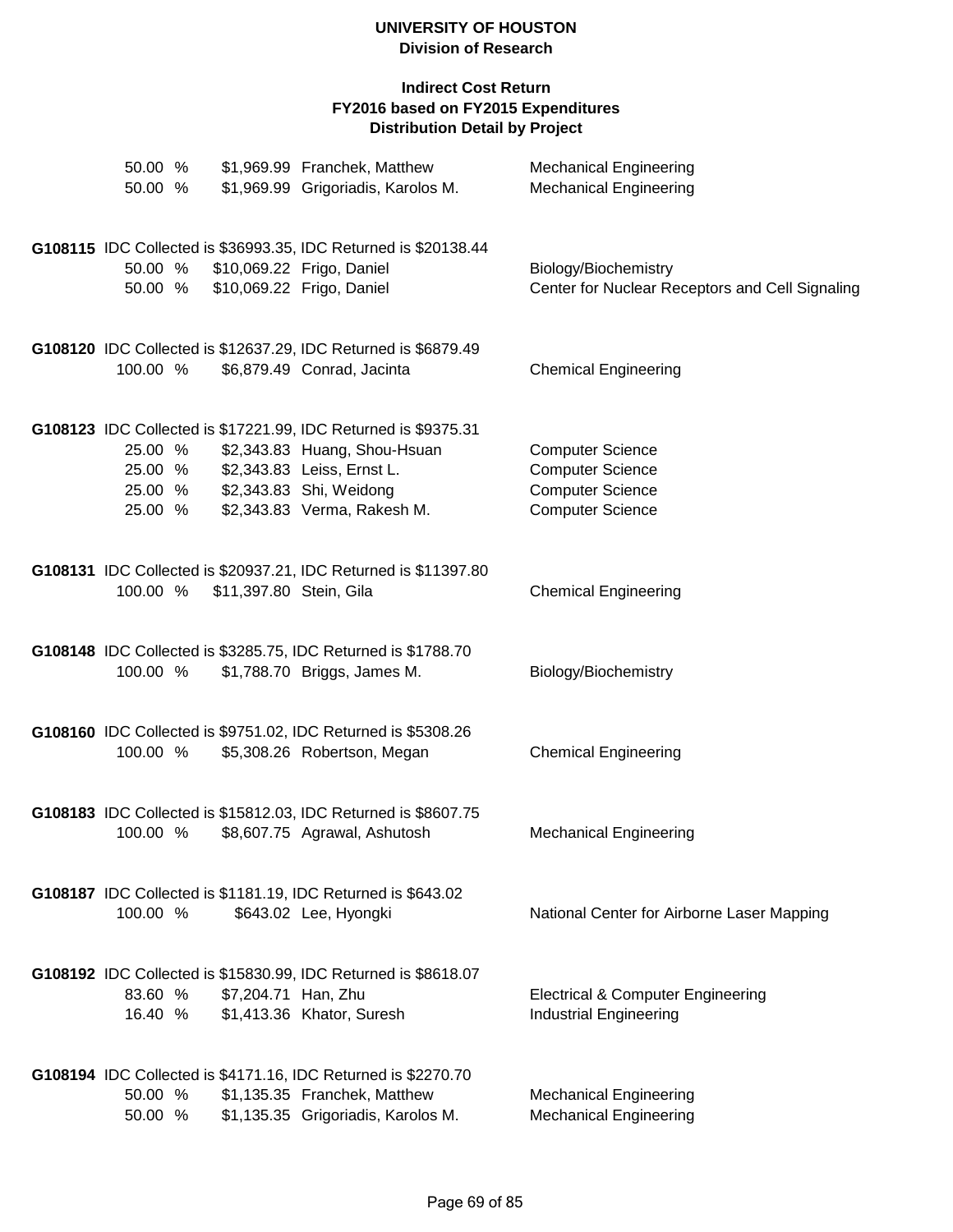| G108198 IDC Collected is \$12135.36, IDC Returned is \$6606.25<br>100.00 %<br>\$6,606.25 Garbey, Marc                                                                                                                                                                     | Biology/Biochemistry                                                                                                                                                               |
|---------------------------------------------------------------------------------------------------------------------------------------------------------------------------------------------------------------------------------------------------------------------------|------------------------------------------------------------------------------------------------------------------------------------------------------------------------------------|
| G108208 IDC Collected is \$14827.78, IDC Returned is \$8071.95<br>\$8,071.95 Chen, Ji<br>100.00 %                                                                                                                                                                         | <b>Electrical &amp; Computer Engineering</b>                                                                                                                                       |
| G108214 IDC Collected is \$6361.09, IDC Returned is \$3462.85<br>100.00 %<br>\$3,462.85 Olshanskiy, Maxim                                                                                                                                                                 | Mathematics                                                                                                                                                                        |
| G108218 IDC Collected is \$69209.02, IDC Returned is \$37676.01<br>50.00 % \$18,838.00 Frigo, Daniel<br>\$18,838.00 Frigo, Daniel<br>50.00 %                                                                                                                              | Biology/Biochemistry<br>Center for Nuclear Receptors and Cell Signaling                                                                                                            |
| G108224 IDC Collected is \$9908.01, IDC Returned is \$5393.72<br>\$5,393.72 Lee, Hyongki<br>100.00 %                                                                                                                                                                      | National Center for Airborne Laser Mapping                                                                                                                                         |
| G108230 IDC Collected is \$14793.78, IDC Returned is \$8053.44<br>100.00 %<br>\$8,053.44 Dominey, Wallace                                                                                                                                                                 | Curriculum and Instruction                                                                                                                                                         |
| G108237 IDC Collected is \$43810.16, IDC Returned is \$23849.37<br>100.00 %<br>\$23,849.37 Gnawali, Omprakash                                                                                                                                                             | <b>Computer Science</b>                                                                                                                                                            |
| G108245 IDC Collected is \$12195.70, IDC Returned is \$6639.10<br>\$6,639.10 Auchmuty, James F. G.<br>100.00 %                                                                                                                                                            | Mathematics                                                                                                                                                                        |
| G108251 IDC Collected is \$59611.48, IDC Returned is \$32451.30<br>\$6,490.26 Shih, Wei-Chuan<br>20.00 %<br>30.00 %<br>\$9,735.39 Wolfe, John C.<br>20.00 %<br>\$6,490.26 Shih, Wei-Chuan<br>\$4,867.69 Wolfe, John C.<br>15.00 %<br>15.00 %<br>\$4,867.69 Wolfe, John C. | <b>Electrical &amp; Computer Engineering</b><br><b>Electrical &amp; Computer Engineering</b><br>Nanosystem Manufacturing Center<br>Nanosystem Manufacturing Center<br><b>TcSUH</b> |
| G108266 IDC Collected is \$61389.33, IDC Returned is \$33419.12<br>20.00 %<br>\$6,683.82 Cline, Raymond E.<br>\$13,367.65 Krishnamoorti, Ramanan<br>40.00 %<br>20.00 %<br>\$6,683.82 Lee, T. Randall<br>20.00 %<br>\$6,683.82 Rifai, Hanadi                               | <b>UH Energy</b><br><b>UH Energy</b><br><b>UH Energy</b><br><b>UH Energy</b>                                                                                                       |
| G108271 IDC Collected is \$8837.95, IDC Returned is \$4811.20<br>\$4,811.20 Burns, Alan R.<br>100.00 %                                                                                                                                                                    | <b>Optometry Vision Sciences</b>                                                                                                                                                   |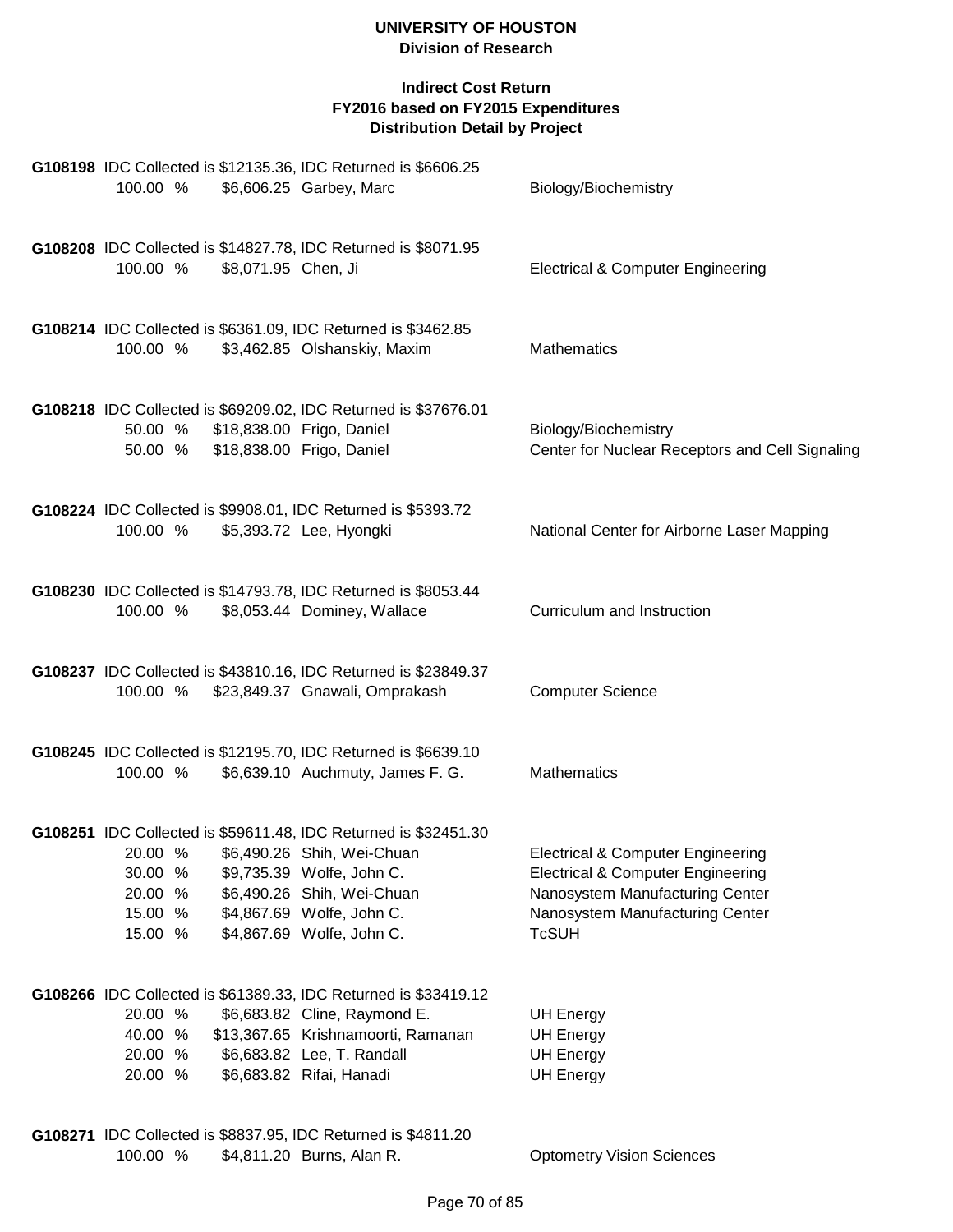# **Indirect Cost Return FY2016 based on FY2015 Expenditures Distribution Detail by Project**

| G108290 IDC Collected is \$24367.34, IDC Returned is \$13265.09<br>\$13,265.09 Young, Frederick M.<br>100.00 %                                        | <b>Small Business Development Center</b>                                |
|-------------------------------------------------------------------------------------------------------------------------------------------------------|-------------------------------------------------------------------------|
| G108294 IDC Collected is \$2214.08, IDC Returned is \$1205.30<br>\$1,205.30 Frishman, Laura J.<br>100.00 %                                            | <b>Optometry Vision Sciences</b>                                        |
| G108295 IDC Collected is \$2214.08, IDC Returned is \$1205.30<br>\$1,205.30 McDermott, Alison<br>100.00 %                                             | <b>Optometry Vision Sciences</b>                                        |
| G108304 IDC Collected is \$2164.87, IDC Returned is \$1178.51<br>\$589.26 Chung, Sang-Hyuk<br>50.00 %<br>\$589.26 Chung, Sang-Hyuk<br>50.00 %         | Biology/Biochemistry<br>Center for Nuclear Receptors and Cell Signaling |
| G108305 IDC Collected is \$627.07, IDC Returned is \$341.36<br>\$170.68 Frigo, Daniel<br>50.00 %<br>\$170.68 Frigo, Daniel<br>50.00 %                 | Biology/Biochemistry<br>Center for Nuclear Receptors and Cell Signaling |
| G108306 IDC Collected is \$73291.32, IDC Returned is \$39898.33<br>33.00 % \$13,166.45 Ryou, Jae-Hyun<br>\$26,731.88 Selvamanickam, Venkat<br>67.00 % | <b>Mechanical Engineering</b><br><b>Mechanical Engineering</b>          |
| G108310 IDC Collected is \$1793.66, IDC Returned is \$976.43<br>100.00 %<br>\$976.43 Garbey, Marc                                                     | Biology/Biochemistry                                                    |
| G108332 IDC Collected is \$66837.64, IDC Returned is \$36385.07<br>\$36,385.07 Young, Frederick M.<br>100.00 %                                        | <b>Small Business Development Center</b>                                |
| G108334 IDC Collected is \$54166.85, IDC Returned is \$29487.35<br>100.00 %<br>\$29,487.35 Mo, Yi-Lung                                                | Civil Engineering                                                       |
| G108336 IDC Collected is \$16714.06, IDC Returned is \$9098.80<br>\$9,098.80 Hernandez, Arturo E.<br>100.00 %                                         | Psychology                                                              |
| G108349 IDC Collected is \$1153.25, IDC Returned is \$627.81<br>100.00 %<br>\$627.81 Frishman, Laura J.                                               | <b>Optometry Vision Sciences</b>                                        |

**G108360** IDC Collected is \$38.59, IDC Returned is \$21.01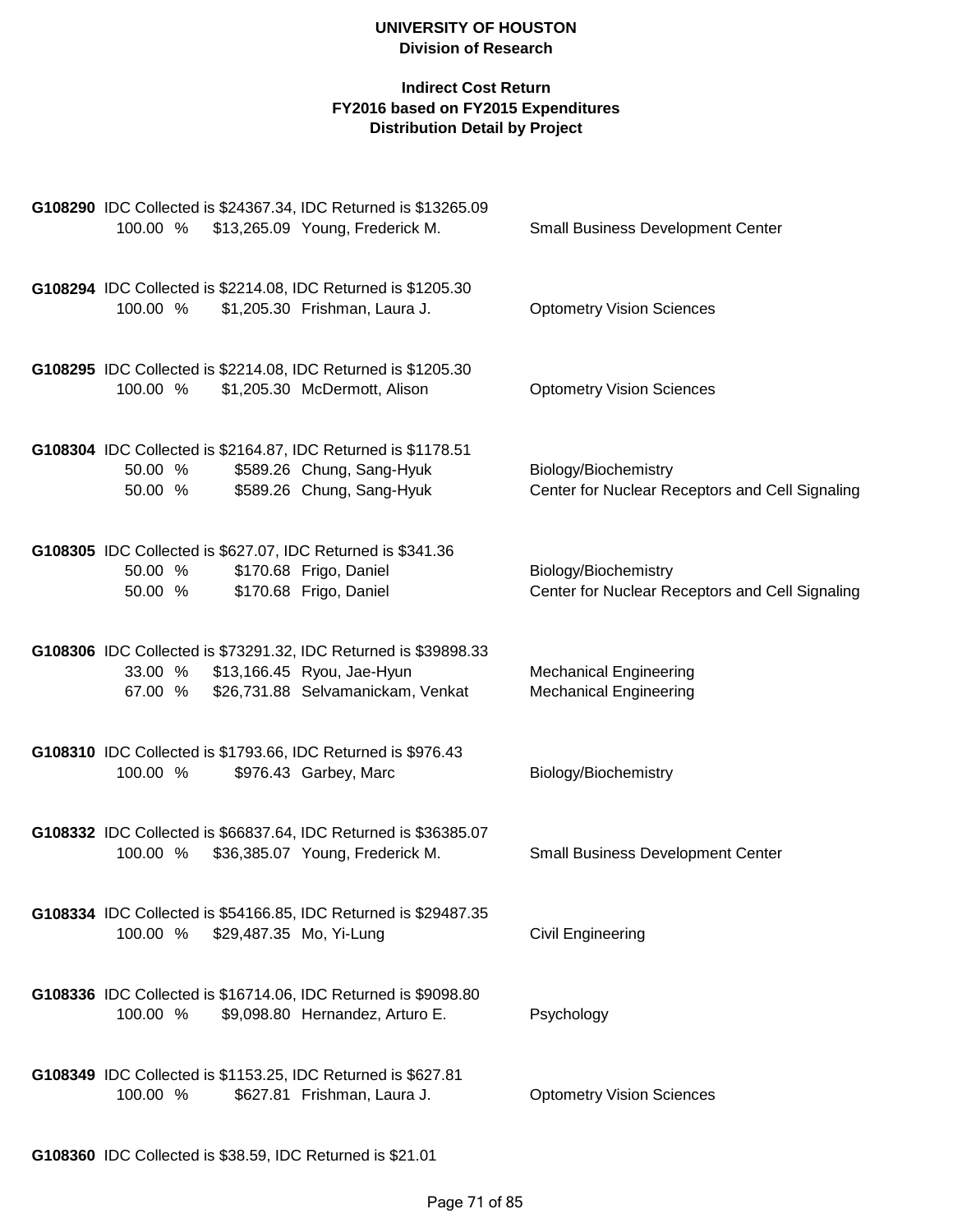# **Indirect Cost Return FY2016 based on FY2015 Expenditures Distribution Detail by Project**

| 100.00 %                                 |                     | \$21.01 Gunaratne, Preethi H.                                                                                                                                                                                                                  | Biology/Biochemistry                                                                                                                                           |
|------------------------------------------|---------------------|------------------------------------------------------------------------------------------------------------------------------------------------------------------------------------------------------------------------------------------------|----------------------------------------------------------------------------------------------------------------------------------------------------------------|
| 100.00 %                                 |                     | G108381 IDC Collected is \$2673.61, IDC Returned is \$1455.46<br>\$1,455.46 Cottingham, Michael                                                                                                                                                | Health and Human Performance                                                                                                                                   |
|                                          |                     | G108384 IDC Collected is \$63742.98, IDC Returned is \$34700.40<br>100.00 % \$34,700.40 Gilbertson, Scott R.                                                                                                                                   | Chemistry                                                                                                                                                      |
| 31.60 %<br>62.50 %<br>5.90 %             |                     | G108391 IDC Collected is \$5847.73, IDC Returned is \$3183.39<br>\$1,005.95 Roman, Gregg<br>\$1,989.62 Das, Joydip<br>\$187.82 Leasure, J. Leigh                                                                                               | Biology/Biochemistry<br>Pharmacological and Pharmaceutical Sciences<br>Psychology                                                                              |
| 100.00 %                                 | \$5,625.39 Han, Zhu | G108396 IDC Collected is \$10333.57, IDC Returned is \$5625.39                                                                                                                                                                                 | <b>Electrical &amp; Computer Engineering</b>                                                                                                                   |
|                                          |                     | G108400 IDC Collected is \$41000.00, IDC Returned is \$22319.58<br>100.00 % \$22,319.58 Layne, Charles S.                                                                                                                                      | Health and Human Performance                                                                                                                                   |
| 100.00 %                                 |                     | G108403 IDC Collected is \$10028.21, IDC Returned is \$5459.16<br>\$5,459.16 Fox, George E.                                                                                                                                                    | Biology/Biochemistry                                                                                                                                           |
| 100.00 %                                 |                     | G108414 IDC Collected is \$6382.20, IDC Returned is \$3474.34<br>\$3,474.34 Meisel, Richard P.                                                                                                                                                 | Biology/Biochemistry                                                                                                                                           |
| 100.00 %                                 |                     | G108417 IDC Collected is \$9796.81, IDC Returned is \$5333.19<br>\$5,333.19 Townsend, Shelley                                                                                                                                                  | Psychological, Health, and Learning Sciences                                                                                                                   |
| 100.00 %                                 |                     | G108418 IDC Collected is \$3931.69, IDC Returned is \$2140.33<br>\$2,140.33 Bose, Rathindra N.                                                                                                                                                 | Biology/Biochemistry                                                                                                                                           |
| 25.00 %<br>25.00 %<br>25.00 %<br>25.00 % |                     | G108439 IDC Collected is \$14237.13, IDC Returned is \$7750.41<br>\$1,937.60 Flynn, James H.<br>\$1,937.60 Lefer, Barry<br>\$1,937.60 Flynn, James H.<br>\$1,937.60 Lefer, Barry<br>G108456 IDC Collected is \$738.25 IDC Returned is \$401.89 | Earth & Atmospheric Sciences<br>Earth & Atmospheric Sciences<br>Institute for Climate and Atmospheric Science<br>Institute for Climate and Atmospheric Science |

**G108456** IDC Collected is \$738.25, IDC Returned is \$401.89 100.00 % \$401.89 Garbey, Marc Biology/Biochemistry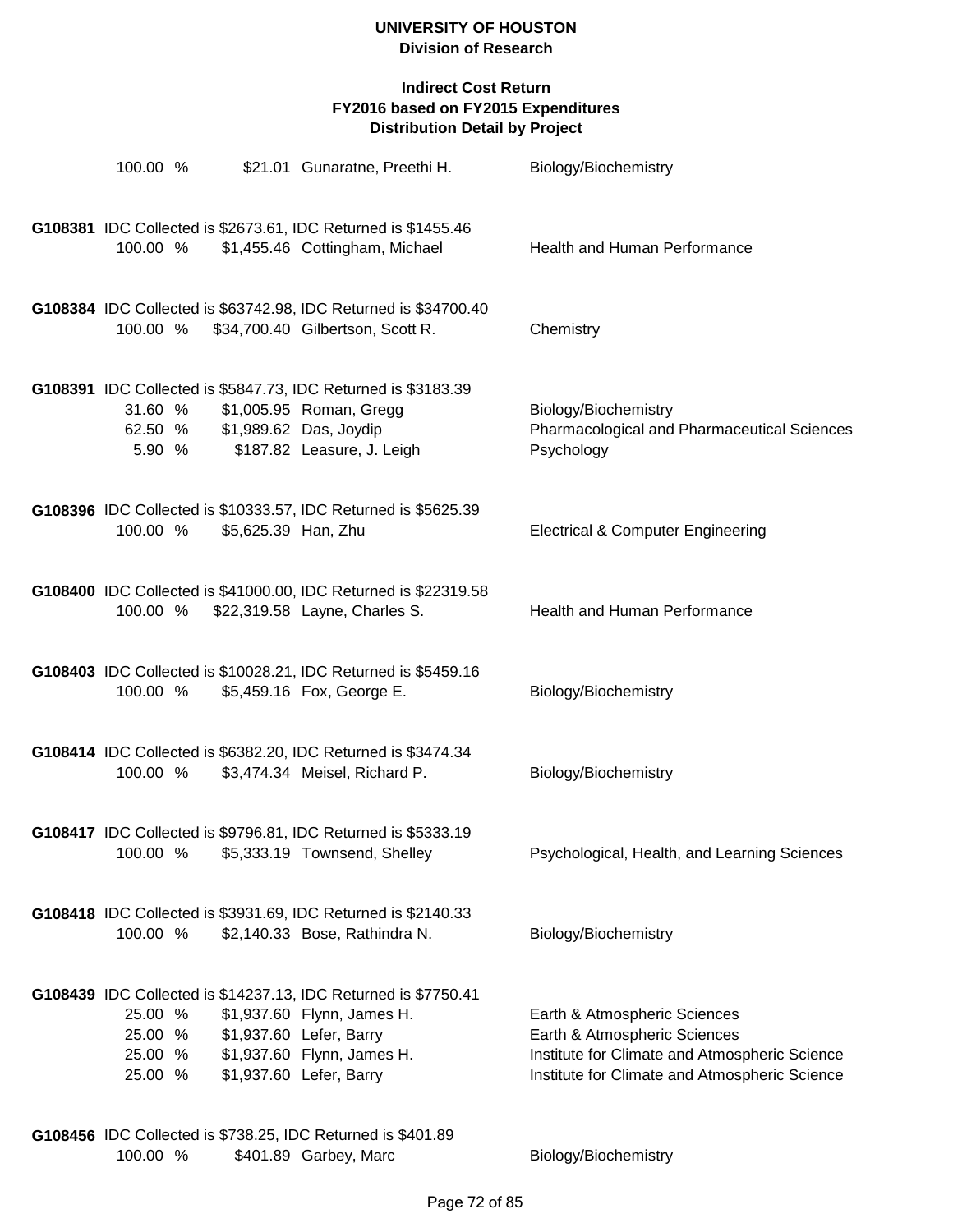| 50.00 %<br>50.00 % | G108464 IDC Collected is \$6101.94, IDC Returned is \$3321.77<br>\$1,660.89 Rodrigues, Debora F.<br>\$1,660.89 Claydon, Fritz | <b>Civil Engineering</b><br><b>Electrical &amp; Computer Engineering</b> |
|--------------------|-------------------------------------------------------------------------------------------------------------------------------|--------------------------------------------------------------------------|
| 50.00 %<br>50.00 % | G108488 IDC Collected is \$15679.88, IDC Returned is \$8535.81<br>\$4,267.91 Dawood, Mina<br>\$4,267.91 Robertson, Megan      | <b>Chemical Engineering</b><br><b>Chemical Engineering</b>               |
| 100.00 %           | G108500 IDC Collected is \$49163.77, IDC Returned is \$26763.77<br>\$26,763.77 May, Elebeoba                                  | <b>Biomedical Engineering</b>                                            |
|                    | G108550 IDC Collected is \$22975.78, IDC Returned is \$12507.56<br>100.00 % \$12,507.56 Gunaratne, Preethi H.                 | Biology/Biochemistry                                                     |
| 100.00 %           | G108552 IDC Collected is \$6671.40, IDC Returned is \$3631.78<br>\$3,631.78 Sampson, McClain                                  | Child & Family for Innovative Research                                   |
| 100.00 %           | G108558 IDC Collected is \$130190.81, IDC Returned is \$70873.27<br>\$70,873.27 Cheung, Monit                                 | Child & Family for Innovative Research                                   |
| 100.00 %           | G108589 IDC Collected is \$1511.21, IDC Returned is \$822.67<br>\$822.67 Pinsky, Lawrence S.                                  | Physics                                                                  |
| 100.00 %           | G108591 IDC Collected is \$20560.53, IDC Returned is \$11192.74<br>\$11,192.74 Timmins, Anthony                               | Physics                                                                  |
|                    | G108600 IDC Collected is \$40666.66, IDC Returned is \$22138.12<br>100.00 % \$22,138.12 Gurkan, Deniz                         | <b>Engineering Technology</b>                                            |
| 100.00 %           | G108617 IDC Collected is \$943.47, IDC Returned is \$513.61<br>\$513.61 Colbert, Thomas                                       | Architecture                                                             |
| 100.00 %           | G108628 IDC Collected is \$21349.56, IDC Returned is \$11622.27<br>\$11,622.27 Hungerford, Ed V.                              | Physics                                                                  |
| 50.00 %            | G108632 IDC Collected is \$61246.80, IDC Returned is \$33341.53<br>\$16,670.77 Carlson, Coleen                                | <b>TIMES</b>                                                             |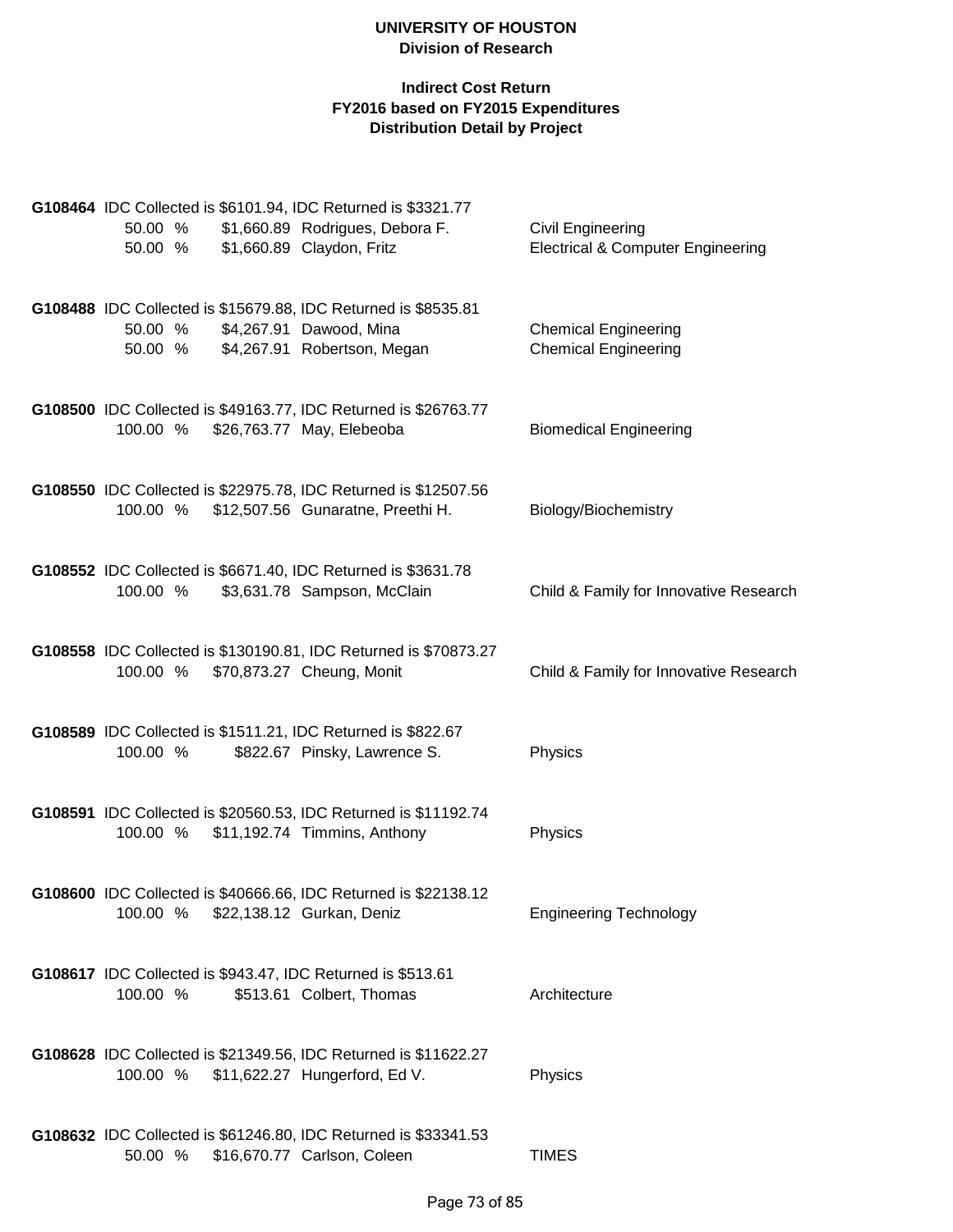| 50.00 %            |                           | \$16,670.77 Francis, David J.                                                                        | <b>TIMES</b>                                                                                 |
|--------------------|---------------------------|------------------------------------------------------------------------------------------------------|----------------------------------------------------------------------------------------------|
|                    |                           |                                                                                                      |                                                                                              |
|                    |                           | G108654 IDC Collected is \$3875.97, IDC Returned is \$2110.00                                        |                                                                                              |
| 100.00 %           |                           | \$2,110.00 Conrad, Jacinta                                                                           | <b>Chemical Engineering</b>                                                                  |
|                    |                           | G108656 IDC Collected is \$1733.79, IDC Returned is \$943.84                                         |                                                                                              |
| 10.00 %            |                           | \$94.38 Willson, Richard                                                                             | Biology/Biochemistry                                                                         |
| 22.50 %            |                           | \$212.36 Litvinov, Dmitri                                                                            | Center for Integrated Bio and Nano Systems                                                   |
| 5.00 %             |                           | \$47.19 Kourentzi, Ekaterini                                                                         | <b>Chemical Engineering</b>                                                                  |
| 35.00 %            |                           | \$330.34 Willson, Richard                                                                            | <b>Chemical Engineering</b>                                                                  |
| 5.00 %<br>22.50 %  |                           | \$47.19 Chang, Long<br>\$212.36 Litvinov, Dmitri                                                     | <b>Electrical &amp; Computer Engineering</b><br><b>Electrical &amp; Computer Engineering</b> |
|                    |                           |                                                                                                      |                                                                                              |
|                    |                           | G108659 IDC Collected is \$13087.06, IDC Returned is \$7124.33                                       |                                                                                              |
| 20.00 %            |                           | \$1,424.87 Fletcher, Jack M.                                                                         | Psychology                                                                                   |
| 80.00 %            |                           | \$5,699.47 Fletcher, Jack M.                                                                         | <b>TIMES</b>                                                                                 |
|                    |                           | G108662 IDC Collected is \$30387.64, IDC Returned is \$16542.42                                      |                                                                                              |
| 100.00 %           | \$16,542.42 Larin, Kirill |                                                                                                      | <b>Biomedical Engineering</b>                                                                |
|                    |                           |                                                                                                      |                                                                                              |
| 100.00 %           |                           | G108668 IDC Collected is \$19378.47, IDC Returned is \$10549.25<br>\$10,549.25 Applegate, Raymond A. | <b>Optometry Vision Sciences</b>                                                             |
|                    |                           |                                                                                                      |                                                                                              |
|                    |                           | G108669 IDC Collected is \$124934.14, IDC Returned is \$68011.65                                     |                                                                                              |
| 25.00 %            |                           | \$17,002.91 Eick, Christoph F.                                                                       | <b>Computer Science</b>                                                                      |
|                    |                           | 25.00 % \$17,002.91 Gnawali, Omprakash                                                               | <b>Computer Science</b>                                                                      |
|                    |                           | 25.00 % \$17,002.91 Shi, Weidong                                                                     | <b>Computer Science</b>                                                                      |
| 25.00 %            |                           | \$17,002.91 Choi, Yunsoo                                                                             | Earth & Atmospheric Sciences                                                                 |
|                    |                           | G108670 IDC Collected is \$318.58, IDC Returned is \$173.43                                          |                                                                                              |
| 100.00 %           |                           | \$173.43 Gunaratne, Preethi H.                                                                       | Biology/Biochemistry                                                                         |
|                    |                           |                                                                                                      |                                                                                              |
|                    |                           | G108686 IDC Collected is \$13176.98, IDC Returned is \$7173.28                                       |                                                                                              |
| 50.00 %<br>50.00 % |                           | \$3,586.64 McConnell, Bradley K.<br>\$3,586.64 McConnell, Bradley K.                                 | Heart and Kidney Institute<br>Pharmacological and Pharmaceutical Sciences                    |
|                    |                           |                                                                                                      |                                                                                              |
|                    |                           | G108691 IDC Collected is \$4813.57, IDC Returned is \$2620.41                                        |                                                                                              |
| 100.00 %           |                           | \$2,620.41 Willson, Richard                                                                          | <b>Chemical Engineering</b>                                                                  |
|                    |                           |                                                                                                      |                                                                                              |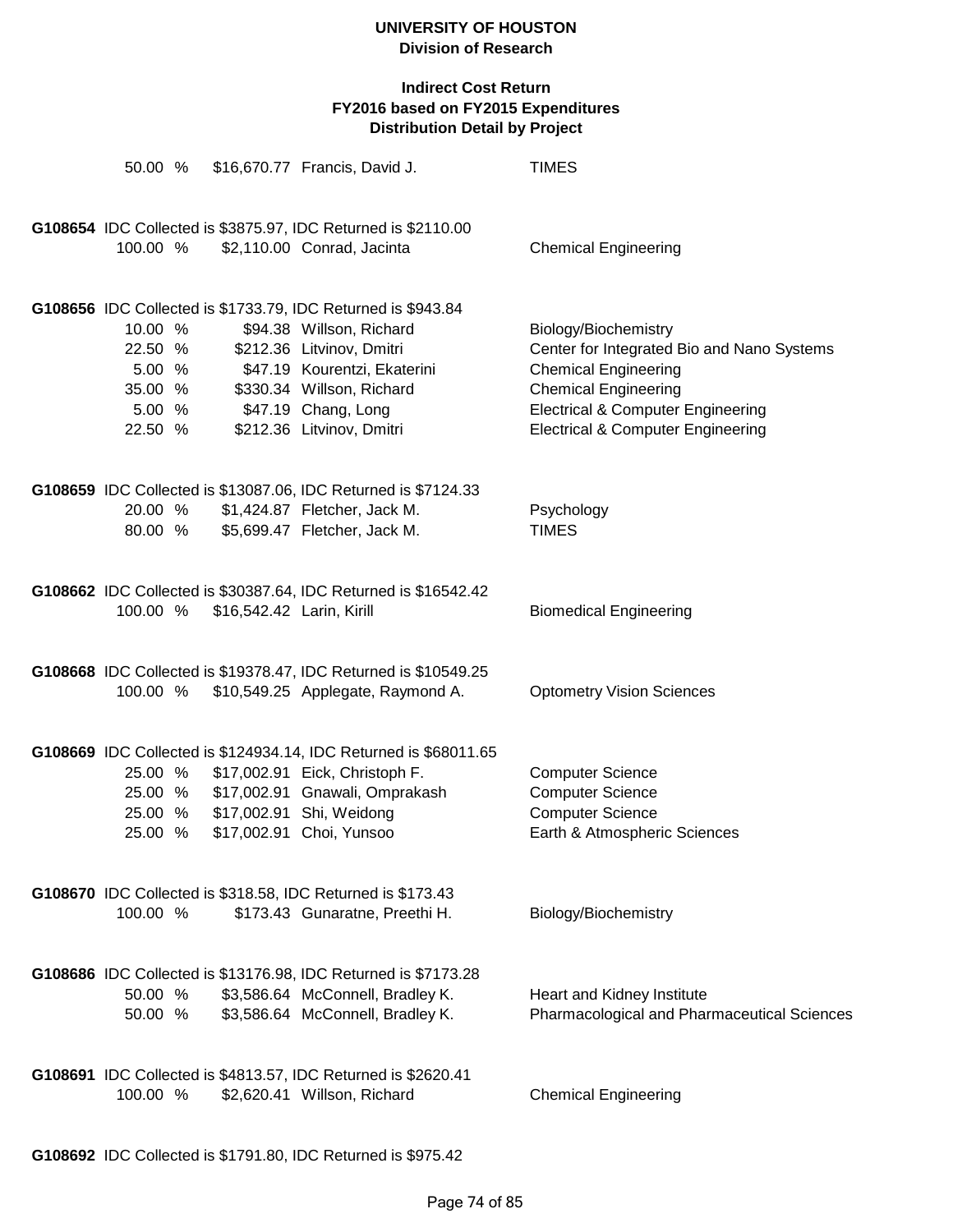## **Indirect Cost Return FY2016 based on FY2015 Expenditures Distribution Detail by Project**

| 60.00 %<br>40.00 %            | \$585.25 Beyda, Nicholas<br>\$390.17 Garey, Kevin                                                                                                                   | Clinical Pharmacy & Administration<br>Clinical Pharmacy & Administration |
|-------------------------------|---------------------------------------------------------------------------------------------------------------------------------------------------------------------|--------------------------------------------------------------------------|
| 100.00 %                      | G108702 IDC Collected is \$13258.22, IDC Returned is \$7217.51<br>\$7,217.51 Lefer, Barry                                                                           | Earth & Atmospheric Sciences                                             |
| 50.00 %<br>50.00 %            | G108705 IDC Collected is \$30397.72, IDC Returned is \$16547.91<br>\$8,273.96 Zhang, Xiaoliu<br>\$8,273.96 Zhang, Xiaoliu                                           | Biology/Biochemistry<br>Center for Nuclear Receptors and Cell Signaling  |
| 50.00 %<br>50.00 %            | G108706 IDC Collected is \$42281.62, IDC Returned is \$23017.27<br>\$11,508.63 Chung, Sang-Hyuk<br>\$11,508.63 Chung, Sang-Hyuk                                     | Biology/Biochemistry<br>Center for Nuclear Receptors and Cell Signaling  |
|                               | G108713 IDC Collected is \$205796.30, IDC Returned is \$112031.39<br>100.00 % \$112,031.39 Frishman, Laura J.                                                       | <b>Optometry Vision Sciences</b>                                         |
| 100.00 %                      | G108725 IDC Collected is \$23141.87, IDC Returned is \$12597.97<br>\$12,597.97 Harold, Michael P.                                                                   | <b>Chemical Engineering</b>                                              |
| 100.00 %                      | G108731 IDC Collected is \$11647.45, IDC Returned is \$6340.64<br>\$6,340.64 Robinson, Alexander                                                                    | Earth & Atmospheric Sciences                                             |
| 100.00 %                      | G108741 IDC Collected is \$36149.66, IDC Returned is \$19679.15<br>\$19,679.15 Garbey, Marc                                                                         | Center for Advanced Computing and Data Systems                           |
| 50.00 %<br>50.00 %            | G108743 IDC Collected is \$57772.21, IDC Returned is \$31450.04<br>\$15,725.02 Tolar, Tammy<br>\$15,725.02 Tolar, Tammy                                             | Psychological, Health, and Learning Sciences<br><b>TIMES</b>             |
| 100.00 %                      | G108748 IDC Collected is \$28786.88, IDC Returned is \$15671.00<br>\$15,671.00 Young, Frederick M.                                                                  | <b>Small Business Development Center</b>                                 |
| 40.00 %<br>18.00 %<br>42.00 % | G108758 IDC Collected is \$18511.43, IDC Returned is \$10077.25<br>\$4,030.90 Simpson, Richard J.<br>\$1,813.91 Alfano, Candice A.<br>\$4,232.45 Alfano, Candice A. | <b>Health and Human Performance</b><br>Psychology<br><b>TIMES</b>        |

**G108761** IDC Collected is \$61008.28, IDC Returned is \$33211.69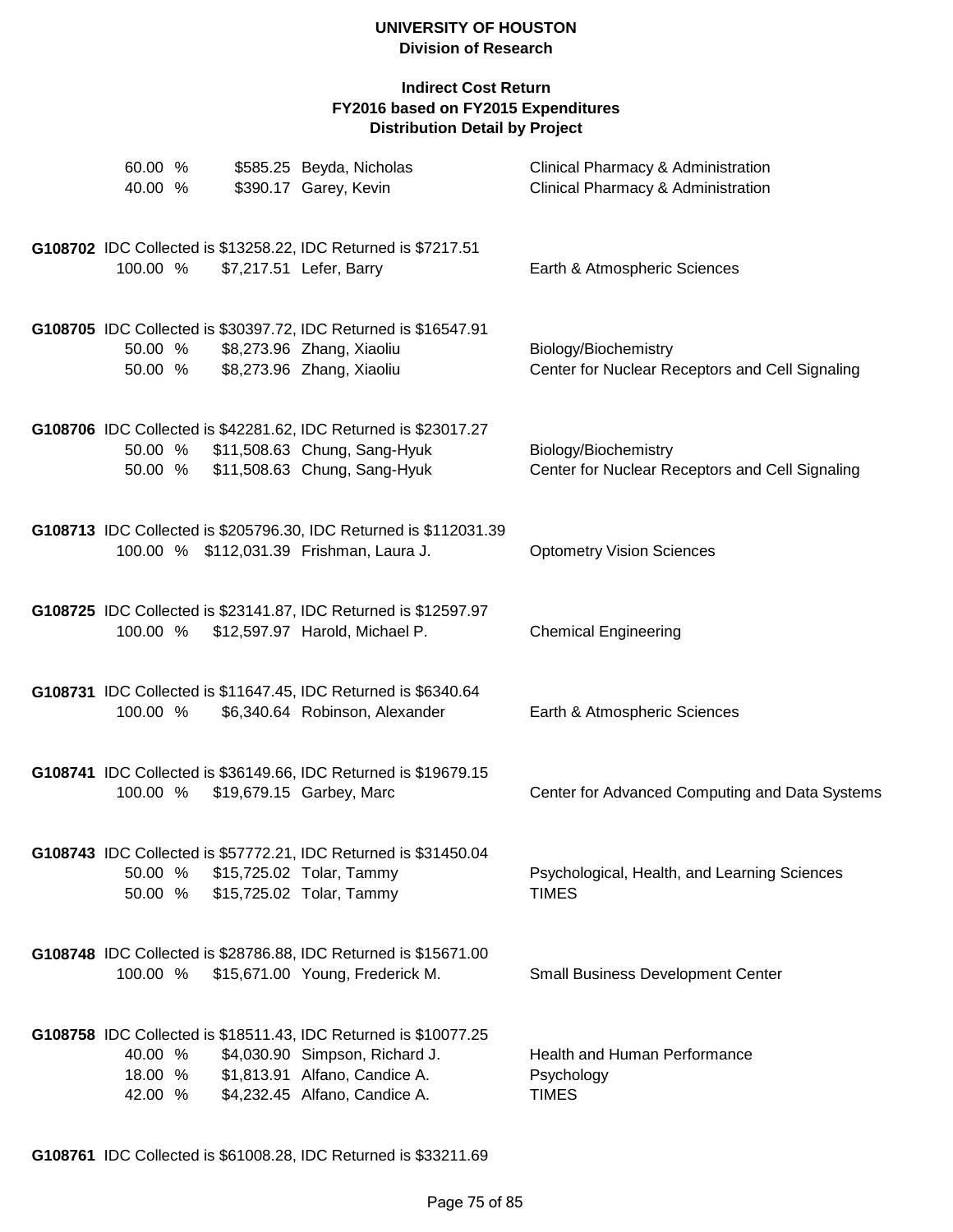| 10.00 %            |                     | \$3,321.17 Willson, Richard                                                                 | Biology/Biochemistry                                       |
|--------------------|---------------------|---------------------------------------------------------------------------------------------|------------------------------------------------------------|
| 20.00 %            |                     | \$6,642.34 Conrad, Jacinta                                                                  | <b>Chemical Engineering</b>                                |
| 10.00 %<br>60.00 % |                     | \$3,321.17 Kourentzi, Ekaterini<br>\$19,927.01 Willson, Richard                             | <b>Chemical Engineering</b><br><b>Chemical Engineering</b> |
|                    |                     |                                                                                             |                                                            |
|                    |                     |                                                                                             |                                                            |
|                    |                     | G108768 IDC Collected is \$6525.74, IDC Returned is \$3552.48                               |                                                            |
| 100.00 %           |                     | \$3,552.48 Daire, Andrew                                                                    | Dean, Education                                            |
|                    |                     |                                                                                             |                                                            |
|                    |                     | G108773 IDC Collected is \$12927.53, IDC Returned is \$7037.49                              |                                                            |
| 100.00 %           |                     | \$7,037.49 Evans, Barbara                                                                   | Law-UH                                                     |
|                    |                     |                                                                                             |                                                            |
|                    |                     |                                                                                             |                                                            |
|                    |                     | G108798 IDC Collected is \$32060.62, IDC Returned is \$17453.16                             | <b>Electrical &amp; Computer Engineering</b>               |
|                    |                     | 100.00 % \$17,453.16 Mayerich, David                                                        |                                                            |
|                    |                     |                                                                                             |                                                            |
|                    |                     | G108806 IDC Collected is \$8247.06, IDC Returned is \$4489.53                               |                                                            |
| 100.00 %           |                     | \$4,489.53 Grabow, Lars C.                                                                  | <b>Chemical Engineering</b>                                |
|                    |                     |                                                                                             |                                                            |
|                    |                     | G108837 IDC Collected is \$35934.50, IDC Returned is \$19562.02                             |                                                            |
| 100.00 %           |                     | \$19,562.02 Garbey, Marc                                                                    | Biology/Biochemistry                                       |
|                    |                     |                                                                                             |                                                            |
|                    |                     |                                                                                             |                                                            |
|                    |                     | G108842 IDC Collected is \$5227.67, IDC Returned is \$2845.84                               |                                                            |
| 100.00 %           |                     | \$2,845.84 Roysam, Badrinath                                                                | <b>Electrical &amp; Computer Engineering</b>               |
|                    |                     |                                                                                             |                                                            |
|                    |                     | G108846 IDC Collected is \$4702.61, IDC Returned is \$2560.01                               |                                                            |
| 100.00 %           | \$2,560.01 Han, Zhu |                                                                                             | <b>Electrical &amp; Computer Engineering</b>               |
|                    |                     |                                                                                             |                                                            |
|                    |                     | G108847 IDC Collected is \$24203.18, IDC Returned is \$13175.73                             |                                                            |
|                    |                     | 100.00 % \$13,175.73 Kelleher Meisel, Erin S.                                               | Biology/Biochemistry                                       |
|                    |                     |                                                                                             |                                                            |
|                    |                     |                                                                                             |                                                            |
| 100.00 %           |                     | G108878 IDC Collected is \$10276.41, IDC Returned is \$5594.27<br>\$5,594.27 Chen, Jinghong | <b>Electrical &amp; Computer Engineering</b>               |
|                    |                     |                                                                                             |                                                            |
|                    |                     |                                                                                             |                                                            |
|                    |                     | G108879 IDC Collected is \$2054.15, IDC Returned is \$1118.24                               |                                                            |
| 100.00 %           |                     | \$1,118.24 Gilbertson, Scott R.                                                             | Chemistry                                                  |
|                    |                     |                                                                                             |                                                            |
|                    |                     | G108887 IDC Collected is \$30058.12, IDC Returned is \$16363.04                             |                                                            |
| 76.00 %            |                     | \$12,435.91 Nikolaou, Michael                                                               | <b>Chemical Engineering</b>                                |
| 24.00 %            |                     | \$3,927.13 Tam, Vincent                                                                     | Clinical Pharmacy & Administration                         |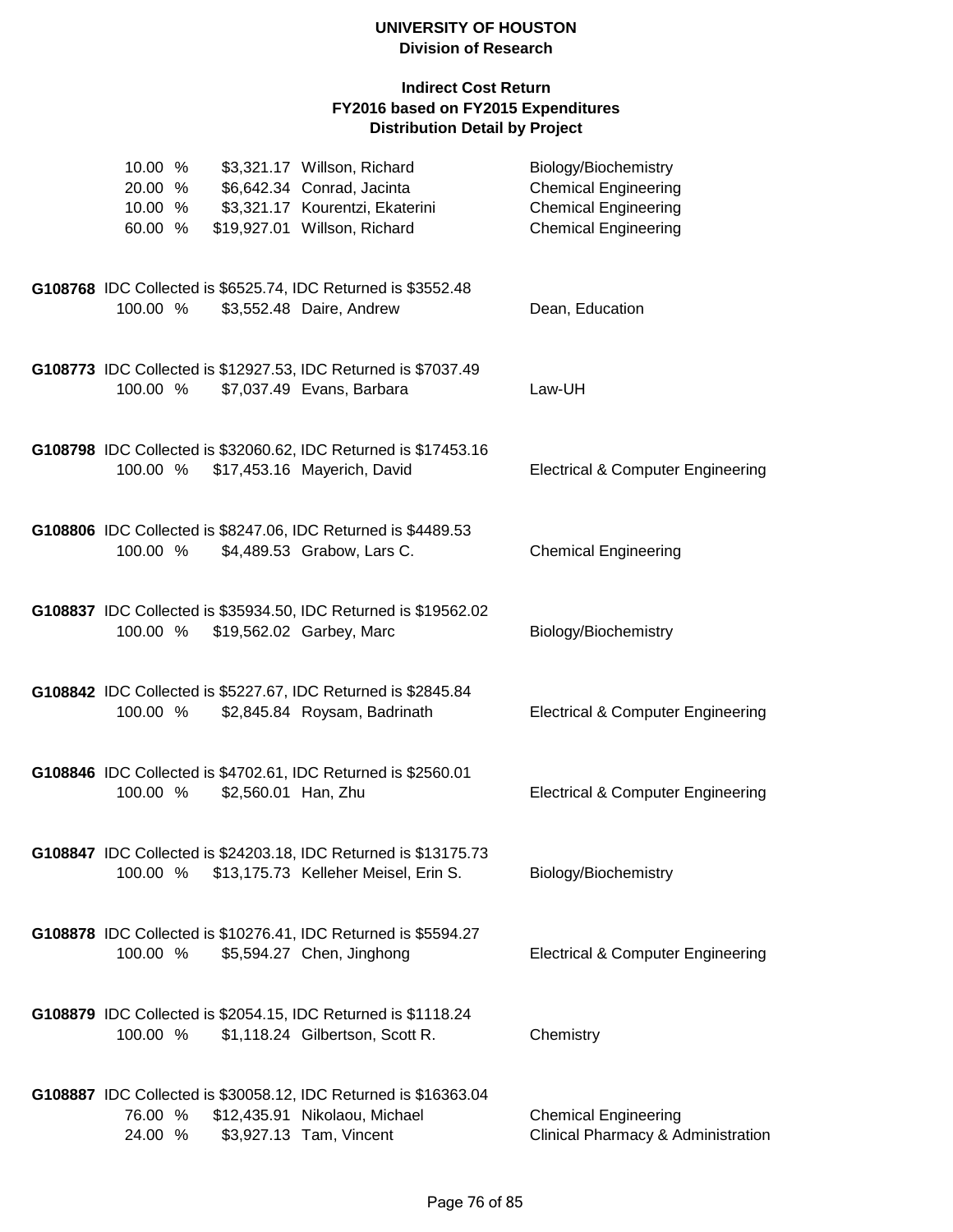|          |  | G108951 IDC Collected is \$59711.53, IDC Returned is \$32505.76                                                                                  |                                                       |
|----------|--|--------------------------------------------------------------------------------------------------------------------------------------------------|-------------------------------------------------------|
|          |  | 50.00 % \$16,252.88 Kosten, Therese<br>50.00 % \$16,252.88 Kosten, Therese                                                                       | Psychology<br><b>TIMES</b>                            |
| 100.00 % |  | G108966 IDC Collected is \$3528.05, IDC Returned is \$1920.60<br>\$1,920.60 Rifai, Hanadi                                                        | <b>Civil Engineering</b>                              |
| 100.00 % |  | G108967 IDC Collected is \$1747.88, IDC Returned is \$951.51<br>\$951.51 Rifai, Hanadi                                                           | <b>Civil Engineering</b>                              |
| 30.00 %  |  | G108974 IDC Collected is \$10837.13, IDC Returned is \$5899.52<br>\$1,769.86 Fletcher, Jack M.<br>70.00 % \$4,129.66 Fletcher, Jack M.           | Psychology<br><b>TIMES</b>                            |
|          |  | G108975 IDC Collected is \$12722.10, IDC Returned is \$6925.66<br>50.00 % \$3,462.83 Pennings, Steve C.<br>50.00 % \$3,462.83 Pennings, Steve C. | Biology/Biochemistry<br><b>Houston Coastal Center</b> |
| 100.00 % |  | G108979 IDC Collected is \$9765.69, IDC Returned is \$5316.25<br>\$5,316.25 Rifai, Hanadi                                                        | <b>Civil Engineering</b>                              |
| 100.00 % |  | G108987 IDC Collected is \$34045.65, IDC Returned is \$18533.77<br>\$18,533.77 Jadamec, Margarete                                                | Earth & Atmospheric Sciences                          |
| 100.00 % |  | G108992 IDC Collected is \$36894.82, IDC Returned is \$20084.80<br>\$20,084.80 Garey, Kevin                                                      | Clinical Pharmacy & Administration                    |
| 100.00 % |  | G108993 IDC Collected is \$20098.95, IDC Returned is \$10941.47<br>\$10,941.47 Kuznetsov, Yuri                                                   | Mathematics                                           |
| 100.00 % |  | G109000 IDC Collected is \$1477.12, IDC Returned is \$804.11<br>\$804.11 Amtsberg, Donna                                                         | Child & Family for Innovative Research                |
| 100.00 % |  | G109018 IDC Collected is \$3830.42, IDC Returned is \$2085.20<br>\$2,085.20 Gilbertson, Scott R.                                                 | Chemistry                                             |
| 100.00 % |  | G109028 IDC Collected is \$4582.20, IDC Returned is \$2494.46<br>\$2,494.46 Hines, Andrew                                                        | Human Development and Consumer Science                |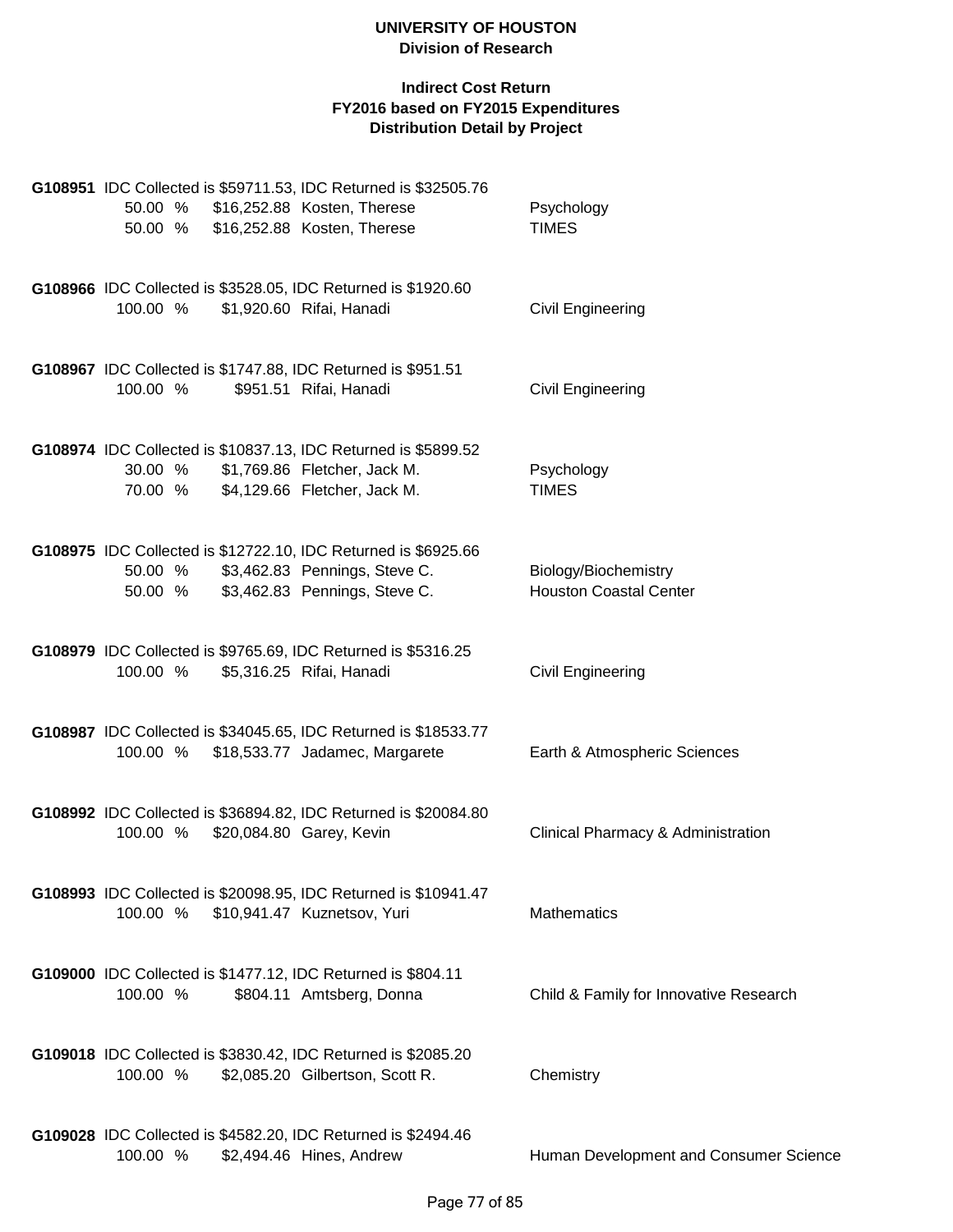## **Indirect Cost Return FY2016 based on FY2015 Expenditures Distribution Detail by Project**

| G109036 IDC Collected is \$8766.79, IDC Returned is \$4772.47<br>100.00 %<br>\$4,772.47 Solorio, Thamar<br><b>Computer Science</b><br>G109038 IDC Collected is \$18993.52, IDC Returned is \$10339.69<br>\$10,339.69 Pierson, Melissa E.<br>Challenger Program<br>100.00 %<br>G109041 IDC Collected is \$77719.20, IDC Returned is \$42308.78<br>50.00 % \$21,154.39 Wang, Degeng<br>Biology/Biochemistry<br><b>TcSUH</b><br>\$21,154.39 Wang, Degeng<br>50.00 %<br>G109042 IDC Collected is \$7681.32, IDC Returned is \$4181.56<br>25.00 %<br>\$1,045.39 Belarbi, Abdeldjelil<br><b>Civil Engineering</b><br>50.00 % \$2,090.78 Dawood, Mina<br><b>Civil Engineering</b><br>\$1,045.39 Vipulanandan, Cumaraswamy<br><b>Civil Engineering</b><br>25.00 %<br>G109043 IDC Collected is \$23591.84, IDC Returned is \$12842.93<br>100.00 %<br>\$12,842.93 Udugamasooriya, Damith<br>G109046 IDC Collected is \$26837.17, IDC Returned is \$14609.62<br>\$5,843.85 Selvamanickam, Venkat<br>Advanced Manufacturing Institute<br>40.00 %<br>\$8,765.77 Selvamanickam, Venkat<br>60.00 %<br><b>Mechanical Engineering</b><br>G109053 IDC Collected is \$27562.43, IDC Returned is \$15004.44<br>\$3,751.11 Eick, Christoph F.<br>25.00 %<br><b>Computer Science</b><br>25.00 %<br>\$3,751.11 Gnawali, Omprakash<br><b>Computer Science</b><br>\$3,751.11 Shi, Weidong<br><b>Computer Science</b><br>25.00 %<br>Earth & Atmospheric Sciences<br>25.00 %<br>\$3,751.11 Choi, Yunsoo<br>G109054 IDC Collected is \$2213.43, IDC Returned is \$1204.95<br>100.00 %<br>\$1,204.95 Lim, Gino Jinho<br><b>Industrial Engineering</b><br>G109061 IDC Collected is \$8412.20, IDC Returned is \$4579.43<br>100.00 %<br>\$4,579.43 Woods, Steven<br>Psychology | 100.00 % | G109034 IDC Collected is \$24398.80, IDC Returned is \$13282.22<br>\$13,282.22 Solorio, Thamar | <b>Computer Science</b>                     |
|-------------------------------------------------------------------------------------------------------------------------------------------------------------------------------------------------------------------------------------------------------------------------------------------------------------------------------------------------------------------------------------------------------------------------------------------------------------------------------------------------------------------------------------------------------------------------------------------------------------------------------------------------------------------------------------------------------------------------------------------------------------------------------------------------------------------------------------------------------------------------------------------------------------------------------------------------------------------------------------------------------------------------------------------------------------------------------------------------------------------------------------------------------------------------------------------------------------------------------------------------------------------------------------------------------------------------------------------------------------------------------------------------------------------------------------------------------------------------------------------------------------------------------------------------------------------------------------------------------------------------------------------------------------------------------------------------------------------------------------------------|----------|------------------------------------------------------------------------------------------------|---------------------------------------------|
|                                                                                                                                                                                                                                                                                                                                                                                                                                                                                                                                                                                                                                                                                                                                                                                                                                                                                                                                                                                                                                                                                                                                                                                                                                                                                                                                                                                                                                                                                                                                                                                                                                                                                                                                                 |          |                                                                                                |                                             |
|                                                                                                                                                                                                                                                                                                                                                                                                                                                                                                                                                                                                                                                                                                                                                                                                                                                                                                                                                                                                                                                                                                                                                                                                                                                                                                                                                                                                                                                                                                                                                                                                                                                                                                                                                 |          |                                                                                                |                                             |
|                                                                                                                                                                                                                                                                                                                                                                                                                                                                                                                                                                                                                                                                                                                                                                                                                                                                                                                                                                                                                                                                                                                                                                                                                                                                                                                                                                                                                                                                                                                                                                                                                                                                                                                                                 |          |                                                                                                |                                             |
|                                                                                                                                                                                                                                                                                                                                                                                                                                                                                                                                                                                                                                                                                                                                                                                                                                                                                                                                                                                                                                                                                                                                                                                                                                                                                                                                                                                                                                                                                                                                                                                                                                                                                                                                                 |          |                                                                                                |                                             |
|                                                                                                                                                                                                                                                                                                                                                                                                                                                                                                                                                                                                                                                                                                                                                                                                                                                                                                                                                                                                                                                                                                                                                                                                                                                                                                                                                                                                                                                                                                                                                                                                                                                                                                                                                 |          |                                                                                                | Pharmacological and Pharmaceutical Sciences |
|                                                                                                                                                                                                                                                                                                                                                                                                                                                                                                                                                                                                                                                                                                                                                                                                                                                                                                                                                                                                                                                                                                                                                                                                                                                                                                                                                                                                                                                                                                                                                                                                                                                                                                                                                 |          |                                                                                                |                                             |
|                                                                                                                                                                                                                                                                                                                                                                                                                                                                                                                                                                                                                                                                                                                                                                                                                                                                                                                                                                                                                                                                                                                                                                                                                                                                                                                                                                                                                                                                                                                                                                                                                                                                                                                                                 |          |                                                                                                |                                             |
|                                                                                                                                                                                                                                                                                                                                                                                                                                                                                                                                                                                                                                                                                                                                                                                                                                                                                                                                                                                                                                                                                                                                                                                                                                                                                                                                                                                                                                                                                                                                                                                                                                                                                                                                                 |          |                                                                                                |                                             |
|                                                                                                                                                                                                                                                                                                                                                                                                                                                                                                                                                                                                                                                                                                                                                                                                                                                                                                                                                                                                                                                                                                                                                                                                                                                                                                                                                                                                                                                                                                                                                                                                                                                                                                                                                 |          |                                                                                                |                                             |

**G109063** IDC Collected is \$26460.11, IDC Returned is \$14404.35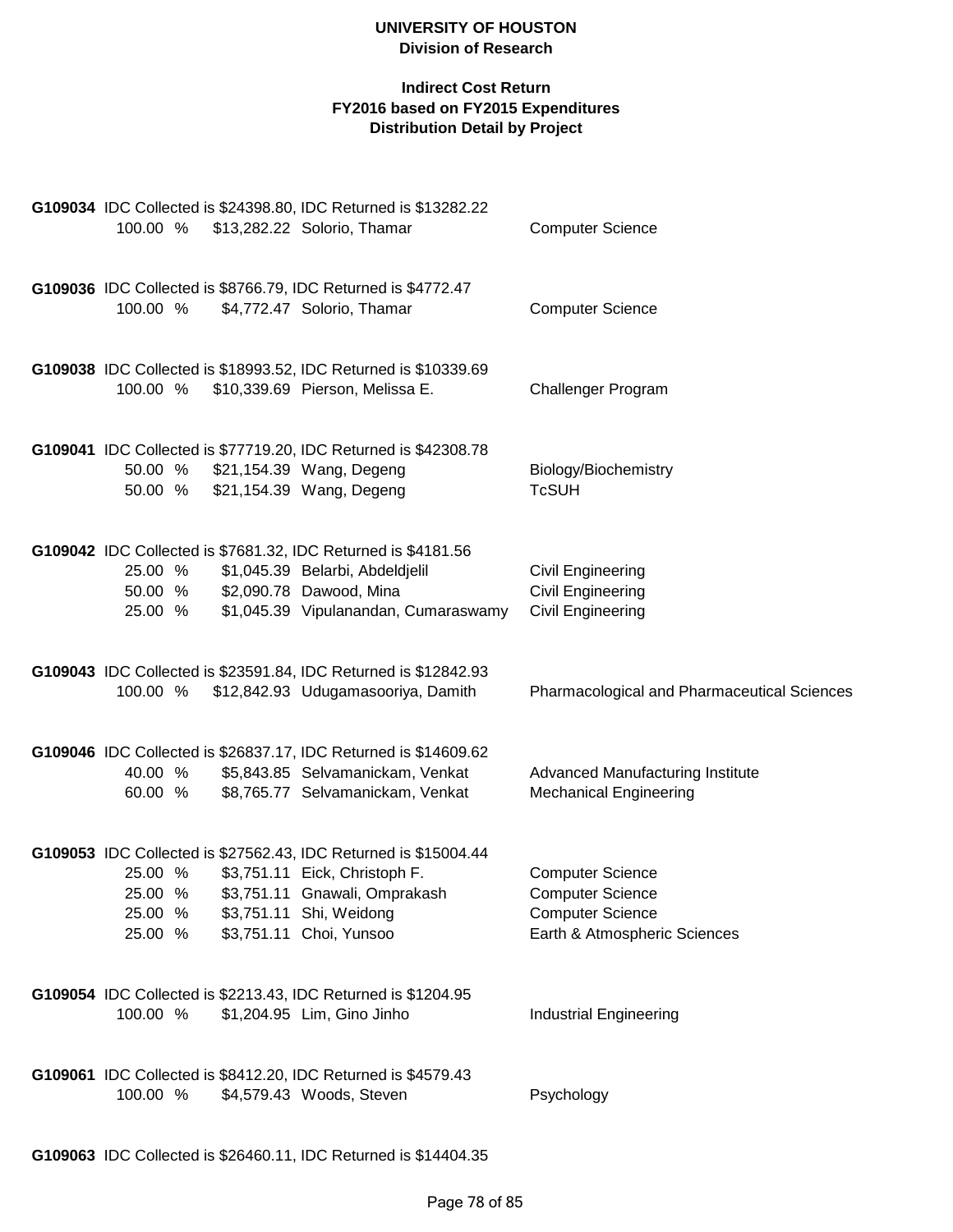| 20.00 %<br>80.00 %                                                        | \$2,880.87 Barr, Christopher<br>\$11,523.48 Barr, Christopher                                                                                                                                                                                                                      | Psychology<br><b>TIMES</b>                                                                                                                                                                                                          |
|---------------------------------------------------------------------------|------------------------------------------------------------------------------------------------------------------------------------------------------------------------------------------------------------------------------------------------------------------------------------|-------------------------------------------------------------------------------------------------------------------------------------------------------------------------------------------------------------------------------------|
| 100.00 %                                                                  | G109074 IDC Collected is \$32978.40, IDC Returned is \$17952.78<br>\$17,952.78 Daire, Andrew                                                                                                                                                                                       | Psychological, Health, and Learning Sciences                                                                                                                                                                                        |
| 25.00 %<br>25.00 %<br>25.00 %<br>25.00 %                                  | G109083 IDC Collected is \$4688.50, IDC Returned is \$2552.33<br>\$638.08 Eick, Christoph F.<br>\$638.08 Gnawali, Omprakash<br>\$638.08 Shi, Weidong<br>\$638.08 Choi, Yunsoo                                                                                                      | <b>Computer Science</b><br><b>Computer Science</b><br><b>Computer Science</b><br>Earth & Atmospheric Sciences                                                                                                                       |
| 50.00 %<br>50.00 %                                                        | G109095 IDC Collected is \$406.73, IDC Returned is \$221.42<br>\$110.71 Mayerich, David<br>\$110.71 Roysam, Badrinath                                                                                                                                                              | <b>Electrical &amp; Computer Engineering</b><br><b>Electrical &amp; Computer Engineering</b>                                                                                                                                        |
| 50.00 %<br>50.00 %                                                        | G109102 IDC Collected is \$16451.28, IDC Returned is \$8955.75<br>\$4,477.87 Bronk, Chris<br>\$4,477.87 Conklin, William                                                                                                                                                           | Center for Information Security, Research and Edu<br>Center for Information Security, Research and Edu                                                                                                                              |
| 50.00 %<br>50.00 %                                                        | G109103 IDC Collected is \$11401.59, IDC Returned is \$6206.80<br>\$3,103.40 Kakadiaris, Ioannis<br>\$3,103.40 Kakadiaris, Ioannis                                                                                                                                                 | <b>Computer Science</b><br><b>TIMES</b>                                                                                                                                                                                             |
| 50.00 %<br>50.00 %                                                        | G109105 IDC Collected is \$19699.51, IDC Returned is \$10724.02<br>\$5,362.01 Epling, William S.<br>\$5,362.01 Harold, Michael P.                                                                                                                                                  | <b>Chemical Engineering</b><br><b>Chemical Engineering</b>                                                                                                                                                                          |
| 14.00 %<br>14.00 %<br>15.00 %<br>14.00 %<br>14.00 %<br>14.00 %<br>15.00 % | G109119 IDC Collected is \$2479.41, IDC Returned is \$1349.74<br>\$188.96 Attarzadeh, Farrokh<br>\$188.96 El Nahas, Medhat<br>\$202.46 Malki, Heidar A.<br>\$188.96 Moges, Mequanint<br>\$188.96 Pascali, Raresh<br>\$188.96 Robles-Hernande, Francisco<br>\$202.46 Yuan, Xiaojing | <b>Engineering Technology</b><br><b>Engineering Technology</b><br><b>Engineering Technology</b><br><b>Engineering Technology</b><br><b>Engineering Technology</b><br><b>Engineering Technology</b><br><b>Engineering Technology</b> |
| 100.00 %                                                                  | G109122 IDC Collected is \$28137.20, IDC Returned is \$15317.33<br>\$15,317.33 Gray, Patricia                                                                                                                                                                                      | Law-UH                                                                                                                                                                                                                              |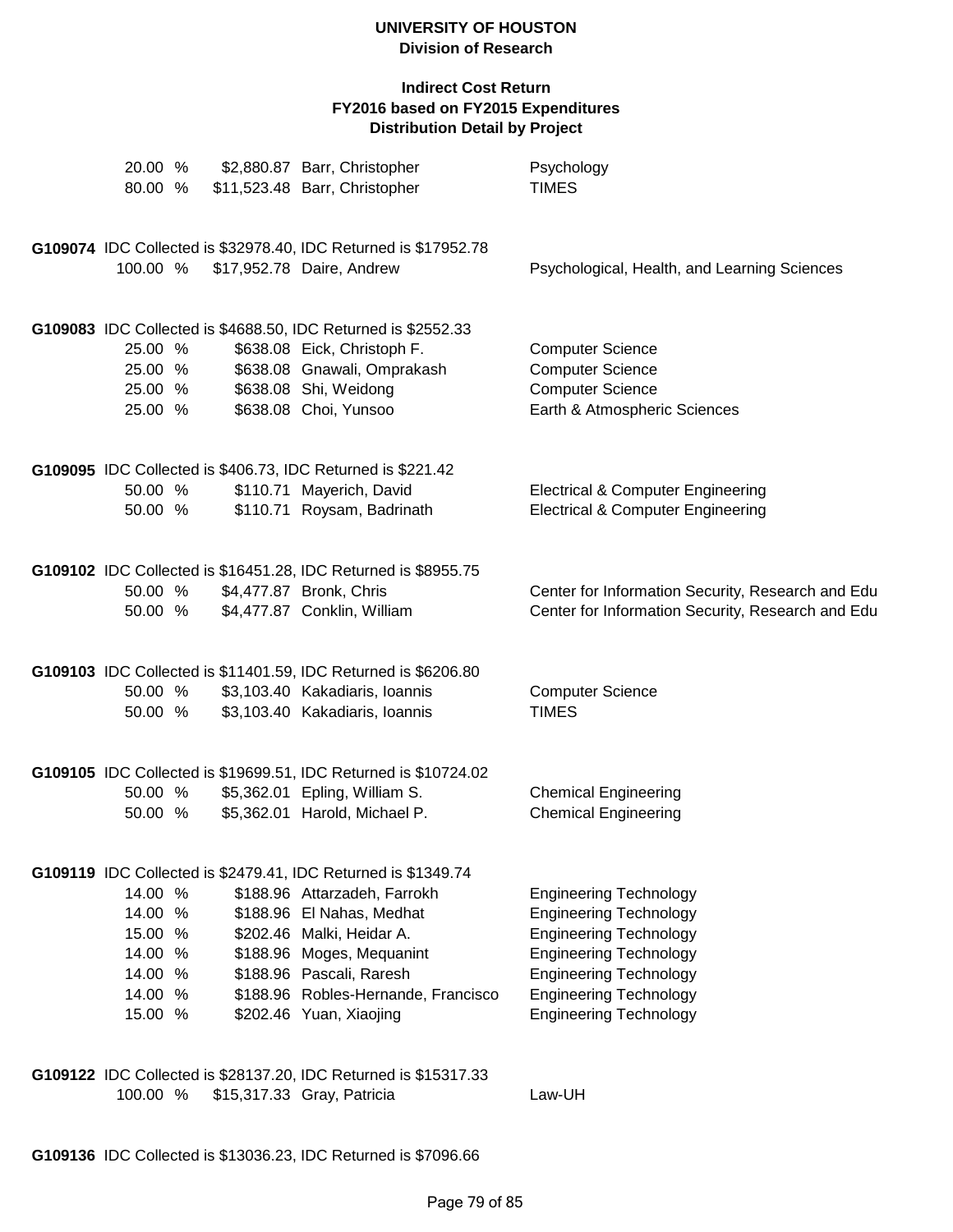| 50.00 %<br>50.00 %                       | \$3,548.33 Talbot, Robert<br>\$3,548.33 Talbot, Robert                                                                                                                           | Earth & Atmospheric Sciences<br>Institute for Climate and Atmospheric Science                                                                                  |
|------------------------------------------|----------------------------------------------------------------------------------------------------------------------------------------------------------------------------------|----------------------------------------------------------------------------------------------------------------------------------------------------------------|
| 100.00 %                                 | G109155 IDC Collected is \$19470.36, IDC Returned is \$10599.27<br>\$10,599.27 Halasyamani, P. Shiv                                                                              | Chemistry                                                                                                                                                      |
| 100.00 %                                 | G109171 IDC Collected is \$27364.40, IDC Returned is \$14896.63<br>\$14,896.63 Zouridakis, George                                                                                | <b>Engineering Technology</b>                                                                                                                                  |
| 100.00 %                                 | G109178 IDC Collected is \$6321.93, IDC Returned is \$3441.53<br>\$3,441.53 Sharma, Pradeep                                                                                      | <b>Mechanical Engineering</b>                                                                                                                                  |
| 100.00 %                                 | G109224 IDC Collected is \$9446.95, IDC Returned is \$5142.73<br>\$5,142.73 Woods, Steven                                                                                        | Psychology                                                                                                                                                     |
| 100.00 %                                 | G109228 IDC Collected is \$7965.19, IDC Returned is \$4336.09<br>\$4,336.09 Udugamasooriya, Damith                                                                               | Pharmacological and Pharmaceutical Sciences                                                                                                                    |
| 100.00 %                                 | G109233 IDC Collected is \$10197.71, IDC Returned is \$5551.43<br>\$5,551.43 Wen, Sharon                                                                                         | Modern/Classical Languages                                                                                                                                     |
| 100.00 %                                 | G109239 IDC Collected is \$29290.18, IDC Returned is \$15944.99<br>\$15,944.99 Cline, Raymond E.                                                                                 | <b>Texas Manufacturing Assistance Center</b>                                                                                                                   |
| 100.00 %                                 | G109249 IDC Collected is \$5675.36, IDC Returned is \$3089.55<br>\$3,089.55 Yu, Cunjiang                                                                                         | <b>Mechanical Engineering</b>                                                                                                                                  |
| 100.00 %                                 | G109264 IDC Collected is \$22091.54, IDC Returned is \$12026.19<br>\$12,026.19 Schwartz, Robert J.                                                                               | Biology/Biochemistry                                                                                                                                           |
| 25.00 %<br>25.00 %<br>25.00 %<br>25.00 % | G109273 IDC Collected is \$12503.95, IDC Returned is \$6806.90<br>\$1,701.73 Flynn, James H.<br>\$1,701.73 Lefer, Barry<br>\$1,701.73 Flynn, James H.<br>\$1,701.73 Lefer, Barry | Earth & Atmospheric Sciences<br>Earth & Atmospheric Sciences<br>Institute for Climate and Atmospheric Science<br>Institute for Climate and Atmospheric Science |
| 40.00 %<br>50.00 %                       | G109283 IDC Collected is \$17286.93, IDC Returned is \$9410.66<br>\$3,764.26 Daugulis, Olafs<br>\$4,705.33 Miljanic, Ognjen S.                                                   | Chemistry<br>Chemistry                                                                                                                                         |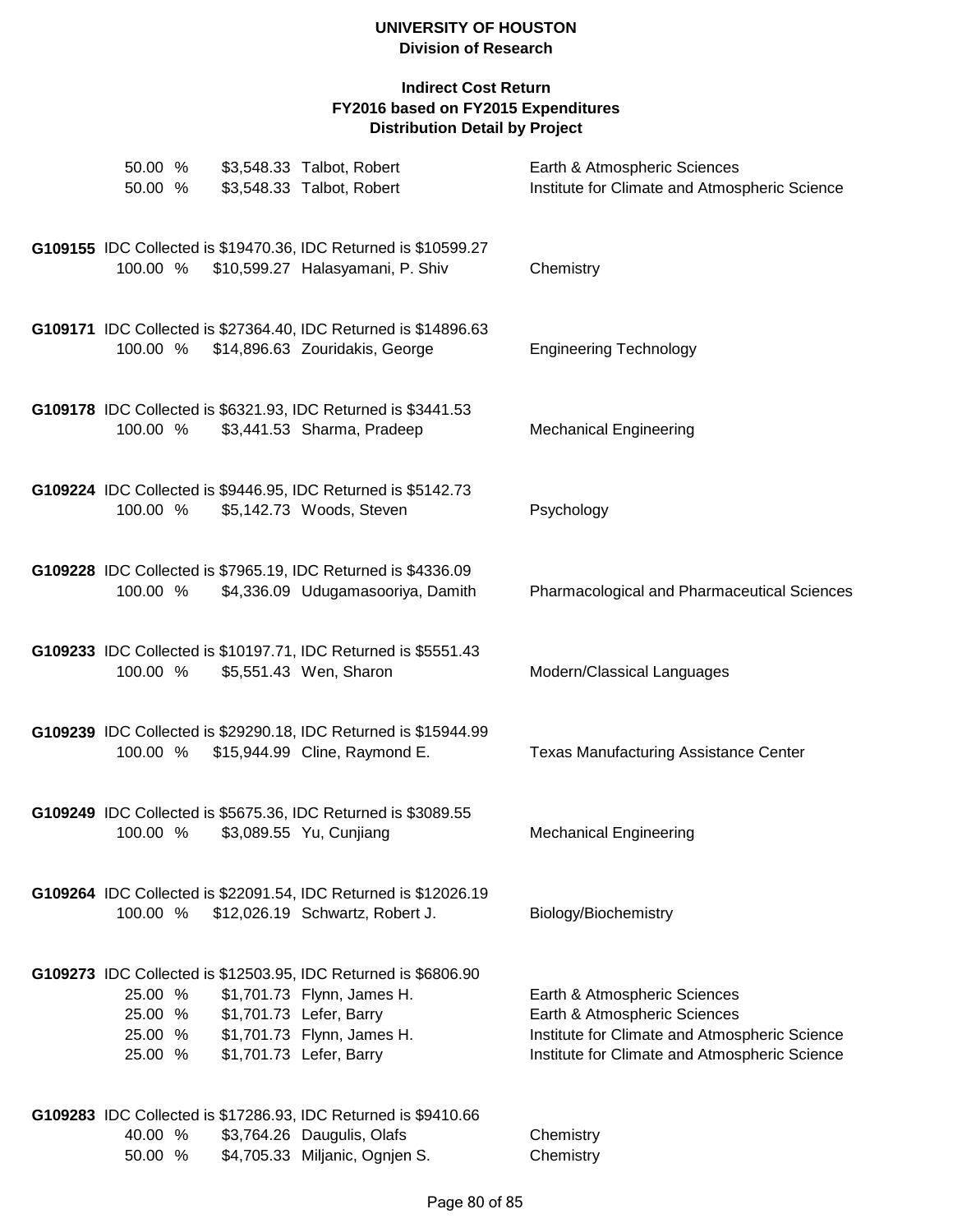| 10.00 %                       | \$941.07 Miljanic, Ognjen S.                                                                                                                                 | <b>TcSUH</b>                                                                               |
|-------------------------------|--------------------------------------------------------------------------------------------------------------------------------------------------------------|--------------------------------------------------------------------------------------------|
| 100.00 %                      | G109318 IDC Collected is \$1881.52, IDC Returned is \$1024.26<br>\$1,024.26 lyer, Rupa                                                                       | Center for Life Sciences Technology                                                        |
| 100.00 %                      | G109346 IDC Collected is \$3241.21, IDC Returned is \$1764.45<br>\$1,764.45 Patel, Nimesh                                                                    | <b>Optometry Vision Sciences</b>                                                           |
|                               | G109347 IDC Collected is \$32238.78, IDC Returned is \$17550.15<br>100.00 % \$17,550.15 Layne, Charles S.                                                    | Health and Human Performance                                                               |
| 37.50 %<br>37.50 %            | G109352 IDC Collected is \$3980.22, IDC Returned is \$2166.75<br>\$812.53 Garbey, Marc<br>25.00 % \$541.69 Pennings, Steve C.<br>\$812.53 Pennings, Steve C. | Biology/Biochemistry<br>Biology/Biochemistry<br><b>Houston Coastal Center</b>              |
| 100.00 %                      | G109371 IDC Collected is \$5543.45, IDC Returned is \$3017.74<br>\$3,017.74 Fujita, Masaya                                                                   | Biology/Biochemistry                                                                       |
| 100.00 %                      | G109378 IDC Collected is \$4450.12, IDC Returned is \$2422.56<br>\$2,422.56 Pinsky, Lawrence S.                                                              | Physics                                                                                    |
| 50.00 %<br>50.00 %            | G109396 IDC Collected is \$7024.66, IDC Returned is \$3824.08<br>\$1,912.04 Josic, Kresimir<br>\$1,912.04 Kilpatrick, Zachary                                | Mathematics<br>Mathematics                                                                 |
| 100.00 %                      | G109477 IDC Collected is \$61945.70, IDC Returned is \$33722.00<br>\$33,722.00 Taylor, Shelton                                                               | <b>Engineering Technology</b>                                                              |
| 50.00 %<br>25.00 %<br>25.00 % | G109512 IDC Collected is \$1275.41, IDC Returned is \$694.31<br>\$347.15 Gustafsson, Jan-Ake<br>\$173.58 Kakadiaris, Ioannis<br>\$173.58 Kakadiaris, Ioannis | Center for Nuclear Receptors and Cell Signaling<br><b>Computer Science</b><br><b>TIMES</b> |
| 100.00 %                      | G109599 IDC Collected is \$7501.36, IDC Returned is \$4083.59<br>\$4,083.59 Pandurangan, Gopal                                                               | <b>Computer Science</b>                                                                    |
| 100.00 %                      | G109613 IDC Collected is \$7507.15, IDC Returned is \$4086.74<br>\$4,086.74 Hu, Yandi                                                                        | <b>Civil Engineering</b>                                                                   |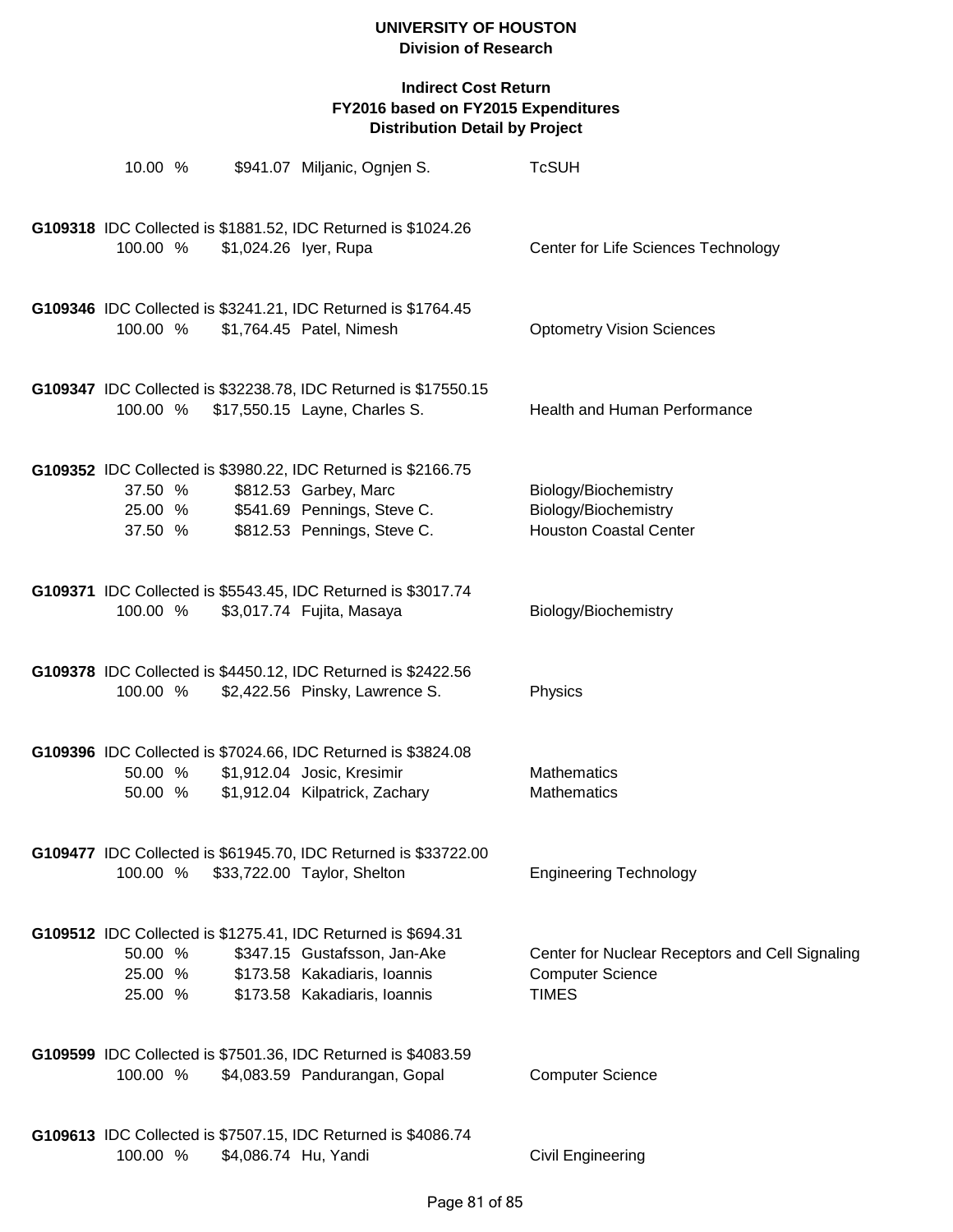| 100.00 %                      |                              | G109677 IDC Collected is \$636.36, IDC Returned is \$346.42<br>\$346.42 Gnawali, Omprakash                                                                | <b>Computer Science</b>                                                       |
|-------------------------------|------------------------------|-----------------------------------------------------------------------------------------------------------------------------------------------------------|-------------------------------------------------------------------------------|
| 100.00 %                      |                              | G109738 IDC Collected is \$5869.32, IDC Returned is \$3195.14<br>\$3,195.14 Evans, Barbara                                                                | Law-UH                                                                        |
| 100.00 %                      |                              | G109739 IDC Collected is \$4895.70, IDC Returned is \$2665.12<br>\$2,665.12 Layne, Charles S.                                                             | Health and Human Performance                                                  |
| 100.00 %                      |                              | G109742 IDC Collected is \$5280.31, IDC Returned is \$2874.50<br>\$2,874.50 Chen, Jinghong                                                                | <b>Electrical &amp; Computer Engineering</b>                                  |
| 100.00 %                      | \$5,775.89 Fu, Xin           | G109763 IDC Collected is \$10610.03, IDC Returned is \$5775.89                                                                                            | <b>Electrical &amp; Computer Engineering</b>                                  |
|                               | 100.00 % \$10,170.64 Fu, Xin | G109764 IDC Collected is \$18682.98, IDC Returned is \$10170.64                                                                                           | <b>Electrical &amp; Computer Engineering</b>                                  |
| 100.00 %                      |                              | G109772 IDC Collected is \$528.63, IDC Returned is \$287.78<br>\$287.78 Dominey, Wallace                                                                  | Curriculum and Instruction                                                    |
| 30.00 %<br>30.00 %<br>40.00 % |                              | G109844 IDC Collected is \$7104.29, IDC Returned is \$3867.43<br>\$1,160.23 Gnawali, Omprakash<br>\$1,160.23 Huang, Shou-Hsuan<br>\$1,546.97 Shi, Weidong | <b>Computer Science</b><br><b>Computer Science</b><br><b>Computer Science</b> |
| 100.00 %                      |                              | G109858 IDC Collected is \$24409.17, IDC Returned is \$13287.86<br>\$13,287.86 Gonzalez, Jorge                                                            | Psychological, Health, and Learning Sciences                                  |
| 100.00 %                      |                              | G109859 IDC Collected is \$30997.58, IDC Returned is \$16874.46<br>\$16,874.46 Gonzalez, Jorge                                                            | Psychological, Health, and Learning Sciences                                  |
|                               |                              | G109865 IDC Collected is \$172.67, IDC Returned is \$94.00                                                                                                |                                                                               |
| 25.00 %                       |                              | \$23.50 Flynn, James H.                                                                                                                                   | Earth & Atmospheric Sciences                                                  |
| 25.00 %                       |                              | \$23.50 Lefer, Barry                                                                                                                                      | Earth & Atmospheric Sciences                                                  |
| 25.00 %                       |                              | \$23.50 Flynn, James H.                                                                                                                                   | Institute for Climate and Atmospheric Science                                 |
| 25.00 %                       |                              | \$23.50 Lefer, Barry                                                                                                                                      | Institute for Climate and Atmospheric Science                                 |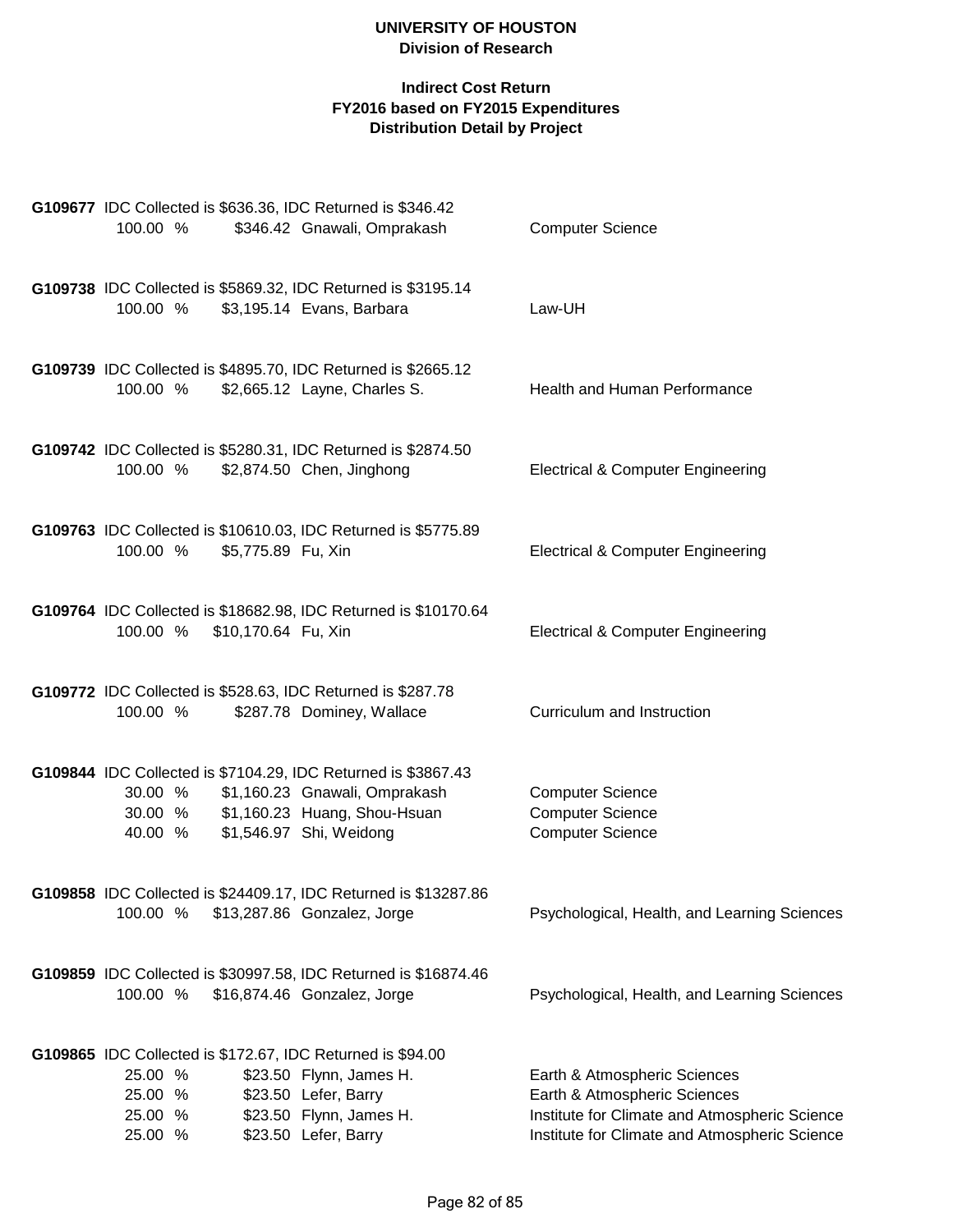|                                                                | G109872 IDC Collected is \$7782.83, IDC Returned is \$4236.82                                                                                                                                                                |                                                                                                                                                                                                                                  |
|----------------------------------------------------------------|------------------------------------------------------------------------------------------------------------------------------------------------------------------------------------------------------------------------------|----------------------------------------------------------------------------------------------------------------------------------------------------------------------------------------------------------------------------------|
| 100.00 %                                                       | \$4,236.82 Gunaratne, Preethi H.                                                                                                                                                                                             | Biology/Biochemistry                                                                                                                                                                                                             |
| 100.00 %                                                       | G109905 IDC Collected is \$7008.87, IDC Returned is \$3815.49<br>\$3,815.49 Frishman, Laura J.                                                                                                                               | <b>Optometry Vision Sciences</b>                                                                                                                                                                                                 |
| 100.00 %                                                       | G109914 IDC Collected is \$61166.06, IDC Returned is \$33297.58<br>\$33,297.58 Berntsen, David                                                                                                                               | <b>Optometry Vision Sciences</b>                                                                                                                                                                                                 |
| 100.00 %                                                       | G109940 IDC Collected is \$1746.59, IDC Returned is \$950.81<br>\$950.81 Pennings, Steve C.                                                                                                                                  | Biology/Biochemistry                                                                                                                                                                                                             |
| 100.00 %                                                       | G109943 IDC Collected is \$6183.80, IDC Returned is \$3366.34<br>\$3,366.34 Young, Frederick M.                                                                                                                              | <b>Small Business Development Center</b>                                                                                                                                                                                         |
| 10.00 %<br>20.00 %<br>20.00 %<br>10.00 %<br>20.00 %<br>20.00 % | G109975 IDC Collected is \$4525.46, IDC Returned is \$2463.57<br>\$246.36 Flynn, James H.<br>\$492.71 Lefer, Barry<br>\$492.71 Flynn, James H.<br>\$246.36 Lefer, Barry<br>\$492.71 Flynn, James H.<br>\$492.71 Lefer, Barry | Earth & Atmospheric Sciences<br>Earth & Atmospheric Sciences<br><b>Houston Coastal Center</b><br><b>Houston Coastal Center</b><br>Institute for Climate and Atmospheric Science<br>Institute for Climate and Atmospheric Science |
| 62.50 %<br>31.60 %<br>5.90 %                                   | G110011 IDC Collected is \$16290.11, IDC Returned is \$8868.01<br>\$5,542.51 Roman, Gregg<br>\$2,802.29 Das, Joydip<br>\$523.21 Leasure, J. Leigh                                                                            | Biology/Biochemistry<br>Pharmacological and Pharmaceutical Sciences<br>Psychology                                                                                                                                                |
| 5.90 %<br>31.60 %<br>62.50 %                                   | G110012 IDC Collected is \$9638.29, IDC Returned is \$5246.89<br>\$309.57 Roman, Gregg<br>\$1,658.02 Das, Joydip<br>\$3,279.31 Leasure, J. Leigh                                                                             | Biology/Biochemistry<br>Pharmacological and Pharmaceutical Sciences<br>Psychology                                                                                                                                                |
| 100.00 %                                                       | G110047 IDC Collected is \$40765.61, IDC Returned is \$22191.98<br>\$22,191.98 Taylor, Shelton                                                                                                                               | <b>Engineering Technology</b>                                                                                                                                                                                                    |
| 20.00 %<br>20.00 %<br>10.00 %                                  | G110066 IDC Collected is \$758.28, IDC Returned is \$412.79<br>\$82.56 Flynn, James H.<br>\$82.56 Lefer, Barry<br>\$41.28 Flynn, James H.                                                                                    | Earth & Atmospheric Sciences<br>Earth & Atmospheric Sciences<br><b>Houston Coastal Center</b>                                                                                                                                    |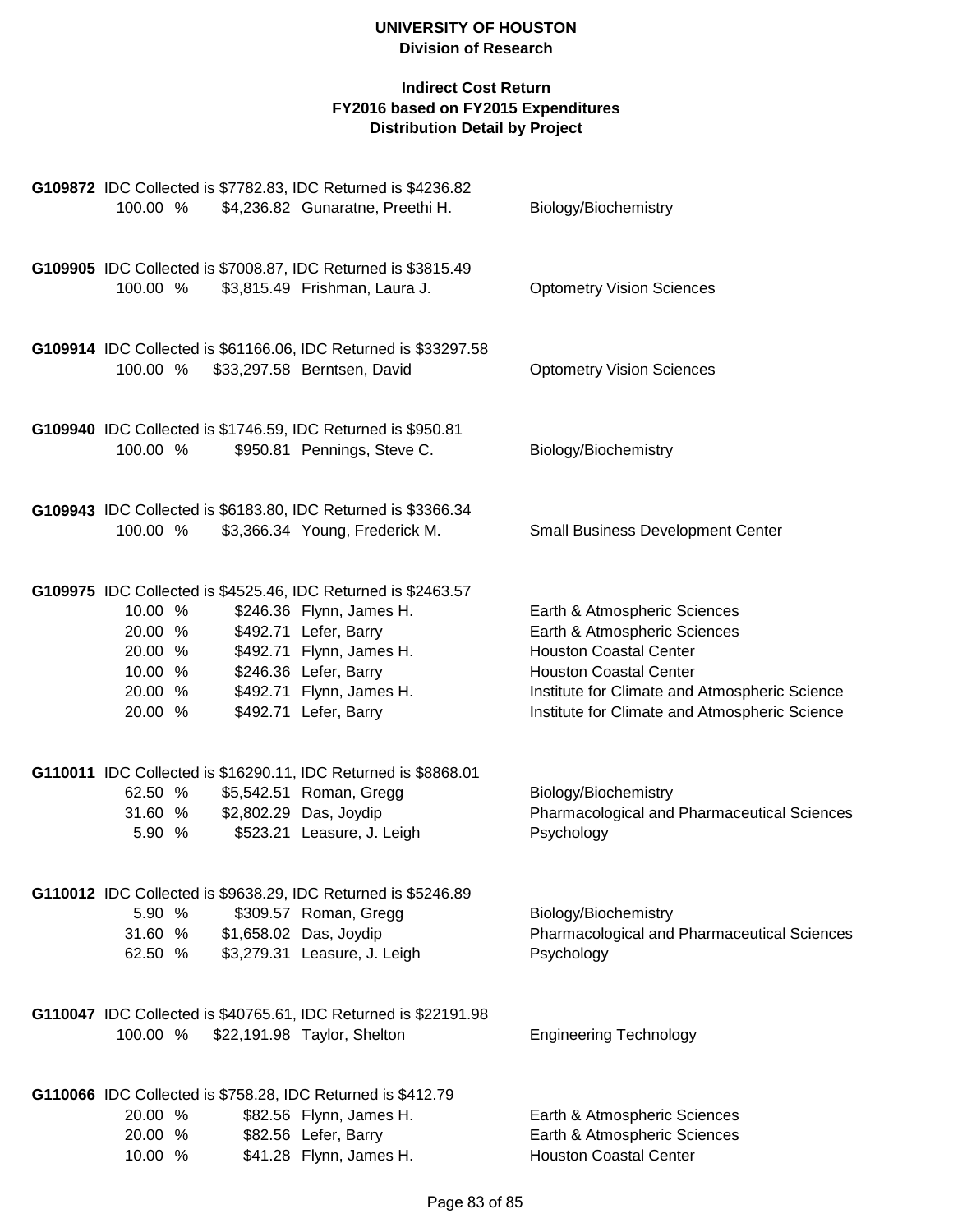| 20.00 %<br>20.00 %<br>10.00 %                               |                     | \$82.56 Lefer, Barry<br>\$82.56 Flynn, James H.<br>\$41.28 Lefer, Barry                                                                                                                                                               | <b>Houston Coastal Center</b><br>Institute for Climate and Atmospheric Science<br>Institute for Climate and Atmospheric Science                                                                                                  |
|-------------------------------------------------------------|---------------------|---------------------------------------------------------------------------------------------------------------------------------------------------------------------------------------------------------------------------------------|----------------------------------------------------------------------------------------------------------------------------------------------------------------------------------------------------------------------------------|
| 100.00 %                                                    | \$3,053.82 Yang, Di | G110070 IDC Collected is \$5609.72, IDC Returned is \$3053.82                                                                                                                                                                         | <b>Mechanical Engineering</b>                                                                                                                                                                                                    |
| 100.00 %                                                    |                     | G110093 IDC Collected is \$9901.35, IDC Returned is \$5390.10<br>\$5,390.10 Young, Frederick M.                                                                                                                                       | <b>Small Business Development Center</b>                                                                                                                                                                                         |
| 50.00 %<br>50.00 %                                          |                     | G110132 IDC Collected is \$2400.53, IDC Returned is \$1306.80<br>\$653.40 Choi, Yunsoo<br>\$653.40 Choi, Yunsoo                                                                                                                       | Earth & Atmospheric Sciences<br>Institute for Climate and Atmospheric Science                                                                                                                                                    |
| 10.00 %<br>22.50 %<br>5.00%<br>35.00 %<br>5.00 %<br>22.50 % |                     | G110185 IDC Collected is \$833.79, IDC Returned is \$453.90<br>\$45.39 Willson, Richard<br>\$102.13 Litvinov, Dmitri<br>\$22.69 Kourentzi, Ekaterini<br>\$158.86 Willson, Richard<br>\$22.69 Chang, Long<br>\$102.13 Litvinov, Dmitri | Biology/Biochemistry<br>Center for Integrated Bio and Nano Systems<br><b>Chemical Engineering</b><br><b>Chemical Engineering</b><br><b>Electrical &amp; Computer Engineering</b><br><b>Electrical &amp; Computer Engineering</b> |
| 100.00 %                                                    |                     | G110187 IDC Collected is \$14188.88, IDC Returned is \$7724.14<br>\$7,724.14 Gilbertson, Scott R.                                                                                                                                     | Chemistry                                                                                                                                                                                                                        |
| 100.00 %                                                    |                     | G110198 IDC Collected is \$49.99, IDC Returned is \$27.21<br>\$27.21 Cheung, Monit                                                                                                                                                    | Child & Family for Innovative Research                                                                                                                                                                                           |
| 50.00 %<br>50.00 %                                          |                     | G110229 IDC Collected is \$10643.20, IDC Returned is \$5793.95<br>\$2,896.97 Zhang, Yang<br>\$2,896.97 Zhang, Yang                                                                                                                    | Heart and Kidney Institute<br>Pharmacological and Pharmaceutical Sciences                                                                                                                                                        |
| 100.00 %                                                    |                     | G110234 IDC Collected is \$8504.25, IDC Returned is \$4629.54<br>\$4,629.54 Kosten, Therese                                                                                                                                           | Psychology                                                                                                                                                                                                                       |
| 100.00 %                                                    |                     | G110243 IDC Collected is \$1811.69, IDC Returned is \$986.25<br>\$986.25 Layne, Charles S.                                                                                                                                            | Health and Human Performance                                                                                                                                                                                                     |
| 100.00 %                                                    |                     | G110250 IDC Collected is \$917.10, IDC Returned is \$499.25<br>\$499.25 Vipulanandan, Cumaraswamy                                                                                                                                     | Center for Innovative Grouting Materials and Tech                                                                                                                                                                                |